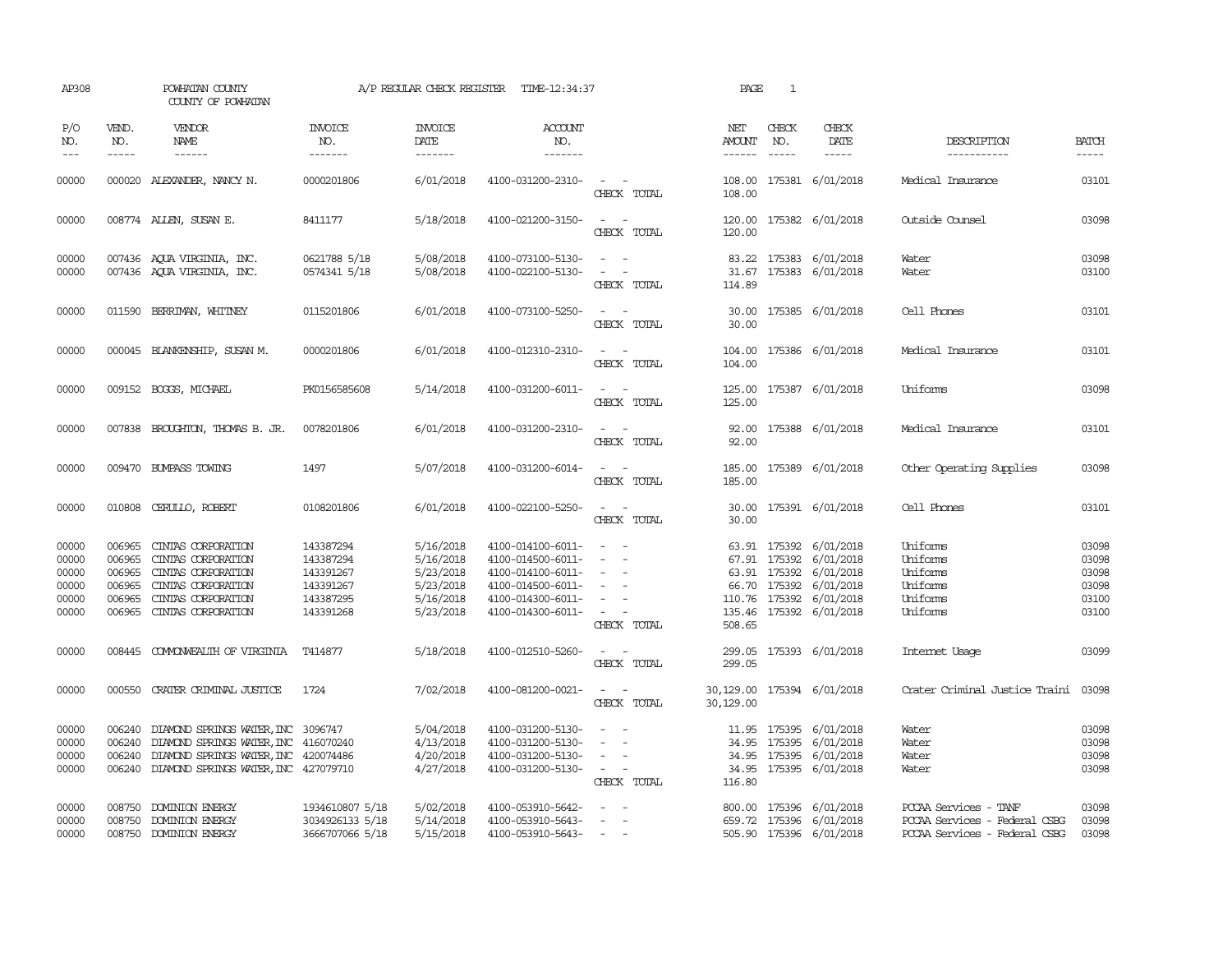| AP308                            | POWHATAN COUNTY<br>COUNTY OF POWHATAN |                                                                                                                                              |                                              | A/P REGULAR CHECK REGISTER                       | TIME-12:34:37                                                                    |                                                                                                                                          | PAGE                           | 2                             |                                                                                                        |                                                                                            |                                  |
|----------------------------------|---------------------------------------|----------------------------------------------------------------------------------------------------------------------------------------------|----------------------------------------------|--------------------------------------------------|----------------------------------------------------------------------------------|------------------------------------------------------------------------------------------------------------------------------------------|--------------------------------|-------------------------------|--------------------------------------------------------------------------------------------------------|--------------------------------------------------------------------------------------------|----------------------------------|
| P/O<br>NO.<br>$- - -$            | VEND.<br>NO.<br>$\frac{1}{2}$         | <b>VENDOR</b><br>NAME<br>$- - - - - -$                                                                                                       | <b>INVOICE</b><br>NO.<br>--------            | <b>INVOICE</b><br>DATE<br>$- - - - - - -$        | <b>ACCOUNT</b><br>NO.<br>-------                                                 |                                                                                                                                          | NET<br>AMOUNT<br>$- - - - - -$ | CHECK<br>NO.<br>$\frac{1}{2}$ | CHECK<br>DATE<br>$- - - - -$                                                                           | DESCRIPTION<br>-----------                                                                 | <b>BATCH</b><br>$- - - - -$      |
| 00000<br>00000                   | 008750<br>008750                      | DOMINION ENERGY<br>DOMINION ENERGY                                                                                                           | 4910127259 5/18<br>9292668762 5/18           | 5/15/2018<br>5/25/2018                           | 4100-053910-5642-<br>4100-053910-5642-                                           | $\sim$ $ -$<br>$\sim$<br>CHECK TOTAL                                                                                                     | 800.00<br>3,337.49             | 175396                        | 571.87 175396 6/01/2018<br>6/01/2018                                                                   | PCCAA Services - TANF<br>PCCAA Services - TANF                                             | 03098<br>03098                   |
| 00000                            |                                       | 001380 FORD, SUSAN P.                                                                                                                        | 0013201806                                   | 6/01/2018                                        | 4100-012310-2310-                                                                | $\overline{\phantom{a}}$<br>$\sim$<br>CHECK TOTAL                                                                                        | 104.00                         |                               | 104.00 175400 6/01/2018                                                                                | Medical Insurance                                                                          | 03101                            |
| 00000                            |                                       | 009280 GOODMAN SPECIALIZED                                                                                                                   | 14956G                                       | 5/14/2018                                        | 4100-032200-6009-                                                                | $\frac{1}{2} \left( \frac{1}{2} \right) \left( \frac{1}{2} \right) = \frac{1}{2} \left( \frac{1}{2} \right)$<br>CHECK TOTAL              | 6,925.95                       |                               | 6,925.95 175401 6/01/2018                                                                              | Auto Repairs and Parts                                                                     | 03100                            |
| 00000                            |                                       | 009067 HOWLAND, CATHY                                                                                                                        | FUEL 4/29/18                                 | 4/29/2018                                        | 4100-083500-6008-                                                                | $\sim$ $ \sim$<br>CHECK TOTAL                                                                                                            | 33.00<br>33.00                 |                               | 175402 6/01/2018                                                                                       | Gas/Grease/Oil                                                                             | 03100                            |
| 00000                            |                                       | 007752 ID NEIWORKS, INC.                                                                                                                     | 273424                                       | 6/01/2018                                        | 4100-031200-3320-                                                                | $\frac{1}{2} \left( \frac{1}{2} \right) \left( \frac{1}{2} \right) = \frac{1}{2} \left( \frac{1}{2} \right)$<br>CHECK TOTAL              | 775.00                         |                               | 775.00 175403 6/01/2018                                                                                | Maintenance & Service Contract                                                             | 03098                            |
| 00000                            |                                       | 012451 INDEPENDENCE GOLF CLUB                                                                                                                | RENTAL 5/16/18                               | 5/16/2018                                        | 4100-012100-5530-                                                                | CHECK TOTAL                                                                                                                              | 1,352.00                       |                               | 1,352.00 175404 6/01/2018                                                                              | Business Meetings                                                                          | 03100                            |
| 00000                            |                                       | 011973 KURNOS, JULIANNE N.                                                                                                                   | 0119201806                                   | 6/01/2018                                        | 4100-081100-5250-                                                                | $\sim$<br>CHECK TOTAL                                                                                                                    | 30.00<br>30.00                 |                               | 175406 6/01/2018                                                                                       | Cell Phones                                                                                | 03101                            |
| 00000<br>00000                   |                                       | 010811 IAND AND COATES, INC<br>010811 IAND AND COATES, INC                                                                                   | 3059121<br>3059121                           | 5/18/2018<br>5/18/2018                           | 4100-014500-3190-<br>4100-014100-6004-                                           | $\sim$ $ \sim$<br>$\sim$<br>$\overline{\phantom{a}}$<br>CHECK TOTAL                                                                      | 1.86<br>43.80                  |                               | 41.94 175407 6/01/2018<br>175407 6/01/2018                                                             | Grounds Maintenance<br>Tools and Equipment                                                 | 03100<br>03100                   |
| 00000                            |                                       | 007981 LANGUAGE LINE SERVICES                                                                                                                | 4316172                                      | 4/30/2018                                        | 4100-031200-5230-                                                                | $\omega_{\rm{max}}$<br>CHECK TOTAL                                                                                                       | 25.60<br>25.60                 |                               | 175408 6/01/2018                                                                                       | Telephone Services                                                                         | 03098                            |
| 00000                            |                                       | 009691 LAYMAN IRRIGATION &                                                                                                                   | 22215                                        | 5/21/2018                                        | 4100-014600-3310-                                                                | $\sim$ $ \sim$<br>CHECK TOTAL                                                                                                            | 117.10                         |                               | 117.10 175409 6/01/2018                                                                                | Repairs and Maintenance                                                                    | 03100                            |
| 00000<br>00000<br>00000<br>00000 |                                       | 011354 MATTHEW BENDER & CO, INC.<br>011354 MATTHEW BENDER & CO, INC.<br>011354 MATTHEW BENDER & CO, INC.<br>011354 MATTHEW BENDER & CO, INC. | 01965905<br>02194635<br>01964976<br>02194007 | 5/03/2018<br>5/16/2018<br>5/03/2018<br>5/16/2018 | 4100-031200-5810-<br>4100-031200-5810-<br>4100-011010-3002-<br>4100-011010-3002- | $\sim$<br>$\overline{\phantom{a}}$<br>$\sim$<br>$\sim$ $ \sim$<br>CHECK TOTAL                                                            | 345.72                         |                               | 68.43 175410 6/01/2018<br>104.43 175410 6/01/2018<br>68.43 175410 6/01/2018<br>104.43 175410 6/01/2018 | Dues/Association Memberships<br>Dues/Association Memberships<br>County Code<br>County Code | 03098<br>03098<br>03100<br>03100 |
| 00000                            |                                       | 011840 MCI COMM SERVICE                                                                                                                      | 2DG98147 5/18                                | 5/17/2018                                        | 4100-021100-5230-                                                                | $\equiv$<br>CHECK TOTAL                                                                                                                  | 31.54<br>31.54                 |                               | 175411 6/01/2018                                                                                       | Telephone Services                                                                         | 03099                            |
| 00000                            |                                       | 007141 MIDIOTHIAN BUSINESS FORMS                                                                                                             | 2076                                         | 5/17/2018                                        | 4100-031200-6014-                                                                | $\sim$<br>CHECK TOTAL                                                                                                                    | 363.30<br>363.30               |                               | 175412 6/01/2018                                                                                       | Other Operating Supplies                                                                   | 03099                            |
| 00000                            |                                       | 007136 MOORE, JASON                                                                                                                          | 8035642                                      | 5/15/2018                                        | 4100-021200-3150-                                                                | $\sim$<br>CHECK TOTAL                                                                                                                    | 120.00                         |                               | 120.00 175413 6/01/2018                                                                                | Outside Counsel                                                                            | 03099                            |
| 00000                            |                                       | 011595 NOLAN, THOMAS P.                                                                                                                      | NENA/APCO 5/18                               | 5/09/2018                                        | 4100-031210-5540-                                                                | $\frac{1}{2} \left( \frac{1}{2} \right) \left( \frac{1}{2} \right) \left( \frac{1}{2} \right) \left( \frac{1}{2} \right)$<br>CHECK TOTAL | 152.60                         |                               | 152.60 175415 6/01/2018                                                                                | Conferences and Training                                                                   | 03100                            |
| 00000                            |                                       | 012450 PIANKA, SONJA                                                                                                                         | POSTAGE                                      | 5/15/2018                                        | 4100-073100-5210-                                                                | $\sim$<br>CHECK TOTAL                                                                                                                    | 9.03                           |                               | 9.03 175416 6/01/2018                                                                                  | Postage                                                                                    | 03099                            |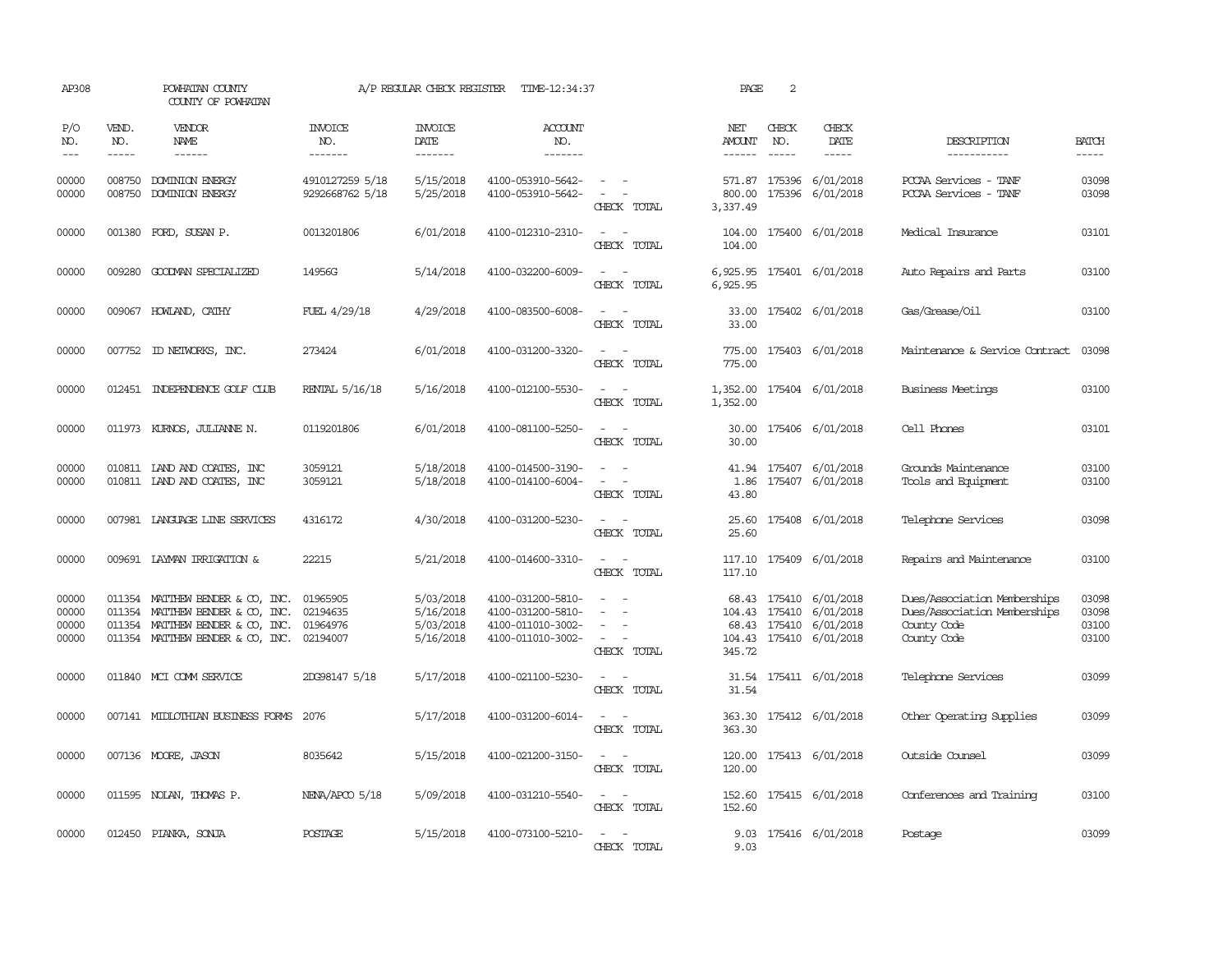| AP308                                              | POWHATAN COUNTY<br>COUNTY OF POWHATAN |                                                                                                                                                               |                                                                                                                | A/P REGULAR CHECK REGISTER                                                 | TIME-12:34:37                                                                                                              |                                                   | PAGE                                                                               | 3                             |                                                                                                         |                                                                                                                                                               |                                                    |
|----------------------------------------------------|---------------------------------------|---------------------------------------------------------------------------------------------------------------------------------------------------------------|----------------------------------------------------------------------------------------------------------------|----------------------------------------------------------------------------|----------------------------------------------------------------------------------------------------------------------------|---------------------------------------------------|------------------------------------------------------------------------------------|-------------------------------|---------------------------------------------------------------------------------------------------------|---------------------------------------------------------------------------------------------------------------------------------------------------------------|----------------------------------------------------|
| P/O<br>NO.<br>$---$                                | VEND.<br>NO.<br>$\frac{1}{2}$         | VENDOR<br>NAME<br>$- - - - - -$                                                                                                                               | <b>INVOICE</b><br>NO.<br>-------                                                                               | <b>INVOICE</b><br>DATE<br>-------                                          | ACCOUNT<br>NO.<br>-------                                                                                                  |                                                   | NET<br>AMOUNT<br>------                                                            | CHECK<br>NO.<br>$\frac{1}{2}$ | CHECK<br><b>DATE</b><br>$\frac{1}{2}$                                                                   | DESCRIPTION<br>-----------                                                                                                                                    | <b>BATCH</b><br>-----                              |
| 00000                                              | 009638                                | POE, INEZ L                                                                                                                                                   | 0096201806                                                                                                     | 6/01/2018                                                                  | 4100-013200-2310-                                                                                                          | CHECK TOTAL                                       | 120.00<br>120.00                                                                   |                               | 175417 6/01/2018                                                                                        | Medical Insurance                                                                                                                                             | 03101                                              |
| 00000                                              | 011929                                | POMPEI, ANDREW                                                                                                                                                | 0119201806                                                                                                     | 6/01/2018                                                                  | 4100-081100-5250-                                                                                                          | CHECK TOTAL                                       | 30.00<br>30.00                                                                     |                               | 175418 6/01/2018                                                                                        | Cell Phones                                                                                                                                                   | 03101                                              |
| 00000                                              | 001980                                | POORE, FRANCES                                                                                                                                                | 0019201806                                                                                                     | 6/01/2018                                                                  | 4100-012100-2310-                                                                                                          | CHECK TOTAL                                       | 88.00<br>88.00                                                                     |                               | 175419 6/01/2018                                                                                        | Medical Insurance                                                                                                                                             | 03101                                              |
| 00000                                              | 006043                                | POWERS, KATHRYN C.                                                                                                                                            | 0060201806                                                                                                     | 6/01/2018                                                                  | 4100-021600-2310-                                                                                                          | CHECK TOTAL                                       | 120.00<br>120.00                                                                   |                               | 175420 6/01/2018                                                                                        | Medical Insurance                                                                                                                                             | 03101                                              |
| 00000                                              | 001250                                | POWHATAN AUTO & TRACTOR                                                                                                                                       | 499779                                                                                                         | 5/18/2018                                                                  | 4100-031200-6009-                                                                                                          | CHECK TOTAL                                       | 9.99<br>9.99                                                                       |                               | 175421 6/01/2018                                                                                        | Auto Parts/Repairs                                                                                                                                            | 03099                                              |
| 00000                                              | 008294                                | POWHATAN COUNTY PUBLIC                                                                                                                                        | 0082201806                                                                                                     | 6/01/2018                                                                  | 4100-031200-2310-                                                                                                          | $\sim$<br>CHECK TOTAL                             | 706.50<br>706.50                                                                   |                               | 175423 6/01/2018                                                                                        | Medical Insurance                                                                                                                                             | 03101                                              |
| 00000<br>00000                                     | 012064                                | POWHATAN COUNTY TREASURER<br>012064 POWHATAN COUNTY TREASURER 150 5/18                                                                                        | 192<br>5/18                                                                                                    | 5/11/2018<br>5/11/2018                                                     | 4100-035100-5140-<br>4100-032200-5140-                                                                                     | $\sim$<br>$\sim$<br>CHECK TOTAL                   | 520.49                                                                             |                               | 317.95 175424 6/01/2018<br>202.54 175424 6/01/2018                                                      | Sewer<br>Sewer                                                                                                                                                | 03099<br>03100                                     |
| 00000<br>00000<br>00000<br>00000<br>00000          | 007314<br>007314                      | 007314 POWHATAN OVERHEAD DOORS,<br>POWHATAN OVERHEAD DOORS,<br>007314 POWHATAN OVERHEAD DOORS,<br>POWHATAN OVERHEAD DOORS,<br>007314 POWHATAN OVERHEAD DOORS, | 8595<br>8596<br>8597<br>8598<br>8599                                                                           | 7/20/2017<br>7/20/2017<br>2/09/2018<br>2/09/2018<br>7/17/2017              | 4100-032210-3320-<br>4100-032220-3320-<br>4100-032210-3320-<br>4100-032220-3320-<br>4100-014100-3310-                      | $\sim$<br>CHECK TOTAL                             | 435.00<br>435.00<br>800.00<br>2,500.00                                             | 175425                        | 415.00 175425 6/01/2018<br>6/01/2018<br>415.00 175425 6/01/2018<br>175425 6/01/2018<br>175425 6/01/2018 | Maintenance & Service Contract<br>Maintenance & Service Contract<br>Maintenance & Service Contract<br>Maintenance & Service Contract<br>Repairs & Maintenance | 03100<br>03100<br>03100<br>03100<br>03100          |
| 00000<br>00000<br>00000                            | 000780<br>000780<br>000780            | <b>CUILL CORPORATION</b><br><b>QUILL CORPORATION</b><br><b>CUILL CORPORATION</b>                                                                              | 6878860<br>7134130<br>7139546                                                                                  | 5/03/2018<br>5/15/2018<br>5/15/2018                                        | 4100-031200-6001-<br>4100-012310-6001-<br>4100-012310-6001-                                                                | $\overline{\phantom{a}}$<br>$\sim$<br>CHECK TOTAL | 12.99<br>18.45<br>132.38                                                           |                               | 175426 6/01/2018<br>100.94 175426 6/01/2018<br>175426 6/01/2018                                         | Office Supplies<br>Office Supplies<br>Office Supplies                                                                                                         | 03099<br>03099<br>03099                            |
| 00000                                              |                                       | 006466 RADIO COMMUNICATION OF VA 400014265-1                                                                                                                  |                                                                                                                | 5/17/2018                                                                  | 4100-031200-3310-                                                                                                          | $\equiv$<br>CHECK TOTAL                           | 42.00<br>42.00                                                                     |                               | 175427 6/01/2018                                                                                        | Repairs & Maintenance                                                                                                                                         | 03099                                              |
| 00000                                              |                                       | 009077 REYNOLDS, SHIRLEY                                                                                                                                      | 0090201806                                                                                                     | 6/01/2018                                                                  | 4100-031200-2310-                                                                                                          | CHECK TOTAL                                       | 96.00<br>96.00                                                                     |                               | 175428 6/01/2018                                                                                        | Medical Insurance                                                                                                                                             | 03101                                              |
| 00000<br>00000<br>00000<br>00000<br>00000<br>00000 | 007942<br>007942                      | RICHMOND SUBURBAN<br>007942 RICHMOND SUBURBAN<br>007942 RICHMOND SUBURBAN<br>007942 RICHMOND SUBURBAN<br>RICHMOND SUBURBAN<br>007942 RICHMOND SUBURBAN        | I00007328640411<br>I00007328640418<br>I00007334520411<br>I00007334520418<br>100007334560411<br>I00007334560418 | 4/11/2018<br>4/18/2018<br>4/11/2018<br>4/18/2018<br>4/11/2018<br>4/18/2018 | 4100-011010-3600-<br>4100-011010-3600-<br>4100-011010-3600-<br>4100-011010-3600-<br>4100-011010-3600-<br>4100-011010-3600- | $\overline{\phantom{a}}$<br>CHECK TOTAL           | 585.00<br>585.00<br>292.50 175429<br>292.50 175429<br>234.00<br>234.00<br>2,223.00 | 175429<br>175429<br>175429    | 6/01/2018<br>6/01/2018<br>6/01/2018<br>6/01/2018<br>6/01/2018<br>175429 6/01/2018                       | Advertising<br>Advertising<br>Advertising<br>Advertising<br>Advertising<br>Advertising                                                                        | 03100<br>03100<br>03100<br>03100<br>03100<br>03100 |
| 00000                                              |                                       | 007062 RUIHERFORD JANITOR SUPPLY 1037698                                                                                                                      |                                                                                                                | 5/17/2018                                                                  | 4100-032210-6005-                                                                                                          | CHECK TOTAL                                       | 221.82                                                                             |                               | 221.82 175430 6/01/2018                                                                                 | Cleaning Supplies                                                                                                                                             | 03100                                              |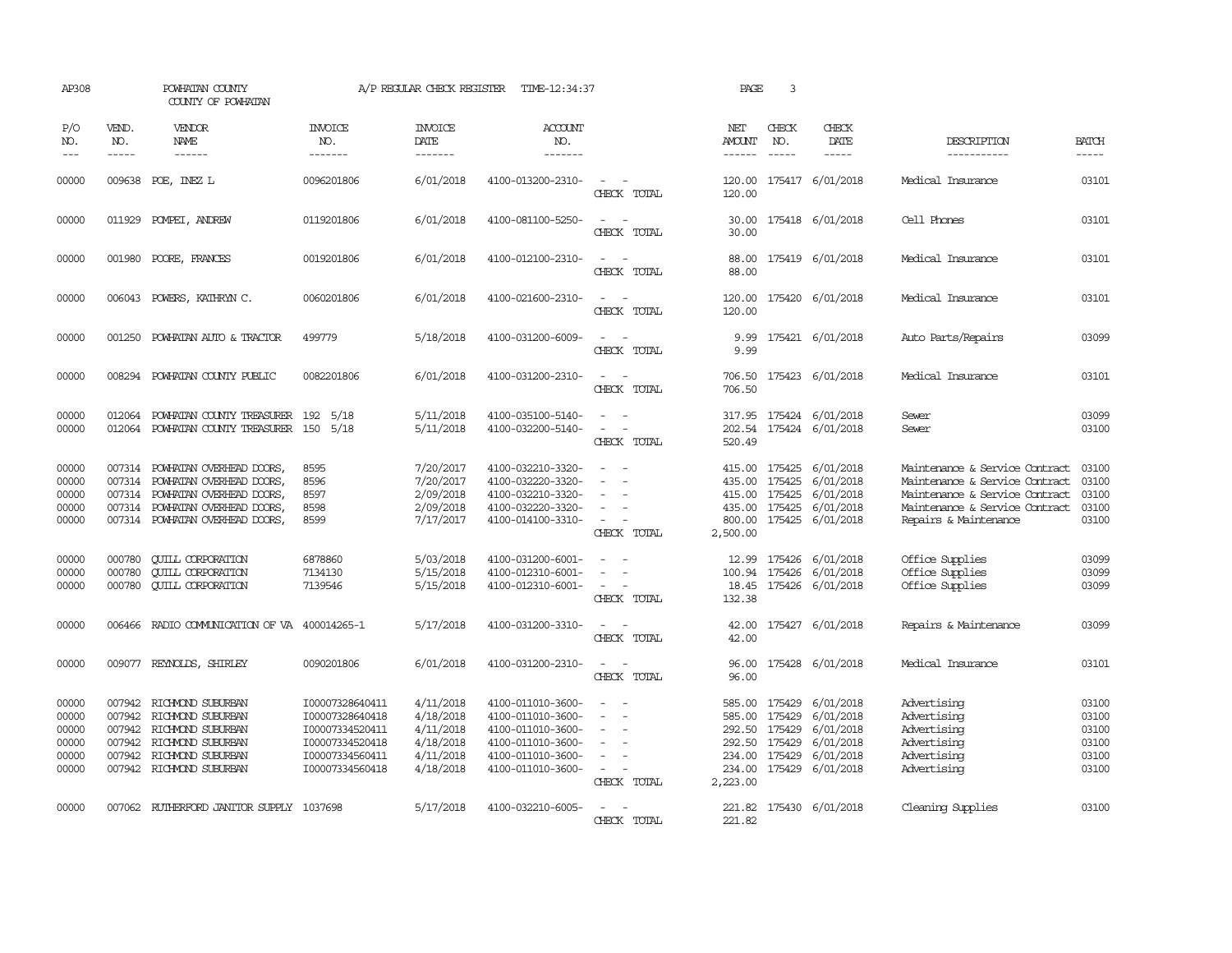| AP308                                                                                                             | POWHATAN COUNTY<br>COUNTY OF POWHATAN                                                                                |                                                                                                                                                                                                                                                                                                                             |                                                                                                                                                                                     | A/P REGULAR CHECK REGISTER                                                                                                                                            | TIME-12:34:37                                                                                                                                                                                                                                                                 |                                                                                                                                                                   | PAGE                                                                                         | $\overline{4}$                                                                                                            |                                                                                                                                                                                                 |                                                                                                                                                                                                                                              |                                                                                                                   |
|-------------------------------------------------------------------------------------------------------------------|----------------------------------------------------------------------------------------------------------------------|-----------------------------------------------------------------------------------------------------------------------------------------------------------------------------------------------------------------------------------------------------------------------------------------------------------------------------|-------------------------------------------------------------------------------------------------------------------------------------------------------------------------------------|-----------------------------------------------------------------------------------------------------------------------------------------------------------------------|-------------------------------------------------------------------------------------------------------------------------------------------------------------------------------------------------------------------------------------------------------------------------------|-------------------------------------------------------------------------------------------------------------------------------------------------------------------|----------------------------------------------------------------------------------------------|---------------------------------------------------------------------------------------------------------------------------|-------------------------------------------------------------------------------------------------------------------------------------------------------------------------------------------------|----------------------------------------------------------------------------------------------------------------------------------------------------------------------------------------------------------------------------------------------|-------------------------------------------------------------------------------------------------------------------|
| P/O<br>NO.<br>$---$                                                                                               | VEND.<br>NO.<br>$- - - - -$                                                                                          | <b>VENDOR</b><br>NAME<br>$- - - - - -$                                                                                                                                                                                                                                                                                      | <b>INVOICE</b><br>NO.<br>-------                                                                                                                                                    | <b>INVOICE</b><br>DATE<br>-------                                                                                                                                     | <b>ACCOUNT</b><br>NO.<br>-------                                                                                                                                                                                                                                              |                                                                                                                                                                   | NET<br>AMOUNT<br>------                                                                      | CHECK<br>NO.<br>$- - - - -$                                                                                               | CHECK<br>DATE<br>$- - - - -$                                                                                                                                                                    | DESCRIPTION<br>-----------                                                                                                                                                                                                                   | <b>BATCH</b><br>-----                                                                                             |
| 00000                                                                                                             |                                                                                                                      | 012157 SAMUEL, SR. DAVID LEIGH                                                                                                                                                                                                                                                                                              | APCO CONF 5/18                                                                                                                                                                      | 5/18/2018                                                                                                                                                             | 4100-031210-5540-                                                                                                                                                                                                                                                             | $\overline{\phantom{a}}$<br>CHECK TOTAL                                                                                                                           | 381.23<br>381.23                                                                             |                                                                                                                           | 175431 6/01/2018                                                                                                                                                                                | Conferences and Training                                                                                                                                                                                                                     | 03099                                                                                                             |
| 00000                                                                                                             |                                                                                                                      | 011800 SCHARDEIN, BRET                                                                                                                                                                                                                                                                                                      | 0118201806                                                                                                                                                                          | 6/01/2018                                                                                                                                                             | 4100-081100-5250-                                                                                                                                                                                                                                                             | CHECK TOTAL                                                                                                                                                       | 30.00                                                                                        |                                                                                                                           | 30.00 175432 6/01/2018                                                                                                                                                                          | Cell Phones                                                                                                                                                                                                                                  | 03101                                                                                                             |
| 00000                                                                                                             |                                                                                                                      | 010282 SCHUBERT, CHARLA                                                                                                                                                                                                                                                                                                     | 0102201806                                                                                                                                                                          | 6/01/2018                                                                                                                                                             | 4100-012200-5250-                                                                                                                                                                                                                                                             | $\sim$ $\sim$<br>CHECK TOTAL                                                                                                                                      | 30.00<br>30.00                                                                               |                                                                                                                           | 175433 6/01/2018                                                                                                                                                                                | Cell Phones                                                                                                                                                                                                                                  | 03101                                                                                                             |
| 00000                                                                                                             |                                                                                                                      | 006593 SHEEHY FORD                                                                                                                                                                                                                                                                                                          | NOHB331902                                                                                                                                                                          | 4/24/2018                                                                                                                                                             | 4100-031200-6009-                                                                                                                                                                                                                                                             | $\sim$ $\sim$<br>CHECK TOTAL                                                                                                                                      | 93.00                                                                                        |                                                                                                                           | 93.00 175434 6/01/2018                                                                                                                                                                          | Auto Parts/Repairs                                                                                                                                                                                                                           | 03099                                                                                                             |
| 00000<br>00000                                                                                                    |                                                                                                                      | 012104 SHELDON, GREGORY R.<br>012104 SHELDON, GREGORY R.                                                                                                                                                                                                                                                                    | 6994671<br>6994672                                                                                                                                                                  | 5/18/2018<br>5/18/2018                                                                                                                                                | 4100-021200-3150-<br>4100-021200-3150-                                                                                                                                                                                                                                        | CHECK TOTAL                                                                                                                                                       | 240.00<br>120.00<br>360.00                                                                   |                                                                                                                           | 175435 6/01/2018<br>175435 6/01/2018                                                                                                                                                            | Outside Counsel<br>Outside Counsel                                                                                                                                                                                                           | 03099<br>03099                                                                                                    |
| 00000                                                                                                             |                                                                                                                      | 009128 SIGN DESIGN OF VA, LLC                                                                                                                                                                                                                                                                                               | 4460                                                                                                                                                                                | 5/21/2018                                                                                                                                                             | 4100-031200-6014-                                                                                                                                                                                                                                                             | $\sim$<br>CHECK TOTAL                                                                                                                                             | 240.00<br>240.00                                                                             |                                                                                                                           | 175436 6/01/2018                                                                                                                                                                                | Other Operating Supplies                                                                                                                                                                                                                     | 03099                                                                                                             |
| 00000                                                                                                             |                                                                                                                      | 012404 SOUTHSIDE ELECTRIC                                                                                                                                                                                                                                                                                                   | 89783001 5/18                                                                                                                                                                       | 5/11/2018                                                                                                                                                             | 4100-053910-5643-                                                                                                                                                                                                                                                             | CHECK TOTAL                                                                                                                                                       | 201.08                                                                                       |                                                                                                                           | 201.08 175438 6/01/2018                                                                                                                                                                         | PCCAA Services - Federal CSBG                                                                                                                                                                                                                | 03099                                                                                                             |
| 00000<br>00000                                                                                                    | 006594                                                                                                               | SOUTHSIDE ELECTRIC COOP<br>006594 SOUTHSIDE ELECTRIC COOP                                                                                                                                                                                                                                                                   | 63504004 5/18<br>63504011 5/18                                                                                                                                                      | 5/11/2018<br>5/11/2018                                                                                                                                                | 4100-035100-5110-<br>4100-014100-5110-                                                                                                                                                                                                                                        | $\sim$<br>$\sim$ $-$<br>$\overline{\phantom{a}}$<br>CHECK TOTAL                                                                                                   | 406.84                                                                                       |                                                                                                                           | 289.13 175439 6/01/2018<br>117.71 175439 6/01/2018                                                                                                                                              | Electricity<br>Electricity                                                                                                                                                                                                                   | 03099<br>03099                                                                                                    |
| 00000<br>00000<br>00000<br>00000<br>00000<br>00000<br>00000<br>00000<br>00000<br>00000<br>00000<br>00000<br>00000 | 008578<br>008578<br>008578<br>008578<br>008578<br>008578<br>008578<br>008578<br>008578<br>008578<br>008578<br>008578 | STAPLES BUSINESS AD-<br>STAPLES BUSINESS AD-<br>STAPLES BUSINESS AD-<br>STAPLES BUSINESS AD-<br>STAPLES BUSINESS AD-<br>STAPLES BUSINESS AD-<br>STAPLES BUSINESS AD-<br>STAPLES BUSINESS AD-<br>STAPLES BUSINESS AD-<br>STAPLES BUSINESS AD-<br>STAPLES BUSINESS AD-<br>008578 STAPLES BUSINESS AD-<br>STAPLES BUSINESS AD- | 3367308597A<br>3376934881<br>3376934882<br>3377299470<br>3377299472<br>3376861900<br>3377013216<br>3377013216<br>3377013216<br>3377596732<br>3377596733<br>3377962639<br>3378320579 | 2/23/2018<br>5/03/2018<br>5/03/2018<br>5/05/2018<br>5/05/2018<br>5/02/2018<br>5/04/2018<br>5/04/2018<br>5/04/2018<br>5/08/2018<br>5/08/2018<br>5/12/2018<br>5/17/2018 | 4100-012200-6001-<br>4100-031200-6001-<br>4100-031200-6001-<br>4100-031200-6001-<br>4100-031200-6001-<br>4100-034100-6001-<br>4100-012100-6001-<br>4100-081500-6001-<br>4100-012220-6001-<br>4100-083500-6001-<br>4100-083500-6001-<br>4100-083500-6001-<br>4100-034100-6001- | $\overline{\phantom{a}}$<br>$\overline{\phantom{a}}$<br>$\overline{\phantom{a}}$<br>$\equiv$<br>$\sim$<br>$\sim$ $\sim$<br>CHECK TOTAL<br>$\equiv$<br>CHECK TOTAL | 72.07<br>145.63<br>48.90<br>21.74<br>26.44<br>208.99<br>241.39<br>1,310.55<br>27.99<br>27.99 | 175441<br>212.01 175441<br>81.74 175441<br>240.89 175441<br>175441<br>4.66 175441<br>175441<br>175441<br>175441<br>175441 | 175441 6/01/2018<br>6/01/2018<br>6/01/2018<br>6/01/2018<br>6/01/2018<br>6/01/2018<br>6/01/2018<br>6/01/2018<br>6/01/2018<br>6/01/2018<br>6/01/2018<br>6.09 175441 6/01/2018<br>175442 6/01/2018 | Office Supplies<br>Office Supplies<br>Office Supplies<br>Office Supplies<br>Office Supplies<br>Office Supplies<br>Office Supplies<br>Office Supplies<br>Supplies<br>Office Supplies<br>Office Supplies<br>Office Supplies<br>Office Supplies | 03099<br>03099<br>03099<br>03099<br>03099<br>03100<br>03100<br>03100<br>03100<br>03100<br>03100<br>03100<br>03100 |
| 00000                                                                                                             | 006569                                                                                                               | STICKELS, RANDAL LEE                                                                                                                                                                                                                                                                                                        | 0065201806                                                                                                                                                                          | 6/01/2018                                                                                                                                                             | 4100-031200-2310-                                                                                                                                                                                                                                                             | $\equiv$<br>CHECK TOTAL                                                                                                                                           | 72.00<br>72.00                                                                               |                                                                                                                           | 175443 6/01/2018                                                                                                                                                                                | Medical Insurance                                                                                                                                                                                                                            | 03101                                                                                                             |
| 00000                                                                                                             |                                                                                                                      | 007115 STOKES, GARLAND KENNETH                                                                                                                                                                                                                                                                                              | 0071201806                                                                                                                                                                          | 6/01/2018                                                                                                                                                             | 4100-031200-2310-                                                                                                                                                                                                                                                             | $\frac{1}{2} \left( \frac{1}{2} \right) \left( \frac{1}{2} \right) = \frac{1}{2} \left( \frac{1}{2} \right)$<br>CHECK TOTAL                                       | 68.00<br>68.00                                                                               |                                                                                                                           | 175444 6/01/2018                                                                                                                                                                                | Medical Insurance                                                                                                                                                                                                                            | 03101                                                                                                             |
| 00000                                                                                                             |                                                                                                                      | 009520 STONE'S OFFICE EQUIPMENT                                                                                                                                                                                                                                                                                             | 101076                                                                                                                                                                              | 5/18/2018                                                                                                                                                             | 4100-073100-3320-                                                                                                                                                                                                                                                             | $\frac{1}{2} \left( \frac{1}{2} \right) \left( \frac{1}{2} \right) = \frac{1}{2} \left( \frac{1}{2} \right)$<br>CHECK TOTAL                                       | 661.09<br>661.09                                                                             |                                                                                                                           | 175445 6/01/2018                                                                                                                                                                                | Maintenance & Service Contract                                                                                                                                                                                                               | 03099                                                                                                             |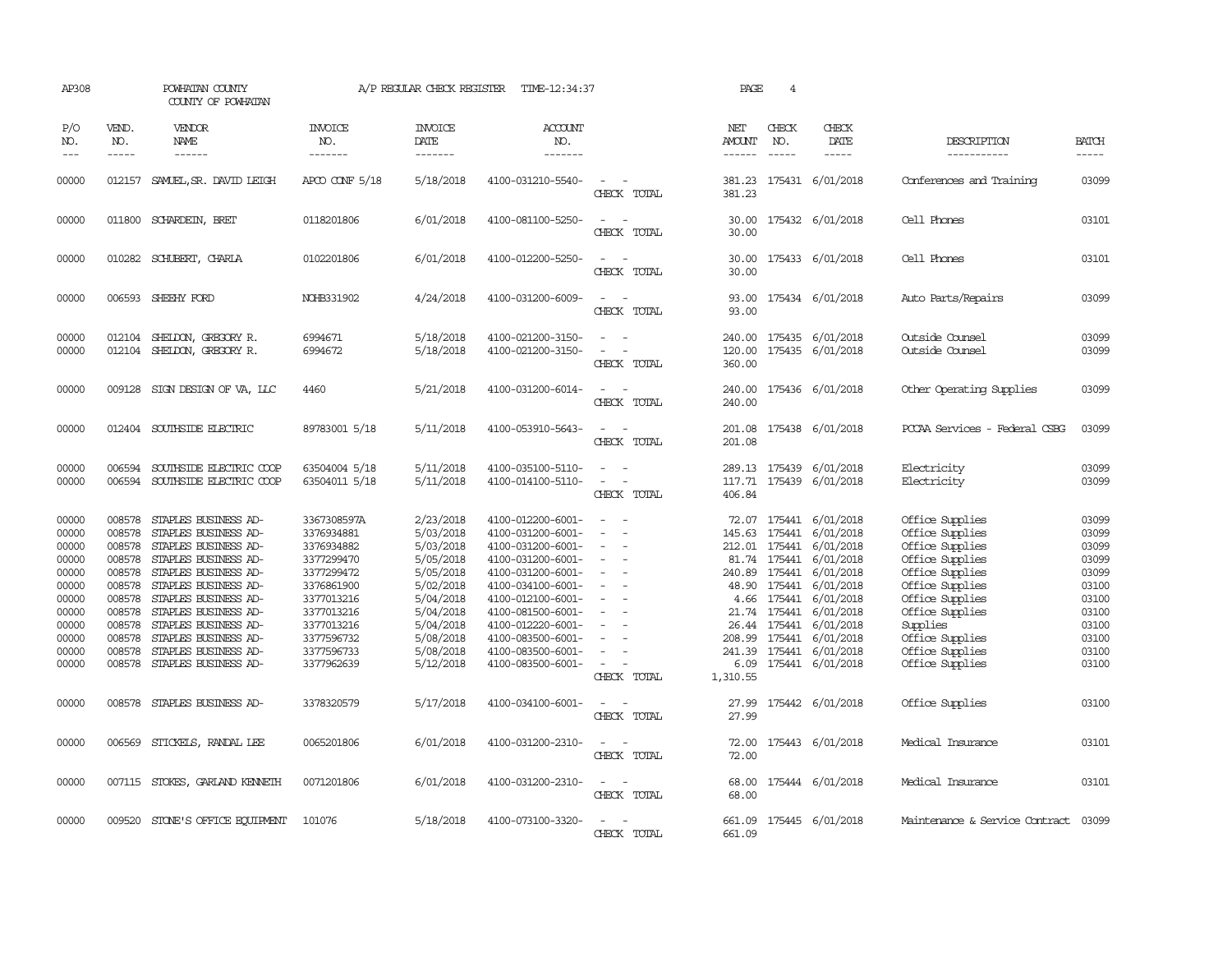| AP308                            | POWHATAN COUNTY<br>COUNTY OF POWHATAN |                                                                                                     |                                          | A/P REGULAR CHECK REGISTER                       | TIME-12:34:37                                                                    |                                                                                                                             | PAGE                           | 5                             |                                                                                                   |                                                |                                  |
|----------------------------------|---------------------------------------|-----------------------------------------------------------------------------------------------------|------------------------------------------|--------------------------------------------------|----------------------------------------------------------------------------------|-----------------------------------------------------------------------------------------------------------------------------|--------------------------------|-------------------------------|---------------------------------------------------------------------------------------------------|------------------------------------------------|----------------------------------|
| P/O<br>NO.<br>$\frac{1}{2}$      | VEND.<br>NO.<br>$- - - - -$           | <b>VENDOR</b><br><b>NAME</b><br>$- - - - - -$                                                       | <b>INVOICE</b><br>NO.<br>-------         | <b>INVOICE</b><br>DATE<br>-------                | <b>ACCOUNT</b><br>NO.<br>-------                                                 |                                                                                                                             | NET<br>AMOUNT<br>$- - - - - -$ | CHECK<br>NO.<br>$\frac{1}{2}$ | CHECK<br>DATE<br>$- - - - -$                                                                      | DESCRIPTION<br>-----------                     | <b>BATCH</b><br>$- - - - -$      |
| 00000                            |                                       | 007450 THOMSON REUTERS -                                                                            | 838163557                                | 5/01/2018                                        | 4100-031200-3320-                                                                | $\sim$ $\sim$<br>CHECK TOTAL                                                                                                | 258.57                         |                               | 258.57 175447 6/01/2018                                                                           | Maintenance & Service Contract 03099           |                                  |
| 00000                            |                                       | 000845 TOWN POLICE SUPPLY OF                                                                        | 9654                                     | 5/12/2018                                        | 4100-031200-6011-                                                                | $\sim$ $ \sim$<br>CHECK TOTAL                                                                                               | 72.00<br>72.00                 |                               | 175448 6/01/2018                                                                                  | Uniforms                                       | 03099                            |
| 00000                            |                                       | 007905 TREASURER OF VIRGINIA                                                                        | STASEVYCH                                | 4/28/2018                                        | 4100-035300-3110-                                                                | $\sim$ $ -$<br>CHECK TOTAL                                                                                                  | 20.00                          |                               | 20.00 175449 6/01/2018                                                                            | Professional Health Services                   | 03099                            |
| 00000                            |                                       | 011461 TREASURER/VFSAAA                                                                             | <b>DURHAM DUES</b>                       | 5/23/2018                                        | 4100-031200-5810-                                                                | $\sim$<br>CHECK TOTAL                                                                                                       | 80.00<br>80.00                 |                               | 175450 6/01/2018                                                                                  | Dues/Association Memberships                   | 03099                            |
| 00000                            |                                       | 011169 VERIZON                                                                                      | 8045985671 5/18                          | 5/11/2018                                        | 4100-073100-5230-                                                                | $\sim$<br>CHECK TOTAL                                                                                                       | 48.08<br>48.08                 |                               | 175451 6/01/2018                                                                                  | Telephone Services                             | 03099                            |
| 00000                            |                                       | 012448 VORTEX OPTICS                                                                                | 65748                                    | 4/13/2018                                        | 4100-031200-6014-                                                                | $\frac{1}{2} \left( \frac{1}{2} \right) \left( \frac{1}{2} \right) = \frac{1}{2} \left( \frac{1}{2} \right)$<br>CHECK TOTAL | 719.99                         |                               | 719.99 175452 6/01/2018                                                                           | Other Operating Supplies                       | 03099                            |
| 00000<br>00000<br>00000<br>00000 | 009332<br>009332<br>009332            | WITMER PUBLIC SAFETY<br>WITMER PUBLIC SAFETY<br>WITMER PUBLIC SAFETY<br>009332 WITMER PUBLIC SAFETY | 1857548<br>1858048<br>1862168<br>1863995 | 5/21/2018<br>5/17/2018<br>5/17/2018<br>5/21/2018 | 4100-031200-6011-<br>4100-031200-6011-<br>4100-031200-6011-<br>4100-031200-6011- | $\sim$<br>$\sim$<br>$\overline{\phantom{a}}$<br>$\sim$ 100 $\mu$<br>CHECK TOTAL                                             | 83.00<br>805.48                |                               | 456.48 175453 6/01/2018<br>135.00 175453 6/01/2018<br>175453 6/01/2018<br>131.00 175453 6/01/2018 | Uniforms<br>Uniforms<br>Uniforms<br>Uniforms   | 03099<br>03099<br>03099<br>03099 |
| 00000                            |                                       | 012408 WOOD, JOHN                                                                                   | 0124201806                               | 6/01/2018                                        | 4100-012510-5250-                                                                | $\equiv$<br>CHECK TOTAL                                                                                                     | 30.00<br>30.00                 |                               | 175454 6/01/2018                                                                                  | Cell Phones                                    | 03101                            |
| 00000                            |                                       | 002080 WOODCOCK, LYNN T.                                                                            | 0020201806                               | 6/01/2018                                        | 4100-031200-2310-                                                                | $\sim$<br>CHECK TOTAL                                                                                                       | 108.00<br>108.00               |                               | 175455 6/01/2018                                                                                  | Medical Insurance                              | 03101                            |
| 00000                            |                                       | 001890 X-ZACT                                                                                       | 3955                                     | 5/08/2018                                        | 4100-031200-6001-                                                                | $ -$<br>CHECK TOTAL                                                                                                         | 110.00                         |                               | 110.00 175456 6/01/2018                                                                           | Office Supplies                                | 03099                            |
| 00000                            |                                       | 011434 AGA JANITORIAL SOLUTIONS,                                                                    | 2579                                     | 5/29/2018                                        | 4100-014100-3180-                                                                | $\sim$ $ \sim$<br>CHECK TOTAL                                                                                               | 579.00                         |                               | 579.00 175457 6/06/2018                                                                           | Cleaning Service                               | 03102                            |
| 00000                            |                                       | 000660 BAI MUNICIPAL SOFTWARE                                                                       | ESD2017-34                               | 8/05/2017                                        | 4100-012510-3320-                                                                | $\sim$ $ -$<br>CHECK TOTAL                                                                                                  | 2,468.00                       |                               | 2,468.00 175459 6/06/2018                                                                         | Maintenance & Service Contract                 | 03102                            |
| 00000<br>00000                   |                                       | 007941 BAKER & TAYLOR<br>007941 BAKER & TAYLOR                                                      | 5015022849<br>5015029258                 | 5/22/2018<br>5/25/2018                           | 4100-073100-6012-<br>4100-073100-6012-                                           | CHECK TOTAL                                                                                                                 | 343.87<br>327.29<br>671.16     |                               | 175460 6/06/2018<br>175460 6/06/2018                                                              | Books & Subscriptions<br>Books & Subscriptions | 03103<br>03103                   |
| 00000                            |                                       | 011063 BEAGLE, ANDREW D.                                                                            | SYSTEM MGMT5/18                          | 5/29/2018                                        | 4100-032200-3320-                                                                | $\sim$ 100 $\mu$<br>CHECK TOTAL                                                                                             | 195.00                         |                               | 195.00 175461 6/06/2018                                                                           | Maintenance & Service Contract                 | 03102                            |
| 00000                            |                                       | 012454 BLEVINS, AMANDA                                                                              | <b>BOOK FEE RETURN</b>                   | 5/25/2018                                        | 3100-014020-0001-                                                                | $\sim$<br>CHECK TOTAL                                                                                                       | 5.95                           |                               | 5.95 175462 6/06/2018                                                                             | Library Fines - Lost Books, Et                 | 03103                            |
| 00000<br>00000                   |                                       | 009991 BMS DIRECT<br>009991 BMS DIRECT                                                              | 123791<br>123792                         | 5/10/2018<br>5/10/2018                           | 4100-012410-3500-<br>4100-012410-3500-                                           | $\sim$ 100 $\sim$<br>$\sim$<br>$\sim$<br>CHECK TOTAL                                                                        | 4,409.27                       |                               | 1,278.88 175463 6/06/2018<br>3,130.39 175463 6/06/2018                                            | Printing & Binding<br>Printing & Binding       | 03103<br>03103                   |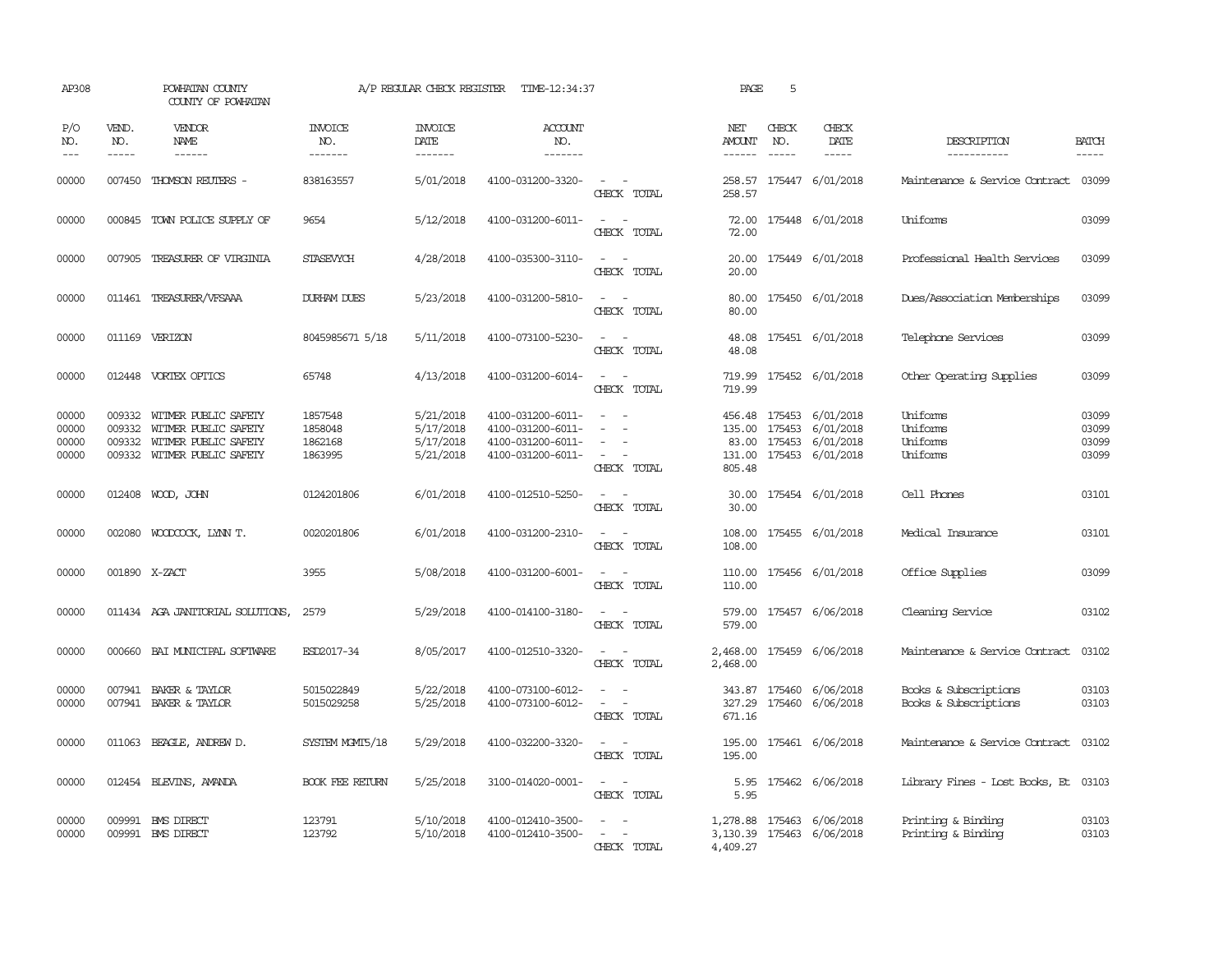| AP308                                                                                                             |                                                                                                  | POWHATAN COUNTY<br>COUNTY OF POWHATAN                                                                                                                                                                                                                                                                                                                                                         |                                                                                                                                                          | A/P REGULAR CHECK REGISTER                                                                                                                                            | TIME-12:34:37                                                                                                                                                                                                                                                                 |                                                                                           | PAGE                                                         | 6                                                                                                                                                 |                                                                                                                                                                                           |                                                                                                                                                                                                                                                                                                                                                                                                                            |                                                                                                                   |
|-------------------------------------------------------------------------------------------------------------------|--------------------------------------------------------------------------------------------------|-----------------------------------------------------------------------------------------------------------------------------------------------------------------------------------------------------------------------------------------------------------------------------------------------------------------------------------------------------------------------------------------------|----------------------------------------------------------------------------------------------------------------------------------------------------------|-----------------------------------------------------------------------------------------------------------------------------------------------------------------------|-------------------------------------------------------------------------------------------------------------------------------------------------------------------------------------------------------------------------------------------------------------------------------|-------------------------------------------------------------------------------------------|--------------------------------------------------------------|---------------------------------------------------------------------------------------------------------------------------------------------------|-------------------------------------------------------------------------------------------------------------------------------------------------------------------------------------------|----------------------------------------------------------------------------------------------------------------------------------------------------------------------------------------------------------------------------------------------------------------------------------------------------------------------------------------------------------------------------------------------------------------------------|-------------------------------------------------------------------------------------------------------------------|
| P/O<br>NO.<br>$---$                                                                                               | VEND.<br>NO.<br>$- - - - -$                                                                      | VENDOR<br>NAME<br>$- - - - - -$                                                                                                                                                                                                                                                                                                                                                               | <b>INVOICE</b><br>NO.<br>-------                                                                                                                         | <b>INVOICE</b><br>DATE<br>-------                                                                                                                                     | ACCOUNT<br>NO.<br>-------                                                                                                                                                                                                                                                     |                                                                                           | NET<br>AMOUNT<br>$- - - - - -$                               | CHECK<br>NO.<br>$\frac{1}{2}$                                                                                                                     | CHECK<br>DATE<br>$- - - - -$                                                                                                                                                              | DESCRIPTION<br>-----------                                                                                                                                                                                                                                                                                                                                                                                                 | <b>BATCH</b><br>$- - - - -$                                                                                       |
| 00000                                                                                                             |                                                                                                  | 008564 BRIDGFORIH, BASKERVILLE                                                                                                                                                                                                                                                                                                                                                                | GAS 5/21/18                                                                                                                                              | 5/21/2018                                                                                                                                                             | 4100-012520-6014-                                                                                                                                                                                                                                                             | CHECK TOTAL                                                                               | 14.98                                                        |                                                                                                                                                   | 14.98 175464 6/06/2018                                                                                                                                                                    | Other Operating Supplies                                                                                                                                                                                                                                                                                                                                                                                                   | 03103                                                                                                             |
| 00000                                                                                                             |                                                                                                  | 008686 C.W. WILLIAMS & CO., INC.                                                                                                                                                                                                                                                                                                                                                              | 611519                                                                                                                                                   | 5/29/2018                                                                                                                                                             | 4100-032200-3310-                                                                                                                                                                                                                                                             | CHECK TOTAL                                                                               | 217.62<br>217.62                                             |                                                                                                                                                   | 175465 6/06/2018                                                                                                                                                                          | Equipment Repair                                                                                                                                                                                                                                                                                                                                                                                                           | 03102                                                                                                             |
| 00000<br>00000                                                                                                    | 007353                                                                                           | 007353 CDW GOVERNMENT, INC.<br>CDW GOVERNMENT, INC.                                                                                                                                                                                                                                                                                                                                           | MSO7839<br>MIH5445                                                                                                                                       | 5/16/2018<br>5/19/2018                                                                                                                                                | 4100-012510-6002-<br>4100-012510-6002-                                                                                                                                                                                                                                        | $\sim$<br>CHECK TOTAL                                                                     | 375.83<br>68.84<br>444.67                                    |                                                                                                                                                   | 175467 6/06/2018<br>175467 6/06/2018                                                                                                                                                      | Computer Equipment-non-capital<br>Computer Equipment-non-capital                                                                                                                                                                                                                                                                                                                                                           | 03103<br>03103                                                                                                    |
| 00000                                                                                                             | 010808                                                                                           | CERULLO, ROBERT                                                                                                                                                                                                                                                                                                                                                                               | TRAVEL 5/20-25                                                                                                                                           | 5/25/2018                                                                                                                                                             | 4100-022100-5510-                                                                                                                                                                                                                                                             | $\overline{\phantom{a}}$<br>$\sim$<br>CHECK TOTAL                                         | 87.20<br>87.20                                               |                                                                                                                                                   | 175468 6/06/2018                                                                                                                                                                          | Travel/Mileage/Parking/Tolls                                                                                                                                                                                                                                                                                                                                                                                               | 03102                                                                                                             |
| 00000                                                                                                             |                                                                                                  | 009178 COMCAST                                                                                                                                                                                                                                                                                                                                                                                | 120097415 5/18                                                                                                                                           | 5/18/2018                                                                                                                                                             | 4100-073100-5260-                                                                                                                                                                                                                                                             | $\overline{\phantom{a}}$<br>CHECK TOTAL                                                   | 219.90<br>219.90                                             |                                                                                                                                                   | 175469 6/06/2018                                                                                                                                                                          | <b>Internet</b>                                                                                                                                                                                                                                                                                                                                                                                                            | 03103                                                                                                             |
| 00000<br>00000<br>00000<br>00000<br>00000                                                                         | 007294<br>007294<br>007294<br>007294<br>007294                                                   | CUMBERLAND FARM & AUTO<br>CUMBERLAND FARM & AUTO<br>CUMBERLAND FARM & AUTO<br>CUMBERLAND FARM & AUTO<br>CUMBERLAND FARM & AUTO                                                                                                                                                                                                                                                                | 971885<br>972650<br>973741<br>973987<br>974617                                                                                                           | 4/26/2018<br>5/04/2018<br>5/15/2018<br>5/17/2018<br>5/24/2018                                                                                                         | 4100-032200-6009-<br>4100-032200-6009-<br>4100-032200-6009-<br>4100-032200-6009-<br>4100-032200-6009-                                                                                                                                                                         | $\overline{\phantom{a}}$<br>CHECK TOTAL                                                   | 7.99<br>17.07<br>36.55<br>38.99<br>13.98<br>114.58           | 175470<br>175470<br>175470<br>175470                                                                                                              | 6/06/2018<br>6/06/2018<br>6/06/2018<br>6/06/2018<br>175470 6/06/2018                                                                                                                      | Auto Repairs and Parts<br>Auto Repairs and Parts<br>Auto Repairs and Parts<br>Auto Repairs and Parts<br>Auto Repairs and Parts                                                                                                                                                                                                                                                                                             | 03102<br>03102<br>03102<br>03102<br>03102                                                                         |
| 00000                                                                                                             | 010079                                                                                           | DEAL & LACHENEY P.C.                                                                                                                                                                                                                                                                                                                                                                          | 4741                                                                                                                                                     | 6/01/2018                                                                                                                                                             | 4100-012210-3150-                                                                                                                                                                                                                                                             | $\overline{\phantom{a}}$<br>CHECK TOTAL                                                   | 10,000.00 175471 6/06/2018<br>10,000.00                      |                                                                                                                                                   |                                                                                                                                                                                           | Contracted County Attorney                                                                                                                                                                                                                                                                                                                                                                                                 | 03103                                                                                                             |
| 00000                                                                                                             |                                                                                                  | 011959 DEMIECH VOTING SOLUTIONS,                                                                                                                                                                                                                                                                                                                                                              | 1100                                                                                                                                                     | 6/01/2018                                                                                                                                                             | 4100-013200-3320-                                                                                                                                                                                                                                                             | CHECK TOTAL                                                                               | 910.00                                                       |                                                                                                                                                   | 910.00 175472 6/06/2018                                                                                                                                                                   | Maintenance & Service Contract                                                                                                                                                                                                                                                                                                                                                                                             | 03103                                                                                                             |
| 00000                                                                                                             |                                                                                                  | 006787 DURRBECK, GEORGE                                                                                                                                                                                                                                                                                                                                                                       | 750911                                                                                                                                                   | 5/29/2018                                                                                                                                                             | 4100-014500-6009-                                                                                                                                                                                                                                                             | CHECK TOTAL                                                                               | 20.00<br>20.00                                               |                                                                                                                                                   | 175473 6/06/2018                                                                                                                                                                          | Auto Parts & Repairs                                                                                                                                                                                                                                                                                                                                                                                                       | 03102                                                                                                             |
| 00000<br>00000<br>00000<br>00000<br>00000<br>00000<br>00000<br>00000<br>00000<br>00000<br>00000<br>00000<br>00000 | 011224<br>011224<br>011224<br>011224<br>011224<br>011224<br>011224<br>011224<br>011224<br>011224 | ELECTRONIC SYSTEMS, INC.<br>ELECTRONIC SYSTEMS, INC.<br>ELECTRONIC SYSTEMS, INC.<br>011224 ELECTRONIC SYSTEMS, INC.<br>ELECTRONIC SYSTEMS, INC.<br>ELECTRONIC SYSTEMS, INC.<br>011224 ELECTRONIC SYSTEMS, INC.<br>011224 ELECTRONIC SYSTEMS, INC.<br>ELECTRONIC SYSTEMS, INC.<br>ELECTRONIC SYSTEMS, INC.<br>ELECTRONIC SYSTEMS, INC.<br>ELECTRONIC SYSTEMS, INC.<br>ELECTRONIC SYSTEMS, INC. | IN960705<br>IN968923<br>IN968923<br>IN968923<br>IN968923<br>IN968923<br>IN968923<br>IN968923<br>IN968923<br>IN968923<br>IN968923<br>IN968923<br>IN968923 | 5/11/2018<br>5/21/2018<br>5/21/2018<br>5/21/2018<br>5/21/2018<br>5/21/2018<br>5/21/2018<br>5/21/2018<br>5/21/2018<br>5/21/2018<br>5/21/2018<br>5/21/2018<br>5/21/2018 | 4100-081100-6001-<br>4100-035100-3320-<br>4100-014300-3320-<br>4100-012100-3320-<br>4100-012310-3320-<br>4100-031210-3320-<br>4100-012200-3320-<br>4100-012220-3320-<br>4100-071110-3320-<br>4100-014100-3320-<br>4100-031200-3320-<br>4100-012410-3320-<br>4100-012510-3320- | $\overline{\phantom{a}}$<br>$\overline{\phantom{a}}$<br>$\sim$<br>$\equiv$<br>CHECK TOTAL | 25.83<br>14.00<br>25.83<br>14.00<br>14.00<br>25.80<br>788.38 | 175475<br>14.00 175475<br>175475<br>105.49 175475<br>65.66 175475<br>175475<br>25.83 175475<br>175475<br>175475<br>179.32 175475<br>203.49 175475 | 75.13 175475 6/06/2018<br>6/06/2018<br>6/06/2018<br>6/06/2018<br>6/06/2018<br>6/06/2018<br>6/06/2018<br>6/06/2018<br>6/06/2018<br>6/06/2018<br>6/06/2018<br>6/06/2018<br>175475 6/06/2018 | Office Supplies<br>Landscaping - Animal Control<br>Maintenance and Service Contra<br>Maintenance & Service Contract<br>Maintenance & Service Contract<br>Maintenance and Service Contra<br>Maintenance & Service Contract<br>Maintenance and service contra<br>General Maintenance<br>Maintenance & Service Contract<br>Maintenance & Service Contract<br>Maintenance & Service Contract<br>Maintenance & Service Contract | 03103<br>03103<br>03103<br>03103<br>03103<br>03103<br>03103<br>03103<br>03103<br>03103<br>03103<br>03103<br>03103 |
| 00000<br>00000                                                                                                    | 010487                                                                                           | IBM CORPORATION<br>010487 IBM CORPORATION                                                                                                                                                                                                                                                                                                                                                     | O6037G2<br>O6037G2                                                                                                                                       | 6/01/2018<br>6/01/2018                                                                                                                                                | 4100-095101-9300-<br>4100-095101-9301-                                                                                                                                                                                                                                        | $\equiv$<br>$\overline{\phantom{a}}$<br>CHECK TOTAL                                       | 854.57                                                       |                                                                                                                                                   | 825.09 175478 6/06/2018<br>29.48 175478 6/06/2018                                                                                                                                         | AS400 Lease - Principal<br>AS400 Lease - Interest                                                                                                                                                                                                                                                                                                                                                                          | 03103<br>03103                                                                                                    |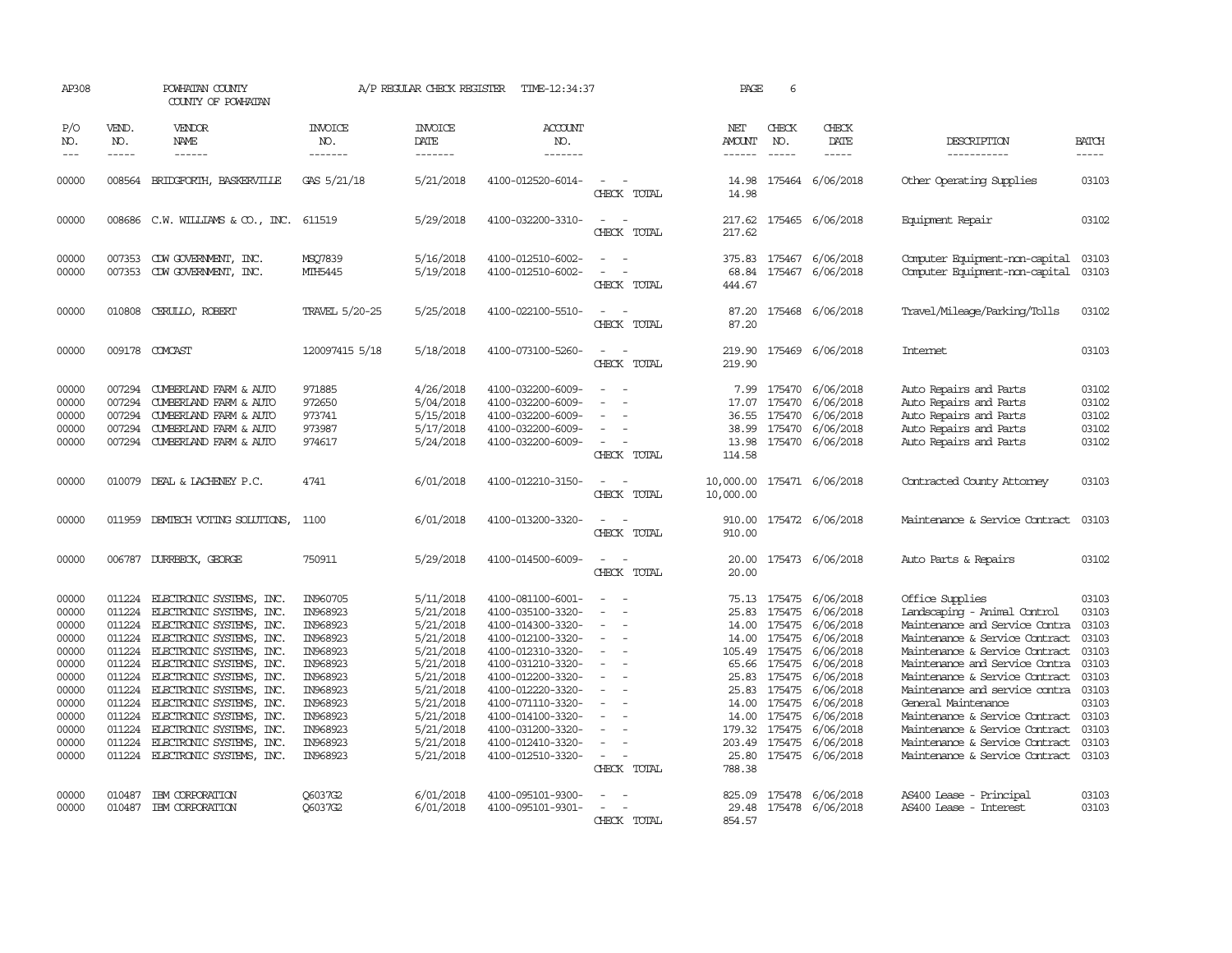| AP308                                                                                           | POWHATAN COUNTY<br>COUNTY OF POWHATAN                              |                                                                                                                                                                                                                                                                                                                                                                                                      |                                                                           | A/P REGULAR CHECK REGISTER                                                                                                                  | TIME-12:34:37                                                                                                                                                                                                                       |                                                                                                                                                                           | PAGE                                                                                                                     | $7\phantom{.0}$                        |                                                                                                                                                                         |                                                                                                                                                          |                                                                                                 |
|-------------------------------------------------------------------------------------------------|--------------------------------------------------------------------|------------------------------------------------------------------------------------------------------------------------------------------------------------------------------------------------------------------------------------------------------------------------------------------------------------------------------------------------------------------------------------------------------|---------------------------------------------------------------------------|---------------------------------------------------------------------------------------------------------------------------------------------|-------------------------------------------------------------------------------------------------------------------------------------------------------------------------------------------------------------------------------------|---------------------------------------------------------------------------------------------------------------------------------------------------------------------------|--------------------------------------------------------------------------------------------------------------------------|----------------------------------------|-------------------------------------------------------------------------------------------------------------------------------------------------------------------------|----------------------------------------------------------------------------------------------------------------------------------------------------------|-------------------------------------------------------------------------------------------------|
| P/O<br>NO.<br>$---$                                                                             | VEND.<br>NO.<br>$\frac{1}{2}$                                      | VENDOR<br><b>NAME</b><br>------                                                                                                                                                                                                                                                                                                                                                                      | <b>INVOICE</b><br>NO.<br>-------                                          | <b>INVOICE</b><br><b>DATE</b><br>-------                                                                                                    | <b>ACCOUNT</b><br>NO.<br>-------                                                                                                                                                                                                    |                                                                                                                                                                           | NET<br>AMOUNT<br>$- - - - - -$                                                                                           | CHECK<br>NO.<br>$- - - - -$            | CHECK<br>DATE<br>$- - - - -$                                                                                                                                            | DESCRIPTION<br>-----------                                                                                                                               | <b>BATCH</b><br>$- - - - -$                                                                     |
|                                                                                                 |                                                                    |                                                                                                                                                                                                                                                                                                                                                                                                      |                                                                           |                                                                                                                                             |                                                                                                                                                                                                                                     |                                                                                                                                                                           |                                                                                                                          |                                        |                                                                                                                                                                         |                                                                                                                                                          |                                                                                                 |
| 00000                                                                                           |                                                                    | 011352 IPSWITCH, INC.                                                                                                                                                                                                                                                                                                                                                                                | IN619435                                                                  | 5/25/2018                                                                                                                                   | 4100-012510-3320-                                                                                                                                                                                                                   | $\sim$<br>CHECK TOTAL                                                                                                                                                     | 694.10                                                                                                                   |                                        | 694.10 175479 6/06/2018                                                                                                                                                 | Maintenance & Service Contract 03102                                                                                                                     |                                                                                                 |
| 00000                                                                                           |                                                                    | 010811 IAND AND COATES, INC                                                                                                                                                                                                                                                                                                                                                                          | 3064284                                                                   | 5/29/2018                                                                                                                                   | 4100-014500-3319-                                                                                                                                                                                                                   | $\sim$<br>CHECK TOTAL                                                                                                                                                     | 129.52                                                                                                                   |                                        | 129.52 175480 6/06/2018                                                                                                                                                 | Equipment Repairs and Maintena 03102                                                                                                                     |                                                                                                 |
| 00000                                                                                           |                                                                    | 012455 LANE, REBECCA                                                                                                                                                                                                                                                                                                                                                                                 | STAR WARS BOOK                                                            | 4/16/2018                                                                                                                                   | 3100-014020-0001-                                                                                                                                                                                                                   | $\equiv$<br>CHECK TOTAL                                                                                                                                                   | 12.99<br>12.99                                                                                                           |                                        | 175481 6/06/2018                                                                                                                                                        | Library Fines - Lost Books, Et 03103                                                                                                                     |                                                                                                 |
| 00000                                                                                           |                                                                    | 010086 MEDPROUS                                                                                                                                                                                                                                                                                                                                                                                      | MC33984                                                                   | 6/01/2018                                                                                                                                   | 4100-032200-3320-                                                                                                                                                                                                                   | $ -$<br>CHECK TOTAL                                                                                                                                                       | 395.83                                                                                                                   |                                        | 395.83 175482 6/06/2018                                                                                                                                                 | Maintenance & Service Contract                                                                                                                           | 03102                                                                                           |
| 00000<br>00000<br>00000                                                                         | 011700<br>011700<br>011700                                         | MERIDIAN ENVIRONMENTAL<br>MERIDIAN ENVIRONMENTAL<br>MERIDIAN ENVIRONMENTAL                                                                                                                                                                                                                                                                                                                           | 443<br>443<br>443                                                         | 5/29/2018<br>5/29/2018<br>5/29/2018                                                                                                         | 4100-014100-5140-<br>4100-032210-5140-<br>4100-032220-5140-                                                                                                                                                                         | $\equiv$<br>$\equiv$<br>$\equiv$<br>CHECK TOTAL                                                                                                                           | 135.00<br>135.00<br>405.00                                                                                               |                                        | 135.00 175483 6/06/2018<br>175483 6/06/2018<br>175483 6/06/2018                                                                                                         | Sewer<br>Sewer<br>Sewer                                                                                                                                  | 03102<br>03102<br>03102                                                                         |
| 00000                                                                                           |                                                                    | 009705 MEYER, ANDREW D.                                                                                                                                                                                                                                                                                                                                                                              | 8035533                                                                   | 5/21/2018                                                                                                                                   | 4100-021200-3150-                                                                                                                                                                                                                   | $\frac{1}{2} \left( \frac{1}{2} \right) \left( \frac{1}{2} \right) \left( \frac{1}{2} \right) \left( \frac{1}{2} \right)$<br>CHECK TOTAL                                  | 240.00                                                                                                                   |                                        | 240.00 175484 6/06/2018                                                                                                                                                 | Outside Counsel                                                                                                                                          | 03103                                                                                           |
| 00000<br>00000<br>00000<br>00000<br>00000<br>00000                                              | 008294<br>008294<br>008294<br>008294<br>008294<br>008294           | POWHATAN COUNTY PUBLIC<br>POWHATAN COUNTY PUBLIC<br>POWHATAN COUNTY PUBLIC<br>POWHATAN COUNTY PUBLIC<br>POWHATAN COUNTY PUBLIC<br>POWHATAN COUNTY PUBLIC                                                                                                                                                                                                                                             | 3906<br>3907<br>3908<br>3908<br>3909<br>3910                              | 2/15/2018<br>2/19/2018<br>2/23/2018<br>2/23/2018<br>2/27/2018<br>2/27/2018                                                                  | 4100-032200-6009-<br>4100-032200-6009-<br>4100-032200-6009-<br>4100-032200-6009-<br>4100-032200-6009-<br>4100-032200-6009-                                                                                                          | $\sim$<br>$\equiv$<br>$\equiv$<br>$\sim$<br>$\sim$<br>$\sim$<br>CHECK TOTAL                                                                                               | 64.30<br>135.42 175487<br>25.03<br>978.30                                                                                |                                        | 499.62 175487 6/06/2018<br>175487 6/06/2018<br>16.50 175487 6/06/2018<br>6/06/2018<br>237.43 175487 6/06/2018<br>175487 6/06/2018                                       | Auto Repairs and Parts<br>Auto Repairs and Parts<br>Auto Repairs and Parts<br>Auto Repairs and Parts<br>Auto Repairs and Parts<br>Auto Repairs and Parts | 03102<br>03102<br>03102<br>03102<br>03102<br>03102                                              |
| 00000<br>00000<br>00000<br>00000<br>00000<br>00000<br>00000<br>00000<br>00000<br>00000<br>00000 | 012064<br>012064<br>012064<br>012064<br>012064<br>012064<br>012064 | POWHATAN COUNTY TREASURER 113 4/18<br>POWHATAN COUNTY TREASURER 113 4/18<br>POWHATAN COUNTY TREASURER<br>POWHATAN COUNTY TREASURER<br>POWHATAN COUNTY TREASURER<br>012064 POWHATAN COUNTY TREASURER 161 4/18<br>012064 POWHATAN COUNTY TREASURER 162 4/18<br>012064 POWHATAN COUNTY TREASURER<br>POWHATAN COUNTY TREASURER<br>POWHATAN COUNTY TREASURER<br>012064 POWHATAN COUNTY TREASURER 191 5/18 | 152 4/18<br>153 4/18<br>161 4/18<br>4/18<br>162<br>4/18<br>193<br>94 4/18 | 5/11/2018<br>5/11/2018<br>5/11/2018<br>5/11/2018<br>5/11/2018<br>5/11/2018<br>5/11/2018<br>5/11/2018<br>5/11/2018<br>5/11/2018<br>5/11/2018 | 4100-032220-5130-<br>4100-032220-5140-<br>4100-014100-5140-<br>4100-032210-5140-<br>4100-031200-5140-<br>4100-014100-5140-<br>4100-031200-5140-<br>4100-014100-5140-<br>4100-014100-5140-<br>4100-014100-5140-<br>4100-073100-5140- | $\sim$<br>$\equiv$<br>$\sim$<br>$\overline{\phantom{a}}$<br>$\overline{\phantom{a}}$<br>$\equiv$<br>$\sim$<br>$\sim$<br>$\sim$<br>$\overline{\phantom{a}}$<br>CHECK TOTAL | 353.62 175488<br>140.77 175488<br>188.78 175488<br>202.36 175488<br>202.35 175488<br>248.28 175488<br>351.00<br>2,182.67 | 18.51 175488<br>18.51 175488<br>175488 | 305.73 175488 6/06/2018<br>6/06/2018<br>6/06/2018<br>6/06/2018<br>6/06/2018<br>6/06/2018<br>6/06/2018<br>6/06/2018<br>6/06/2018<br>6/06/2018<br>152.76 175488 6/06/2018 | Water<br>Sewer<br>Sewer<br>Sewer<br>Sewer<br>Sewer<br>Sewer<br>Sewer<br>Sewer<br>Sewer<br>Sewer                                                          | 03102<br>03102<br>03102<br>03102<br>03102<br>03102<br>03102<br>03102<br>03102<br>03102<br>03103 |
| 00000<br>00000<br>00000                                                                         | 000770<br>000770<br>000770                                         | POWHATAN HEALTH DEPT<br>POWHATAN HEALTH DEPT<br>POWHATAN HEALTH DEPT                                                                                                                                                                                                                                                                                                                                 | QUAL201902547<br>QUAL201902556<br>QUAL201902558                           | 5/23/2018<br>5/23/2018<br>5/23/2018                                                                                                         | 4100-071110-5811-<br>4100-071110-5811-<br>4100-071110-5811-                                                                                                                                                                         | $\sim$<br>$\sim$<br>$\omega_{\rm{max}}$ and $\omega_{\rm{max}}$<br>CHECK TOTAL                                                                                            | 40.00<br>40.00<br>120.00                                                                                                 | 175489<br>175489                       | 6/06/2018<br>6/06/2018<br>40.00 175489 6/06/2018                                                                                                                        | Concession Permits<br>Concession Permits<br>Concession Permits                                                                                           | 03102<br>03102<br>03102                                                                         |
| 00000                                                                                           |                                                                    | 006523 PURCHASE POWER                                                                                                                                                                                                                                                                                                                                                                                | 08561578 5/18                                                             | 5/17/2018                                                                                                                                   | 4100-021600-5210-                                                                                                                                                                                                                   | $\overline{\phantom{a}}$<br>CHECK TOTAL                                                                                                                                   | 73.74                                                                                                                    |                                        | 73.74 175490 6/06/2018                                                                                                                                                  | Postage                                                                                                                                                  | 03103                                                                                           |
| 00000<br>00000                                                                                  |                                                                    | 000620 R. C. GOODWYN & SONS, INC<br>000620 R. C. GOODWYN & SONS, INC 0813686                                                                                                                                                                                                                                                                                                                         | 0813686                                                                   | 5/14/2018<br>5/14/2018                                                                                                                      | 4100-014100-6004-<br>4100-014100-3310-                                                                                                                                                                                              | $\overline{\phantom{a}}$<br>$\sim$                                                                                                                                        | 49.03                                                                                                                    |                                        | 175491 6/06/2018<br>1.18 175491 6/06/2018                                                                                                                               | Tools and Equipment<br>Repairs & Maintenance                                                                                                             | 03102<br>03102                                                                                  |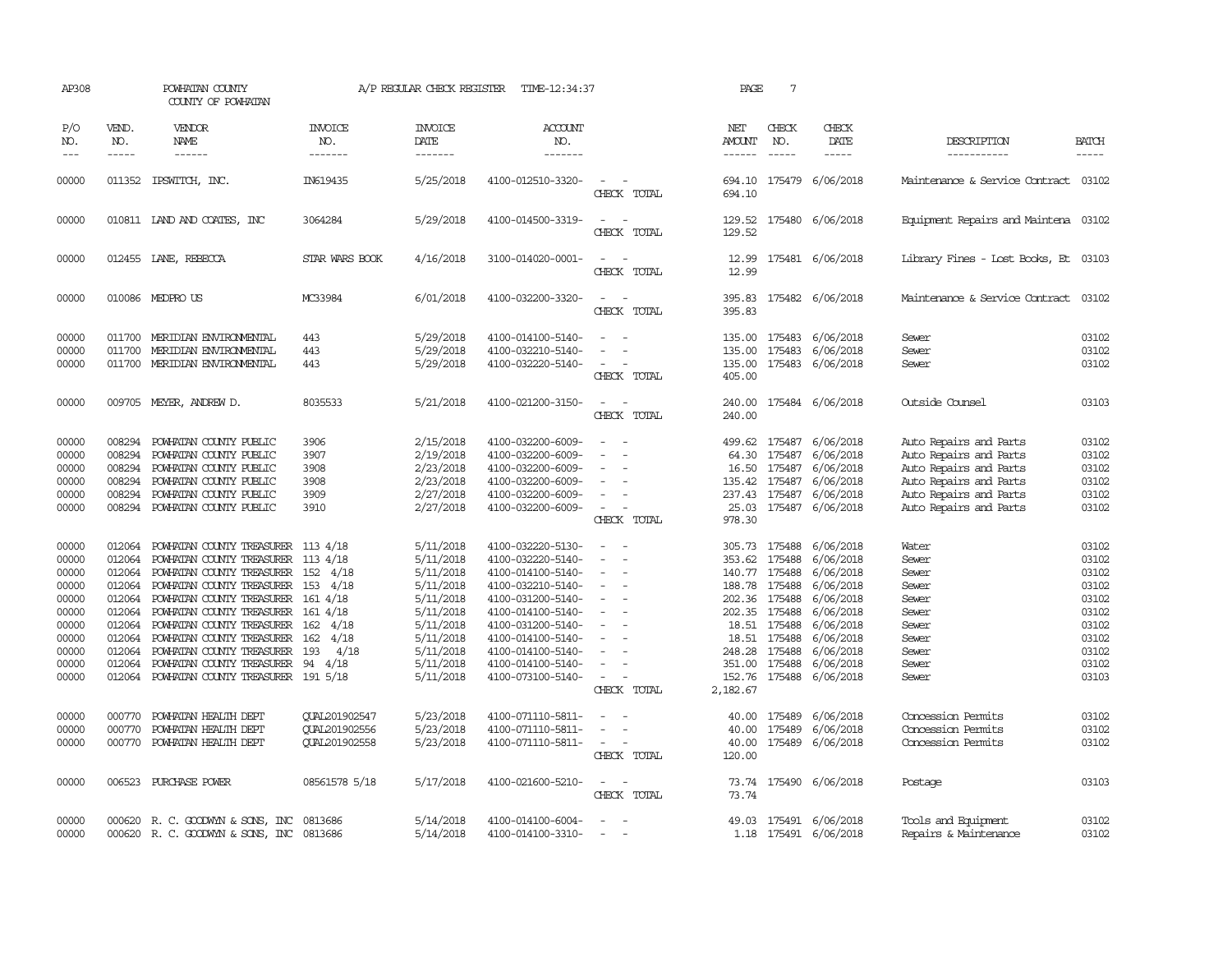| AP308                                                                                                                                                          |                                                                                                                                                    | POWHATAN COUNTY<br>COUNTY OF POWHATAN                                                                                                                                                                                                                                                                                                                                                                                                                                               |                                                                                                                                                                                                                                                          | A/P REGULAR CHECK REGISTER                                                                                                                                                                                                             | TIME-12:34:37                                                                                                                                                                                                                                                                                                                                                                          |                                                                                                                               | PAGE                                                                                                                                            | 8                                                                                                                                                          |                                                                                                                                                                                                                                                                    |                                                                                                                                                                                                                                                                                                                                                                                                                                                                                                                                                                                    |                                                                                                                                                       |
|----------------------------------------------------------------------------------------------------------------------------------------------------------------|----------------------------------------------------------------------------------------------------------------------------------------------------|-------------------------------------------------------------------------------------------------------------------------------------------------------------------------------------------------------------------------------------------------------------------------------------------------------------------------------------------------------------------------------------------------------------------------------------------------------------------------------------|----------------------------------------------------------------------------------------------------------------------------------------------------------------------------------------------------------------------------------------------------------|----------------------------------------------------------------------------------------------------------------------------------------------------------------------------------------------------------------------------------------|----------------------------------------------------------------------------------------------------------------------------------------------------------------------------------------------------------------------------------------------------------------------------------------------------------------------------------------------------------------------------------------|-------------------------------------------------------------------------------------------------------------------------------|-------------------------------------------------------------------------------------------------------------------------------------------------|------------------------------------------------------------------------------------------------------------------------------------------------------------|--------------------------------------------------------------------------------------------------------------------------------------------------------------------------------------------------------------------------------------------------------------------|------------------------------------------------------------------------------------------------------------------------------------------------------------------------------------------------------------------------------------------------------------------------------------------------------------------------------------------------------------------------------------------------------------------------------------------------------------------------------------------------------------------------------------------------------------------------------------|-------------------------------------------------------------------------------------------------------------------------------------------------------|
| P/O<br>NO.<br>$---$                                                                                                                                            | VEND.<br>NO.<br>$- - - - -$                                                                                                                        | VENDOR<br>NAME<br>$- - - - - -$                                                                                                                                                                                                                                                                                                                                                                                                                                                     | <b>INVOICE</b><br>NO.<br>-------                                                                                                                                                                                                                         | <b>INVOICE</b><br><b>DATE</b><br>-------                                                                                                                                                                                               | <b>ACCOUNT</b><br>NO.<br>-------                                                                                                                                                                                                                                                                                                                                                       |                                                                                                                               | NET<br><b>AMOUNT</b><br>------                                                                                                                  | CHECK<br>NO.<br>$- - - - -$                                                                                                                                | CHECK<br><b>DATE</b><br>$- - - - -$                                                                                                                                                                                                                                | DESCRIPTION<br>------------                                                                                                                                                                                                                                                                                                                                                                                                                                                                                                                                                        | <b>BATCH</b><br>-----                                                                                                                                 |
| 00000                                                                                                                                                          |                                                                                                                                                    | 000620 R. C. GOODWYN & SONS, INC                                                                                                                                                                                                                                                                                                                                                                                                                                                    | 0814259                                                                                                                                                                                                                                                  | 5/17/2018                                                                                                                                                                                                                              | 4100-014500-3190-                                                                                                                                                                                                                                                                                                                                                                      | $\sim$<br>CHECK TOTAL                                                                                                         | 4.99<br>55.20                                                                                                                                   |                                                                                                                                                            | 175491 6/06/2018                                                                                                                                                                                                                                                   | Grounds Maintenance                                                                                                                                                                                                                                                                                                                                                                                                                                                                                                                                                                | 03102                                                                                                                                                 |
| 00000                                                                                                                                                          |                                                                                                                                                    | 006945 RECORDED BOOKS, LLC                                                                                                                                                                                                                                                                                                                                                                                                                                                          | 75791983                                                                                                                                                                                                                                                 | 5/22/2018                                                                                                                                                                                                                              | 4100-073100-6012-                                                                                                                                                                                                                                                                                                                                                                      | $\overline{\phantom{a}}$<br>CHECK TOTAL                                                                                       | 26.95<br>26.95                                                                                                                                  |                                                                                                                                                            | 175492 6/06/2018                                                                                                                                                                                                                                                   | Books & Subscriptions                                                                                                                                                                                                                                                                                                                                                                                                                                                                                                                                                              | 03103                                                                                                                                                 |
| 00000                                                                                                                                                          |                                                                                                                                                    | 007942 RICHMOND SUBURBAN                                                                                                                                                                                                                                                                                                                                                                                                                                                            | I00007429780502                                                                                                                                                                                                                                          | 5/02/2018                                                                                                                                                                                                                              | 4100-012410-3600-                                                                                                                                                                                                                                                                                                                                                                      | CHECK TOTAL                                                                                                                   | 175.50                                                                                                                                          |                                                                                                                                                            | 175.50 175493 6/06/2018                                                                                                                                                                                                                                            | Advertising                                                                                                                                                                                                                                                                                                                                                                                                                                                                                                                                                                        | 03103                                                                                                                                                 |
| 00000                                                                                                                                                          |                                                                                                                                                    | 010282 SCHUBERT, CHARLA                                                                                                                                                                                                                                                                                                                                                                                                                                                             | MILEAGE 5/22-25                                                                                                                                                                                                                                          | 5/29/2018                                                                                                                                                                                                                              | 4100-012200-5540-CS3-                                                                                                                                                                                                                                                                                                                                                                  | CHECK TOTAL                                                                                                                   | 125.35                                                                                                                                          |                                                                                                                                                            | 125.35 175494 6/06/2018                                                                                                                                                                                                                                            | VGFOA Conference                                                                                                                                                                                                                                                                                                                                                                                                                                                                                                                                                                   | 03103                                                                                                                                                 |
| 00000                                                                                                                                                          |                                                                                                                                                    | 007310 SOUTHEASTERN EMERGENCY                                                                                                                                                                                                                                                                                                                                                                                                                                                       | 817642                                                                                                                                                                                                                                                   | 5/15/2018                                                                                                                                                                                                                              | 4100-014100-3320-                                                                                                                                                                                                                                                                                                                                                                      | CHECK TOTAL                                                                                                                   | 1,008.83<br>1,008.83                                                                                                                            |                                                                                                                                                            | 175496 6/06/2018                                                                                                                                                                                                                                                   | Maintenance & Service Contract                                                                                                                                                                                                                                                                                                                                                                                                                                                                                                                                                     | 03102                                                                                                                                                 |
| 00000                                                                                                                                                          |                                                                                                                                                    | 006594 SOUTHSIDE ELECTRIC COOP                                                                                                                                                                                                                                                                                                                                                                                                                                                      | 96680001 5/18                                                                                                                                                                                                                                            | 5/04/2018                                                                                                                                                                                                                              | 4100-053910-5643-                                                                                                                                                                                                                                                                                                                                                                      | $\equiv$<br>CHECK TOTAL                                                                                                       | 344.32                                                                                                                                          |                                                                                                                                                            | 344.32 175497 6/06/2018                                                                                                                                                                                                                                            | PCCAA Services - Federal CSBG                                                                                                                                                                                                                                                                                                                                                                                                                                                                                                                                                      | 03102                                                                                                                                                 |
| 00000<br>00000<br>00000                                                                                                                                        | 008578<br>008578<br>008578                                                                                                                         | STAPLES BUSINESS AD-<br>STAPLES BUSINESS AD-<br>STAPLES BUSINESS AD-                                                                                                                                                                                                                                                                                                                                                                                                                | 3378541144<br>3379157201<br>3378397376                                                                                                                                                                                                                   | 5/19/2018<br>5/26/2018<br>5/18/2018                                                                                                                                                                                                    | 4100-083500-6001-<br>4100-081500-6001-<br>4100-012210-6001-                                                                                                                                                                                                                                                                                                                            | $\equiv$<br>CHECK TOTAL                                                                                                       | 57.00<br>139.99<br>373.43                                                                                                                       | 175500<br>175500                                                                                                                                           | 6/06/2018<br>6/06/2018<br>176.44 175500 6/06/2018                                                                                                                                                                                                                  | Office Supplies<br>Office Supplies<br>Office Supplies                                                                                                                                                                                                                                                                                                                                                                                                                                                                                                                              | 03102<br>03102<br>03103                                                                                                                               |
| 00000                                                                                                                                                          |                                                                                                                                                    | 011379 THROCKMORTON, C. DAVID                                                                                                                                                                                                                                                                                                                                                                                                                                                       | VFPA SPR CONF18                                                                                                                                                                                                                                          | 5/20/2018                                                                                                                                                                                                                              | 4100-032200-5540-                                                                                                                                                                                                                                                                                                                                                                      | $\equiv$<br>CHECK TOTAL                                                                                                       | 801.58<br>801.58                                                                                                                                |                                                                                                                                                            | 175501 6/06/2018                                                                                                                                                                                                                                                   | Travel - Convention & Educatio                                                                                                                                                                                                                                                                                                                                                                                                                                                                                                                                                     | 03102                                                                                                                                                 |
| 00000                                                                                                                                                          |                                                                                                                                                    | 011169 VERIZON                                                                                                                                                                                                                                                                                                                                                                                                                                                                      | 8043780915 5/18                                                                                                                                                                                                                                          | 5/25/2018                                                                                                                                                                                                                              | 4100-032220-5230-                                                                                                                                                                                                                                                                                                                                                                      | $\sim$ $\sim$<br>CHECK TOTAL                                                                                                  | 95.66<br>95.66                                                                                                                                  |                                                                                                                                                            | 175503 6/06/2018                                                                                                                                                                                                                                                   | Telephone System                                                                                                                                                                                                                                                                                                                                                                                                                                                                                                                                                                   | 03103                                                                                                                                                 |
| 00000<br>00000<br>00000<br>00000<br>00000<br>00000<br>00000<br>00000<br>00000<br>00000<br>00000<br>00000<br>00000<br>00000<br>00000<br>00000<br>00000<br>00000 | 011181<br>011181<br>011181<br>011181<br>011181<br>011181<br>011181<br>011181<br>011181<br>011181<br>011181<br>011181<br>011181<br>011181<br>011181 | 011181 WELLS FARGO FINANCIAL<br>WELLS FARGO FINANCIAL<br>WELLS FARGO FINANCIAL<br>WELLS FARGO FINANCIAL<br>WELLS FARGO FINANCIAL<br>011181 WELLS FARGO FINANCIAL<br>WELLS FARGO FINANCIAL<br>WELLS FARGO FINANCIAL<br>WELLS FARGO FINANCIAL<br>WELLS FARGO FINANCIAL<br>WELLS FARGO FINANCIAL<br>WEILS FARGO FINANCIAL<br>WELLS FARGO FINANCIAL<br>WELLS FARGO FINANCIAL<br>WELLS FARGO FINANCIAL<br>WEILS FARGO FINANCIAL<br>WELLS FARGO FINANCIAL<br>011181 WELLS FARGO FINANCIAL | 5004837949<br>5004837949<br>5004837949<br>5004837949<br>5004837949<br>5004837949<br>5004837949<br>5004837949<br>5004837949<br>5004837949<br>5004837949<br>5004837949<br>5004837949<br>5004837949<br>5004837949<br>5004837949<br>5004837949<br>5004837949 | 5/24/2018<br>5/24/2018<br>5/24/2018<br>5/24/2018<br>5/24/2018<br>5/24/2018<br>5/24/2018<br>5/24/2018<br>5/24/2018<br>5/24/2018<br>5/24/2018<br>5/24/2018<br>5/24/2018<br>5/24/2018<br>5/24/2018<br>5/24/2018<br>5/24/2018<br>5/24/2018 | 4100-012100-3320-<br>4100-012200-3320-<br>4100-012310-3320-<br>4100-012320-3500-<br>4100-012410-3320-<br>4100-012210-3320-<br>4100-012510-3320-<br>4100-013200-3320-<br>4100-021600-8002-<br>4100-021600-8002-<br>4100-022100-3320-<br>4100-031200-3320-<br>4100-031200-3320-<br>4100-032200-3320-<br>4100-034100-3320-<br>4100-035100-3320-<br>4100-081100-3320-<br>4100-021200-8002- | $\overline{\phantom{a}}$<br>$\sim$<br>$\overline{\phantom{a}}$<br>$\overline{\phantom{a}}$<br>$\sim$<br>$\sim$<br>CHECK TOTAL | 67.09<br>45.30<br>9.00<br>5.03<br>31.08<br>24.30<br>143.19<br>186.70 175504<br>175.54<br>234.37 175504<br>184.58<br>92.69<br>148.50<br>2,040.78 | 175504<br>175504<br>175504<br>175504<br>175504<br>175504<br>175504<br>105.24 175504<br>175.54 175504<br>175504<br>.24 175504<br>175504<br>175504<br>175504 | 186.46 175504 6/06/2018<br>6/06/2018<br>6/06/2018<br>6/06/2018<br>6/06/2018<br>6/06/2018<br>6/06/2018<br>6/06/2018<br>6/06/2018<br>6/06/2018<br>6/06/2018<br>6/06/2018<br>6/06/2018<br>6/06/2018<br>6/06/2018<br>6/06/2018<br>6/06/2018<br>225.93 175504 6/06/2018 | Maintenance & Service Contract<br>Maintenance & Service Contract<br>Maintenance & Service Contract<br>Printing & Binding<br>Maintenance & Service Contract 03102<br>Maintenance/Service Contracts<br>Maintenance & Service Contract<br>Maintenance & Service Contract<br>Copier Lease<br>Copier Lease<br>Maintenance & Service Contract<br>Maintenance & Service Contract<br>Maintenance & Service Contract<br>Maintenance & Service Contract<br>Maintenance & Service Contract<br>Landscaping - Animal Control<br>Maintenance & Service Contract<br><b>Copier Lease Agreement</b> | 03102<br>03102<br>03102<br>03102<br>03102<br>03102<br>03102<br>03102<br>03102<br>03102<br>03102<br>03102<br>03102<br>03102<br>03102<br>03102<br>03102 |
| 00000                                                                                                                                                          |                                                                                                                                                    | 012458 WIMMER, WILLIE                                                                                                                                                                                                                                                                                                                                                                                                                                                               | 886                                                                                                                                                                                                                                                      | 5/31/2018                                                                                                                                                                                                                              | 4100-032200-6009-                                                                                                                                                                                                                                                                                                                                                                      | CHECK TOTAL                                                                                                                   | 1,357.00                                                                                                                                        |                                                                                                                                                            | 1,357.00 175505 6/06/2018                                                                                                                                                                                                                                          | Auto Repairs and Parts                                                                                                                                                                                                                                                                                                                                                                                                                                                                                                                                                             | 03102                                                                                                                                                 |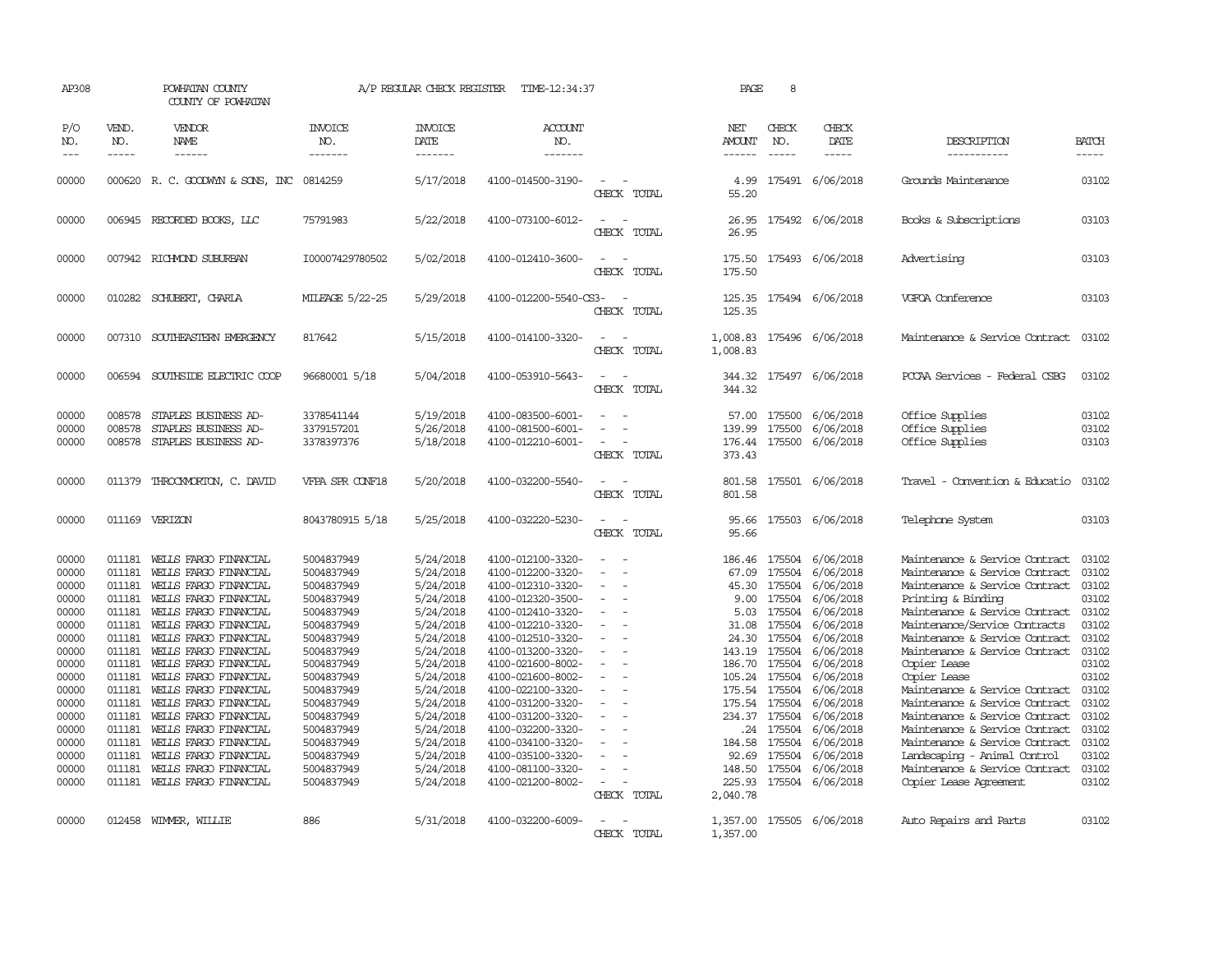| AP308                                                                                                                               |                                                                              | POWHATAN COUNTY<br>COUNTY OF POWHATAN                                                                                                                                                                                                                                                                                                      |                                                                                                                                                                                                                | A/P REGULAR CHECK REGISTER                                                                                                                                                                      | TIME-12:34:37                                                                                                                                                                                                                                                                                                           |                                                                                                                                | PAGE                                                                                                         | 9                                |                                                                                                                                                                                                                                                                                                              |                                                                                                                                                                                                                                                         |                                                                                                                                     |
|-------------------------------------------------------------------------------------------------------------------------------------|------------------------------------------------------------------------------|--------------------------------------------------------------------------------------------------------------------------------------------------------------------------------------------------------------------------------------------------------------------------------------------------------------------------------------------|----------------------------------------------------------------------------------------------------------------------------------------------------------------------------------------------------------------|-------------------------------------------------------------------------------------------------------------------------------------------------------------------------------------------------|-------------------------------------------------------------------------------------------------------------------------------------------------------------------------------------------------------------------------------------------------------------------------------------------------------------------------|--------------------------------------------------------------------------------------------------------------------------------|--------------------------------------------------------------------------------------------------------------|----------------------------------|--------------------------------------------------------------------------------------------------------------------------------------------------------------------------------------------------------------------------------------------------------------------------------------------------------------|---------------------------------------------------------------------------------------------------------------------------------------------------------------------------------------------------------------------------------------------------------|-------------------------------------------------------------------------------------------------------------------------------------|
| P/O<br>NO.                                                                                                                          | VEND.<br>NO.<br>$- - - - -$                                                  | VENDOR<br>NAME                                                                                                                                                                                                                                                                                                                             | <b>INVOICE</b><br>NO.<br>-------                                                                                                                                                                               | <b>INVOICE</b><br><b>DATE</b><br>-------                                                                                                                                                        | <b>ACCOUNT</b><br>NO.<br>-------                                                                                                                                                                                                                                                                                        |                                                                                                                                | <b>NET</b><br><b>AMOUNT</b><br>------                                                                        | CHECK<br>NO.<br>$\frac{1}{2}$    | CHECK<br>DATE<br>$- - - - -$                                                                                                                                                                                                                                                                                 | DESCRIPTION<br>-----------                                                                                                                                                                                                                              | <b>BATCH</b><br>-----                                                                                                               |
| 00000                                                                                                                               |                                                                              | 012063 WINDSTREAM                                                                                                                                                                                                                                                                                                                          | 012272474 6/18                                                                                                                                                                                                 | 5/30/2018                                                                                                                                                                                       | 4100-012510-5230-                                                                                                                                                                                                                                                                                                       | $\sim$<br>CHECK TOTAL                                                                                                          | 757.13<br>757.13                                                                                             |                                  | 175506 6/06/2018                                                                                                                                                                                                                                                                                             | Telephone Services                                                                                                                                                                                                                                      | 03103                                                                                                                               |
| 00000                                                                                                                               |                                                                              | 012456 ZELOS, LLC                                                                                                                                                                                                                                                                                                                          | 2018-0968                                                                                                                                                                                                      | 5/20/2018                                                                                                                                                                                       | 4100-012100-3140-                                                                                                                                                                                                                                                                                                       | $\sim$<br>CHECK TOTAL                                                                                                          | 7,768.75                                                                                                     |                                  | 7,768.75 175507 6/06/2018                                                                                                                                                                                                                                                                                    | Professional Services                                                                                                                                                                                                                                   | 03103                                                                                                                               |
| 00000                                                                                                                               |                                                                              | 007812 ABS TECHNOLOGY ARCHITECTS INV0032402                                                                                                                                                                                                                                                                                                |                                                                                                                                                                                                                | 5/31/2018                                                                                                                                                                                       | 4100-012510-6014-                                                                                                                                                                                                                                                                                                       | CHECK TOTAL                                                                                                                    | 112.50                                                                                                       |                                  | 112.50 175508 6/14/2018                                                                                                                                                                                                                                                                                      | Other Operating Supplies                                                                                                                                                                                                                                | 03105                                                                                                                               |
| 00000<br>00000<br>00000<br>00000                                                                                                    | 006175                                                                       | 006175 ADAMS OIL COMPANY, INC.<br>ADAMS OIL COMPANY, INC.<br>006175 ADAMS OIL COMPANY, INC.<br>006175 ADAMS OIL COMPANY, INC.                                                                                                                                                                                                              | 5214 5/8/18<br>5/15/18<br>6160<br>5/22/18<br>6904<br>6906 5/22/18                                                                                                                                              | 5/08/2018<br>5/15/2018<br>5/22/2018<br>5/22/2018                                                                                                                                                | 4100-014500-6008-<br>4100-014500-6008-<br>4100-014500-6008-<br>4100-014500-6008-                                                                                                                                                                                                                                        | $\overline{\phantom{a}}$<br>$\sim$<br>CHECK TOTAL                                                                              | 76.92<br>43.40<br>249.52                                                                                     | 86.85 175509<br>175509<br>175509 | 6/14/2018<br>6/14/2018<br>6/14/2018<br>42.35 175509 6/14/2018                                                                                                                                                                                                                                                | Gas/Grease/Oil<br>Gas/Grease/Oil<br>Gas/Grease/Oil<br>Gas/Grease/Oil                                                                                                                                                                                    | 03105<br>03105<br>03105<br>03105                                                                                                    |
| 00000<br>00000<br>00000                                                                                                             | 009183<br>009183                                                             | AIR, WATER & SOIL LABORA-<br>AIR, WATER & SOIL LABORA-<br>009183 AIR, WATER & SOIL LABORA-                                                                                                                                                                                                                                                 | V18003745<br>V18003746<br>V18003749                                                                                                                                                                            | 6/04/2018<br>6/04/2018<br>6/04/2018                                                                                                                                                             | 4100-032210-5140-<br>4100-032220-5140-<br>4100-014100-5140-                                                                                                                                                                                                                                                             | $\overline{a}$<br>CHECK TOTAL                                                                                                  | 195.75<br>195.75<br>195.75<br>587.25                                                                         |                                  | 175510 6/14/2018<br>175510 6/14/2018<br>175510 6/14/2018                                                                                                                                                                                                                                                     | Sewer<br>Sewer<br>Sewer                                                                                                                                                                                                                                 | 03105<br>03105<br>03105                                                                                                             |
| 00000                                                                                                                               |                                                                              | 012457 APA VIRGINIA                                                                                                                                                                                                                                                                                                                        | FLJV-KX8P-RO                                                                                                                                                                                                   | 6/01/2018                                                                                                                                                                                       | 4100-081100-5540-                                                                                                                                                                                                                                                                                                       | $\overline{\phantom{a}}$<br>CHECK TOTAL                                                                                        | 450.00                                                                                                       |                                  | 450.00 175513 6/14/2018                                                                                                                                                                                                                                                                                      | Conferences & Training                                                                                                                                                                                                                                  | 03104                                                                                                                               |
| 00000                                                                                                                               |                                                                              | 012170 ARRINGTON, OBIE                                                                                                                                                                                                                                                                                                                     | WINDOW TINT                                                                                                                                                                                                    | 5/11/2018                                                                                                                                                                                       | 4100-031200-6009-                                                                                                                                                                                                                                                                                                       | CHECK TOTAL                                                                                                                    | 150.00                                                                                                       |                                  | 150.00 175514 6/14/2018                                                                                                                                                                                                                                                                                      | Auto Parts/Repairs                                                                                                                                                                                                                                      | 03107                                                                                                                               |
| 00000<br>00000<br>00000                                                                                                             | 007941                                                                       | 007941 BAKER & TAYLOR<br>BAKER & TAYLOR<br>007941 BAKER & TAYLOR                                                                                                                                                                                                                                                                           | B91091180<br>B91091181<br>5015036583                                                                                                                                                                           | 5/30/2018<br>5/30/2018<br>5/31/2018                                                                                                                                                             | 4100-073100-6012-<br>4100-073100-6012-<br>4100-073100-6012-                                                                                                                                                                                                                                                             | $\overline{\phantom{a}}$<br>CHECK TOTAL                                                                                        | 56.59<br>230.71<br>379.82<br>667.12                                                                          |                                  | 175515 6/14/2018<br>175515 6/14/2018<br>175515 6/14/2018                                                                                                                                                                                                                                                     | Books & Subscriptions<br>Books & Subscriptions<br>Books & Subscriptions                                                                                                                                                                                 | 03107<br>03107<br>03107                                                                                                             |
| 00000<br>00000<br>00000<br>00000<br>00000<br>00000<br>00000<br>00000<br>00000<br>00000<br>00000<br>00000<br>00000<br>00000<br>00000 | 008668<br>008668<br>008668<br>008668<br>008668<br>008668<br>008668<br>008668 | BANK OF AMERICA<br>BANK OF AMERICA<br>BANK OF AMERICA<br>BANK OF AMERICA<br>BANK OF AMERICA<br>BANK OF AMERICA<br>008668 BANK OF AMERICA<br>008668 BANK OF AMERICA<br>008668 BANK OF AMERICA<br>BANK OF AMERICA<br>008668 BANK OF AMERICA<br>008668 BANK OF AMERICA<br>BANK OF AMERICA<br>008668 BANK OF AMERICA<br>008668 BANK OF AMERICA | 06/01/2018<br>06/01/2018<br>06/01/2018<br>06/01/2018<br>06/01/2018<br>06/01/2018<br>06/01/2018<br>06/01/2018<br>06/01/2018<br>06/01/2018<br>06/01/2018<br>06/01/2018<br>06/01/2018<br>06/01/2018<br>06/01/2018 | 6/01/2018<br>6/01/2018<br>6/01/2018<br>6/01/2018<br>6/01/2018<br>6/01/2018<br>6/01/2018<br>6/01/2018<br>6/01/2018<br>6/01/2018<br>6/01/2018<br>6/01/2018<br>6/01/2018<br>6/01/2018<br>6/01/2018 | 4100-012410-3321-<br>4100-012410-3321-<br>4100-012410-3320-<br>4100-013200-5210-<br>4100-013200-5210-<br>4100-013200-5210-<br>4100-013200-5210-<br>4100-073100-5210-<br>4100-073100-5210-<br>4100-073100-5210-<br>4100-083500-5210-<br>4100-083500-5210-<br>4100-032200-3310-<br>4100-032200-5815-<br>4100-032200-5815- | $\sim$<br>$\sim$<br>$\equiv$<br>$\equiv$<br>$\sim$<br>$\sim$<br>$\overline{\phantom{a}}$<br>$\overline{\phantom{a}}$<br>$\sim$ | .00<br>19.95<br>50.00<br>5.71<br>92.60<br>100.00<br>7.90<br>9.51<br>9.03<br>90.30<br>14.50<br>93.84<br>32.64 | 175516                           | 175516 6/14/2018<br>175516 6/14/2018<br>175516 6/14/2018<br>175516 6/14/2018<br>175516 6/14/2018<br>175516 6/14/2018<br>5.29 175516 6/14/2018<br>6/14/2018<br>175516 6/14/2018<br>175516 6/14/2018<br>175516 6/14/2018<br>175516 6/14/2018<br>175516 6/14/2018<br>16.32 175516 6/14/2018<br>175516 6/14/2018 | BAI.NET Credit Card Fees<br>BAI.NET Credit Card Fees<br>Maintenance & Service Contract<br>Postage<br>Postage<br>Postage<br>Postage<br>Postage<br>Postage<br>Postage<br>Postage<br>Postage<br>Equipment Repair<br>Training/Seminars<br>Training/Seminars | 03108<br>03108<br>03108<br>03108<br>03108<br>03108<br>03108<br>03108<br>03108<br>03108<br>03108<br>03108<br>03108<br>03108<br>03108 |
| 00000<br>00000<br>00000<br>00000<br>00000                                                                                           | 008668<br>008668<br>008668                                                   | BANK OF AMERICA<br>BANK OF AMERICA<br>BANK OF AMERICA<br>008668 BANK OF AMERICA<br>008668 BANK OF AMERICA                                                                                                                                                                                                                                  | 06/01/2018<br>06/01/2018<br>06/01/2018<br>06/01/2018<br>06/01/2018                                                                                                                                             | 6/01/2018<br>6/01/2018<br>6/01/2018<br>6/01/2018<br>6/01/2018                                                                                                                                   | 4100-014100-3400-<br>4100-012510-5540-<br>4100-012510-6002-<br>4100-021600-6001-<br>4100-032200-3310-                                                                                                                                                                                                                   | $\sim$<br>$\sim$                                                                                                               | 25.00<br>40.09<br>69.98                                                                                      |                                  | 175516 6/14/2018<br>175516 6/14/2018<br>175516 6/14/2018<br>12.99 175516 6/14/2018<br>241.15 175516 6/14/2018                                                                                                                                                                                                | Misc. Meetings - Set Up<br>Conferences and Training<br>Computer Equipment-non-capital<br>Office Supplies<br>Equipment Repair                                                                                                                            | 03108<br>03108<br>03108<br>03108<br>03108                                                                                           |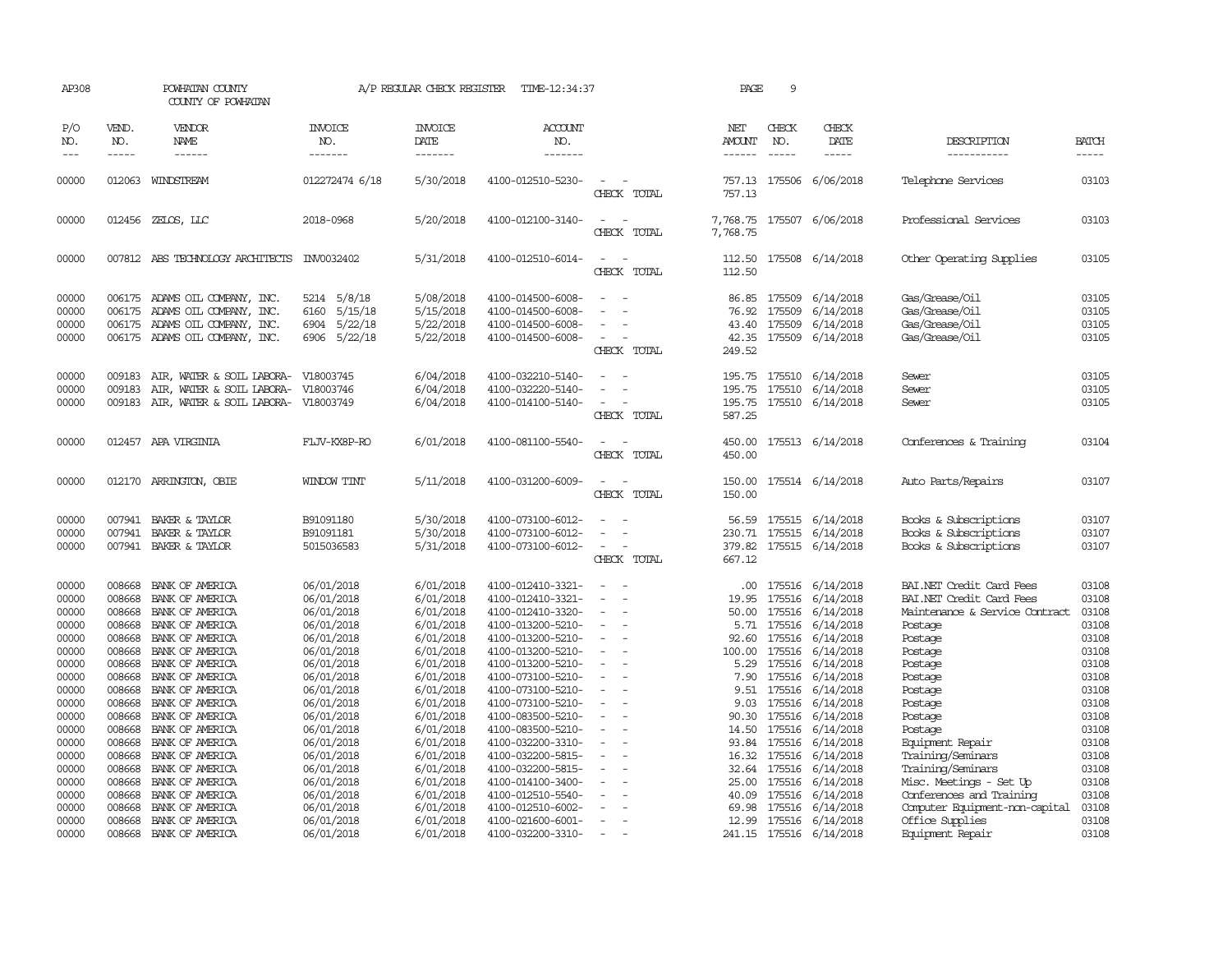| AP308                       |                       | POWHATAN COUNTY<br>COUNTY OF POWHATAN  |                                  | A/P REGULAR CHECK REGISTER               | TIME-12:34:37                                 | PAGE                           | 10               |                               |                                                |                       |
|-----------------------------|-----------------------|----------------------------------------|----------------------------------|------------------------------------------|-----------------------------------------------|--------------------------------|------------------|-------------------------------|------------------------------------------------|-----------------------|
| P/O<br>NO.<br>$\frac{1}{2}$ | VEND.<br>NO.<br>----- | VENDOR<br><b>NAME</b><br>$- - - - - -$ | <b>INVOICE</b><br>NO.<br>------- | <b>INVOICE</b><br><b>DATE</b><br>------- | <b>ACCOUNT</b><br>NO.<br>-------              | NET<br><b>AMOUNT</b><br>------ | CHECK<br>NO.     | CHECK<br><b>DATE</b><br>----- | DESCRIPTION<br>-----------                     | <b>BATCH</b><br>----- |
| 00000                       | 008668                | BANK OF AMERICA                        | 06/01/2018                       | 6/01/2018                                | 4100-035500-6008-                             | 109.97                         | 175516           | 6/14/2018                     | Gas/Grease/Oil                                 | 03108                 |
| 00000                       | 008668                | BANK OF AMERICA                        | 06/01/2018                       | 6/01/2018                                | 4100-035500-6008-                             | 109.97                         | 175516           | 6/14/2018                     | Gas/Grease/Oil                                 | 03108                 |
| 00000                       | 008668                | BANK OF AMERICA                        | 06/01/2018                       | 6/01/2018                                | 4100-035500-6023-                             | 24.24                          | 175516           | 6/14/2018                     | Mobile Command Post                            | 03108                 |
| 00000                       | 008668                | BANK OF AMERICA                        | 06/01/2018                       | 6/01/2018                                | 4100-035500-6023-                             | 35.50                          | 175516           | 6/14/2018                     | Mobile Command Post                            | 03108                 |
| 00000                       | 008668                | BANK OF AMERICA                        | 06/01/2018                       | 6/01/2018                                | 4100-035500-6023-                             | 17.95                          | 175516           | 6/14/2018                     | Mobile Command Post                            | 03108                 |
| 00000                       | 008668                | BANK OF AMERICA                        | 06/01/2018                       | 6/01/2018                                | 4100-035500-6023-                             | 29.00                          | 175516           | 6/14/2018                     | Mobile Command Post                            | 03108                 |
| 00000                       | 008668                | BANK OF AMERICA                        | 06/01/2018                       | 6/01/2018                                | 4100-035500-6023-<br>$\equiv$                 | 65.60                          | 175516           | 6/14/2018                     | Mobile Command Post                            | 03108                 |
| 00000                       | 008668                | BANK OF AMERICA                        | 06/01/2018                       | 6/01/2018                                | 4100-035500-6023-                             | 74.95                          | 175516           | 6/14/2018                     | Mobile Command Post                            | 03108                 |
| 00000                       | 008668                | BANK OF AMERICA                        | 06/01/2018                       | 6/01/2018                                | 4100-035500-6023-                             |                                | 10.67-175516     | 6/14/2018                     | Mobile Command Post                            | 03108                 |
| 00000                       | 008668                | BANK OF AMERICA                        | 06/01/2018                       | 6/01/2018                                | 4100-083500-6014-                             | 395.00                         | 175516           | 6/14/2018                     | Other Operating Supplies                       | 03108                 |
| 00000                       | 008668                | BANK OF AMERICA                        | 06/01/2018                       | 6/01/2018                                | 4100-083500-6014-                             | 139.29                         | 175516           | 6/14/2018                     | Other Operating Supplies                       | 03108                 |
| 00000                       | 008668                | BANK OF AMERICA                        | 06/01/2018                       | 6/01/2018                                | 4100-012200-5130-<br>$\sim$                   | 22.47                          | 175516           | 6/14/2018                     | Water                                          | 03108                 |
| 00000                       | 008668                | BANK OF AMERICA                        | 06/01/2018                       | 6/01/2018                                | 4100-032200-5540-                             | 40.50                          | 175516           | 6/14/2018                     | Travel - Convention & Educatio                 | 03108                 |
| 00000                       | 008668                | BANK OF AMERICA                        | 06/01/2018                       | 6/01/2018                                | 4100-032200-5540-<br>$\equiv$                 | 67.50                          | 175516           | 6/14/2018                     | Travel - Convention & Educatio                 | 03108                 |
| 00000                       | 008668                | BANK OF AMERICA                        | 06/01/2018                       | 6/01/2018                                | 4100-035500-6009-                             | 15.68                          | 175516           | 6/14/2018                     | Auto Parts/Repairs                             | 03108                 |
| 00000                       | 008668                | BANK OF AMERICA                        | 06/01/2018                       | 6/01/2018                                | 4100-012220-5810-                             | 196.21                         | 175516           | 6/14/2018                     | Dues/Association Membership                    | 03108                 |
| 00000                       | 008668                | BANK OF AMERICA                        | 06/01/2018                       | 6/01/2018                                | 4100-021600-6014-                             | 66.00                          | 175516           | 6/14/2018                     | Other Operating Expenses                       | 03108                 |
| 00000                       | 008668                | BANK OF AMERICA                        | 06/01/2018                       | 6/01/2018                                | 4100-081500-5540-                             | 36.48                          | 175516           | 6/14/2018                     | Conferences & Training                         | 03108                 |
| 00000                       | 008668                | BANK OF AMERICA                        | 06/01/2018                       | 6/01/2018                                | 4100-014500-6008-                             | 71.00                          | 175516           | 6/14/2018                     | Gas/Grease/Oil                                 | 03108                 |
| 00000                       | 008668                | BANK OF AMERICA                        | 06/01/2018                       | 6/01/2018                                | 4100-014500-6008-                             | 82.50                          | 175516           | 6/14/2018                     | Gas/Grease/Oil                                 | 03108                 |
| 00000                       | 008668                | BANK OF AMERICA                        | 06/01/2018                       | 6/01/2018                                | 4100-014500-6008-<br>$\sim$                   | 74.00                          | 175516           | 6/14/2018                     | Gas/Grease/Oil                                 | 03108                 |
| 00000                       | 008668                | BANK OF AMERICA                        | 06/01/2018                       | 6/01/2018                                | 4100-014500-6008-                             | 76.00                          | 175516           | 6/14/2018                     | Gas/Grease/Oil                                 | 03108                 |
| 00000                       | 008668                | BANK OF AMERICA                        | 06/01/2018                       | 6/01/2018                                | 4100-035500-6008-                             | 24.00                          | 175516           | 6/14/2018                     | Gas/Grease/Oil                                 | 03108                 |
| 00000                       | 008668                | BANK OF AMERICA                        | 06/01/2018                       | 6/01/2018                                | 4100-012220-6001-<br>$\overline{\phantom{a}}$ | 14.98                          | 175516           | 6/14/2018                     | Supplies                                       | 03108                 |
| 00000                       | 008668                | BANK OF AMERICA                        | 06/01/2018                       | 6/01/2018                                | 4100-014400-6001-                             | 14.98                          | 175516           | 6/14/2018                     | Stationery/Office Supplies                     | 03108                 |
| 00000                       | 008668                | BANK OF AMERICA                        | 06/01/2018                       | 6/01/2018                                | 4100-034100-6001-                             | 12.32                          | 175516           | 6/14/2018                     | Office Supplies                                | 03108                 |
| 00000                       | 008668                | BANK OF AMERICA                        | 06/01/2018                       | 6/01/2018                                | 4100-081100-6001-                             | 24.64                          | 175516           | 6/14/2018                     | Office Supplies                                | 03108                 |
| 00000                       | 008668                | BANK OF AMERICA                        | 06/01/2018                       | 6/01/2018                                | 4100-081500-6001-<br>$\overline{\phantom{a}}$ | 144.23                         | 175516           | 6/14/2018                     | Office Supplies                                | 03108                 |
| 00000                       | 008668                | BANK OF AMERICA                        | 06/01/2018                       | 6/01/2018                                | 4100-081500-6001-<br>$\overline{\phantom{a}}$ | 219.10                         | 175516           | 6/14/2018                     | Office Supplies                                | 03108                 |
| 00000                       | 008668                | BANK OF AMERICA                        | 06/01/2018                       | 6/01/2018                                | 4100-081500-6001-<br>$\equiv$                 | 157.64                         | 175516<br>175516 | 6/14/2018                     | Office Supplies                                | 03108                 |
| 00000<br>00000              | 008668<br>008668      | BANK OF AMERICA<br>BANK OF AMERICA     | 06/01/2018                       | 6/01/2018                                | 4100-073100-5840-<br>4100-081500-5540-        | 45.00<br>300.00                | 175516           | 6/14/2018                     | Miscellaneous                                  | 03108<br>03108        |
| 00000                       | 008668                | BANK OF AMERICA                        | 06/01/2018                       | 6/01/2018<br>6/01/2018                   | 4100-012200-5540-CS1-                         | 429.24                         | 175516           | 6/14/2018                     | Conferences & Training<br>CPFO Training Course | 03108                 |
| 00000                       | 008668                | BANK OF AMERICA                        | 06/01/2018<br>06/01/2018         | 6/01/2018                                | 4100-014500-6008-                             | 45.00                          | 175516           | 6/14/2018<br>6/14/2018        | Gas/Grease/Oil                                 | 03108                 |
| 00000                       | 008668                | BANK OF AMERICA                        | 06/01/2018                       | 6/01/2018                                | 4100-014500-6008-<br>$\overline{\phantom{a}}$ | 71.50                          | 175516           | 6/14/2018                     | Gas/Grease/Oil                                 | 03108                 |
| 00000                       | 008668                | BANK OF AMERICA                        | 06/01/2018                       | 6/01/2018                                | 4100-032220-3310-                             | 41.06                          | 175516           | 6/14/2018                     | Repairs & Maintenance                          | 03108                 |
| 00000                       | 008668                | BANK OF AMERICA                        | 06/01/2018                       | 6/01/2018                                | 4100-073100-6012-                             | 15.00                          | 175516           | 6/14/2018                     | Books & Subscriptions                          | 03108                 |
| 00000                       | 008668                | BANK OF AMERICA                        | 06/01/2018                       | 6/01/2018                                | 4100-031210-5540-<br>$\equiv$                 | 150.00                         | 175516           | 6/14/2018                     | Conferences and Training                       | 03108                 |
| 00000                       | 008668                | BANK OF AMERICA                        | 06/01/2018                       | 6/01/2018                                | 4100-081100-3600-                             | 195.00                         | 175516           | 6/14/2018                     | Advertising                                    | 03108                 |
| 00000                       | 008668                | BANK OF AMERICA                        | 06/01/2018                       | 6/01/2018                                | 4100-012100-5530-<br>$\overline{\phantom{a}}$ | 27.54                          | 175516           | 6/14/2018                     | <b>Business Meetings</b>                       | 03108                 |
| 00000                       | 008668                | BANK OF AMERICA                        | 06/01/2018                       | 6/01/2018                                | 4100-034100-3320-                             | 99.00                          | 175516           | 6/14/2018                     | Maintenance & Service Contract                 | 03108                 |
| 00000                       | 008668                | BANK OF AMERICA                        | 06/01/2018                       | 6/01/2018                                | 4100-012310-5540-<br>$\equiv$                 | 150.00                         | 175516           | 6/14/2018                     | Conferences & Training                         | 03108                 |
| 00000                       | 008668                | BANK OF AMERICA                        | 06/01/2018                       | 6/01/2018                                | 4100-012310-5540-                             | 150.00                         | 175516           | 6/14/2018                     | Conferences & Training                         | 03108                 |
| 00000                       | 008668                | BANK OF AMERICA                        | 06/01/2018                       | 6/01/2018                                | 4100-035500-6001-                             | 34.41                          | 175516           | 6/14/2018                     | Office Supplies                                | 03108                 |
| 00000                       | 008668                | BANK OF AMERICA                        | 06/01/2018                       | 6/01/2018                                | 4100-032200-5815-<br>$\equiv$                 |                                | 79.81-175516     | 6/14/2018                     | Training/Seminars                              | 03108                 |
| 00000                       | 008668                | BANK OF AMERICA                        | 06/01/2018                       | 6/01/2018                                | 4100-031210-5540-                             | 95.00                          | 175516           | 6/14/2018                     | Conferences and Training                       | 03108                 |
| 00000                       | 008668                | BANK OF AMERICA                        | 06/01/2018                       | 6/01/2018                                | 4100-031210-5540-                             | 229.72                         | 175516           | 6/14/2018                     | Conferences and Training                       | 03108                 |
| 00000                       | 008668                | BANK OF AMERICA                        | 06/01/2018                       | 6/01/2018                                | 4100-034100-6008-                             | 48.50                          | 175516           | 6/14/2018                     | Gas/Grease/Oil                                 | 03108                 |
| 00000                       | 008668                | BANK OF AMERICA                        | 06/01/2018                       | 6/01/2018                                | 4100-032200-5120-                             | 45.12                          | 175516           | 6/14/2018                     | Apparatus Fuel                                 | 03108                 |
| 00000                       | 008668                | BANK OF AMERICA                        | 06/01/2018                       | 6/01/2018                                | 4100-032200-5120-<br>$\equiv$                 | 50.20                          | 175516           | 6/14/2018                     | Apparatus Fuel                                 | 03108                 |
| 00000                       | 008668                | BANK OF AMERICA                        | 06/01/2018                       | 6/01/2018                                | 4100-032200-5120-<br>$\sim$                   | 51.83                          |                  | 175516 6/14/2018              | Apparatus Fuel                                 | 03108                 |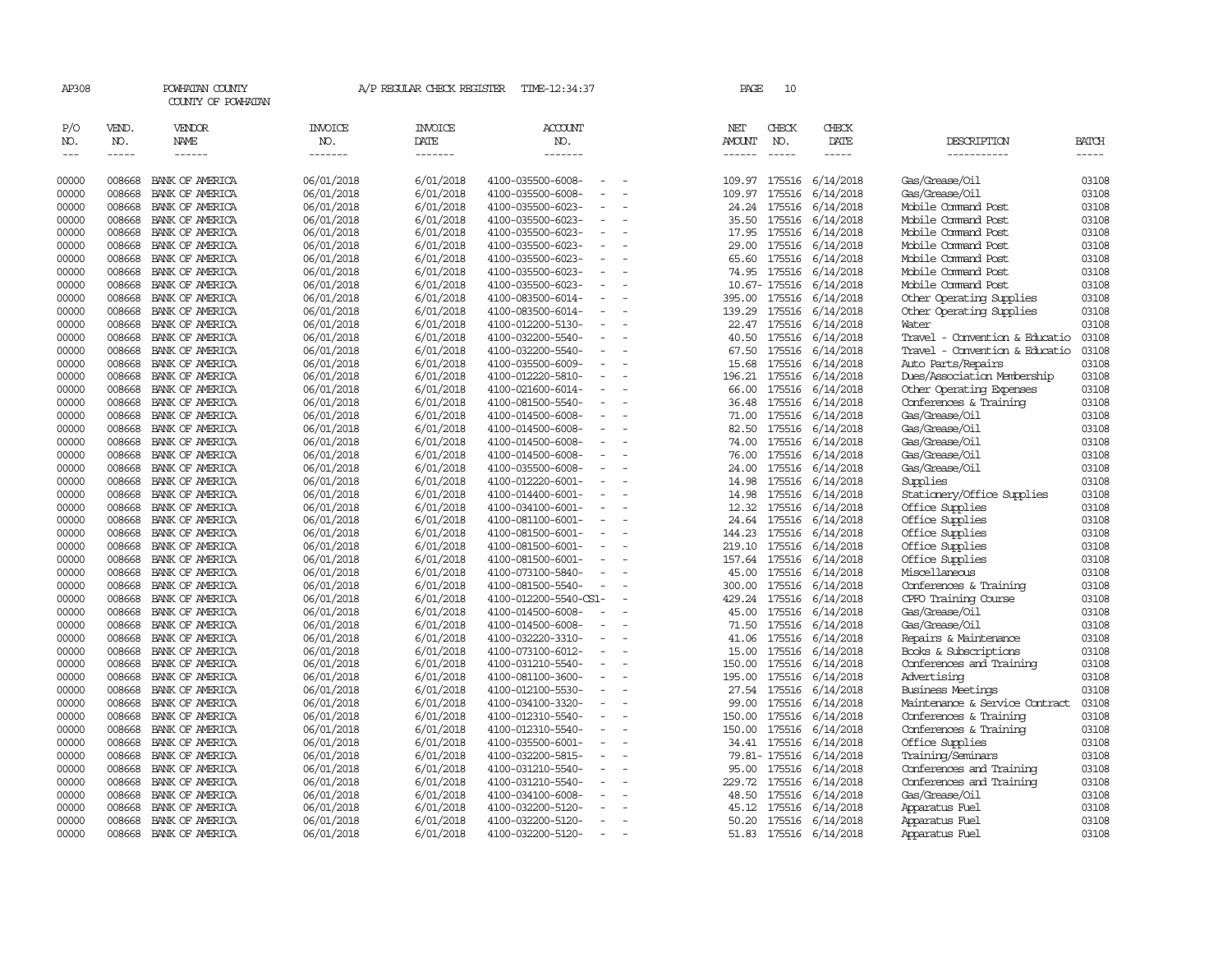| AP308               |                                                                                                                                                                                                                                                                                                                                                                                                                                                                         | POWHATAN COUNTY<br>COUNTY OF POWHATAN |                                  | A/P REGULAR CHECK REGISTER         | TIME-12:34:37                          |                          |  | PAGE                           | 11                            |                                                                                                                                                                                                                                                                                                                                                                                                                                                                          |                                                            |                       |
|---------------------|-------------------------------------------------------------------------------------------------------------------------------------------------------------------------------------------------------------------------------------------------------------------------------------------------------------------------------------------------------------------------------------------------------------------------------------------------------------------------|---------------------------------------|----------------------------------|------------------------------------|----------------------------------------|--------------------------|--|--------------------------------|-------------------------------|--------------------------------------------------------------------------------------------------------------------------------------------------------------------------------------------------------------------------------------------------------------------------------------------------------------------------------------------------------------------------------------------------------------------------------------------------------------------------|------------------------------------------------------------|-----------------------|
| P/O<br>NO.<br>$---$ | VEND.<br>NO.<br>$\begin{tabular}{ccccc} \multicolumn{2}{c }{\multicolumn{2}{c }{\multicolumn{2}{c }{\multicolumn{2}{c}}{\hspace{-2.2cm}}}} \multicolumn{2}{c }{\multicolumn{2}{c }{\hspace{-2.2cm}}\hline} \multicolumn{2}{c }{\hspace{-2.2cm}}\hline \multicolumn{2}{c }{\hspace{-2.2cm}}\hline \multicolumn{2}{c }{\hspace{-2.2cm}}\hline \multicolumn{2}{c }{\hspace{-2.2cm}}\hline \multicolumn{2}{c }{\hspace{-2.2cm}}\hline \multicolumn{2}{c }{\hspace{-2.2cm}}$ | VENDOR<br>NAME<br>------              | <b>INVOICE</b><br>NO.<br>------- | <b>INVOICE</b><br>DATE<br>-------- | <b>ACCOUNT</b><br>NO.<br>-------       |                          |  | NET<br><b>AMOUNT</b><br>------ | CHECK<br>NO.<br>$\frac{1}{2}$ | CHECK<br>DATE<br>$\begin{tabular}{ccccc} \multicolumn{2}{c }{\multicolumn{2}{c }{\multicolumn{2}{c }{\multicolumn{2}{c}}{\hspace{-2.2cm}}}} \multicolumn{2}{c }{\multicolumn{2}{c }{\hspace{-2.2cm}}\hline} \multicolumn{2}{c }{\hspace{-2.2cm}}\hline \multicolumn{2}{c }{\hspace{-2.2cm}}\hline \multicolumn{2}{c }{\hspace{-2.2cm}}\hline \multicolumn{2}{c }{\hspace{-2.2cm}}\hline \multicolumn{2}{c }{\hspace{-2.2cm}}\hline \multicolumn{2}{c }{\hspace{-2.2cm}}$ | DESCRIPTION<br>-----------                                 | <b>BATCH</b><br>----- |
| 00000               | 008668                                                                                                                                                                                                                                                                                                                                                                                                                                                                  | BANK OF AMERICA                       | 06/01/2018                       | 6/01/2018                          | 4100-032200-5120-                      |                          |  | 21.46                          | 175516                        | 6/14/2018                                                                                                                                                                                                                                                                                                                                                                                                                                                                | Apparatus Fuel                                             | 03108                 |
| 00000               | 008668                                                                                                                                                                                                                                                                                                                                                                                                                                                                  | BANK OF AMERICA                       | 06/01/2018                       | 6/01/2018                          | 4100-032200-5120-                      |                          |  | 55.21                          | 175516                        | 6/14/2018                                                                                                                                                                                                                                                                                                                                                                                                                                                                | Apparatus Fuel                                             | 03108                 |
| 00000               | 008668                                                                                                                                                                                                                                                                                                                                                                                                                                                                  | BANK OF AMERICA                       | 06/01/2018                       | 6/01/2018                          | 4100-034100-6008-                      |                          |  | 40.50                          | 175516                        | 6/14/2018                                                                                                                                                                                                                                                                                                                                                                                                                                                                | Gas/Grease/Oil                                             | 03108                 |
| 00000               | 008668                                                                                                                                                                                                                                                                                                                                                                                                                                                                  | BANK OF AMERICA                       | 06/01/2018                       | 6/01/2018                          | 4100-034100-6008-                      |                          |  | 36.16                          | 175516                        | 6/14/2018                                                                                                                                                                                                                                                                                                                                                                                                                                                                | Gas/Grease/Oil                                             | 03108                 |
| 00000               | 008668                                                                                                                                                                                                                                                                                                                                                                                                                                                                  | BANK OF AMERICA                       | 06/01/2018                       | 6/01/2018                          | 4100-034100-6008-                      |                          |  | 29.00                          | 175516                        | 6/14/2018                                                                                                                                                                                                                                                                                                                                                                                                                                                                | Gas/Grease/Oil                                             | 03108                 |
| 00000<br>00000      | 008668<br>008668                                                                                                                                                                                                                                                                                                                                                                                                                                                        | BANK OF AMERICA<br>BANK OF AMERICA    | 06/01/2018                       | 6/01/2018                          | 4100-035500-6008-<br>4100-081100-6008- |                          |  | 22.77<br>31.42                 | 175516<br>175516              | 6/14/2018                                                                                                                                                                                                                                                                                                                                                                                                                                                                | Gas/Grease/Oil<br>Gas/Grease/Oil                           | 03108<br>03108        |
|                     | 008668                                                                                                                                                                                                                                                                                                                                                                                                                                                                  |                                       | 06/01/2018                       | 6/01/2018<br>6/01/2018             |                                        |                          |  | 5.00                           |                               | 6/14/2018                                                                                                                                                                                                                                                                                                                                                                                                                                                                |                                                            | 03108                 |
| 00000               | 008668                                                                                                                                                                                                                                                                                                                                                                                                                                                                  | BANK OF AMERICA<br>BANK OF AMERICA    | 06/01/2018                       | 6/01/2018                          | 4100-032200-6009-                      |                          |  | 55.00                          | 175516<br>175516              | 6/14/2018                                                                                                                                                                                                                                                                                                                                                                                                                                                                | Auto Repairs and Parts                                     | 03108                 |
| 00000               |                                                                                                                                                                                                                                                                                                                                                                                                                                                                         |                                       | 06/01/2018                       | 6/01/2018                          | 4100-012510-5260-                      |                          |  |                                |                               | 6/14/2018                                                                                                                                                                                                                                                                                                                                                                                                                                                                | Internet Usage                                             | 03108                 |
| 00000               | 008668                                                                                                                                                                                                                                                                                                                                                                                                                                                                  | BANK OF AMERICA                       | 06/01/2018                       |                                    | 4100-081100-3600-                      |                          |  | 50.00                          | 175516                        | 6/14/2018                                                                                                                                                                                                                                                                                                                                                                                                                                                                | Advertising                                                |                       |
| 00000<br>00000      | 008668<br>008668                                                                                                                                                                                                                                                                                                                                                                                                                                                        | BANK OF AMERICA<br>BANK OF AMERICA    | 06/01/2018                       | 6/01/2018                          | 4100-012510-3320-                      |                          |  | 9.99                           | 175516                        | 6/14/2018                                                                                                                                                                                                                                                                                                                                                                                                                                                                | Maintenance & Service Contract                             | 03108<br>03108        |
| 00000               |                                                                                                                                                                                                                                                                                                                                                                                                                                                                         |                                       | 06/01/2018                       | 6/01/2018                          | 4100-081100-5810-                      |                          |  | 50.00                          | 175516                        | 6/14/2018                                                                                                                                                                                                                                                                                                                                                                                                                                                                | Dues/Association Memberships                               | 03108                 |
| 00000               | 008668<br>008668                                                                                                                                                                                                                                                                                                                                                                                                                                                        | BANK OF AMERICA<br>BANK OF AMERICA    | 06/01/2018                       | 6/01/2018                          | 4100-081100-5810-                      | $\equiv$                 |  | 50.00<br>50.00                 | 175516<br>175516              | 6/14/2018                                                                                                                                                                                                                                                                                                                                                                                                                                                                | Dues/Association Memberships                               | 03108                 |
| 00000               | 008668                                                                                                                                                                                                                                                                                                                                                                                                                                                                  | BANK OF AMERICA                       | 06/01/2018<br>06/01/2018         | 6/01/2018<br>6/01/2018             | 4100-073100-3320-<br>4100-032200-5120- |                          |  | 42.07                          | 175516                        | 6/14/2018<br>6/14/2018                                                                                                                                                                                                                                                                                                                                                                                                                                                   | Maintenance & Service Contract<br>Apparatus Fuel           | 03108                 |
| 00000               | 008668                                                                                                                                                                                                                                                                                                                                                                                                                                                                  | BANK OF AMERICA                       | 06/01/2018                       | 6/01/2018                          | 4100-012510-3320-                      |                          |  | 130.00                         | 175516                        | 6/14/2018                                                                                                                                                                                                                                                                                                                                                                                                                                                                | Maintenance & Service Contract                             | 03108                 |
| 00000               | 008668                                                                                                                                                                                                                                                                                                                                                                                                                                                                  | BANK OF AMERICA                       | 06/01/2018                       | 6/01/2018                          | 4100-034100-6008-                      |                          |  | 35.40                          | 175516                        | 6/14/2018                                                                                                                                                                                                                                                                                                                                                                                                                                                                | Gas/Grease/Oil                                             | 03108                 |
| 00000               | 008668                                                                                                                                                                                                                                                                                                                                                                                                                                                                  | BANK OF AMERICA                       | 06/01/2018                       | 6/01/2018                          | 4100-012220-7002-                      | $\sim$                   |  | 65.00                          | 175516                        | 6/14/2018                                                                                                                                                                                                                                                                                                                                                                                                                                                                |                                                            | 03108                 |
| 00000               | 008668                                                                                                                                                                                                                                                                                                                                                                                                                                                                  | BANK OF AMERICA                       | 06/01/2018                       | 6/01/2018                          | 4100-081500-5810-                      |                          |  | 20.00                          | 175516                        | 6/14/2018                                                                                                                                                                                                                                                                                                                                                                                                                                                                | Criminal Background Checks<br>Dues/Association Memberships | 03108                 |
| 00000               | 008668                                                                                                                                                                                                                                                                                                                                                                                                                                                                  | BANK OF AMERICA                       | 06/01/2018                       | 6/01/2018                          | 4100-035500-6009-                      |                          |  | 10.00                          | 175516                        | 6/14/2018                                                                                                                                                                                                                                                                                                                                                                                                                                                                | Auto Parts/Repairs                                         | 03108                 |
| 00000               | 008668                                                                                                                                                                                                                                                                                                                                                                                                                                                                  | BANK OF AMERICA                       | 06/01/2018                       | 6/01/2018                          | 4100-034100-3600-                      |                          |  | 18.04                          | 175516                        | 6/14/2018                                                                                                                                                                                                                                                                                                                                                                                                                                                                | Advertising                                                | 03108                 |
| 00000               | 008668                                                                                                                                                                                                                                                                                                                                                                                                                                                                  | BANK OF AMERICA                       | 06/01/2018                       | 6/01/2018                          | 4100-035500-6009-                      | $\equiv$                 |  | 138.00                         | 175516                        | 6/14/2018                                                                                                                                                                                                                                                                                                                                                                                                                                                                | Auto Parts/Repairs                                         | 03108                 |
| 00000               | 008668                                                                                                                                                                                                                                                                                                                                                                                                                                                                  | BANK OF AMERICA                       | 06/01/2018                       | 6/01/2018                          | 4100-032200-3310-                      |                          |  | 14.50                          | 175516                        | 6/14/2018                                                                                                                                                                                                                                                                                                                                                                                                                                                                | Equipment Repair                                           | 03108                 |
| 00000               | 008668                                                                                                                                                                                                                                                                                                                                                                                                                                                                  | BANK OF AMERICA                       | 06/01/2018                       | 6/01/2018                          | 4100-012220-5540-                      |                          |  | 40.00                          | 175516                        | 6/14/2018                                                                                                                                                                                                                                                                                                                                                                                                                                                                | Travel and Education                                       | 03108                 |
| 00000               | 008668                                                                                                                                                                                                                                                                                                                                                                                                                                                                  | BANK OF AMERICA                       | 06/01/2018                       | 6/01/2018                          | 4100-012510-5540-                      |                          |  | 185.00                         | 175516                        | 6/14/2018                                                                                                                                                                                                                                                                                                                                                                                                                                                                | Conferences and Training                                   | 03108                 |
| 00000               | 008668                                                                                                                                                                                                                                                                                                                                                                                                                                                                  | BANK OF AMERICA                       | 06/01/2018                       | 6/01/2018                          | 4100-012100-6012-                      |                          |  | 21.95                          | 175516                        | 6/14/2018                                                                                                                                                                                                                                                                                                                                                                                                                                                                | Books & Subscriptions                                      | 03108                 |
| 00000               | 008668                                                                                                                                                                                                                                                                                                                                                                                                                                                                  | BANK OF AMERICA                       | 06/01/2018                       | 6/01/2018                          | 4100-013200-6001-                      |                          |  | 43.38                          | 175516                        | 6/14/2018                                                                                                                                                                                                                                                                                                                                                                                                                                                                | Office Supplies                                            | 03108                 |
| 00000               | 008668                                                                                                                                                                                                                                                                                                                                                                                                                                                                  | BANK OF AMERICA                       | 06/01/2018                       | 6/01/2018                          | 4100-032220-3310-                      |                          |  | 36.80                          | 175516                        | 6/14/2018                                                                                                                                                                                                                                                                                                                                                                                                                                                                | Repairs & Maintenance                                      | 03108                 |
| 00000               | 008668                                                                                                                                                                                                                                                                                                                                                                                                                                                                  | BANK OF AMERICA                       | 06/01/2018                       | 6/01/2018                          | 4100-032200-5305-                      |                          |  | 94.35                          | 175516                        | 6/14/2018                                                                                                                                                                                                                                                                                                                                                                                                                                                                | Auto Insurance Premium                                     | 03108                 |
| 00000               | 008668                                                                                                                                                                                                                                                                                                                                                                                                                                                                  | BANK OF AMERICA                       | 06/01/2018                       | 6/01/2018                          | 4100-032200-6009-                      |                          |  | 808.44                         | 175516                        | 6/14/2018                                                                                                                                                                                                                                                                                                                                                                                                                                                                | Auto Repairs and Parts                                     | 03108                 |
| 00000               | 008668                                                                                                                                                                                                                                                                                                                                                                                                                                                                  | BANK OF AMERICA                       | 06/01/2018                       | 6/01/2018                          | 4100-034100-6009-                      |                          |  | 107.41                         | 175516                        | 6/14/2018                                                                                                                                                                                                                                                                                                                                                                                                                                                                | Auto Parts/Repairs                                         | 03108                 |
| 00000               | 008668                                                                                                                                                                                                                                                                                                                                                                                                                                                                  | BANK OF AMERICA                       | 06/01/2018                       | 6/01/2018                          | 4100-034100-6001-                      |                          |  | 32.90                          | 175516                        | 6/14/2018                                                                                                                                                                                                                                                                                                                                                                                                                                                                | Office Supplies                                            | 03108                 |
| 00000               | 008668                                                                                                                                                                                                                                                                                                                                                                                                                                                                  | BANK OF AMERICA                       | 06/01/2018                       | 6/01/2018                          | 4100-012100-5540-                      |                          |  | 184.28                         | 175516                        | 6/14/2018                                                                                                                                                                                                                                                                                                                                                                                                                                                                | Conference & Training                                      | 03108                 |
| 00000               | 008668                                                                                                                                                                                                                                                                                                                                                                                                                                                                  | BANK OF AMERICA                       | 06/01/2018                       | 6/01/2018                          | 4100-081100-6009-                      |                          |  | 6.00                           | 175516                        | 6/14/2018                                                                                                                                                                                                                                                                                                                                                                                                                                                                | Auto Parts/Repair                                          | 03108                 |
|                     |                                                                                                                                                                                                                                                                                                                                                                                                                                                                         |                                       |                                  |                                    |                                        | CHECK TOTAL              |  | 8,021.17                       |                               |                                                                                                                                                                                                                                                                                                                                                                                                                                                                          |                                                            |                       |
| 00000               | 006655                                                                                                                                                                                                                                                                                                                                                                                                                                                                  | BLOSSMAN GAS COMPANIES,               | 3931682                          | 5/14/2018                          | 4100-032210-5120-                      | CHECK TOTAL              |  | 470.81<br>470.81               |                               | 175517 6/14/2018                                                                                                                                                                                                                                                                                                                                                                                                                                                         | Fuel                                                       | 03105                 |
| 00000               |                                                                                                                                                                                                                                                                                                                                                                                                                                                                         | 008713 BLUE RIDGE RESCUE              | 44000                            | 5/29/2018                          | 4100-032200-6011-                      | $\equiv$<br>CHECK TOTAL  |  | 2,565.00<br>2,565.00           |                               | 175518 6/14/2018                                                                                                                                                                                                                                                                                                                                                                                                                                                         | Protective Gear/Uniforms                                   | 03104                 |
| 00000               | 009984                                                                                                                                                                                                                                                                                                                                                                                                                                                                  | BRAME SPECIALITY CO., INC.            | 7308083                          | 6/06/2018                          | 4100-014100-6005-                      |                          |  | 1,123.47                       | 175520                        | 6/14/2018                                                                                                                                                                                                                                                                                                                                                                                                                                                                | Cleaning Supplies                                          | 03105                 |
| 00000               | 009984                                                                                                                                                                                                                                                                                                                                                                                                                                                                  | BRAME SPECIALITY CO., INC.            | 7308083                          | 6/06/2018                          | 4100-014500-3190-                      |                          |  | 227.20                         | 175520                        | 6/14/2018                                                                                                                                                                                                                                                                                                                                                                                                                                                                | Grounds Maintenance                                        | 03105                 |
| 00000               | 009984                                                                                                                                                                                                                                                                                                                                                                                                                                                                  | BRAME SPECIALITY CO., INC.            | 7308083                          | 6/06/2018                          | 4100-014600-6005-                      | CHECK TOTAL              |  | 434.51<br>1,785.18             | 175520                        | 6/14/2018                                                                                                                                                                                                                                                                                                                                                                                                                                                                | Cleaning Supplies                                          | 03105                 |
| 00000               | 011223                                                                                                                                                                                                                                                                                                                                                                                                                                                                  | CENTRAL DISTRICT COR                  | JUNE 13TH MTG                    | 6/07/2018                          | 4100-012310-5540-                      | CHECK TOTAL              |  | 80.00<br>80.00                 |                               | 175521 6/14/2018                                                                                                                                                                                                                                                                                                                                                                                                                                                         | Conferences & Training                                     | 03104                 |
| 00000               |                                                                                                                                                                                                                                                                                                                                                                                                                                                                         | 000540 CENTRAL VIRGINIA WASTE         | 23330                            | 5/24/2018                          | 4100-014300-3176-                      | $\overline{\phantom{a}}$ |  |                                |                               | 367.44 175522 6/14/2018                                                                                                                                                                                                                                                                                                                                                                                                                                                  | Recycling Pulls                                            | 03107                 |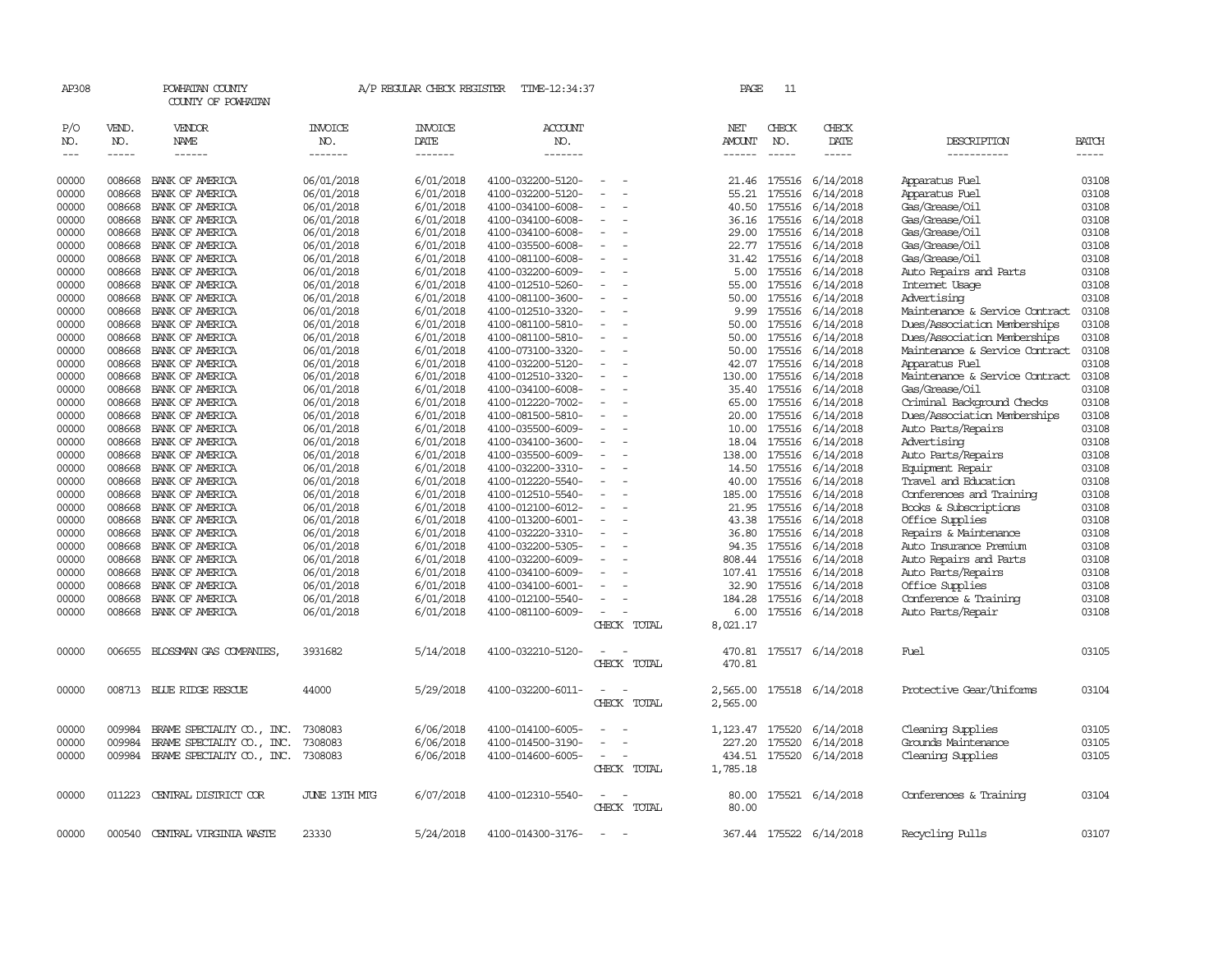| AP308                       |                               | POWHATAN COUNTY<br>COUNTY OF POWHATAN                                            |                                                       | A/P REGULAR CHECK REGISTER          | TIME-12:34:37                                               |                                                                              | PAGE                                       | 12                            |                                                                |                                                                               |                             |
|-----------------------------|-------------------------------|----------------------------------------------------------------------------------|-------------------------------------------------------|-------------------------------------|-------------------------------------------------------------|------------------------------------------------------------------------------|--------------------------------------------|-------------------------------|----------------------------------------------------------------|-------------------------------------------------------------------------------|-----------------------------|
| P/O<br>NO.<br>$\frac{1}{2}$ | VEND.<br>NO.<br>$\frac{1}{2}$ | <b>VENDOR</b><br><b>NAME</b><br>------                                           | <b>INVOICE</b><br>NO.<br>-------                      | <b>INVOICE</b><br>DATE<br>-------   | ACCOUNT<br>NO.<br>-------                                   |                                                                              | NET<br>AMOUNT<br>------                    | CHECK<br>NO.<br>$- - - - -$   | CHECK<br>DATE<br>-----                                         | DESCRIPTION<br>-----------                                                    | <b>BATCH</b><br>$- - - - -$ |
| 00000<br>00000              | 000540<br>000540              | CENTRAL VIRGINIA WASTE<br>CENTRAL VIRGINIA WASTE                                 | 23335<br>23373                                        | 5/25/2018<br>6/01/2018              | 4100-014300-3177-<br>4100-014300-3175-                      | $\sim$ $ \sim$<br>$\omega_{\rm{max}}$ and $\omega_{\rm{max}}$<br>CHECK TOTAL | 2,991.93 175522<br>16,987.94<br>20, 347.31 | 175522                        | 6/14/2018<br>6/14/2018                                         | Recycling-Scrap Tires<br>Waste Disposal                                       | 03107<br>03107              |
| 00000<br>00000<br>00000     | 006965<br>006965<br>006965    | CINIAS CORPORATION<br>CINIAS CORPORATION<br>CINIAS CORPORATION                   | 143395214<br>143395214<br>143395215                   | 5/30/2018<br>5/30/2018<br>5/30/2018 | 4100-014100-6011-<br>4100-014500-6011-<br>4100-014300-6011- | $\sim$ $-$<br>$\overline{\phantom{a}}$<br>$\sim$<br>$\sim$<br>CHECK TOTAL    | 66.70<br>245.07                            | 175523                        | 63.91 175523 6/14/2018<br>6/14/2018<br>114.46 175523 6/14/2018 | Uniforms<br>Uniforms<br>Uniforms                                              | 03105<br>03105<br>03107     |
| 00000                       |                               | 012462 CLASSIC COMFORT LLC                                                       | 8-2018                                                | 6/04/2018                           | 3100-013030-0008-                                           | CHECK TOTAL                                                                  | 114.09<br>114.09                           |                               | 175524 6/14/2018                                               | Building Permits                                                              | 03104                       |
| 00000                       | 008258                        | COMPUTER PROJECTS OF I1., 17-07-110MEA                                           |                                                       | 7/20/2017                           | 4100-031200-3320-                                           | $\overline{\phantom{a}}$<br>$\sim$<br>CHECK TOTAL                            | 346.80<br>346.80                           |                               | 175525 6/14/2018                                               | Maintenance & Service Contract                                                | 03104                       |
| 00000                       |                               | 033130 COUNTY OF HENRICO                                                         | 142466                                                | 6/01/2018                           | 4100-033400-3840-                                           | $\sim$ $ \sim$<br>CHECK TOTAL                                                | 20,054.52<br>20,054.52                     |                               | 175526 6/14/2018                                               | Detention of Juveniles                                                        | 03107                       |
| 00000                       |                               | 008237 CREATIVE PRODUCT SOURCING 115257                                          |                                                       | 5/25/2018                           | 4100-031200-5840-                                           | CHECK TOTAL                                                                  | 2,880.63                                   |                               | 2,880.63 175527 6/14/2018                                      | D.A.R.E.                                                                      | 03107                       |
| 00000<br>00000<br>00000     | 000860<br>000860<br>000860    | DOMINION ENERGY VIRGINIA<br>DOMINION ENERGY VIRGINIA<br>DOMINION ENERGY VIRGINIA | 4165680929 6/18<br>8009370571 6/18<br>7765134072 5/18 | 6/04/2018<br>6/04/2018<br>5/29/2018 | 4100-031210-5110-<br>4100-031210-5110-<br>4100-014100-5110- | $\sim$<br>$\overline{\phantom{a}}$<br>$\sim$ $\sim$<br>CHECK TOTAL           | 831.99                                     | 133.13 175529<br>58.51 175529 | 6/14/2018<br>6/14/2018<br>640.35 175529 6/14/2018              | Electricity - Comunications H<br>Electricity - Comunications H<br>Electricity | 03104<br>03104<br>03105     |
| 00000                       |                               | 009763 ENGLISBY, MARK E. PC                                                      | 8192446                                               | 5/25/2018                           | 4100-021200-3150-                                           | $\sim$ $ \sim$<br>CHECK TOTAL                                                | 240.00<br>240.00                           |                               | 175532 6/14/2018                                               | Outside Counsel                                                               | 03104                       |
| 00000                       | 009093                        | FARMVILLE WHOLESALE                                                              | 639768                                                | 5/17/2018                           | 4100-014300-3310-                                           | $\sim$<br>$\sim$<br>CHECK TOTAL                                              | 63.35                                      |                               | 63.35 175533 6/14/2018                                         | Repairs & Maintenance                                                         | 03105                       |
| 00000                       |                               | 006522 FOOD LION                                                                 | 231604                                                | 6/06/2018                           | 4100-035100-6022-                                           | $\sim$ $\sim$<br>CHECK TOTAL                                                 | 332.62<br>332.62                           |                               | 175536 6/14/2018                                               | Dog Food/Supplies                                                             | 03107                       |
| 00000                       |                               | 006013 GRAINGER                                                                  | 9789626398                                            | 5/16/2018                           | 4100-032220-3310-                                           | CHECK TOTAL                                                                  | 553.13                                     |                               | 553.13 175537 6/14/2018                                        | Repairs & Maintenance                                                         | 03105                       |
| 00000                       | 010755                        | <b>INNOVATIVE TURF</b>                                                           | 3850                                                  | 6/01/2018                           | 4100-014600-3320-                                           | CHECK TOTAL                                                                  | 1,580.95<br>1,580.95                       |                               | 175539 6/14/2018                                               | Maintenance/Service Contracts                                                 | 03105                       |
| 00000                       | 000120                        | JAMES RIVER AIR                                                                  | S93922                                                | 5/31/2018                           | 4100-014100-3308-                                           | CHECK TOTAL                                                                  | 267.00<br>267.00                           |                               | 175540 6/14/2018                                               | HVAC Service and Repairs                                                      | 03105                       |
| 00000                       |                               | 008348 LUXFORD, BRAD                                                             | <b>THROX BRAW</b>                                     | 5/23/2018                           | 4100-031200-5550-                                           | $\overline{\phantom{a}}$<br>CHECK TOTAL                                      | 41.80                                      |                               | 41.80 175543 6/14/2018                                         | Prisoner Extradition                                                          | 03107                       |
| 00000                       |                               | 009552 MANSFIELD OIL COMPANY                                                     | SOLCD-419533                                          | 6/04/2018                           | 4100-032200-5120-                                           | $\sim$<br>CHECK TOTAL                                                        | 291.99<br>291.99                           |                               | 175544 6/14/2018                                               | Apparatus Fuel                                                                | 03104                       |
| 00000                       |                               | 006146 MCCLELLAN, WENDY SUSAN                                                    | MILEAGE 5/18                                          | 5/31/2018                           | 4100-031710-5510-                                           | $\sim$<br>$\sim$<br>CHECK TOTAL                                              | 47.96                                      |                               | 47.96 175545 6/14/2018                                         | Travel/Mileage/Parking/Tolls                                                  | 03107                       |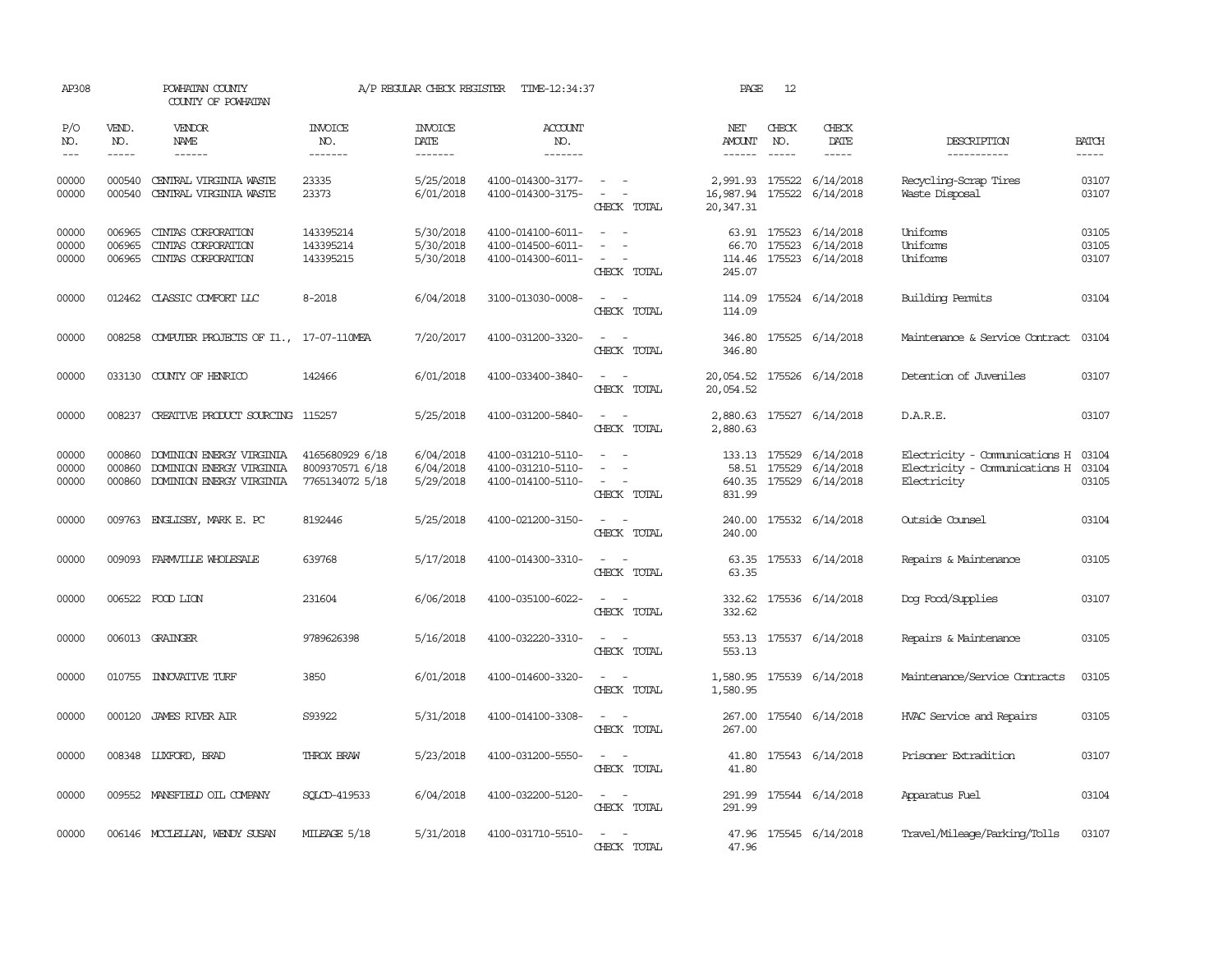| AP308                                                                                  |                                                                                        | POWHATAN COUNTY<br>COUNTY OF POWHATAN                                                                                                                                                                                                                                                                                      |                                                                                                                                                    | A/P REGULAR CHECK REGISTER                                                                                                     | TIME-12:34:37                                                                                                                                                                                                  |                                               |       | PAGE                                                                                          | 13                                                                                                     |                                                                                                                                |                                                                                                                                                                                                                                                    |                                                                                        |
|----------------------------------------------------------------------------------------|----------------------------------------------------------------------------------------|----------------------------------------------------------------------------------------------------------------------------------------------------------------------------------------------------------------------------------------------------------------------------------------------------------------------------|----------------------------------------------------------------------------------------------------------------------------------------------------|--------------------------------------------------------------------------------------------------------------------------------|----------------------------------------------------------------------------------------------------------------------------------------------------------------------------------------------------------------|-----------------------------------------------|-------|-----------------------------------------------------------------------------------------------|--------------------------------------------------------------------------------------------------------|--------------------------------------------------------------------------------------------------------------------------------|----------------------------------------------------------------------------------------------------------------------------------------------------------------------------------------------------------------------------------------------------|----------------------------------------------------------------------------------------|
| P/O<br>NO.<br>$---$                                                                    | VEND.<br>NO.<br>$- - - - -$                                                            | VENDOR<br><b>NAME</b><br>$- - - - - -$                                                                                                                                                                                                                                                                                     | INVOICE<br>NO.<br>-------                                                                                                                          | <b>INVOICE</b><br>DATE<br>-------                                                                                              | ACCOUNT<br>NO.<br>-------                                                                                                                                                                                      |                                               |       | NET<br><b>AMOUNT</b><br>$- - - - - -$                                                         | CHECK<br>NO.                                                                                           | CHECK<br>DATE<br>-----                                                                                                         | DESCRIPTION<br>-----------                                                                                                                                                                                                                         | <b>BATCH</b><br>-----                                                                  |
| 00000                                                                                  |                                                                                        | 011840 MCI COMM SERVICE                                                                                                                                                                                                                                                                                                    | 2DG92625 5/18                                                                                                                                      | 5/11/2018                                                                                                                      | 4100-031210-5240-                                                                                                                                                                                              | CHECK TOTAL                                   |       | 97.53<br>97.53                                                                                |                                                                                                        | 175546 6/14/2018                                                                                                               | Long Distance                                                                                                                                                                                                                                      | 03104                                                                                  |
| 00000                                                                                  |                                                                                        | 009666 MID-ATLANTIC CONTROLS                                                                                                                                                                                                                                                                                               | 23437                                                                                                                                              | 6/01/2018                                                                                                                      | 4100-032220-3320-                                                                                                                                                                                              | $\overline{\phantom{a}}$<br>CHECK TOTAL       |       | 900.00<br>900.00                                                                              |                                                                                                        | 175547 6/14/2018                                                                                                               | Maintenance & Service Contract                                                                                                                                                                                                                     | 03105                                                                                  |
| 00000<br>00000                                                                         |                                                                                        | 010924 MITCHELL PEST<br>010924 MITCHELL PEST                                                                                                                                                                                                                                                                               | 111049<br>111370                                                                                                                                   | 5/08/2018<br>5/25/2018                                                                                                         | 4100-035100-3320-<br>4100-035100-3320-                                                                                                                                                                         | CHECK TOTAL                                   |       | 65.00<br>65.00<br>130.00                                                                      |                                                                                                        | 175548 6/14/2018<br>175548 6/14/2018                                                                                           | Landscaping - Animal Control<br>Landscaping - Animal Control                                                                                                                                                                                       | 03105<br>03105                                                                         |
| 00000<br>00000<br>00000<br>00000<br>00000<br>00000<br>00000                            |                                                                                        | 012274 MITEL CLOUD SERVICES, INC<br>012274 MITEL CLOUD SERVICES, INC<br>012274 MITEL CLOUD SERVICES, INC<br>012274 MITEL CLOUD SERVICES, INC<br>012274 MITEL CLOUD SERVICES, INC<br>012274 MITEL CLOUD SERVICES, INC<br>012274 MITEL CLOUD SERVICES, INC                                                                   | 29174624<br>29174624<br>29174624<br>29174624<br>29174624<br>29174624<br>29174624                                                                   | 6/05/2018<br>6/05/2018<br>6/05/2018<br>6/05/2018<br>6/05/2018<br>6/05/2018<br>6/05/2018                                        | 4100-021100-5230-<br>4100-031200-5230-<br>4100-012410-5230-<br>4100-012520-5230-<br>4100-021100-5230-<br>4100-034100-5230-<br>4100-031200-5230-                                                                | $\sim$<br>$\equiv$<br>$\equiv$<br>CHECK TOTAL |       | 5.50<br>5.50<br>5.50<br>5.50<br>5.50<br>5.51<br>5.51<br>38.52                                 | 175549<br>175549                                                                                       | 175549 6/14/2018<br>6/14/2018<br>175549 6/14/2018<br>6/14/2018<br>175549 6/14/2018<br>175549 6/14/2018<br>175549 6/14/2018     | Telephone Services<br>Telephone Services<br>Telephone Services<br>Telephone Services<br>Telephone Services<br>Telephone Services<br>Telephone Services                                                                                             | 03105<br>03105<br>03105<br>03105<br>03105<br>03105<br>03105                            |
| 00000<br>00000<br>00000<br>00000<br>00000                                              | 001250<br>001250<br>001250<br>001250<br>001250                                         | POWHATAN AUTO & TRACTOR<br>POWHATAN AUTO & TRACTOR<br>POWHATAN AUTO & TRACTOR<br>POWHATAN AUTO & TRACTOR<br>POWHATAN AUTO & TRACTOR                                                                                                                                                                                        | 496946<br>497174<br>498484<br>499473<br>499647                                                                                                     | 5/01/2018<br>5/02/2018<br>5/10/2018<br>5/17/2018<br>5/18/2018                                                                  | 4100-014100-6004-<br>4100-014500-6009-<br>4100-014100-6004-<br>4100-014100-3310-<br>4100-031200-6009-                                                                                                          | $\sim$<br>CHECK TOTAL                         |       | 54.99<br>11.49<br>21.45<br>4.98<br>14.49<br>107.40                                            | 175551                                                                                                 | 175551 6/14/2018<br>6/14/2018<br>175551 6/14/2018<br>175551 6/14/2018<br>175551 6/14/2018                                      | Tools and Equipment<br>Auto Parts & Repairs<br>Tools and Equipment<br>Repairs & Maintenance<br>Auto Parts/Repairs                                                                                                                                  | 03105<br>03105<br>03105<br>03105<br>03107                                              |
| 00000<br>00000<br>00000<br>00000<br>00000<br>00000<br>00000<br>00000<br>00000          | 008294<br>008294<br>008294<br>008294<br>008294<br>008294<br>008294<br>008294<br>008294 | POWHATAN COUNTY PUBLIC<br>POWHATAN COUNTY PUBLIC<br>POWHATAN COUNTY PUBLIC<br>POWHATAN COUNTY PUBLIC<br>POWHATAN COUNTY PUBLIC<br>POWHATAN COUNTY PUBLIC<br>POWHATAN COUNTY PUBLIC<br>POWHATAN COUNTY PUBLIC<br>POWHATAN COUNTY PUBLIC                                                                                     | 3845<br>3860<br>3862<br>3863<br>3866<br>3869<br>3870<br>3871<br>6868                                                                               | 1/25/2018<br>1/25/2018<br>1/25/2018<br>1/25/2018<br>1/24/2018<br>1/30/2018<br>1/30/2018<br>1/31/2018<br>1/30/2018              | 4100-035100-6009-<br>4100-031200-6009-<br>4100-031200-6008-<br>4100-031200-6009-<br>4100-031200-6009-<br>4100-031200-6009-<br>4100-031200-6009-<br>4100-031200-6009-<br>4100-031200-6009-                      | $\equiv$<br>$\equiv$                          |       | 648.09<br>256.90<br>108.98<br>870.28 175552<br>110.00<br>148.96<br>179.68<br>254.45<br>546.38 | 175552<br>175552<br>175552<br>175552<br>175552<br>175552<br>175552<br>175552                           | 6/14/2018<br>6/14/2018<br>6/14/2018<br>6/14/2018<br>6/14/2018<br>6/14/2018<br>6/14/2018<br>6/14/2018<br>6/14/2018              | Auto Parts/Repairs<br>Auto Parts/Repairs<br>Gas/Grease/Oil<br>Auto Parts/Repairs<br>Auto Parts/Repairs<br>Auto Parts/Repairs<br>Auto Parts/Repairs<br>Auto Parts/Repairs<br>Auto Parts/Repairs                                                     | 03104<br>03104<br>03104<br>03104<br>03104<br>03104<br>03104<br>03104<br>03104          |
|                                                                                        |                                                                                        |                                                                                                                                                                                                                                                                                                                            |                                                                                                                                                    |                                                                                                                                |                                                                                                                                                                                                                | CHECK TOTAL                                   |       | 3,123.72                                                                                      |                                                                                                        |                                                                                                                                |                                                                                                                                                                                                                                                    |                                                                                        |
| 00000<br>00000<br>00000<br>00000<br>00000<br>00000<br>00000<br>00000<br>00000<br>00000 | 012340<br>012340<br>012340<br>012340<br>012340<br>012340                               | PRICE SUPPLY COMPANY, INC<br>PRICE SUPPLY COMPANY, INC<br>012340 PRICE SUPPLY COMPANY, INC<br>012340 PRICE SUPPLY COMPANY, INC<br>012340 PRICE SUPPLY COMPANY, INC<br>PRICE SUPPLY COMPANY, INC<br>PRICE SUPPLY COMPANY, INC<br>PRICE SUPPLY COMPANY, INC<br>PRICE SUPPLY COMPANY, INC<br>012340 PRICE SUPPLY COMPANY, INC | 1805-023078<br>1805-023081<br>1804-021005<br>1804-021006<br>1805-021405<br>1805-021406<br>1805-021407<br>1805-021621<br>1805-021622<br>1805-022275 | 5/21/2018<br>5/21/2018<br>4/27/2018<br>4/27/2018<br>5/02/2018<br>5/02/2018<br>5/02/2018<br>5/04/2018<br>5/04/2018<br>5/11/2018 | 4100-014100-6004-<br>4100-014100-3310-<br>4100-014100-3310-<br>4100-032210-3310-<br>4100-014100-3310-<br>4100-014100-3310-<br>4100-014100-3310-<br>4100-014100-3310-<br>4100-014100-6004-<br>4100-014100-3310- | $\equiv$<br>CHECK TOTAL                       |       | 17.13<br>19.70<br>33.53<br>64.82<br>18.95<br>5.75<br>20.10<br>3,932.43<br>41.63<br>4,179.36   | 175553<br>175553<br>175553<br>25.32 175553<br>175553<br>175553<br>175553<br>175553<br>175553<br>175553 | 6/14/2018<br>6/14/2018<br>6/14/2018<br>6/14/2018<br>6/14/2018<br>6/14/2018<br>6/14/2018<br>6/14/2018<br>6/14/2018<br>6/14/2018 | Tools and Equipment<br>Repairs & Maintenance<br>Repairs & Maintenance<br>Repairs & Maintenance<br>Repairs & Maintenance<br>Repairs & Maintenance<br>Repairs & Maintenance<br>Repairs & Maintenance<br>Tools and Equipment<br>Repairs & Maintenance | 03105<br>03105<br>03106<br>03106<br>03106<br>03106<br>03106<br>03106<br>03106<br>03106 |
| 00000<br>00000                                                                         | 012340                                                                                 | PRICE SUPPLY COMPANY, INC<br>012340 PRICE SUPPLY COMPANY, INC                                                                                                                                                                                                                                                              | 1805-023082<br>1805-023246                                                                                                                         | 5/21/2018<br>5/22/2018                                                                                                         | 4100-014100-3310-<br>4100-014100-3308-                                                                                                                                                                         | CHECK                                         | TOTAL | 2,484.34                                                                                      |                                                                                                        | 24.14 175554 6/14/2018<br>2,460.20 175554 6/14/2018                                                                            | Repairs & Maintenance<br>HVAC Service and Repairs                                                                                                                                                                                                  | 03105<br>03106                                                                         |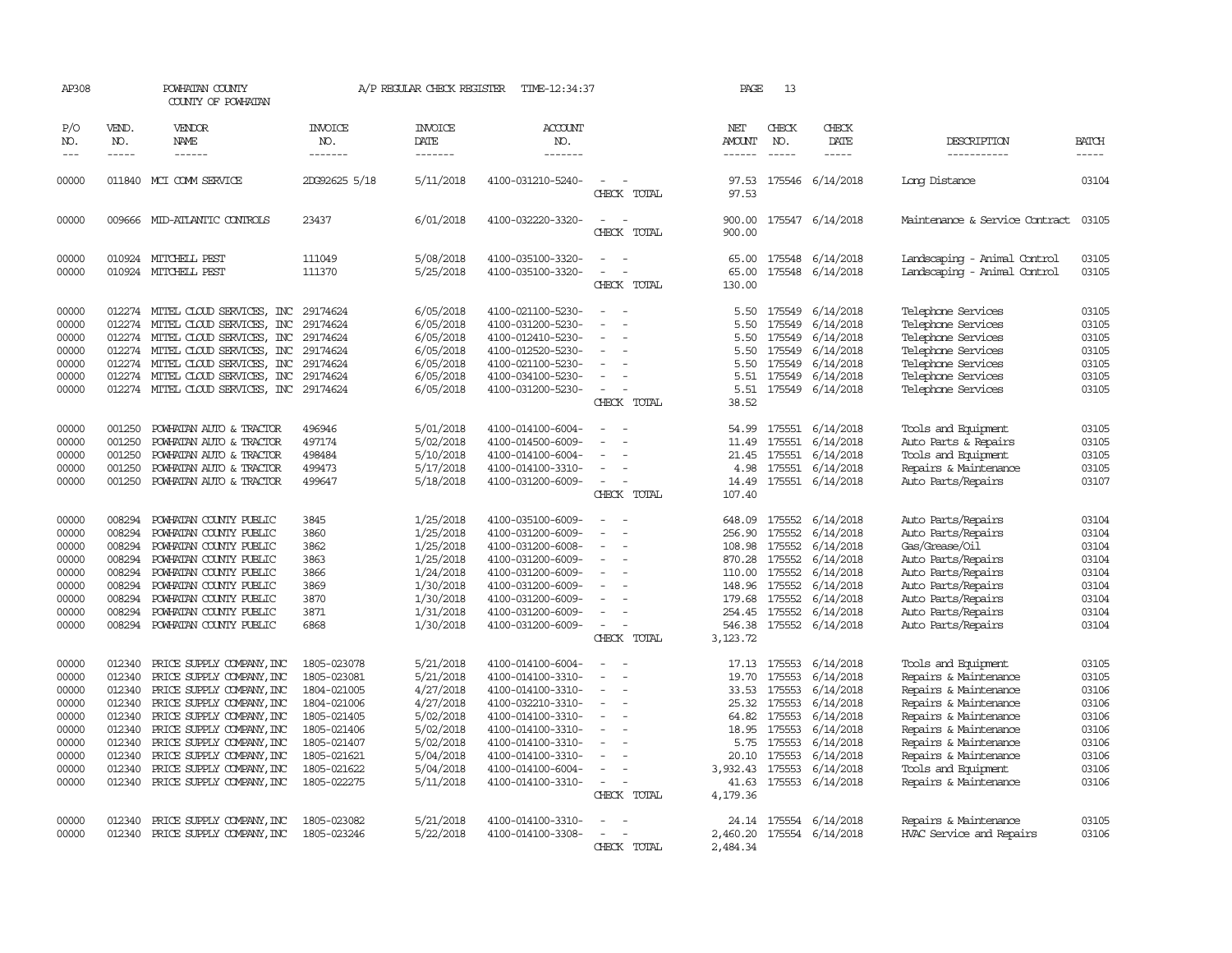| AP308                                                                                  |                                      | POWHATAN COUNTY<br>COUNTY OF POWHATAN                                                                                                                                                                                                                                                                                                                       |                                                                                                             | A/P REGULAR CHECK REGISTER                                                                                                     | TIME-12:34:37                                                                                                                                                                                                  |                                                                                                                             | PAGE                                                               | 14                                                                                                |                                                                                                                                             |                                                                                                                                                                                                                                                              |                                                                                        |
|----------------------------------------------------------------------------------------|--------------------------------------|-------------------------------------------------------------------------------------------------------------------------------------------------------------------------------------------------------------------------------------------------------------------------------------------------------------------------------------------------------------|-------------------------------------------------------------------------------------------------------------|--------------------------------------------------------------------------------------------------------------------------------|----------------------------------------------------------------------------------------------------------------------------------------------------------------------------------------------------------------|-----------------------------------------------------------------------------------------------------------------------------|--------------------------------------------------------------------|---------------------------------------------------------------------------------------------------|---------------------------------------------------------------------------------------------------------------------------------------------|--------------------------------------------------------------------------------------------------------------------------------------------------------------------------------------------------------------------------------------------------------------|----------------------------------------------------------------------------------------|
| P/O<br>NO.                                                                             | VEND.<br>NO.                         | VENDOR<br>NAME                                                                                                                                                                                                                                                                                                                                              | <b>INVOICE</b><br>NO.                                                                                       | <b>INVOICE</b><br>DATE                                                                                                         | ACCOUNT<br>NO.                                                                                                                                                                                                 |                                                                                                                             | NET<br>AMOUNT                                                      | CHECK<br>NO.                                                                                      | CHECK<br>DATE                                                                                                                               | DESCRIPTION                                                                                                                                                                                                                                                  | <b>BATCH</b>                                                                           |
| $---$                                                                                  | $\cdots \cdots \cdots$               | $- - - - - -$                                                                                                                                                                                                                                                                                                                                               | -------                                                                                                     | -------                                                                                                                        | -------                                                                                                                                                                                                        |                                                                                                                             |                                                                    | $\frac{1}{2}$                                                                                     | -----                                                                                                                                       | -----------                                                                                                                                                                                                                                                  |                                                                                        |
| 00000                                                                                  |                                      | 006523 PURCHASE POWER                                                                                                                                                                                                                                                                                                                                       | 909008561578518                                                                                             | 5/14/2018                                                                                                                      | 4100-021600-5210-                                                                                                                                                                                              | $\overline{\phantom{a}}$<br>CHECK TOTAL                                                                                     | 463.77                                                             |                                                                                                   | 463.77 175555 6/14/2018                                                                                                                     | Postage                                                                                                                                                                                                                                                      | 03107                                                                                  |
| 00000<br>00000                                                                         | 009518                               | 009518 CUARLES PETROLEUM, INC.<br>QUARLES PETROLEUM, INC.                                                                                                                                                                                                                                                                                                   | CT-0992414<br>CT-0992210                                                                                    | 5/31/2018<br>5/31/2018                                                                                                         | 4100-032200-5120-<br>4100-031200-6008-                                                                                                                                                                         | $\overline{\phantom{a}}$<br>CHECK TOTAL                                                                                     | 1,047.06<br>1,099.80                                               | 175557                                                                                            | 52.74 175557 6/14/2018<br>6/14/2018                                                                                                         | Apparatus Fuel<br>Gas/Grease/Oil                                                                                                                                                                                                                             | 03104<br>03107                                                                         |
| 00000<br>00000<br>00000<br>00000<br>00000<br>00000<br>00000<br>00000<br>00000<br>00000 | 000620                               | 000620 R.C. GOODWYN & SONS, INC<br>R. C. GOODWYN & SONS, INC<br>000620 R. C. GOODWYN & SONS, INC<br>000620 R. C. GOODWYN & SONS, INC<br>000620 R. C. GOODWYN & SONS, INC<br>000620 R. C. GOODWYN & SONS, INC<br>000620 R. C. GOODWYN & SONS, INC<br>000620 R.C. GOODWYN & SONS, INC<br>000620 R. C. GOODWYN & SONS, INC<br>000620 R. C. GOODWYN & SONS, INC | 0812868<br>0812908<br>0813448<br>0814262<br>0815330<br>0815422<br>0815689<br>0812908A<br>0813054<br>0813935 | 5/08/2018<br>5/08/2018<br>5/11/2018<br>5/17/2018<br>5/25/2018<br>5/25/2018<br>5/27/2018<br>5/08/2018<br>5/09/2018<br>5/15/2018 | 4100-014100-3310-<br>4100-014100-3310-<br>4100-014100-3310-<br>4100-014100-3310-<br>4100-014300-3310-<br>4100-014100-3310-<br>4100-032220-3310-<br>4100-073100-3310-<br>4100-073100-3310-<br>4100-073100-3310- | $\equiv$<br>$\sim$<br>$\overline{\phantom{0}}$<br>CHECK TOTAL                                                               | 14.97<br>5.86<br>3.98<br>48.99<br>3.99<br>77.62<br>63.30<br>248.21 | 175559<br>175559<br>175559<br>7.97 175559<br>175559<br>175559<br>175559<br>175559<br>23.92-175559 | 6/14/2018<br>6/14/2018<br>6/14/2018<br>6/14/2018<br>6/14/2018<br>6/14/2018<br>6/14/2018<br>6/14/2018<br>6/14/2018<br>45.45 175559 6/14/2018 | Repairs & Maintenance<br>Repairs & Maintenance<br>Repairs & Maintenance<br>Repairs & Maintenance<br>Repairs & Maintenance<br>Repairs & Maintenance<br>Repairs & Maintenance<br>Repairs and Maintenance<br>Repairs and Maintenance<br>Repairs and Maintenance | 03106<br>03106<br>03106<br>03106<br>03106<br>03106<br>03106<br>03107<br>03107<br>03107 |
| 00000<br>00000<br>00000<br>00000                                                       |                                      | 000620 R.C. GOODWYN & SONS, INC<br>000620 R. C. GOODWYN & SONS, INC<br>000620 R. C. GOODWYN & SONS, INC<br>000620 R. C. GOODWYN & SONS, INC 0815843                                                                                                                                                                                                         | 0815891<br>0815917<br>0815917                                                                               | 5/30/2018<br>5/30/2018<br>5/30/2018<br>5/30/2018                                                                               | 4100-014100-3310-<br>4100-014100-3310-<br>4100-032210-3310-<br>4100-031200-3310-                                                                                                                               | $\equiv$<br>$\overline{\phantom{a}}$<br>CHECK TOTAL                                                                         | 27.43<br>2.78<br>6.99<br>1.90<br>39.10                             | 175560<br>175560<br>175560<br>175560                                                              | 6/14/2018<br>6/14/2018<br>6/14/2018<br>6/14/2018                                                                                            | Repairs & Maintenance<br>Repairs & Maintenance<br>Repairs & Maintenance<br>Repairs & Maintenance                                                                                                                                                             | 03106<br>03106<br>03106<br>03107                                                       |
| 00000<br>00000                                                                         | 006579                               | RICHMOND ALARM<br>006579 RICHMOND ALARM                                                                                                                                                                                                                                                                                                                     | 260710<br>260771                                                                                            | 6/01/2018<br>6/01/2018                                                                                                         | 4100-014100-3320-<br>4100-014100-3320-                                                                                                                                                                         | CHECK TOTAL                                                                                                                 | 800.00<br>344.00<br>1,144.00                                       |                                                                                                   | 175561 6/14/2018<br>175561 6/14/2018                                                                                                        | Maintenance & Service Contract<br>Maintenance & Service Contract                                                                                                                                                                                             | 03106<br>03106                                                                         |
| 00000<br>00000                                                                         | 007062                               | 007062 RUTHERFORD JANITOR SUPPLY<br>RUTHERFORD JANITOR SUPPLY 1033027                                                                                                                                                                                                                                                                                       | 1033026                                                                                                     | 4/19/2018<br>4/19/2018                                                                                                         | 4100-032210-6005-<br>4100-032220-6005-                                                                                                                                                                         | $\overline{\phantom{a}}$<br>CHECK TOTAL                                                                                     | 44.94<br>238.98                                                    |                                                                                                   | 194.04 175562 6/14/2018<br>175562 6/14/2018                                                                                                 | Cleaning Supplies<br>Cleaning Supplies                                                                                                                                                                                                                       | 03106<br>03106                                                                         |
| 00000                                                                                  | 009139                               | SEAY'S AUTO BODY &                                                                                                                                                                                                                                                                                                                                          | <b>BAL ARRINGTON</b>                                                                                        | 5/15/2018                                                                                                                      | 4100-031200-6009-                                                                                                                                                                                              | CHECK TOTAL                                                                                                                 | 150.00<br>150.00                                                   |                                                                                                   | 175563 6/14/2018                                                                                                                            | Auto Parts/Repairs                                                                                                                                                                                                                                           | 03107                                                                                  |
| 00000<br>00000                                                                         | 008654                               | SEAY'S TOWING<br>008654 SEAY'S TOWING                                                                                                                                                                                                                                                                                                                       | UNIT 40 5/25/18<br>UNIT 41 5/9/18                                                                           | 5/25/2018<br>5/09/2018                                                                                                         | 4100-031200-6014-<br>4100-031200-6014-                                                                                                                                                                         | $\sim$<br>CHECK TOTAL                                                                                                       | 65.00<br>65.00<br>130.00                                           |                                                                                                   | 175564 6/14/2018<br>175564 6/14/2018                                                                                                        | Other Operating Supplies<br>Other Operating Supplies                                                                                                                                                                                                         | 03107<br>03107                                                                         |
| 00000                                                                                  |                                      | 006594 SOUTHSIDE ELECTRIC COOP                                                                                                                                                                                                                                                                                                                              | 63504005 6/18                                                                                               | 6/06/2018                                                                                                                      | 4100-031210-5110-                                                                                                                                                                                              | $\frac{1}{2} \left( \frac{1}{2} \right) \left( \frac{1}{2} \right) = \frac{1}{2} \left( \frac{1}{2} \right)$<br>CHECK TOTAL | 126.01                                                             |                                                                                                   | 126.01 175566 6/14/2018                                                                                                                     | Electricity - Comunications H 03104                                                                                                                                                                                                                          |                                                                                        |
| 00000<br>00000                                                                         | 001940                               | STANDBY SYSTEMS, INC.<br>001940 STANDBY SYSTEMS, INC.                                                                                                                                                                                                                                                                                                       | 05181049<br>05181049                                                                                        | 5/20/2018<br>5/20/2018                                                                                                         | 4100-032210-3320-<br>4100-031210-3310-                                                                                                                                                                         | $\equiv$<br>CHECK TOTAL                                                                                                     | 130.00<br>203.17                                                   | 175567                                                                                            | 6/14/2018<br>73.17 175567 6/14/2018                                                                                                         | Maintenance & Service Contract<br>Repairs and Maintenance                                                                                                                                                                                                    | 03106<br>03106                                                                         |
| 00000<br>00000<br>00000<br>00000                                                       | 008578<br>008578<br>008578<br>008578 | STAPLES BUSINESS AD-<br>STAPLES BUSINESS AD-<br>STAPLES BUSINESS AD-<br>STAPLES BUSINESS AD-                                                                                                                                                                                                                                                                | 3378782628<br>3378154901<br>3378853546<br>3378853547                                                        | 5/23/2018<br>5/15/2018<br>5/24/2018<br>5/24/2018                                                                               | 4100-081100-6001-<br>4100-031200-6001-<br>4100-031200-6001-<br>4100-073100-6001-                                                                                                                               | $\sim$                                                                                                                      | 189.99<br>13.04<br>284.80                                          | 175568<br>175568<br>175568                                                                        | 6/14/2018<br>6/14/2018<br>6/14/2018<br>80.18 175568 6/14/2018                                                                               | Office Supplies<br>Office Supplies<br>Office Supplies<br>Office Supplies                                                                                                                                                                                     | 03104<br>03107<br>03107<br>03107                                                       |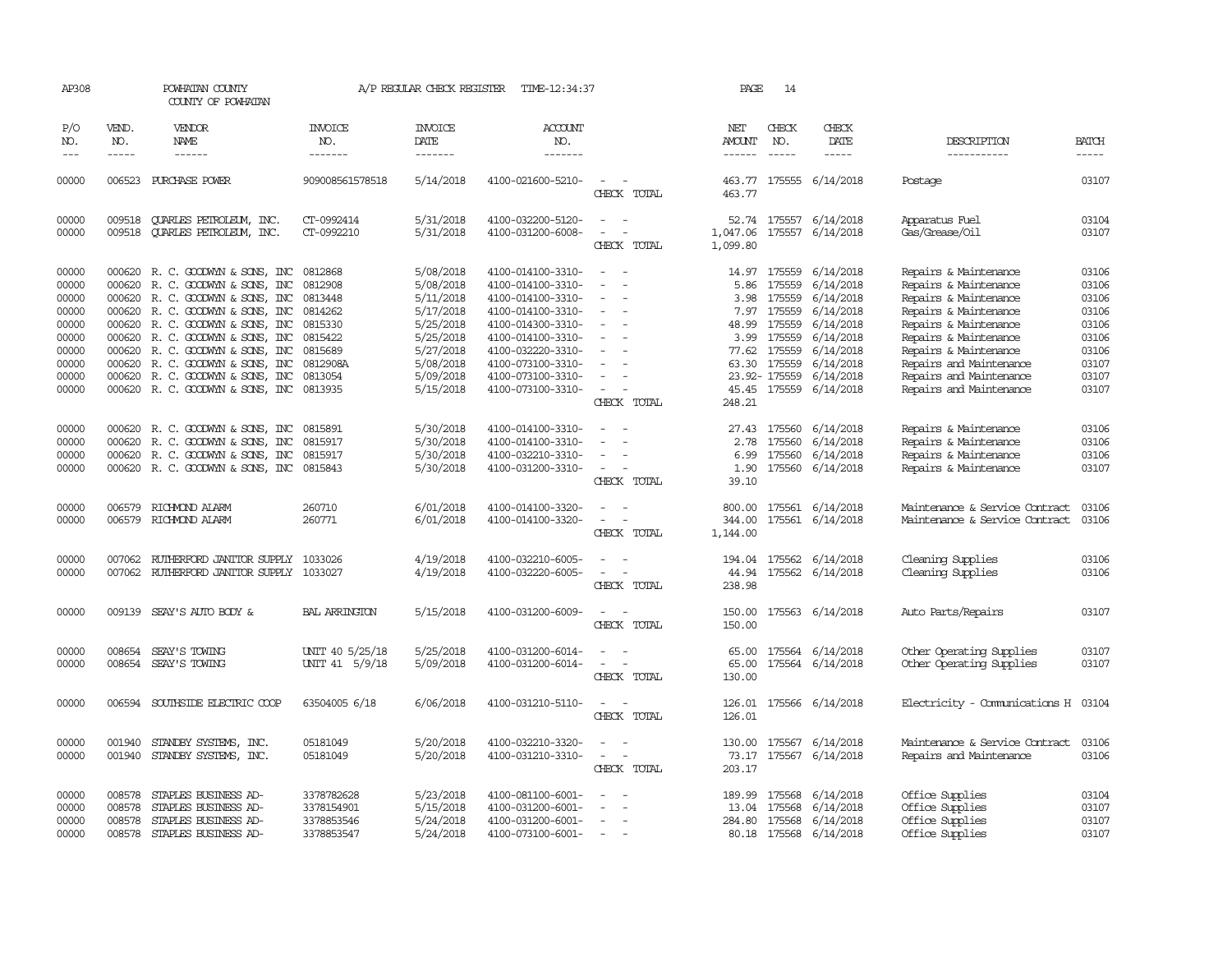| AP308                                     |                                      | POWHATAN COUNTY<br>COUNTY OF POWHATAN                             |                                                                                             | A/P REGULAR CHECK REGISTER                                    | TIME-12:34:37                                                                                         |                                                     | PAGE                                          | 15                                             |                                                                      |                                                                                                            |                                           |
|-------------------------------------------|--------------------------------------|-------------------------------------------------------------------|---------------------------------------------------------------------------------------------|---------------------------------------------------------------|-------------------------------------------------------------------------------------------------------|-----------------------------------------------------|-----------------------------------------------|------------------------------------------------|----------------------------------------------------------------------|------------------------------------------------------------------------------------------------------------|-------------------------------------------|
| P/O<br>NO.<br>$---$                       | VEND.<br>NO.<br>$- - - - -$          | <b>VENDOR</b><br>NAME<br>------                                   | <b>INVOICE</b><br>NO.<br>-------                                                            | <b>INVOICE</b><br>DATE<br>-------                             | ACCOUNT<br>NO.<br>-------                                                                             |                                                     | NET<br><b>AMOUNT</b><br>$- - - - - -$         | CHECK<br>NO.<br>$\frac{1}{2}$                  | CHECK<br>DATE<br>$- - - - -$                                         | DESCRIPTION<br>-----------                                                                                 | <b>BATCH</b><br>$- - - - -$               |
| 00000                                     |                                      | 008578 STAPLES BUSINESS AD-                                       | 3379491013                                                                                  | 5/31/2018                                                     | 4100-012200-6001-                                                                                     | $\sim$<br>CHECK TOTAL                               | 36.57<br>604.58                               |                                                | 175568 6/14/2018                                                     | Office Supplies                                                                                            | 03107                                     |
| 00000                                     |                                      | 012461 THE BERKLEY GROUP, LLC                                     | $IW$ #!                                                                                     | 6/01/2018                                                     | 4100-081100-3320-                                                                                     | $\equiv$<br>CHECK TOTAL                             | 3,375.00                                      |                                                | 3,375.00 175570 6/14/2018                                            | Maintenance & Service Contract                                                                             | 03104                                     |
| 00000                                     |                                      | 008125 U.S. BANK                                                  | 5005433                                                                                     | 5/25/2018                                                     | 4100-095101-9150-                                                                                     | CHECK TOTAL                                         | 2,500.00<br>2,500.00                          |                                                | 175572 6/14/2018                                                     | Bond Trustee Fees/Arbitrage                                                                                | 03104                                     |
| 00000                                     |                                      | 009574 UNIQUE MANAGEMENT                                          | 463172                                                                                      | 6/01/2018                                                     | 4100-073100-6012-                                                                                     | $\equiv$<br>CHECK TOTAL                             | 50.00<br>50.00                                |                                                | 175573 6/14/2018                                                     | Books & Subscriptions                                                                                      | 03107                                     |
| 00000<br>00000                            | 008126<br>008126                     | VERIZON<br>VERIZON                                                | 9807843492<br>9807854678                                                                    | 5/23/2018<br>5/23/2018                                        | 4100-032200-5260-<br>4100-032200-5260-                                                                | CHECK TOTAL                                         | 50.40<br>60.12<br>110.52                      |                                                | 175574 6/14/2018<br>175574 6/14/2018                                 | Internet<br>Internet                                                                                       | 03104<br>03104                            |
| 00000<br>00000<br>00000<br>00000<br>00000 | 011169<br>011169<br>011169           | VERIZON<br>VERIZON<br>011169 VERIZON<br>011169 VERIZON<br>VERIZON | 0401357783 6/18<br>8045983715 5/18<br>8045985600 5/18<br>8045981340 6/18<br>8045985600 5/18 | 6/01/2018<br>5/28/2018<br>5/28/2018<br>6/01/2018<br>5/28/2018 | 4100-031210-5232-<br>4100-031210-5232-<br>100-000100-0006-<br>4100-021100-5230-<br>4100-012310-5230-  | $\overline{\phantom{a}}$<br>$\sim$                  | 6.76<br>128.24<br>112.56<br>54.38<br>47.94    | 175575<br>175575<br>175575<br>175575           | 175575 6/14/2018<br>6/14/2018<br>6/14/2018<br>6/14/2018<br>6/14/2018 | Wireline 911<br>Wireline 911<br>Due from Other Agencies<br>Telephone Services<br>Telephone Services        | 03104<br>03104<br>03106<br>03106<br>03106 |
| 00000<br>00000<br>00000<br>00000          | 011169<br>011169<br>011169           | VERIZON<br>011169 VERIZON<br>VERIZON<br>VERIZON                   | 8045985600 5/18<br>8045985600 5/18<br>8045985600 5/18<br>8045985600 5/18                    | 5/28/2018<br>5/28/2018<br>5/28/2018<br>5/28/2018              | 4100-012510-5230-<br>4100-014100-5230-<br>4100-014300-5230-<br>4100-021200-5230-                      | $\sim$<br>$\equiv$                                  | 198.52<br>79.85<br>42.16                      | 98.64 175575<br>175575<br>175575<br>175575     | 6/14/2018<br>6/14/2018<br>6/14/2018<br>6/14/2018                     | Telephone Services<br>Telephone Services<br>Telephone Services<br>Telephone Services                       | 03106<br>03106<br>03106<br>03106          |
| 00000<br>00000<br>00000<br>00000<br>00000 | 011169<br>011169<br>011169<br>011169 | VERIZON<br>VERIZON<br>VERIZON<br>VERIZON<br>011169 VERIZON        | 8045985600 5/18<br>8045985600 5/18<br>8045985600 5/18<br>8045985600 5/18<br>8045985600 5/18 | 5/28/2018<br>5/28/2018<br>5/28/2018<br>5/28/2018<br>5/28/2018 | 4100-031200-5230-<br>4100-031710-5230-<br>4100-021200-5230-<br>4100-031210-5230-<br>4100-032200-5230- | $\sim$<br>$\sim$<br>$\equiv$                        | 153.72<br>47.94<br>14.12<br>42.16<br>282.58   | 175575<br>175575<br>175575<br>175575<br>175575 | 6/14/2018<br>6/14/2018<br>6/14/2018<br>6/14/2018<br>6/14/2018        | Telephone Services<br>Telephone Services<br>Telephone Services<br>Telephone Services<br>Telephone Services | 03106<br>03106<br>03106<br>03106<br>03106 |
| 00000<br>00000<br>00000<br>00000          | 011169<br>011169                     | 011169 VERIZON<br>VERIZON<br>VERIZON<br>011169 VERIZON            | 8045985600 5/18<br>8045985600 5/18<br>8045985600 5/18<br>8045985600 5/18                    | 5/28/2018<br>5/28/2018<br>5/28/2018<br>5/28/2018              | 4100-032200-5260-<br>4100-032210-5230-<br>4100-035500-5230-<br>4100-071110-5230-                      | $\sim$<br>$\equiv$                                  | 184.24<br>69.36<br>42.16<br>42.16             | 175575<br>175575<br>175575<br>175575           | 6/14/2018<br>6/14/2018<br>6/14/2018<br>6/14/2018                     | Internet<br>Telephone Services<br>Telephone Services<br>Telephone Services                                 | 03106<br>03106<br>03106<br>03106          |
| 00000<br>00000<br>00000<br>00000          | 011169<br>011169<br>011169<br>011169 | VERIZON<br>VERIZON<br>VERIZON<br>VERIZON                          | 8045985600 5/18<br>8045986057 5/18<br>8045986057 5/18<br>8045987939 5/18                    | 5/28/2018<br>5/28/2018<br>5/28/2018<br>5/28/2018              | 4100-073100-5230-<br>4100-031200-5230-<br>4100-031210-5230-<br>4100-022100-5230-                      | $\overline{\phantom{a}}$<br>$\equiv$<br>CHECK TOTAL | 95.89<br>66.57<br>311.99<br>49.04<br>2,170.98 | 175575<br>175575<br>175575                     | 6/14/2018<br>6/14/2018<br>6/14/2018<br>175575 6/14/2018              | Telephone Services<br>Telephone Services<br>Telephone Services<br>Telephone Services                       | 03106<br>03106<br>03106<br>03106          |
| 00000<br>00000                            | 011187<br>011187                     | VERIZON BUSINESS<br>VERIZON BUSINESS                              | 64449324<br>64449324                                                                        | 6/10/2018<br>6/10/2018                                        | 100-000100-0006-<br>4100-012510-5240-                                                                 | $\equiv$<br>CHECK TOTAL                             | 4.39<br>67.96<br>72.35                        |                                                | 175576 6/14/2018<br>175576 6/14/2018                                 | Due from Other Agencies<br>Long Distance                                                                   | 03107<br>03107                            |
| 00000                                     |                                      | 008785 VERIZON CABS                                               | M550491706 5/18                                                                             | 5/25/2018                                                     | 4100-031210-5232-                                                                                     | $\overline{\phantom{a}}$<br>CHECK TOTAL             | 481.47<br>481.47                              |                                                | 175577 6/14/2018                                                     | Wireline 911                                                                                               | 03104                                     |
| 00000                                     |                                      | 008652 VETERINARY EMERGENCY                                       | S-145764                                                                                    | 5/19/2018                                                     | 4100-035100-3110-                                                                                     | $\equiv$<br>CHECK TOTAL                             | 607.55<br>607.55                              |                                                | 175578 6/14/2018                                                     | Professional Health Services                                                                               | 03107                                     |
| 00000                                     |                                      | 008710 VIRGINIA BUSINESS SYSTEMS 22724009                         |                                                                                             | 5/28/2018                                                     | 4100-012100-3320-                                                                                     | CHECK TOTAL                                         | 166.95<br>166.95                              |                                                | 175579 6/14/2018                                                     | Maintenance & Service Contract                                                                             | 03104                                     |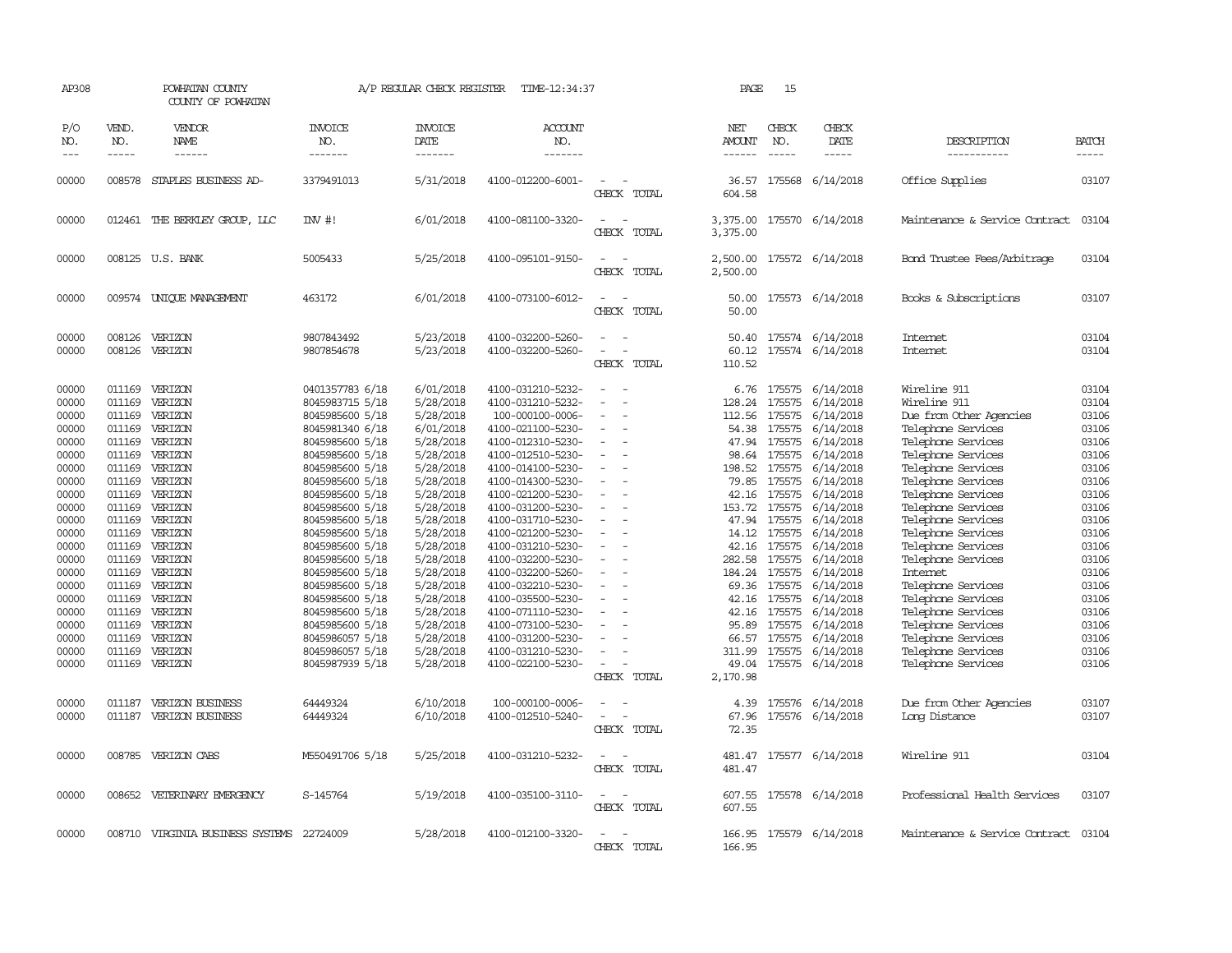| AP308      |              | POWHATAN COUNTY<br>COUNTY OF POWHATAN |                       | A/P REGULAR CHECK REGISTER | TIME-12:34:37         |                                           | PAGE                                                                                                                                                                                                                                                                                                                                                                                                                                                                                       | 16            |                                                                                                                                                                                                                                                                                                                                                                                                                                                                                     |                                      |              |
|------------|--------------|---------------------------------------|-----------------------|----------------------------|-----------------------|-------------------------------------------|--------------------------------------------------------------------------------------------------------------------------------------------------------------------------------------------------------------------------------------------------------------------------------------------------------------------------------------------------------------------------------------------------------------------------------------------------------------------------------------------|---------------|-------------------------------------------------------------------------------------------------------------------------------------------------------------------------------------------------------------------------------------------------------------------------------------------------------------------------------------------------------------------------------------------------------------------------------------------------------------------------------------|--------------------------------------|--------------|
| P/O<br>NO. | VEND.<br>NO. | VENDOR<br>NAME                        | INVOICE<br>NO.        | <b>INVOICE</b><br>DATE     | <b>ACCOUNT</b><br>NO. |                                           | NET<br>AMOUNT                                                                                                                                                                                                                                                                                                                                                                                                                                                                              | CHECK<br>NO.  | CHECK<br>DATE                                                                                                                                                                                                                                                                                                                                                                                                                                                                       | DESCRIPTION                          | <b>BATCH</b> |
| $- - -$    | $- - - - -$  | ------                                | -------               | -------                    | -------               |                                           | $\begin{tabular}{ccccc} \multicolumn{2}{c} {\textbf{1}} & \multicolumn{2}{c} {\textbf{2}} & \multicolumn{2}{c} {\textbf{3}} & \multicolumn{2}{c} {\textbf{4}} & \multicolumn{2}{c} {\textbf{5}} & \multicolumn{2}{c} {\textbf{6}} & \multicolumn{2}{c} {\textbf{7}} & \multicolumn{2}{c} {\textbf{8}} & \multicolumn{2}{c} {\textbf{9}} & \multicolumn{2}{c} {\textbf{1}} & \multicolumn{2}{c} {\textbf{1}} & \multicolumn{2}{c} {\textbf{1}} & \multicolumn{2}{c} {\textbf{1}} & \multic$ | $- - - - -$   | $\begin{tabular}{ccccc} \multicolumn{2}{c}{} & \multicolumn{2}{c}{} & \multicolumn{2}{c}{} & \multicolumn{2}{c}{} & \multicolumn{2}{c}{} & \multicolumn{2}{c}{} & \multicolumn{2}{c}{} & \multicolumn{2}{c}{} & \multicolumn{2}{c}{} & \multicolumn{2}{c}{} & \multicolumn{2}{c}{} & \multicolumn{2}{c}{} & \multicolumn{2}{c}{} & \multicolumn{2}{c}{} & \multicolumn{2}{c}{} & \multicolumn{2}{c}{} & \multicolumn{2}{c}{} & \multicolumn{2}{c}{} & \multicolumn{2}{c}{} & \mult$ | -----------                          | $- - - - -$  |
| 00000      |              | 011698 WESTWOOD PHARMACY              | 20352                 | 5/31/2018                  | 4100-033400-3845-     | $\sim$ $\sim$<br>CHECK TOTAL              | 739.16                                                                                                                                                                                                                                                                                                                                                                                                                                                                                     |               | 739.16 175581 6/14/2018                                                                                                                                                                                                                                                                                                                                                                                                                                                             | Detention of Adults - Health C 03107 |              |
| 00000      |              | 009332 WITMER PUBLIC SAFETY           | 1852640               | 5/24/2018                  | 4100-031200-6011-     | $\sim$ $\sim$                             |                                                                                                                                                                                                                                                                                                                                                                                                                                                                                            |               | 78.00 175583 6/14/2018                                                                                                                                                                                                                                                                                                                                                                                                                                                              | Uniforms                             | 03107        |
| 00000      |              | 009332 WITMER PUBLIC SAFETY           | 1858353               | 5/24/2018                  | 4100-031200-6011-     | $\sim$<br>$\overline{\phantom{a}}$        |                                                                                                                                                                                                                                                                                                                                                                                                                                                                                            | 82.00 175583  | 6/14/2018                                                                                                                                                                                                                                                                                                                                                                                                                                                                           | Uniforms                             | 03107        |
| 00000      |              | 009332 WITMER PUBLIC SAFETY           | 1859195               | 5/25/2018                  | 4100-031200-6011-     | $\overline{\phantom{a}}$                  | 76.00                                                                                                                                                                                                                                                                                                                                                                                                                                                                                      | 175583        | 6/14/2018                                                                                                                                                                                                                                                                                                                                                                                                                                                                           | Uniforms                             | 03107        |
| 00000      |              | 009332 WITMER PUBLIC SAFETY           | 1863985               | 6/01/2018                  | 4100-031200-6011-     |                                           |                                                                                                                                                                                                                                                                                                                                                                                                                                                                                            | 172.00 175583 | 6/14/2018                                                                                                                                                                                                                                                                                                                                                                                                                                                                           | Uniforms                             | 03107        |
| 00000      |              | 009332 WITMER PUBLIC SAFETY           | 1865281               | 6/04/2018                  | 4100-031200-6011-     | $\sim$                                    |                                                                                                                                                                                                                                                                                                                                                                                                                                                                                            |               | 116.00 175583 6/14/2018                                                                                                                                                                                                                                                                                                                                                                                                                                                             | Uniforms                             | 03107        |
|            |              |                                       |                       |                            |                       | CHECK TOTAL                               | 524.00                                                                                                                                                                                                                                                                                                                                                                                                                                                                                     |               |                                                                                                                                                                                                                                                                                                                                                                                                                                                                                     |                                      |              |
| 00000      |              | 006175 ADAMS OIL COMPANY, INC.        | 24190                 | 5/14/2018                  | 4100-032200-5120-     | $\overline{\phantom{a}}$                  | 783.24                                                                                                                                                                                                                                                                                                                                                                                                                                                                                     |               | 175584 6/21/2018                                                                                                                                                                                                                                                                                                                                                                                                                                                                    | Apparatus Fuel                       | 03109        |
| 00000      |              | 006175 ADAMS OIL COMPANY, INC.        | 24724                 | 5/03/2018                  | 4100-032200-5120-     | $\sim$<br>$\overline{\phantom{a}}$        |                                                                                                                                                                                                                                                                                                                                                                                                                                                                                            |               | 15.45 175584 6/21/2018                                                                                                                                                                                                                                                                                                                                                                                                                                                              | Apparatus Fuel                       | 03109        |
|            |              |                                       |                       |                            |                       | CHECK TOTAL                               | 798.69                                                                                                                                                                                                                                                                                                                                                                                                                                                                                     |               |                                                                                                                                                                                                                                                                                                                                                                                                                                                                                     |                                      |              |
| 00000      |              | 008743 ALEXANDER, KAREN B.            | EXPENSES 6/11         | 6/11/2018                  | 4100-013200-5510-     | $\sim$ $\sim$                             |                                                                                                                                                                                                                                                                                                                                                                                                                                                                                            |               | 108.73 175586 6/21/2018                                                                                                                                                                                                                                                                                                                                                                                                                                                             | Travel/Mileage/Parking/Tolls         | 03109        |
|            |              |                                       |                       |                            |                       | CHECK TOTAL                               | 108.73                                                                                                                                                                                                                                                                                                                                                                                                                                                                                     |               |                                                                                                                                                                                                                                                                                                                                                                                                                                                                                     |                                      |              |
| 00000      |              | 012480 ANDERSON, ASHLEY JANE          | JUNE TERM 2018        | 6/19/2018                  | 4100-021100-1700-     | $\sim$<br>$\sim$                          |                                                                                                                                                                                                                                                                                                                                                                                                                                                                                            |               | 30.00 175588 6/21/2018                                                                                                                                                                                                                                                                                                                                                                                                                                                              | COMP: Jurors & Witnesses             | 03112        |
|            |              |                                       |                       |                            |                       | CHECK TOTAL                               | 30.00                                                                                                                                                                                                                                                                                                                                                                                                                                                                                      |               |                                                                                                                                                                                                                                                                                                                                                                                                                                                                                     |                                      |              |
| 00000      |              | 007436 AQUA VIRGINIA, INC.            | 0559913 6/7/18        | 6/07/2018                  | 4100-014300-5130-     | $\sim$                                    |                                                                                                                                                                                                                                                                                                                                                                                                                                                                                            | 22.18 175589  | 6/21/2018                                                                                                                                                                                                                                                                                                                                                                                                                                                                           | Water                                | 03109        |
| 00000      |              | 007436 AQUA VIRGINIA, INC.            | 0574622 6/7/18        | 6/07/2018                  | 4100-014100-5130-     | $\overline{\phantom{a}}$                  | 65.08                                                                                                                                                                                                                                                                                                                                                                                                                                                                                      | 175589        | 6/21/2018                                                                                                                                                                                                                                                                                                                                                                                                                                                                           | Water                                | 03109        |
| 00000      |              | 007436 AQUA VIRGINIA, INC.            | 0575072 6/7/18        | 6/07/2018                  | 4100-014100-5130-     | $\sim$<br>$\overline{\phantom{a}}$        |                                                                                                                                                                                                                                                                                                                                                                                                                                                                                            | 82.82 175589  | 6/21/2018                                                                                                                                                                                                                                                                                                                                                                                                                                                                           | Water                                | 03109        |
| 00000      |              | 007436 AQUA VIRGINIA, INC.            | 0620830 6/7/18        | 6/07/2018                  | 4100-014100-5130-     | $\sim$                                    |                                                                                                                                                                                                                                                                                                                                                                                                                                                                                            | 110.40 175589 | 6/21/2018                                                                                                                                                                                                                                                                                                                                                                                                                                                                           | Water                                | 03109        |
| 00000      |              | 007436 AQUA VIRGINIA, INC.            | 0620830 6/7/18        | 6/07/2018                  | 4100-031200-5130-     | $\overline{\phantom{a}}$                  |                                                                                                                                                                                                                                                                                                                                                                                                                                                                                            | 110.41 175589 | 6/21/2018                                                                                                                                                                                                                                                                                                                                                                                                                                                                           | Water                                | 03109        |
| 00000      |              | 007436 AQUA VIRGINIA, INC.            | 0621132 6/7/18        | 6/07/2018                  | 4100-014600-5130-     | $\sim$                                    |                                                                                                                                                                                                                                                                                                                                                                                                                                                                                            | 661.48 175589 | 6/21/2018                                                                                                                                                                                                                                                                                                                                                                                                                                                                           | Water - Field Irrigation             | 03109        |
| 00000      |              | 007436 AQUA VIRGINIA, INC.            | 0621730 6/7/18        | 6/07/2018                  | 4100-014100-5130-     | $\sim$                                    |                                                                                                                                                                                                                                                                                                                                                                                                                                                                                            | 165.04 175589 | 6/21/2018                                                                                                                                                                                                                                                                                                                                                                                                                                                                           | Water                                | 03109        |
| 00000      |              | 007436 AQUA VIRGINIA, INC.            | 0621781 6/7/18        | 6/07/2018                  | 4100-014100-5130-     | $\overline{\phantom{a}}$                  |                                                                                                                                                                                                                                                                                                                                                                                                                                                                                            | 21.68 175589  | 6/21/2018                                                                                                                                                                                                                                                                                                                                                                                                                                                                           | Water                                | 03109        |
| 00000      |              | 007436 AQUA VIRGINIA, INC.            | 0621784 6/7/18        | 6/07/2018                  | 4100-014100-5130-     |                                           |                                                                                                                                                                                                                                                                                                                                                                                                                                                                                            | 72.68 175589  | 6/21/2018                                                                                                                                                                                                                                                                                                                                                                                                                                                                           | Water                                | 03109        |
| 00000      |              | 007436 AQUA VIRGINIA, INC.            | 0621880 6/7/18        | 6/07/2018                  | 4100-014600-5130-     | $\sim$                                    |                                                                                                                                                                                                                                                                                                                                                                                                                                                                                            |               | 18.63 175589 6/21/2018                                                                                                                                                                                                                                                                                                                                                                                                                                                              | Water - Field Irrigation             | 03109        |
|            |              |                                       |                       |                            |                       | CHECK TOTAL                               | 1,330.40                                                                                                                                                                                                                                                                                                                                                                                                                                                                                   |               |                                                                                                                                                                                                                                                                                                                                                                                                                                                                                     |                                      |              |
| 00000      |              | 007436 AQUA VIRGINIA, INC.            | 1100656 6/18          | 6/07/2018                  | 4100-014600-5130-     |                                           |                                                                                                                                                                                                                                                                                                                                                                                                                                                                                            | 437.47 175590 | 6/21/2018                                                                                                                                                                                                                                                                                                                                                                                                                                                                           | Water - Field Irrigation             | 03109        |
| 00000      |              | 007436 AQUA VIRGINIA, INC.            | 1100657 6/7/18        | 6/07/2018                  | 4100-014100-5130-     | $\sim$<br>$\sim$                          |                                                                                                                                                                                                                                                                                                                                                                                                                                                                                            | 170.11 175590 | 6/21/2018                                                                                                                                                                                                                                                                                                                                                                                                                                                                           | Water                                | 03109        |
| 00000      |              | 007436 AQUA VIRGINIA, INC.            | 1401897 6/7/18        | 6/07/2018                  | 4100-014600-5130-     | $\sim$ $ \sim$                            |                                                                                                                                                                                                                                                                                                                                                                                                                                                                                            |               | 20.66 175590 6/21/2018                                                                                                                                                                                                                                                                                                                                                                                                                                                              | Water - Field Irrigation             | 03109        |
|            |              |                                       |                       |                            |                       | CHECK TOTAL                               | 628.24                                                                                                                                                                                                                                                                                                                                                                                                                                                                                     |               |                                                                                                                                                                                                                                                                                                                                                                                                                                                                                     |                                      |              |
| 00000      |              | 009596 ARRITT, IRMA L.                | JUNE TERM 2018        | 6/12/2018                  | 4100-013200-1015-     | $\overline{\phantom{a}}$<br>$\sim$        | 150.00                                                                                                                                                                                                                                                                                                                                                                                                                                                                                     |               | 175591 6/21/2018                                                                                                                                                                                                                                                                                                                                                                                                                                                                    | COMP: Election Officials             | 03112        |
|            |              |                                       |                       |                            |                       | CHECK TOTAL                               | 150.00                                                                                                                                                                                                                                                                                                                                                                                                                                                                                     |               |                                                                                                                                                                                                                                                                                                                                                                                                                                                                                     |                                      |              |
| 00000      |              | 009669 ATKINS, JOYCE D.               | JUNE TERM 2018        | 6/12/2018                  | 4100-013200-1015-     | $\sim$ $ \sim$                            |                                                                                                                                                                                                                                                                                                                                                                                                                                                                                            |               | 150.00 175592 6/21/2018                                                                                                                                                                                                                                                                                                                                                                                                                                                             | COMP: Election Officials             | 03112        |
|            |              |                                       |                       |                            |                       | CHECK TOTAL                               | 150.00                                                                                                                                                                                                                                                                                                                                                                                                                                                                                     |               |                                                                                                                                                                                                                                                                                                                                                                                                                                                                                     |                                      |              |
| 00000      | 009206       | ATLANTIC EMERGENCY                    | 11789RIC              | 6/08/2018                  | 4100-032200-6009-     | $\omega_{\rm{max}}$ , $\omega_{\rm{max}}$ |                                                                                                                                                                                                                                                                                                                                                                                                                                                                                            |               | 1,178.84 175593 6/21/2018                                                                                                                                                                                                                                                                                                                                                                                                                                                           | Auto Repairs and Parts               | 03109        |
| 00000      |              | 009206 ATLANTIC EMERGENCY             | 4332RIC               | 6/07/2018                  | 4100-032200-6009-     | $\sim$<br>$\overline{\phantom{a}}$        |                                                                                                                                                                                                                                                                                                                                                                                                                                                                                            |               | 12.88 175593 6/21/2018                                                                                                                                                                                                                                                                                                                                                                                                                                                              | Auto Repairs and Parts               | 03109        |
|            |              |                                       |                       |                            |                       | CHECK TOTAL                               | 1,191.72                                                                                                                                                                                                                                                                                                                                                                                                                                                                                   |               |                                                                                                                                                                                                                                                                                                                                                                                                                                                                                     |                                      |              |
| 00000      |              | 009599 AYERS, NANCY VAN HUIZEN        | JUNE TERM 2018        | 6/12/2018                  | 4100-013200-1015-     | $\overline{\phantom{a}}$<br>$\sim$        |                                                                                                                                                                                                                                                                                                                                                                                                                                                                                            |               | 150.00 175594 6/21/2018                                                                                                                                                                                                                                                                                                                                                                                                                                                             | COMP: Election Officials             | 03112        |
|            |              |                                       |                       |                            |                       | CHECK TOTAL                               | 150.00                                                                                                                                                                                                                                                                                                                                                                                                                                                                                     |               |                                                                                                                                                                                                                                                                                                                                                                                                                                                                                     |                                      |              |
| 00000      |              | 008851 BABCOCK, JAMES                 | <b>JUNE 2018 TERM</b> | 6/12/2018                  | 4100-013200-1015-     |                                           |                                                                                                                                                                                                                                                                                                                                                                                                                                                                                            |               | 175.00 175595 6/21/2018                                                                                                                                                                                                                                                                                                                                                                                                                                                             | COMP: Election Officials             | 03112        |
|            |              |                                       |                       |                            |                       | CHECK TOTAL                               | 175.00                                                                                                                                                                                                                                                                                                                                                                                                                                                                                     |               |                                                                                                                                                                                                                                                                                                                                                                                                                                                                                     |                                      |              |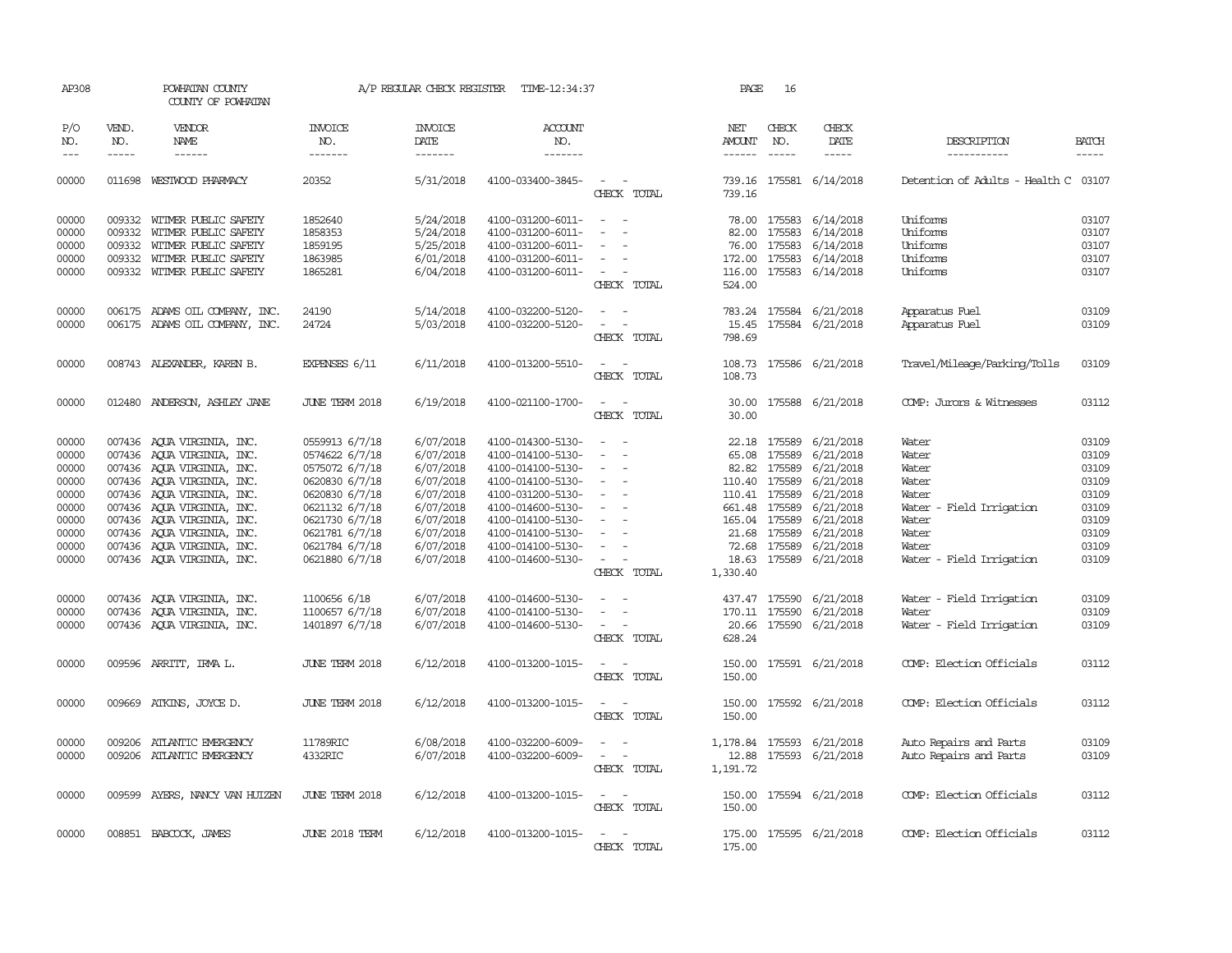| AP308                                                                                                    |                                                          | POWHATAN COUNTY<br>COUNTY OF POWHATAN                                                                                                                                                                                                                     |                                                                                                                                                                      | A/P REGULAR CHECK REGISTER                                                                                                                               | TIME-12:34:37                                                                                                                                                                                                                                            |                                                          | PAGE                                                                                                     | 17                            |                                                                                                                                                                                                                                       |                                                                                                                                                                                                                                               |                                                                                                          |
|----------------------------------------------------------------------------------------------------------|----------------------------------------------------------|-----------------------------------------------------------------------------------------------------------------------------------------------------------------------------------------------------------------------------------------------------------|----------------------------------------------------------------------------------------------------------------------------------------------------------------------|----------------------------------------------------------------------------------------------------------------------------------------------------------|----------------------------------------------------------------------------------------------------------------------------------------------------------------------------------------------------------------------------------------------------------|----------------------------------------------------------|----------------------------------------------------------------------------------------------------------|-------------------------------|---------------------------------------------------------------------------------------------------------------------------------------------------------------------------------------------------------------------------------------|-----------------------------------------------------------------------------------------------------------------------------------------------------------------------------------------------------------------------------------------------|----------------------------------------------------------------------------------------------------------|
| P/O<br>NO.<br>$---$                                                                                      | VEND.<br>NO.<br>$- - - - -$                              | <b>VENDOR</b><br><b>NAME</b><br>------                                                                                                                                                                                                                    | <b>INVOICE</b><br>NO.<br>-------                                                                                                                                     | <b>INVOICE</b><br>DATE<br>-------                                                                                                                        | <b>ACCOUNT</b><br>NO.<br>-------                                                                                                                                                                                                                         |                                                          | NET<br>AMOUNT<br>------                                                                                  | CHECK<br>NO.<br>$\frac{1}{2}$ | CHECK<br>DATE<br>$- - - - -$                                                                                                                                                                                                          | DESCRIPTION<br>-----------                                                                                                                                                                                                                    | <b>BATCH</b><br>$- - - - -$                                                                              |
| 00000                                                                                                    |                                                          | 011016 BAI ACCOUNTING GROUP                                                                                                                                                                                                                               | 2018/2019 DUES                                                                                                                                                       | 7/01/2018                                                                                                                                                | 4100-012200-5810-                                                                                                                                                                                                                                        | $\sim$<br>CHECK TOTAL                                    | 500.00                                                                                                   |                               | 500.00 175596 6/21/2018                                                                                                                                                                                                               | Dues/Association Memberships                                                                                                                                                                                                                  | 03109                                                                                                    |
| 00000                                                                                                    |                                                          | 009501 BARRETT, JUDITH                                                                                                                                                                                                                                    | JUNE TERM 2018                                                                                                                                                       | 6/12/2018                                                                                                                                                | 4100-013200-1015-                                                                                                                                                                                                                                        | CHECK TOTAL                                              | 150.00<br>150.00                                                                                         |                               | 175597 6/21/2018                                                                                                                                                                                                                      | COMP: Election Officials                                                                                                                                                                                                                      | 03112                                                                                                    |
| 00000                                                                                                    |                                                          | 012482 BERGH, SANDRA CLAMPITT                                                                                                                                                                                                                             | JUNE TERM 2018                                                                                                                                                       | 6/19/2018                                                                                                                                                | 4100-021100-1700-                                                                                                                                                                                                                                        | $\omega_{\rm{max}}$ , $\omega_{\rm{max}}$<br>CHECK TOTAL | 30.00<br>30.00                                                                                           |                               | 175598 6/21/2018                                                                                                                                                                                                                      | COMP: Jurors & Witnesses                                                                                                                                                                                                                      | 03112                                                                                                    |
| 00000                                                                                                    |                                                          | 011523 BLESSED SACRAMENT                                                                                                                                                                                                                                  | RENT JUNE 2018                                                                                                                                                       | 6/19/2018                                                                                                                                                | 4100-013200-5420-                                                                                                                                                                                                                                        | $\sim$<br>CHECK TOTAL                                    | 50.00                                                                                                    |                               | 50.00 175599 6/21/2018                                                                                                                                                                                                                | Rent                                                                                                                                                                                                                                          | 03112                                                                                                    |
| 00000                                                                                                    |                                                          | 006655 BLOSSMAN GAS COMPANIES,                                                                                                                                                                                                                            | 4045059                                                                                                                                                              | 5/30/2018                                                                                                                                                | 4100-035100-5120-                                                                                                                                                                                                                                        | CHECK TOTAL                                              | 43.33<br>43.33                                                                                           |                               | 175600 6/21/2018                                                                                                                                                                                                                      | Fuel                                                                                                                                                                                                                                          | 03109                                                                                                    |
| 00000                                                                                                    |                                                          | 008713 BLUE RIDGE RESCUE                                                                                                                                                                                                                                  | 44085                                                                                                                                                                | 6/07/2018                                                                                                                                                | 4100-032200-6011-                                                                                                                                                                                                                                        | $\sim$<br>CHECK TOTAL                                    | 1,810.00<br>1,810.00                                                                                     |                               | 175601 6/21/2018                                                                                                                                                                                                                      | Protective Gear/Uniforms                                                                                                                                                                                                                      | 03109                                                                                                    |
| 00000                                                                                                    |                                                          | 012502 BNI CENTRAL VIRGINIA                                                                                                                                                                                                                               | MEMBERSHIP APP                                                                                                                                                       | 6/14/2018                                                                                                                                                | 4100-081500-5810-                                                                                                                                                                                                                                        | $\sim$<br>CHECK TOTAL                                    | 649.00<br>649.00                                                                                         |                               | 175603 6/21/2018                                                                                                                                                                                                                      | Dues/Association Memberships                                                                                                                                                                                                                  | 03114                                                                                                    |
| 00000                                                                                                    |                                                          | 007894 BOELT, WILLIAM M.                                                                                                                                                                                                                                  | JUNE TERM 2018                                                                                                                                                       | 6/12/2018                                                                                                                                                | 4100-013200-1015-                                                                                                                                                                                                                                        | $\sim$<br>CHECK TOTAL                                    | 150.00<br>150.00                                                                                         |                               | 175604 6/21/2018                                                                                                                                                                                                                      | COMP: Election Officials                                                                                                                                                                                                                      | 03112                                                                                                    |
| 00000                                                                                                    |                                                          | 009595 BOOKER, GEORGE E.                                                                                                                                                                                                                                  | JUNE TERM 2018                                                                                                                                                       | 6/12/2018                                                                                                                                                | 4100-013200-1015-                                                                                                                                                                                                                                        | CHECK TOTAL                                              | 150.00<br>150.00                                                                                         |                               | 175605 6/21/2018                                                                                                                                                                                                                      | COMP: Election Officials                                                                                                                                                                                                                      | 03112                                                                                                    |
| 00000                                                                                                    | 009575                                                   | BOWLIN, PATSY D.                                                                                                                                                                                                                                          | JUNE TERM 2018                                                                                                                                                       | 6/12/2018                                                                                                                                                | 4100-013200-1015-                                                                                                                                                                                                                                        | CHECK TOTAL                                              | 150.00<br>150.00                                                                                         |                               | 175606 6/21/2018                                                                                                                                                                                                                      | COMP: Election Officials                                                                                                                                                                                                                      | 03112                                                                                                    |
| 00000                                                                                                    | 011615                                                   | BOWAN, BETTY BALL                                                                                                                                                                                                                                         | JUNE TERM 2018                                                                                                                                                       | 6/12/2018                                                                                                                                                | 4100-013200-1015-                                                                                                                                                                                                                                        | CHECK TOTAL                                              | 150.00<br>150.00                                                                                         |                               | 175607 6/21/2018                                                                                                                                                                                                                      | COMP: Election Officials                                                                                                                                                                                                                      | 03112                                                                                                    |
| 00000                                                                                                    | 011098                                                   | BRANCH, JAMES L.                                                                                                                                                                                                                                          | JUNE TERM 2018                                                                                                                                                       | 6/12/2018                                                                                                                                                | 4100-013200-1015-                                                                                                                                                                                                                                        | $\equiv$<br>CHECK TOTAL                                  | 175.00<br>175.00                                                                                         |                               | 175608 6/21/2018                                                                                                                                                                                                                      | COMP: Election Officials                                                                                                                                                                                                                      | 03112                                                                                                    |
| 00000                                                                                                    |                                                          | 009470 BUMPASS TOWING                                                                                                                                                                                                                                     | TOWING 1-27-18                                                                                                                                                       | 1/27/2018                                                                                                                                                | 4100-031200-6014-                                                                                                                                                                                                                                        | $\sim$<br>CHECK TOTAL                                    | 100.00<br>100.00                                                                                         |                               | 175609 6/21/2018                                                                                                                                                                                                                      | Other Operating Supplies                                                                                                                                                                                                                      | 03109                                                                                                    |
| 00000<br>00000<br>00000<br>00000<br>00000<br>00000<br>00000<br>00000<br>00000<br>00000<br>00000<br>00000 | 011439<br>011439<br>011439<br>011439<br>011439<br>011439 | BUSINESS CARD<br><b>BUSINESS CARD</b><br>BUSINESS CARD<br>BUSINESS CARD<br>011439 BUSINESS CARD<br>011439 BUSINESS CARD<br>011439 BUSINESS CARD<br>011439 BUSINESS CARD<br>011439 BUSINESS CARD<br>BUSINESS CARD<br>BUSINESS CARD<br>011439 BUSINESS CARD | 05/27/2018<br>05/27/2018<br>05/27/2018<br>05/27/2018<br>05/27/2018<br>05/27/2018<br>05/27/2018<br>05/27/2018<br>05/27/2018<br>05/27/2018<br>05/27/2018<br>05/27/2018 | 5/27/2018<br>5/27/2018<br>5/27/2018<br>5/27/2018<br>5/27/2018<br>5/27/2018<br>5/27/2018<br>5/27/2018<br>5/27/2018<br>5/27/2018<br>5/27/2018<br>5/27/2018 | 4100-031200-5540-<br>4100-031200-5540-<br>4100-031200-5210-<br>4100-031200-5210-<br>4100-031200-5210-<br>4100-031710-5210-<br>4100-031200-5840-<br>4100-035100-6014-<br>4100-035100-6022-<br>4100-031200-6014-<br>4100-031200-6014-<br>4100-031200-6014- | $\equiv$<br>$\sim$<br>$\overline{\phantom{a}}$           | $.00 \cdot$<br>435.60<br>100.00<br>8.45<br>15.99<br>15.99<br>20.65<br>54.98<br>154.99<br>964.60<br>30.00 | 175610<br>175610              | 175610 6/21/2018<br>6/21/2018<br>175610 6/21/2018<br>175610 6/21/2018<br>175610 6/21/2018<br>175610 6/21/2018<br>175610 6/21/2018<br>175610 6/21/2018<br>175610 6/21/2018<br>6/21/2018<br>175610 6/21/2018<br>155.70 175610 6/21/2018 | Conferences & Training<br>Conferences & Training<br>Postage<br>Postage<br>Postage<br>Postage<br>D.A.R.E.<br>Other Operating Supplies<br>Dog Food/Supplies<br>Other Operating Supplies<br>Other Operating Supplies<br>Other Operating Supplies | 03118<br>03118<br>03118<br>03118<br>03118<br>03118<br>03118<br>03118<br>03118<br>03118<br>03118<br>03118 |
|                                                                                                          |                                                          |                                                                                                                                                                                                                                                           |                                                                                                                                                                      |                                                                                                                                                          |                                                                                                                                                                                                                                                          |                                                          |                                                                                                          |                               |                                                                                                                                                                                                                                       |                                                                                                                                                                                                                                               |                                                                                                          |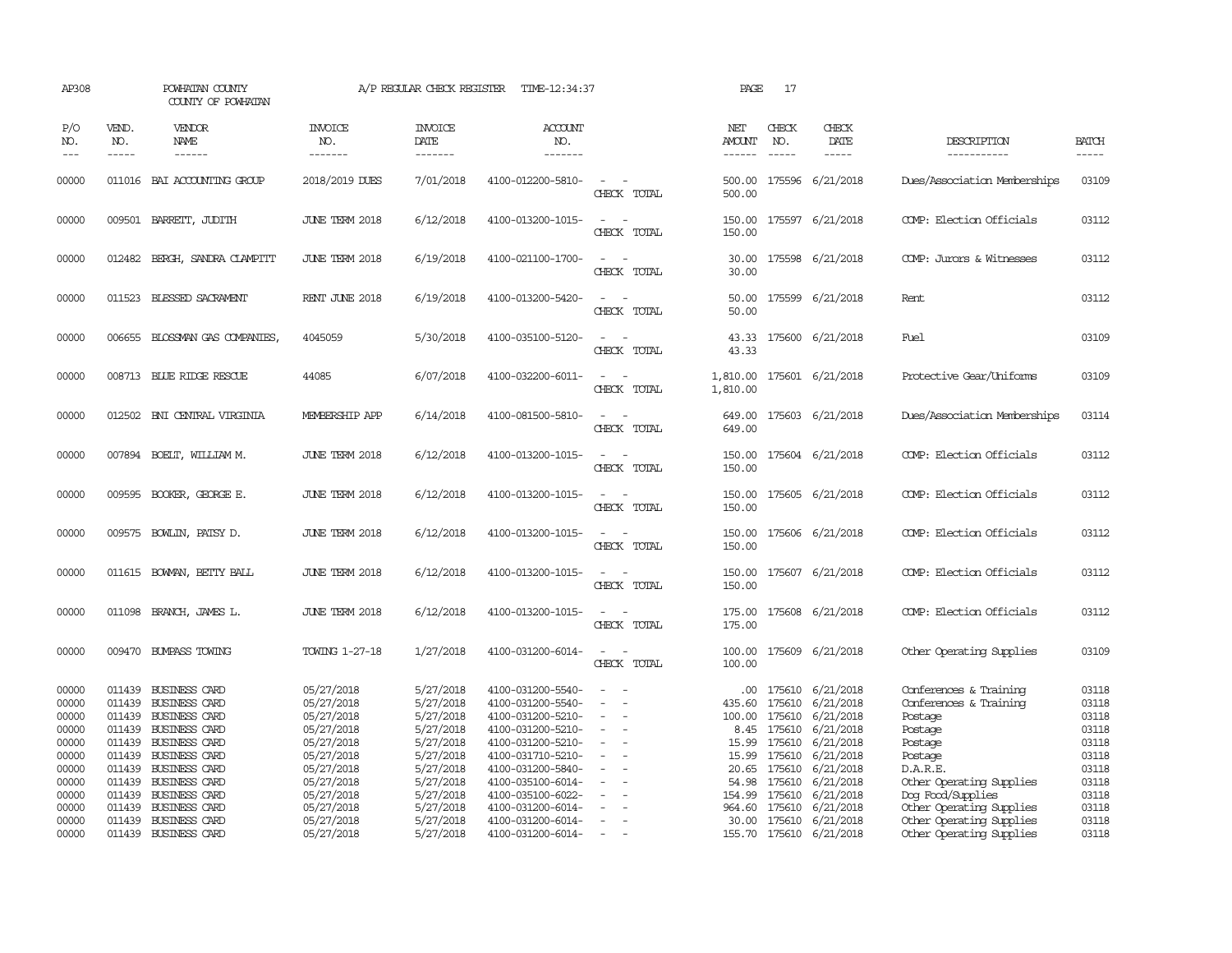| AP308                                              |                                                          | POWHATAN COUNTY<br>COUNTY OF POWHATAN                                                                                                                                                                                                                                                                                                                                                                                                                                                        |                                                                            | A/P REGULAR CHECK REGISTER                                                 | TIME-12:34:37                                                                                                              |                                                                                                                             | PAGE                               | 18                                      |                                                                                                                                               |                                                                                                                |                                                    |
|----------------------------------------------------|----------------------------------------------------------|----------------------------------------------------------------------------------------------------------------------------------------------------------------------------------------------------------------------------------------------------------------------------------------------------------------------------------------------------------------------------------------------------------------------------------------------------------------------------------------------|----------------------------------------------------------------------------|----------------------------------------------------------------------------|----------------------------------------------------------------------------------------------------------------------------|-----------------------------------------------------------------------------------------------------------------------------|------------------------------------|-----------------------------------------|-----------------------------------------------------------------------------------------------------------------------------------------------|----------------------------------------------------------------------------------------------------------------|----------------------------------------------------|
| P/O<br>NO.<br>$---$                                | VEND.<br>NO.<br>$\frac{1}{2}$                            | VENDOR<br>NAME<br>$\frac{1}{2} \left( \frac{1}{2} \right) \left( \frac{1}{2} \right) \left( \frac{1}{2} \right) \left( \frac{1}{2} \right) \left( \frac{1}{2} \right) \left( \frac{1}{2} \right) \left( \frac{1}{2} \right) \left( \frac{1}{2} \right) \left( \frac{1}{2} \right) \left( \frac{1}{2} \right) \left( \frac{1}{2} \right) \left( \frac{1}{2} \right) \left( \frac{1}{2} \right) \left( \frac{1}{2} \right) \left( \frac{1}{2} \right) \left( \frac{1}{2} \right) \left( \frac$ | <b>INVOICE</b><br>NO.<br>-------                                           | <b>INVOICE</b><br>DATE<br>--------                                         | <b>ACCOUNT</b><br>NO.<br>-------                                                                                           |                                                                                                                             | NET<br>AMOUNT<br>$- - - - - -$     | CHECK<br>NO.<br>$\frac{1}{2}$           | CHECK<br>DATE<br>$\frac{1}{2}$                                                                                                                | DESCRIPTION<br>-----------                                                                                     | <b>BATCH</b><br>-----                              |
| 00000                                              |                                                          | 011439 BUSINESS CARD                                                                                                                                                                                                                                                                                                                                                                                                                                                                         | 05/27/2018                                                                 | 5/27/2018                                                                  | 4100-031200-5810-                                                                                                          | $\sim$<br>CHECK TOTAL                                                                                                       | 60.00<br>2,016.95                  |                                         | 175610 6/21/2018                                                                                                                              | Dues/Association Memberships                                                                                   | 03118                                              |
| 00000<br>00000                                     | 011610                                                   | 011610 BUSINESS CARD<br><b>BUSINESS CARD</b>                                                                                                                                                                                                                                                                                                                                                                                                                                                 | 05/27/2018<br>05/27/2018                                                   | 5/27/2018<br>5/27/2018                                                     | 4100-031200-6014-<br>4100-031200-6014-                                                                                     | $\equiv$<br>$\equiv$<br>CHECK TOTAL                                                                                         | 78.16<br>78.16                     |                                         | .00 175611 6/21/2018<br>175611 6/21/2018                                                                                                      | Other Operating Supplies<br>Other Operating Supplies                                                           | 03116<br>03116                                     |
| 00000<br>00000<br>00000<br>00000                   | 011611                                                   | 011611 BUSINESS CARD<br><b>BUSINESS CARD</b><br>011611 BUSINESS CARD<br>011611 BUSINESS CARD                                                                                                                                                                                                                                                                                                                                                                                                 | 05/27/2018<br>05/27/2018<br>05/27/2018<br>05/27/2018                       | 5/27/2018<br>5/27/2018<br>5/27/2018<br>5/27/2018                           | 4100-031200-6014-<br>4100-031200-6014-<br>4100-031200-5540-<br>4100-035100-3110-                                           | $\overline{\phantom{a}}$<br>CHECK TOTAL                                                                                     | .00<br>15.96<br>880.00<br>1,116.89 |                                         | 175612 6/21/2018<br>175612 6/21/2018<br>175612 6/21/2018<br>220.93 175612 6/21/2018                                                           | Other Operating Supplies<br>Other Operating Supplies<br>Conferences & Training<br>Professional Health Services | 03119<br>03119<br>03119<br>03119                   |
| 00000<br>00000                                     | 011661                                                   | <b>BUSINESS CARD</b><br>011661 BUSINESS CARD                                                                                                                                                                                                                                                                                                                                                                                                                                                 | 05/27/2018<br>05/27/2018                                                   | 5/27/2018<br>5/27/2018                                                     | 4100-031200-5540-<br>4100-031200-5540-                                                                                     | $\sim$<br>CHECK TOTAL                                                                                                       | 409.98<br>409.98<br>819.96         |                                         | 175613 6/21/2018<br>175613 6/21/2018                                                                                                          | Conferences & Training<br>Conferences & Training                                                               | 03117<br>03117                                     |
| 00000                                              |                                                          | 008541 CABLE, JEAN D.                                                                                                                                                                                                                                                                                                                                                                                                                                                                        | JUNE TERM 2018                                                             | 6/12/2018                                                                  | 4100-013200-1015-                                                                                                          | $\overline{\phantom{a}}$<br>$\overline{\phantom{a}}$<br>CHECK TOTAL                                                         | 175.00<br>175.00                   |                                         | 175615 6/21/2018                                                                                                                              | COMP: Election Officials                                                                                       | 03112                                              |
| 00000                                              |                                                          | 011629 CASH, CARL E.                                                                                                                                                                                                                                                                                                                                                                                                                                                                         | JUNE TERM 2018                                                             | 6/12/2018                                                                  | 4100-013200-1015-                                                                                                          | $\frac{1}{2} \left( \frac{1}{2} \right) \left( \frac{1}{2} \right) = \frac{1}{2} \left( \frac{1}{2} \right)$<br>CHECK TOTAL | 150.00<br>150.00                   |                                         | 175616 6/21/2018                                                                                                                              | COMP: Election Officials                                                                                       | 03112                                              |
| 00000<br>00000<br>00000<br>00000<br>00000<br>00000 | 000540<br>000540<br>000540<br>000540<br>000540           | CENTRAL VIRGINIA WASTE<br>CENTRAL VIRGINIA WASTE<br>CENTRAL VIRGINIA WASTE<br>CENTRAL VIRGINIA WASTE<br>CENTRAL VIRGINIA WASTE<br>000540 CENTRAL VIRGINIA WASTE                                                                                                                                                                                                                                                                                                                              | 23412<br>23412<br>23412<br>23412<br>23412<br>23412                         | 6/06/2018<br>6/06/2018<br>6/06/2018<br>6/06/2018<br>6/06/2018<br>6/06/2018 | 4100-014600-3185-<br>4100-014100-3185-<br>4100-035100-3185-<br>4100-073100-3185-<br>4100-032210-3185-<br>4100-032220-3185- | $\overline{\phantom{a}}$<br>CHECK TOTAL                                                                                     | 166.36<br>33.27<br>577.68          |                                         | 328.13 175617 6/21/2018<br>175617 6/21/2018<br>16.64 175617 6/21/2018<br>175617 6/21/2018<br>16.64 175617 6/21/2018<br>16.64 175617 6/21/2018 | Trash Removal<br>Trash Removal<br>Trash Removal<br>Trash Removal<br>Trash Removal<br>Trash Removal             | 03109<br>03109<br>03109<br>03109<br>03109<br>03109 |
| 00000                                              |                                                          | 010808 CERULLO, ROBERT                                                                                                                                                                                                                                                                                                                                                                                                                                                                       | MILEAGE 6/12/18                                                            | 6/12/2018                                                                  | 4100-022100-5510-                                                                                                          | $\frac{1}{2} \left( \frac{1}{2} \right) \left( \frac{1}{2} \right) = \frac{1}{2} \left( \frac{1}{2} \right)$<br>CHECK TOTAL | 37.06<br>37.06                     |                                         | 175618 6/21/2018                                                                                                                              | Travel/Mileage/Parking/Tolls                                                                                   | 03109                                              |
| 00000<br>00000<br>00000<br>00000<br>00000<br>00000 | 006965<br>006965<br>006965<br>006965<br>006965<br>006965 | CINIAS CORPORATION<br>CINIAS CORPORATION<br>CINIAS CORPORATION<br>CINIAS CORPORATION<br>CINIAS CORPORATION<br>CINIAS CORPORATION                                                                                                                                                                                                                                                                                                                                                             | 143399130<br>143399130<br>143399131<br>143403025<br>143403025<br>143403026 | 6/06/2018<br>6/06/2018<br>6/06/2018<br>6/13/2018<br>6/13/2018<br>6/13/2018 | 4100-014100-6011-<br>4100-014500-6011-<br>4100-014300-6011-<br>4100-014100-6011-<br>4100-014500-6011-<br>4100-014300-6011- | $\equiv$<br>CHECK TOTAL                                                                                                     | 82.02<br>82.02<br>601.86           | 175619<br>140.74 175619<br>78.17 175619 | 78.17 175619 6/21/2018<br>6/21/2018<br>6/21/2018<br>6/21/2018<br>175619 6/21/2018<br>140.74 175619 6/21/2018                                  | Uniforms<br><b>Uniforms</b><br>Uniforms<br>Uniforms<br>Uniforms<br>Uniforms                                    | 03109<br>03109<br>03109<br>03109<br>03109<br>03109 |
| 00000<br>00000                                     | 009636<br>009636                                         | CMS COMMUNICATIONS<br>OMS COMMUNICATIONS                                                                                                                                                                                                                                                                                                                                                                                                                                                     | 1809019-IN<br>1809383-IN                                                   | 6/06/2018<br>6/11/2018                                                     | 4100-012510-6002-<br>4100-012510-6002-                                                                                     | CHECK TOTAL                                                                                                                 | 445.00<br>629.56<br>1,074.56       | 175620                                  | 175620 6/21/2018<br>6/21/2018                                                                                                                 | Computer Equipment-non-capital<br>Computer Equipment-non-capital                                               | 03114<br>03114                                     |
| 00000                                              |                                                          | 007282 COBB TECHNOLOGIES, INC.                                                                                                                                                                                                                                                                                                                                                                                                                                                               | 965817                                                                     | 6/08/2018                                                                  | 4100-032200-3320-                                                                                                          | $\sim$ 100 $\mu$<br>CHECK TOTAL                                                                                             | 225.73                             |                                         | 225.73 175621 6/21/2018                                                                                                                       | Maintenance & Service Contract                                                                                 | 03109                                              |
| 00000                                              |                                                          | 008045 COLE, JOHN                                                                                                                                                                                                                                                                                                                                                                                                                                                                            | CLASS-J.COLE                                                               | 6/07/2018                                                                  | 4100-012220-7003-                                                                                                          | $\sim$ 100 $\mu$<br>CHECK TOTAL                                                                                             | 495.36<br>495.36                   |                                         | 175622 6/21/2018                                                                                                                              | Tuition reimbursement                                                                                          | 03109                                              |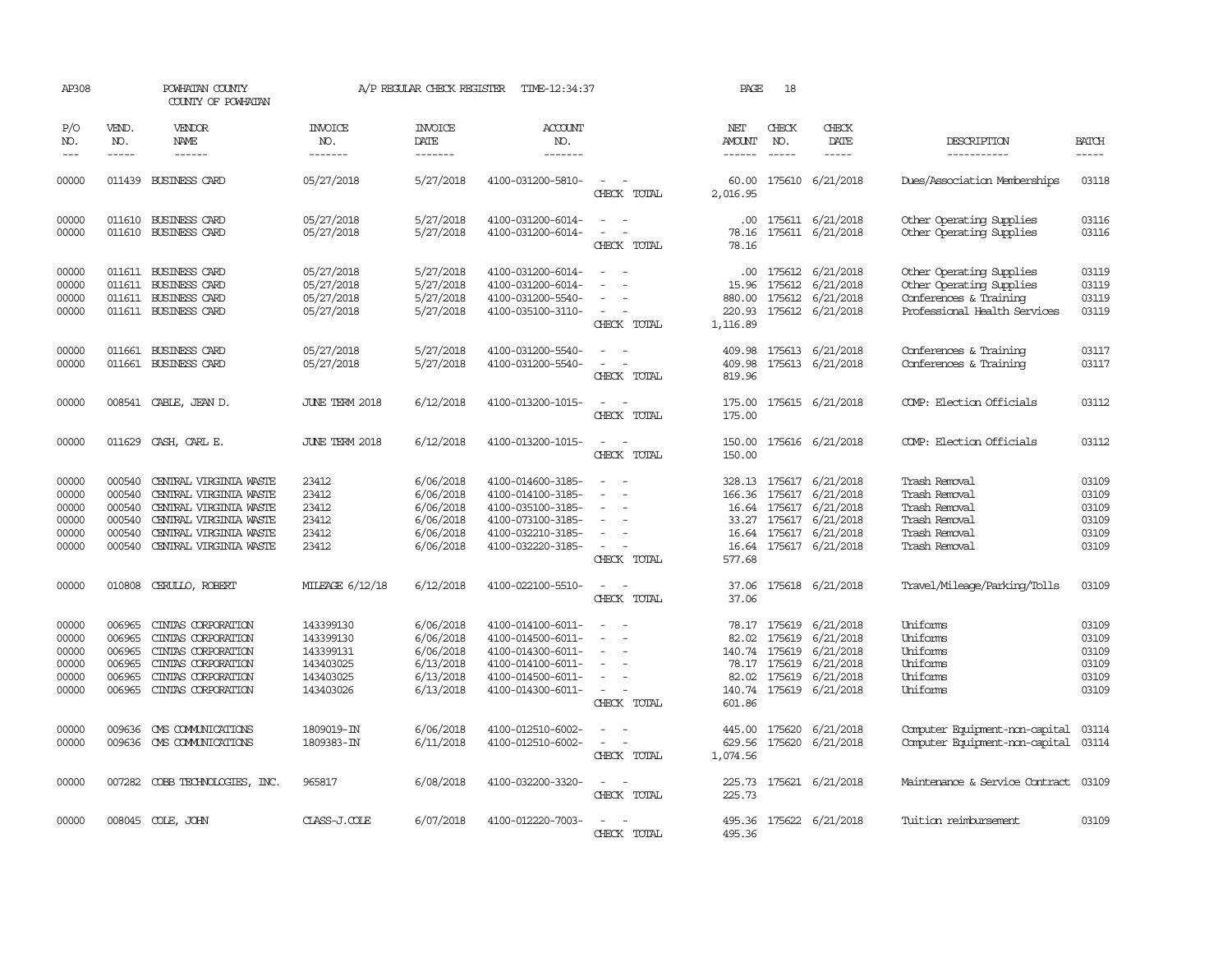| AP308                                                                                  |                                                | POWHATAN COUNTY<br>COUNTY OF POWHATAN                                                                                                                                                                                                                                                                                                                                                                                                                      |                                                                                             | A/P REGULAR CHECK REGISTER                                                                                                     | TIME-12:34:37                                                                                                                                                                                                  |                                                                                                                                                     | PAGE                     | 19                          |                                                                                                                                                                                                                                                                |                                                                                                                                                  |                                                                                        |
|----------------------------------------------------------------------------------------|------------------------------------------------|------------------------------------------------------------------------------------------------------------------------------------------------------------------------------------------------------------------------------------------------------------------------------------------------------------------------------------------------------------------------------------------------------------------------------------------------------------|---------------------------------------------------------------------------------------------|--------------------------------------------------------------------------------------------------------------------------------|----------------------------------------------------------------------------------------------------------------------------------------------------------------------------------------------------------------|-----------------------------------------------------------------------------------------------------------------------------------------------------|--------------------------|-----------------------------|----------------------------------------------------------------------------------------------------------------------------------------------------------------------------------------------------------------------------------------------------------------|--------------------------------------------------------------------------------------------------------------------------------------------------|----------------------------------------------------------------------------------------|
| P/O<br>NO.<br>$\frac{1}{2}$                                                            | VEND.<br>NO.<br>$- - - - -$                    | VENDOR<br>NAME<br>$- - - - - -$                                                                                                                                                                                                                                                                                                                                                                                                                            | <b>INVOICE</b><br>NO.<br>-------                                                            | <b>INVOICE</b><br>DATE<br>$- - - - - - -$                                                                                      | <b>ACCOUNT</b><br>NO.<br>-------                                                                                                                                                                               |                                                                                                                                                     | NET<br>AMOUNT<br>------- | CHECK<br>NO.<br>$- - - - -$ | CHECK<br>DATE                                                                                                                                                                                                                                                  | DESCRIPTION<br>-----------                                                                                                                       | <b>BATCH</b><br>-----                                                                  |
| 00000<br>00000                                                                         |                                                | 009178 COMCAST<br>009178 COMCAST                                                                                                                                                                                                                                                                                                                                                                                                                           | 0089859 6/18<br>0093562 6/5/18                                                              | 6/07/2018<br>6/05/2018                                                                                                         | 4100-014300-5260-<br>4100-035500-6023-                                                                                                                                                                         | $\sim$ $  -$<br>$\sim$ $ -$<br>CHECK TOTAL                                                                                                          | 23.82<br>118.67          |                             | 94.85 175623 6/21/2018<br>175623 6/21/2018                                                                                                                                                                                                                     | Internet<br>Mobile Command Post                                                                                                                  | 03109<br>03109                                                                         |
| 00000                                                                                  |                                                | 010949 COMCAST                                                                                                                                                                                                                                                                                                                                                                                                                                             | 65841535                                                                                    | 6/01/2018                                                                                                                      | 4100-012510-5260-                                                                                                                                                                                              | $\sim$ $ -$<br>CHECK TOTAL                                                                                                                          | 1,127.00<br>1,127.00     |                             | 175624 6/21/2018                                                                                                                                                                                                                                               | Internet Usage                                                                                                                                   | 03114                                                                                  |
| 00000                                                                                  |                                                | 011612 COOPER, SUSAN MARIE                                                                                                                                                                                                                                                                                                                                                                                                                                 | JUNE TERM 2018                                                                              | 6/12/2018                                                                                                                      | 4100-013200-1015-                                                                                                                                                                                              | $\sim$ $ \sim$<br>CHECK TOTAL                                                                                                                       | 38.90                    |                             | 38.90 175625 6/21/2018                                                                                                                                                                                                                                         | COMP: Election Officials                                                                                                                         | 03112                                                                                  |
| 00000                                                                                  |                                                | 008853 COX, LINDIA B.                                                                                                                                                                                                                                                                                                                                                                                                                                      | <b>JUNE TERM 2018</b>                                                                       | 6/12/2018                                                                                                                      | 4100-013200-1015-                                                                                                                                                                                              | $\omega_{\rm{max}}$ and $\omega_{\rm{max}}$<br>CHECK TOTAL                                                                                          | 150.00                   |                             | 150.00 175626 6/21/2018                                                                                                                                                                                                                                        | COMP: Election Officials                                                                                                                         | 03112                                                                                  |
| 00000                                                                                  |                                                | 009671 DALTON, JOSEPH L.                                                                                                                                                                                                                                                                                                                                                                                                                                   | JUNE TERM 2018                                                                              | 6/12/2018                                                                                                                      | 4100-013200-1015-                                                                                                                                                                                              | $\sim$ $ \sim$<br>CHECK TOTAL                                                                                                                       | 150.00                   |                             | 150.00 175627 6/21/2018                                                                                                                                                                                                                                        | COMP: Election Officials                                                                                                                         | 03112                                                                                  |
| 00000<br>00000                                                                         | 012487                                         | DEANE, LAYTON<br>012487 DEANE, LAYTON                                                                                                                                                                                                                                                                                                                                                                                                                      | TRNG 5/30/18<br>2018022736                                                                  | 6/11/2018<br>6/04/2018                                                                                                         | 4100-032200-5540-<br>4100-012220-7003-                                                                                                                                                                         | $\mathcal{L}_{\text{max}}$ , and $\mathcal{L}_{\text{max}}$<br>$\mathcal{L}_{\text{max}}$ , and $\mathcal{L}_{\text{max}}$<br>CHECK TOTAL           | 2,166.48                 |                             | 50.00 175629 6/21/2018<br>2, 116.48 175629 6/21/2018                                                                                                                                                                                                           | Travel - Convention & Educatio<br>Tuition reimbursement                                                                                          | 03110<br>03110                                                                         |
| 00000<br>00000<br>00000<br>00000<br>00000<br>00000<br>00000<br>00000<br>00000<br>00000 | 006240<br>006240                               | DIAMOND SPRINGS WATER, INC 3108309<br>DIAMOND SPRINGS WATER, INC 3108629<br>006240 DIAMOND SPRINGS WATER, INC 3108639<br>006240 DIAMOND SPRINGS WATER, INC 3108645<br>006240 DIAMOND SPRINGS WATER, INC 3108650<br>006240 DIAMOND SPRINGS WATER, INC 504074490<br>006240 DIAMOND SPRINGS WATER, INC 511079640<br>006240 DIAMOND SPRINGS WATER, INC 511079710<br>006240 DIAMOND SPRINGS WATER, INC 518074480<br>006240 DIAMOND SPRINGS WATER, INC 518074500 |                                                                                             | 6/01/2018<br>6/01/2018<br>6/01/2018<br>6/01/2018<br>6/01/2018<br>5/07/2018<br>5/15/2018<br>5/15/2018<br>5/18/2018<br>5/21/2018 | 4100-014300-5130-<br>4100-014100-5130-<br>4100-014100-5130-<br>4100-014100-5130-<br>4100-031200-5130-<br>4100-031200-5130-<br>4100-014100-5130-<br>4100-031200-5130-<br>4100-014300-5130-<br>4100-031200-5130- | $\overline{a}$<br>$\sim$<br>$\sim$<br>$\sim$ $-$<br>$\sim$ $-$<br>$\sim 100$<br>$\sim$ $ \sim$<br>$\sim$<br>$\sim$<br>$\sim$ $ \sim$<br>CHECK TOTAL | 192.12                   |                             | 11.95 175630 6/21/2018<br>11.95 175630 6/21/2018<br>9.95 175630 6/21/2018<br>8.95 175630 6/21/2018<br>11.95 175630 6/21/2018<br>34.95 175630 6/21/2018<br>24.75 175630 6/21/2018<br>34.95 175630 6/21/2018<br>21.75 175630 6/21/2018<br>20.97 175630 6/21/2018 | Water<br>Water<br>Water<br>Water<br>Water<br>Water<br>Water<br>Water<br>Water<br>Water                                                           | 03110<br>03110<br>03110<br>03110<br>03110<br>03110<br>03110<br>03110<br>03110<br>03110 |
| 00000<br>00000                                                                         | 006240                                         | DIAMOND SPRINGS WATER, INC 525079620<br>006240 DIAMOND SPRINGS WATER, INC 525079710                                                                                                                                                                                                                                                                                                                                                                        |                                                                                             | 5/29/2018<br>5/29/2018                                                                                                         | 4100-014100-5130-<br>4100-031200-5130-                                                                                                                                                                         | $\frac{1}{2} \left( \frac{1}{2} \right) \left( \frac{1}{2} \right) = \frac{1}{2} \left( \frac{1}{2} \right)$<br>$\sim$ 100 $\sim$<br>CHECK TOTAL    | 63.95                    |                             | 29.00 175631 6/21/2018<br>34.95 175631 6/21/2018                                                                                                                                                                                                               | Water<br>Water                                                                                                                                   | 03110<br>03110                                                                         |
| 00000                                                                                  | 008787 DMV                                     |                                                                                                                                                                                                                                                                                                                                                                                                                                                            | 18151796                                                                                    | 5/31/2018                                                                                                                      | 4100-031200-6014-                                                                                                                                                                                              | $\sim$ $ -$<br>CHECK TOTAL                                                                                                                          | 10.00                    |                             | 10.00 175632 6/21/2018                                                                                                                                                                                                                                         | Other Operating Supplies                                                                                                                         | 03110                                                                                  |
| 00000<br>00000<br>00000<br>00000<br>00000                                              | 000860<br>000860<br>000860<br>000860<br>000860 | DOMINION ENERGY VIRGINIA<br>DOMINION ENERGY VIRGINIA<br>DOMINION ENERGY VIRGINIA<br>DOMINION ENERGY VIRGINIA<br>DOMINION ENERGY VIRGINIA                                                                                                                                                                                                                                                                                                                   | 1221667833 6/18<br>1498464559 6/18<br>4062035391 6/18<br>6024003557 6/18<br>6211789810 6/18 | 6/01/2018<br>6/01/2018<br>6/01/2018<br>6/04/2018<br>6/01/2018                                                                  | 4100-031210-5110-<br>4100-014600-5110-<br>4100-031210-5110-<br>4100-014100-5110-<br>4100-031210-5110-                                                                                                          | $\overline{\phantom{a}}$<br>$\sim$<br>$\sim$<br>$\sim$<br>$\omega_{\rm{max}}$ and $\omega_{\rm{max}}$<br>CHECK TOTAL                                | 479.41                   |                             | 225.03 175633 6/21/2018<br>27.20 175633 6/21/2018<br>87.76 175633 6/21/2018<br>18.63 175633 6/21/2018<br>120.79 175633 6/21/2018                                                                                                                               | Electricity - Communications H 03110<br>Electricity<br>Electricity - Comunications H 03110<br>Electricity<br>Electricity - Comunications H 03110 | 03110<br>03110                                                                         |
| 00000<br>00000                                                                         |                                                | 011160 DUNIVAN, DAVID<br>011160 DUNIVAN, DAVID                                                                                                                                                                                                                                                                                                                                                                                                             | DHOD CLASS 6/18<br>DHOD EVENT                                                               | 6/25/2018<br>6/28/2018                                                                                                         | 4100-034100-5540-<br>4100-034100-5510-                                                                                                                                                                         | $\mathcal{L}_{\text{max}}$ , and $\mathcal{L}_{\text{max}}$<br>$\sim$ $ \sim$ $-$<br>CHECK TOTAL                                                    | 276.60                   |                             | 124.00 175634 6/21/2018<br>152.60 175634 6/21/2018                                                                                                                                                                                                             | Conferences & Training<br>Travel/Mileage/Parking/Tolls                                                                                           | 03110<br>03114                                                                         |
| 00000                                                                                  |                                                | 008235 ELECTION SERVICES ONLINE, 1671                                                                                                                                                                                                                                                                                                                                                                                                                      |                                                                                             | 6/11/2018                                                                                                                      | 4100-013200-3170-                                                                                                                                                                                              | $\sim$ $ \sim$ $ -$                                                                                                                                 |                          |                             | 3,974.00 175635 6/21/2018                                                                                                                                                                                                                                      | Programming Voting Machines                                                                                                                      | 03110                                                                                  |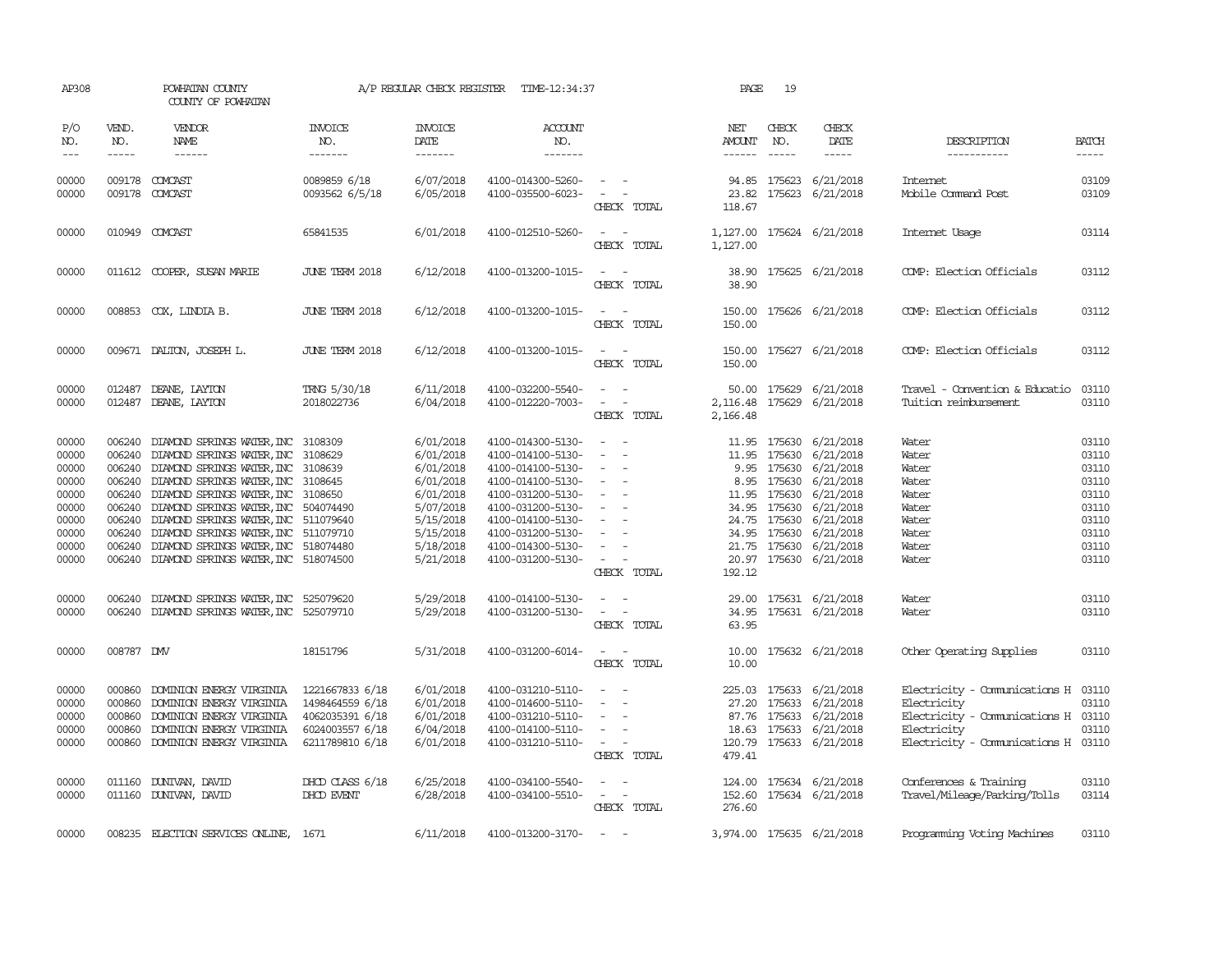| AP308               |                             | POWHATAN COUNTY<br>COUNTY OF POWHATAN                        |                                  | A/P REGULAR CHECK REGISTER        | TIME-12:34:37                          |                                                                                                                             | PAGE                           | 20           |                                                   |                            |                             |
|---------------------|-----------------------------|--------------------------------------------------------------|----------------------------------|-----------------------------------|----------------------------------------|-----------------------------------------------------------------------------------------------------------------------------|--------------------------------|--------------|---------------------------------------------------|----------------------------|-----------------------------|
| P/O<br>NO.<br>$---$ | VEND.<br>NO.<br>$- - - - -$ | VENDOR<br>NAME                                               | <b>INVOICE</b><br>NO.<br>------- | <b>INVOICE</b><br>DATE<br>------- | <b>ACCOUNT</b><br>NO.<br>-------       |                                                                                                                             | NET<br>AMOUNT<br>$- - - - - -$ | CHECK<br>NO. | CHECK<br>DATE<br>$- - - - -$                      | DESCRIPTION<br>----------- | <b>BATCH</b><br>$- - - - -$ |
| 00000               | 008235                      | ELECTION SERVICES ONLINE,                                    | 1671                             | 6/11/2018                         | 4100-013200-3500-                      | $\omega_{\rm{max}}$ and $\omega_{\rm{max}}$<br>CHECK TOTAL                                                                  | 10,365.75                      |              | 6,391.75 175635 6/21/2018                         | Printing & Binding         | 03110                       |
| 00000               |                             | 012484 FAJOHN, JR., RONALD DAVID JUNE TERM 2018              |                                  | 6/19/2018                         | 4100-021100-1700-                      | $\sim$ $ \sim$<br>CHECK TOTAL                                                                                               | 30.00                          |              | 30.00 175636 6/21/2018                            | COMP: Jurors & Witnesses   | 03112                       |
| 00000               |                             | 009673 FIELDS, THERESA A.                                    | JUNE TERM 2018                   | 6/12/2018                         | 4100-013200-1015-                      | $\frac{1}{2} \left( \frac{1}{2} \right) \left( \frac{1}{2} \right) = \frac{1}{2} \left( \frac{1}{2} \right)$<br>CHECK TOTAL | 150.00                         |              | 150.00 175637 6/21/2018                           | COMP: Election Officials   | 03112                       |
| 00000               |                             | 006674 FINE CREEK BAPTIST CHURCH RENT JUNE 2018              |                                  | 6/19/2018                         | 4100-013200-5420-                      | $\sim$ $\sim$<br>CHECK TOTAL                                                                                                | 50.00                          |              | 50.00 175638 6/21/2018                            | Rent                       | 03112                       |
| 00000               |                             | 000338 FIRE PROTECTION EQUIP. CO 00070176                    |                                  | 5/10/2018                         | 4100-032200-3310-                      | $\sim$ $ \sim$<br>CHECK TOTAL                                                                                               | 393.64                         |              | 393.64 175639 6/21/2018                           | Equipment Repair           | 03110                       |
| 00000               |                             | 011099 FITCH, EASTER M.                                      | JUNE TERM 2018                   | 6/12/2018                         | 4100-013200-1015-                      | $\sim$ 100 $\sim$<br>CHECK TOTAL                                                                                            | 150.00                         |              | 150.00 175640 6/21/2018                           | COMP: Election Officials   | 03112                       |
| 00000               |                             | 008518 FLANNAGAN, FRANKLIN L.                                | JUNE TERM 2018                   | 6/12/2018                         | 4100-013200-1015-                      | $\sim$<br>$\sim$<br>CHECK TOTAL                                                                                             | 175.00<br>175.00               |              | 175641 6/21/2018                                  | COMP: Election Officials   | 03112                       |
| 00000               |                             | 009500 FLEMING, GWENDOLYN                                    | JUNE TERM 2018                   | 6/12/2018                         | 4100-013200-1015-                      | $\sim$ $\sim$<br>CHECK TOTAL                                                                                                | 175.00<br>175.00               |              | 175642 6/21/2018                                  | COMP: Election Officials   | 03112                       |
| 00000               |                             | 012479 FUNKHOUSER, DAVID ARTHUR                              | JUNE TERM 2018                   | 6/19/2018                         | 4100-021100-1700-                      | $\sim$ $ \sim$<br>CHECK TOTAL                                                                                               | 30.00<br>30.00                 |              | 175643 6/21/2018                                  | COMP: Jurors & Witnesses   | 03112                       |
| 00000               |                             | 011621 GILLESPIE, CAROLYN A.                                 | JUNE TERM 2018                   | 6/12/2018                         | 4100-013200-1015-                      | $\sim$ $\sim$<br>CHECK TOTAL                                                                                                | 150.00                         |              | 150.00 175644 6/21/2018                           | COMP: Election Officials   | 03112                       |
| 00000               |                             | 011100 GOODE-PERSAUD, SAMANTHA                               | JUNE TERM 2018                   | 6/12/2018                         | 4100-013200-1015-                      | $\sim$ $ \sim$<br>CHECK TOTAL                                                                                               | 150.00<br>150.00               |              | 175645 6/21/2018                                  | COMP: Election Officials   | 03112                       |
| 00000               |                             | 008852 GOODE, LAVERNE E.                                     | <b>JUNE TERM 2018</b>            | 6/12/2018                         | 4100-013200-1015-                      | $\sim$ $\sim$<br>CHECK TOTAL                                                                                                | 150.00                         |              | 150.00 175646 6/21/2018                           | COMP: Election Officials   | 03112                       |
| 00000               |                             | 009280 GOODMAN SPECIALIZED                                   | 15024G                           | 5/29/2018                         | 4100-032200-6009-                      | $ -$<br>CHECK TOTAL                                                                                                         | 2,123.14                       |              | 2, 123.14 175647 6/21/2018                        | Auto Repairs and Parts     | 03110                       |
| 00000               |                             | 009419 GOV DEALS                                             | SALE00000059432                  | 5/31/2018                         | 3100-018990-0009-                      | CHECK TOTAL                                                                                                                 | 5.00<br>5.00                   |              | 175648 6/21/2018                                  | Sale of Equipment          | 03114                       |
| 00000               |                             | 009021 GRACELAND BAPTIST CHURCH                              | RENT JUNE 2018                   | 6/19/2018                         | 4100-013200-5420-                      | $\overline{\phantom{a}}$<br>CHECK TOTAL                                                                                     | 50.00<br>50.00                 |              | 175649 6/21/2018                                  | Rent                       | 03112                       |
| 00000<br>00000      |                             | 012494 GREEN TRUCK MARKETING<br>012494 GREEN TRUCK MARKETING | 2762<br>2767                     | 5/25/2018<br>6/07/2018            | 4100-081500-3600-<br>4100-081500-3600- | $\sim$<br>$\sim$<br>$\sim$ $ -$<br>CHECK TOTAL                                                                              | 314.91                         |              | 79.91 175650 6/21/2018<br>235.00 175650 6/21/2018 | Advertising<br>Advertising | 03110<br>03110              |
| 00000               |                             | 010063 GREEN, KAYLEE                                         | JUNE TERM 2018                   | 6/12/2018                         | 4100-013200-1015-                      | $\sim$ $\sim$<br>CHECK TOTAL                                                                                                | 114.42                         |              | 114.42 175651 6/21/2018                           | COMP: Election Officials   | 03112                       |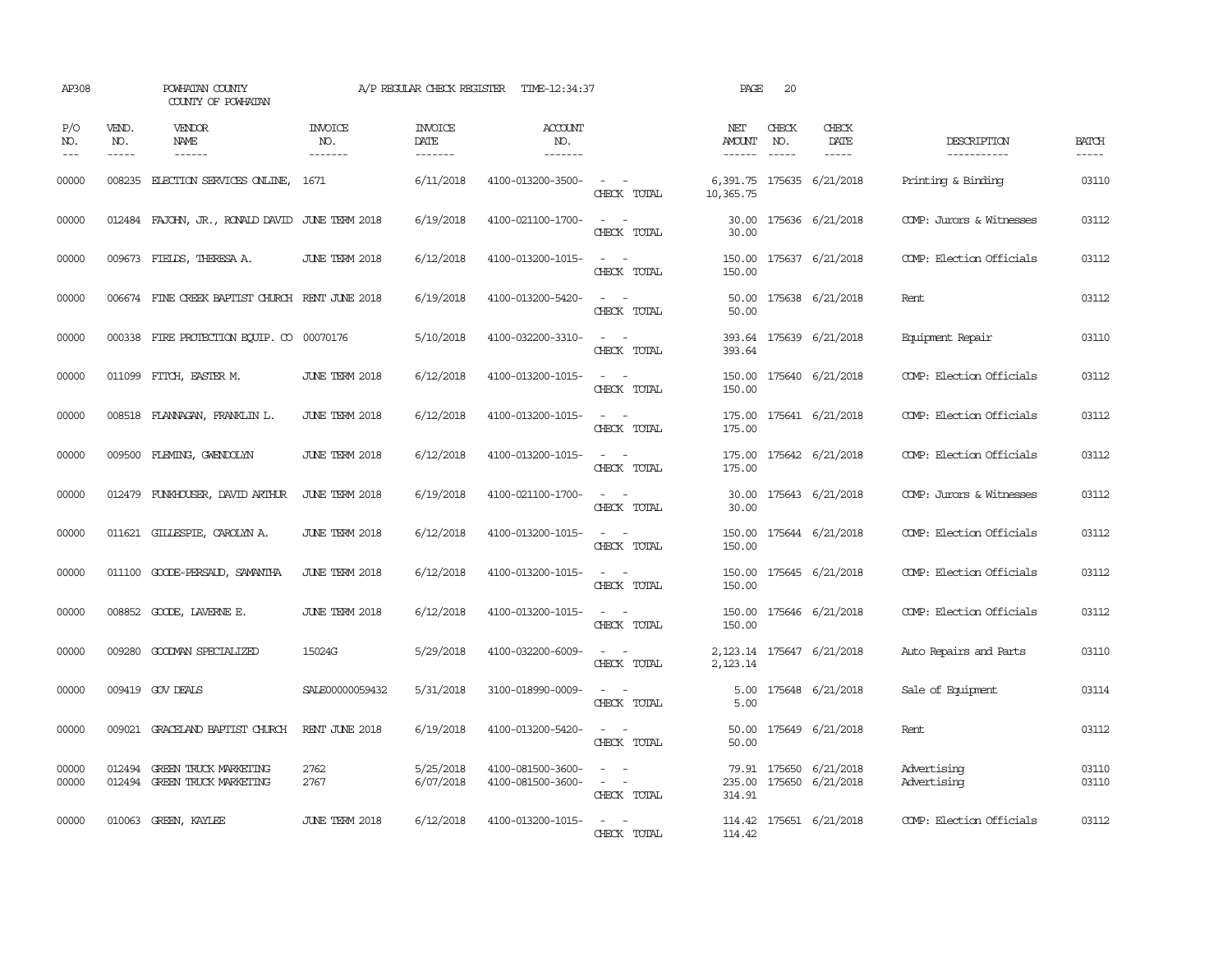| AP308               |                             | POWHATAN COUNTY<br>COUNTY OF POWHATAN               |                                       | A/P REGULAR CHECK REGISTER        | TIME-12:34:37                          |                                                                                                                             | PAGE                           | 21                          |                                      |                                                        |                       |
|---------------------|-----------------------------|-----------------------------------------------------|---------------------------------------|-----------------------------------|----------------------------------------|-----------------------------------------------------------------------------------------------------------------------------|--------------------------------|-----------------------------|--------------------------------------|--------------------------------------------------------|-----------------------|
| P/O<br>NO.<br>$---$ | VEND.<br>NO.<br>$- - - - -$ | VENDOR<br>NAME<br>$- - - - - -$                     | <b>INVOICE</b><br>NO.<br>-------      | <b>INVOICE</b><br>DATE<br>------- | <b>ACCOUNT</b><br>NO.<br>-------       |                                                                                                                             | NET<br>AMOUNT<br>$- - - - - -$ | CHECK<br>NO.<br>$- - - - -$ | CHECK<br>DATE<br>-----               | DESCRIPTION<br>-----------                             | <b>BATCH</b><br>----- |
| 00000               |                             | 006763 GREENBERG & ASSOCIATES                       | 3068                                  | 6/06/2018                         | 4100-031200-3320-                      | $\omega_{\rm{max}}$ and $\omega_{\rm{max}}$<br>CHECK TOTAL                                                                  | 440.00<br>440.00               |                             | 175652 6/21/2018                     | Maintenance & Service Contract                         | 03110                 |
| 00000               |                             | 008513 GREGORY, LUCILLE S.                          | JUNE TERM 2018                        | 6/12/2018                         | 4100-013200-1015-                      | $\sim$ $\sim$<br>CHECK TOTAL                                                                                                | 150.00<br>150.00               |                             | 175653 6/21/2018                     | COMP: Election Officials                               | 03112                 |
| 00000<br>00000      |                             | 012280 HAMMOND, JENNIFER<br>012280 HAMOND, JENNIFER | DHCD TRNG 6/18<br><b>CORE ACADEMY</b> | 6/11/2018<br>6/22/2018            | 4100-034100-5540-<br>4100-034100-5510- | $\sim$<br>$\sim$<br>$\sim$<br>$\overline{a}$<br>CHECK TOTAL                                                                 | 124.00<br>152.60<br>276.60     |                             | 175654 6/21/2018<br>175654 6/21/2018 | Conferences & Training<br>Travel/Mileage/Parking/Tolls | 03110<br>03114        |
| 00000               |                             | 012485 HENDRICK, VICKEY LYNN                        | JUNE TERM 2018                        | 6/19/2018                         | 4100-021100-1700-                      | $\sim$<br>CHECK TOTAL                                                                                                       | 30.00<br>30.00                 |                             | 175655 6/21/2018                     | COMP: Jurors & Witnesses                               | 03112                 |
| 00000               |                             | 010879 HENSON, JACOB N.                             | <b>JUNE TERM 2018</b>                 | 6/12/2018                         | 4100-013200-1015-                      | $\frac{1}{2} \left( \frac{1}{2} \right) \left( \frac{1}{2} \right) = \frac{1}{2} \left( \frac{1}{2} \right)$<br>CHECK TOTAL | 150.00<br>150.00               |                             | 175656 6/21/2018                     | COMP: Election Officials                               | 03112                 |
| 00000               |                             | 008537 HENSON, MARIE S.                             | JUNE TERM 2018                        | 6/12/2018                         | 4100-013200-1015-                      | $\overline{\phantom{a}}$<br>$\sim$<br>CHECK TOTAL                                                                           | 175.00<br>175.00               |                             | 175657 6/21/2018                     | COMP: Election Officials                               | 03112                 |
| 00000               |                             | 012493 HOLLICE, EDITH                               | JUNE TERM 2018                        | 6/12/2018                         | 4100-013200-1015-                      | CHECK TOTAL                                                                                                                 | 150.00<br>150.00               |                             | 175658 6/21/2018                     | COMP: Election Officials                               | 03112                 |
| 00000               |                             | 011624 HULL, CAROL L.                               | JUNE TERM 2018                        | 6/12/2018                         | 4100-013200-1015-                      | CHECK TOTAL                                                                                                                 | 150.00<br>150.00               |                             | 175659 6/21/2018                     | COMP: Election Officials                               | 03112                 |
| 00000               |                             | 011625 HULL, JOHN R.                                | JUNE TERM 2018                        | 6/12/2018                         | 4100-013200-1015-                      | $\overline{\phantom{a}}$<br>$\sim$<br>CHECK TOTAL                                                                           | 150.00<br>150.00               |                             | 175660 6/21/2018                     | COMP: Election Officials                               | 03112                 |
| 00000               |                             | 010755 INNOVATIVE TURF                              | 3857                                  | 6/10/2018                         | 4100-014600-3312-                      | $\sim$<br>$\sim$<br>CHECK TOTAL                                                                                             | 13,584.00<br>13,584.00         |                             | 175662 6/21/2018                     | Field Maintenance                                      | 03110                 |
| 00000               |                             | 010231 J & K HEAVY TRUCKS &                         | 11187                                 | 6/11/2018                         | 4100-032200-6009-                      | $\sim$<br>CHECK TOTAL                                                                                                       | 505.26<br>505.26               |                             | 175663 6/21/2018                     | Auto Repairs and Parts                                 | 03110                 |
| 00000               |                             | 009676 JONES, ANDREW C.                             | JUNE TERM 2018                        | 6/12/2018                         | 4100-013200-1015-                      | $\sim$<br>$\sim$<br>CHECK TOTAL                                                                                             | 175.00<br>175.00               |                             | 175664 6/21/2018                     | COMP: Election Officials                               | 03112                 |
| 00000               |                             | 007874 JONES, LINDA HOLLIN                          | JUNE TERM 2018                        | 6/12/2018                         | 4100-013200-1015-                      | $\sim$<br>$\sim$<br>CHECK TOTAL                                                                                             | 150.00<br>150.00               |                             | 175665 6/21/2018                     | COMP: Election Officials                               | 03112                 |
| 00000               | 008708                      | JONES, SUSAN H.                                     | <b>JUNE TERM 2018</b>                 | 6/12/2018                         | 4100-013200-1015-                      | $\overline{\phantom{a}}$<br>$\sim$<br>CHECK TOTAL                                                                           | 175.00<br>175.00               |                             | 175666 6/21/2018                     | COMP: Election Officials                               | 03112                 |
| 00000               | 012489                      | JOSEPH MICHAEL SPOSA                                | 2018-001                              | 6/08/2018                         | 4100-032200-3140-                      | $\sim$<br>$\sim$<br>CHECK TOTAL                                                                                             | 510.00<br>510.00               |                             | 175667 6/21/2018                     | Professional Services                                  | 03111                 |
| 00000               |                             | 012153 JUDD, FRANCES                                | JUNE TERM 2018                        | 6/12/2018                         | 4100-013200-1015-                      | $\sim$ $\sim$<br>CHECK TOTAL                                                                                                | 150.00<br>150.00               |                             | 175668 6/21/2018                     | COMP: Election Officials                               | 03112                 |
| 00000               | 012488                      | KEENAN, CHRISTINE M.                                | 417944468                             | 9/05/2017                         | 4100-012220-7003-                      | $\overline{\phantom{a}}$<br>$\overline{\phantom{a}}$<br>CHECK TOTAL                                                         | 651.40<br>651.40               |                             | 175669 6/21/2018                     | Tuition reimbursement                                  | 03110                 |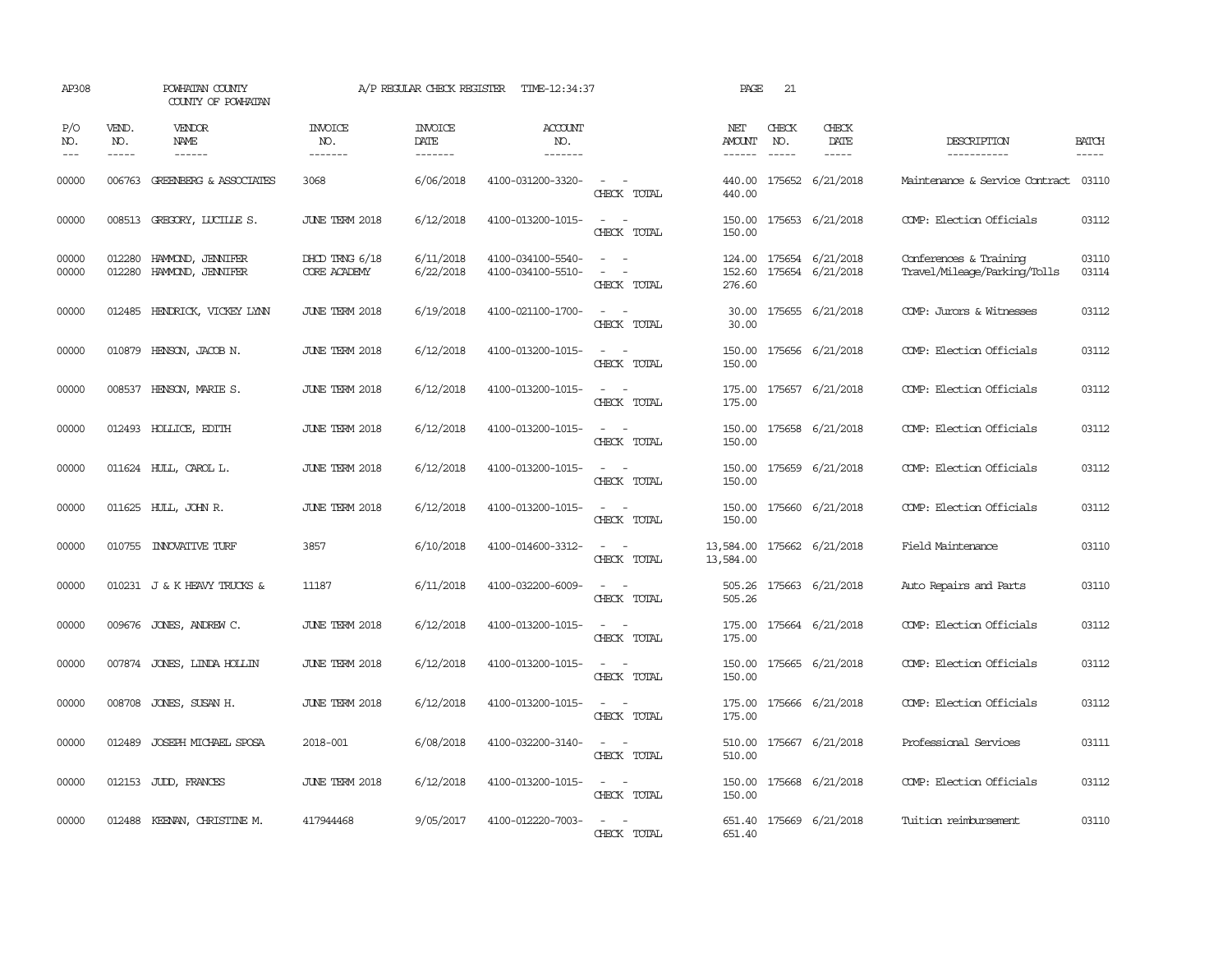| AP308                                              |                  | POWHATAN COUNTY<br>COUNTY OF POWHATAN                                                                                                                                            |                                                          | A/P REGULAR CHECK REGISTER                                                 | TIME-12:34:37                                                                                                              |                                                                                                                             | PAGE                                                     | 22                                             |                                                                                   |                                                                                                                                  |                                                    |
|----------------------------------------------------|------------------|----------------------------------------------------------------------------------------------------------------------------------------------------------------------------------|----------------------------------------------------------|----------------------------------------------------------------------------|----------------------------------------------------------------------------------------------------------------------------|-----------------------------------------------------------------------------------------------------------------------------|----------------------------------------------------------|------------------------------------------------|-----------------------------------------------------------------------------------|----------------------------------------------------------------------------------------------------------------------------------|----------------------------------------------------|
| P/O<br>NO.<br>$\qquad \qquad -$                    | VEND.<br>NO.     | VENDOR<br>NAME<br>------                                                                                                                                                         | <b>INVOICE</b><br>NO.<br>-------                         | <b>INVOICE</b><br>DATE<br>-------                                          | <b>ACCOUNT</b><br>NO.<br>-------                                                                                           |                                                                                                                             | NET<br>AMOUNT<br>$- - - - - -$                           | CHECK<br>NO.<br>$- - - - -$                    | CHECK<br>DATE<br>-----                                                            | DESCRIPTION<br>-----------                                                                                                       | <b>BATCH</b><br>-----                              |
| 00000                                              |                  | 000155 KOONTZ-BRYANT, P.C.                                                                                                                                                       | 0042093                                                  | 5/26/2018                                                                  | 4100-081100-3140-                                                                                                          | $\equiv$<br>CHECK TOTAL                                                                                                     | 8,794.80<br>8,794.80                                     |                                                | 175671 6/21/2018                                                                  | Professional Services                                                                                                            | 03110                                              |
| 00000                                              |                  | 012483 KRAFT, SAMUEL STEPHEN                                                                                                                                                     | JUNE TERM 2018                                           | 6/19/2018                                                                  | 4100-021100-1700-                                                                                                          | $\overline{\phantom{a}}$<br>$\overline{\phantom{a}}$<br>CHECK TOTAL                                                         | 30.00                                                    |                                                | 30.00 175672 6/21/2018                                                            | COMP: Jurors & Witnesses                                                                                                         | 03112                                              |
| 00000                                              |                  | 011104 LILLYWHITE, DONALD P.                                                                                                                                                     | JUNE TERM 2018                                           | 6/12/2018                                                                  | 4100-013200-1015-                                                                                                          | $\sim$<br>CHECK TOTAL                                                                                                       | 150.00<br>150.00                                         |                                                | 175673 6/21/2018                                                                  | COMP: Election Officials                                                                                                         | 03112                                              |
| 00000                                              |                  | 011105 LIEWELLYN, CATHY LEE                                                                                                                                                      | JUNE TERM 2018                                           | 6/12/2018                                                                  | 4100-013200-1015-                                                                                                          | $\frac{1}{2} \left( \frac{1}{2} \right) \left( \frac{1}{2} \right) = \frac{1}{2} \left( \frac{1}{2} \right)$<br>CHECK TOTAL | 150.00<br>150.00                                         |                                                | 175674 6/21/2018                                                                  | COMP: Election Officials                                                                                                         | 03112                                              |
| 00000                                              |                  | 008522 LOWENTHAL JR., H JOSEPH                                                                                                                                                   | JUNE TERM 2018                                           | 6/12/2018                                                                  | 4100-013200-1015-                                                                                                          | $\sim$ $ \sim$<br>CHECK TOTAL                                                                                               | 175.00<br>175.00                                         |                                                | 175675 6/21/2018                                                                  | COMP: Election Officials                                                                                                         | 03112                                              |
| 00000                                              |                  | 009493 LYONS, RALPH LARRY                                                                                                                                                        | JUNE TERM 2018                                           | 6/12/2018                                                                  | 4100-013200-1015-                                                                                                          | $\sim$ 100 $\sim$<br>CHECK TOTAL                                                                                            | 150.00<br>150.00                                         |                                                | 175676 6/21/2018                                                                  | COMP: Election Officials                                                                                                         | 03112                                              |
| 00000                                              |                  | 006672 MACON FIRE DEPARIMENT                                                                                                                                                     | RENT JUNE 2018                                           | 6/19/2018                                                                  | 4100-013200-5420-                                                                                                          | $\sim$<br>CHECK TOTAL                                                                                                       | 50.00<br>50.00                                           |                                                | 175677 6/21/2018                                                                  | Rent.                                                                                                                            | 03112                                              |
| 00000                                              |                  | 011776 MADISON, DEBORAH                                                                                                                                                          | JUNE TERM 2018                                           | 6/12/2018                                                                  | 4100-013200-1015-                                                                                                          | $\sim$ 10 $\sim$ 10 $\sim$<br>CHECK TOTAL                                                                                   | 175.00<br>175.00                                         |                                                | 175678 6/21/2018                                                                  | COMP: Election Officials                                                                                                         | 03112                                              |
| 00000                                              |                  | 006667 MANAKIN EPISCOPAL CHURCH                                                                                                                                                  | RENT JUNE 2018                                           | 6/19/2018                                                                  | 4100-013200-5420-                                                                                                          | $\overline{\phantom{a}}$<br>CHECK TOTAL                                                                                     | 50.00<br>50.00                                           |                                                | 175679 6/21/2018                                                                  | Rent                                                                                                                             | 03112                                              |
| 00000<br>00000                                     | 006146<br>006146 | MCCLEILAN, WENDY SUSAN<br>MCCLEILAN, WENDY SUSAN                                                                                                                                 | <b>JUNE EXPENSES</b><br><b>JUNE EXPENSES</b>             | 6/13/2018<br>6/13/2018                                                     | 4100-031710-5540-<br>4100-031710-5510-                                                                                     | $\equiv$<br>$\equiv$<br>CHECK TOTAL                                                                                         | 741.74<br>124.26<br>866.00                               | 175680<br>175680                               | 6/21/2018<br>6/21/2018                                                            | Travel - Convention & Educatio<br>Travel/Mileage/Parking/Tolls                                                                   | 03110<br>03110                                     |
| 00000                                              |                  | 009705 MEYER, ANDREW D.                                                                                                                                                          | 8035621                                                  | 6/01/2018                                                                  | 4100-021200-3150-                                                                                                          | $\sim$<br>CHECK TOTAL                                                                                                       | 120.00<br>120.00                                         |                                                | 175681 6/21/2018                                                                  | Outside Counsel                                                                                                                  | 03114                                              |
| 00000                                              |                  | 011106 MEYERHOEFFER, LINDA H.                                                                                                                                                    | <b>JUNE 2018 TERM</b>                                    | 6/12/2018                                                                  | 4100-013200-1015-                                                                                                          | $\sim$<br>CHECK TOTAL                                                                                                       | 150.00<br>150.00                                         |                                                | 175682 6/21/2018                                                                  | COMP: Election Officials                                                                                                         | 03112                                              |
| 00000                                              |                  | 008553 MILLER, PATRICIA                                                                                                                                                          | JUNE TERM 2018                                           | 6/12/2018                                                                  | 4100-013200-1015-                                                                                                          | $\sim$<br>CHECK TOTAL                                                                                                       | 150.00<br>150.00                                         |                                                | 175683 6/21/2018                                                                  | COMP: Election Officials                                                                                                         | 03112                                              |
| 00000                                              |                  | 010603 MILLS, BETHANY                                                                                                                                                            | JUNE TERM 2018                                           | 6/12/2018                                                                  | 4100-013200-1015-                                                                                                          | $\sim$ $ \sim$<br>CHECK TOTAL                                                                                               | 150.00<br>150.00                                         |                                                | 175684 6/21/2018                                                                  | COMP: Election Officials                                                                                                         | 03112                                              |
| 00000<br>00000<br>00000<br>00000<br>00000<br>00000 |                  | 006610 MO-JOHNS SANITATION<br>006610 MO-JOHNS SANITATION<br>006610 MO-JOHNS SANITATION<br>006610 MO-JOHNS SANITATION<br>006610 MO-JOHNS SANITATION<br>006610 MO-JOHNS SANITATION | 109731<br>109732<br>109733<br>109734<br>109735<br>109736 | 6/01/2018<br>6/01/2018<br>6/01/2018<br>6/01/2018<br>6/01/2018<br>6/01/2018 | 4100-014600-3311-<br>4100-014600-3311-<br>4100-014600-3311-<br>4100-014600-3311-<br>4100-014600-3311-<br>4100-014600-3311- | $\sim$<br>$\sim$<br>$\overline{\phantom{a}}$<br>$\overline{\phantom{a}}$                                                    | 103.00<br>206.00<br>125.00<br>103.00<br>128.00<br>103.00 | 175685<br>175685<br>175685<br>175685<br>175685 | 175685 6/21/2018<br>6/21/2018<br>6/21/2018<br>6/21/2018<br>6/21/2018<br>6/21/2018 | Portable Bathrooms<br>Portable Bathrooms<br>Portable Bathrooms<br>Portable Bathrooms<br>Portable Bathrooms<br>Portable Bathrooms | 03110<br>03110<br>03110<br>03110<br>03110<br>03110 |
| 00000<br>00000                                     |                  | 006610 MO-JOHNS SANITATION<br>006610 MO-JOHNS SANITATION                                                                                                                         | 109737<br>109738                                         | 6/01/2018<br>6/01/2018                                                     | 4100-014600-3311-<br>4100-014600-3311-                                                                                     | $\equiv$<br>$\sim$                                                                                                          |                                                          |                                                | 103.00 175685 6/21/2018<br>103.00 175685 6/21/2018                                | Portable Bathrooms<br>Portable Bathrooms                                                                                         | 03110<br>03110                                     |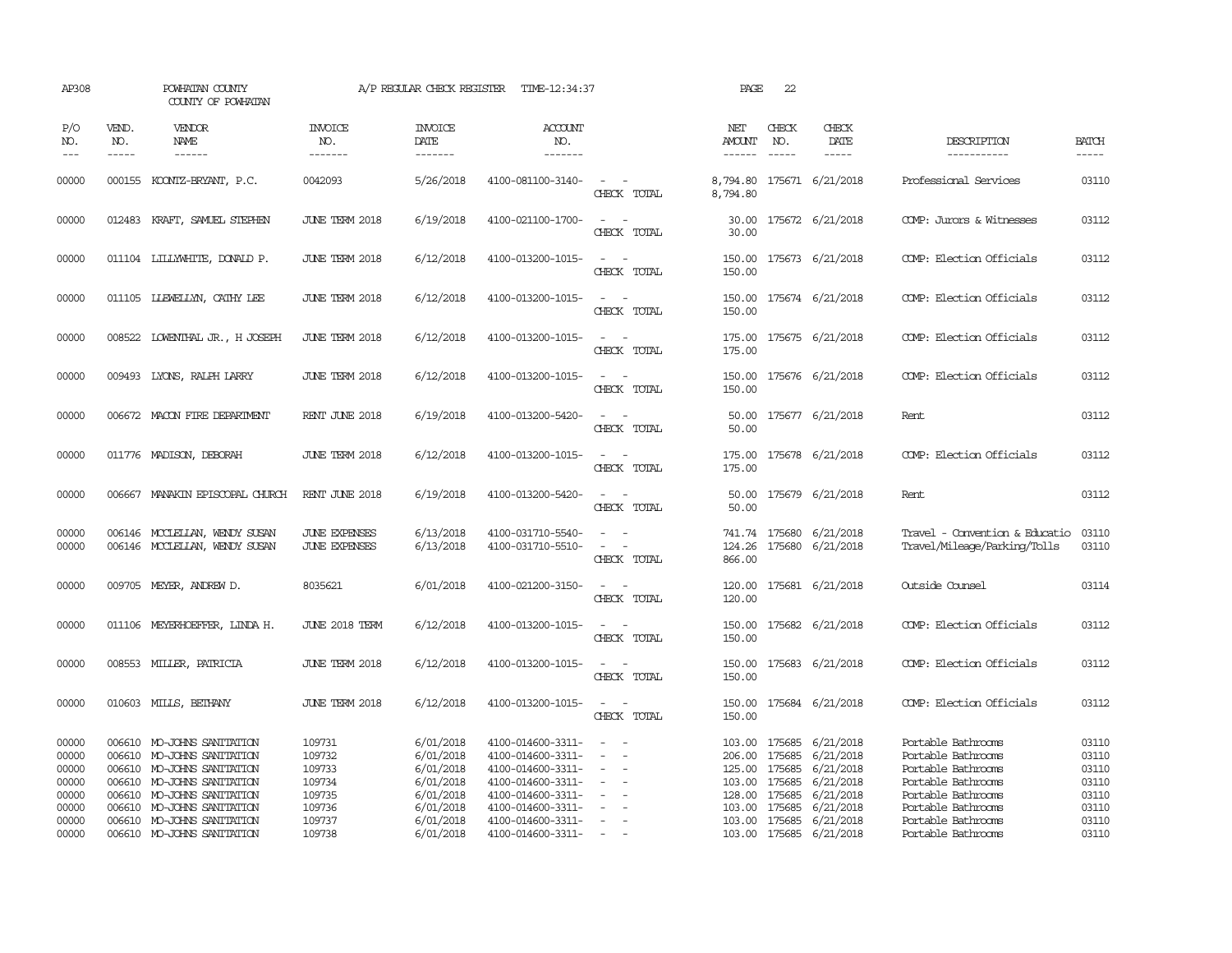| AP308                                                                |                                                                              | POWHATAN COUNTY<br>COUNTY OF POWHATAN                                                                                                                                                                        |                                                              | A/P REGULAR CHECK REGISTER                                                                           | TIME-12:34:37                                                                                                                                                        |                                                     | PAGE                                                                        | 23                                                                           |                                                                                                      |                                                                                                                                                                              |                                                                      |
|----------------------------------------------------------------------|------------------------------------------------------------------------------|--------------------------------------------------------------------------------------------------------------------------------------------------------------------------------------------------------------|--------------------------------------------------------------|------------------------------------------------------------------------------------------------------|----------------------------------------------------------------------------------------------------------------------------------------------------------------------|-----------------------------------------------------|-----------------------------------------------------------------------------|------------------------------------------------------------------------------|------------------------------------------------------------------------------------------------------|------------------------------------------------------------------------------------------------------------------------------------------------------------------------------|----------------------------------------------------------------------|
| P/O<br>NO.<br>$---$                                                  | VEND.<br>NO.<br>$- - - - -$                                                  | VENDOR<br>NAME<br>------                                                                                                                                                                                     | <b>INVOICE</b><br>NO.<br>-------                             | <b>INVOICE</b><br>DATE<br>-------                                                                    | <b>ACCOUNT</b><br>NO.<br>-------                                                                                                                                     |                                                     | NET<br>AMOUNT<br>------                                                     | CHECK<br>NO.<br>$- - - - -$                                                  | CHECK<br>DATE<br>-----                                                                               | DESCRIPTION<br>-----------                                                                                                                                                   | <b>BATCH</b><br>$- - - - -$                                          |
| 00000<br>00000                                                       |                                                                              | 006610 MO-JOHNS SANITATION<br>006610 MO-JOHNS SANITATION                                                                                                                                                     | 109739<br>109741                                             | 6/01/2018<br>6/01/2018                                                                               | 4100-014600-3311-<br>4100-014600-3311-                                                                                                                               | $\sim$<br>CHECK TOTAL                               | 103.00<br>103.00<br>1,180.00                                                | 175685                                                                       | 175685 6/21/2018<br>6/21/2018                                                                        | Portable Bathrooms<br>Portable Bathrooms                                                                                                                                     | 03110<br>03110                                                       |
| 00000<br>00000                                                       |                                                                              | 006610 MO-JOHNS SANITATION<br>006610 MO-JOHNS SANITATION                                                                                                                                                     | 109742<br>109743                                             | 6/01/2018<br>6/01/2018                                                                               | 4100-014600-3311-<br>4100-014600-3311-                                                                                                                               | $\equiv$<br>$\overline{\phantom{a}}$<br>CHECK TOTAL | 103.00<br>103.00<br>206.00                                                  | 175686<br>175686                                                             | 6/21/2018<br>6/21/2018                                                                               | Portable Bathrooms<br>Portable Bathrooms                                                                                                                                     | 03110<br>03110                                                       |
| 00000                                                                |                                                                              | 012491 MONROE, STANLEY                                                                                                                                                                                       | JUNE TERM 2018                                               | 6/12/2018                                                                                            | 4100-013200-1015-                                                                                                                                                    | $\sim$<br>$\sim$<br>CHECK TOTAL                     | 70.09<br>70.09                                                              |                                                                              | 175687 6/21/2018                                                                                     | COMP: Election Officials                                                                                                                                                     | 03112                                                                |
| 00000                                                                |                                                                              | 009679 MORRIS, VICTOR HARDING                                                                                                                                                                                | JUNE TERM 2018                                               | 6/12/2018                                                                                            | 4100-013200-1015-                                                                                                                                                    | $\sim$<br>$\sim$<br>CHECK TOTAL                     | 150.00<br>150.00                                                            |                                                                              | 175688 6/21/2018                                                                                     | COMP: Election Officials                                                                                                                                                     | 03112                                                                |
| 00000                                                                |                                                                              | 006673 MT. ZION BAPTIST CHURCH                                                                                                                                                                               | RENT JUNE 2018                                               | 6/19/2018                                                                                            | 4100-013200-5420-                                                                                                                                                    | $\sim$<br>$\overline{\phantom{a}}$<br>CHECK TOTAL   | 50.00<br>50.00                                                              |                                                                              | 175690 6/21/2018                                                                                     | Rent                                                                                                                                                                         | 03112                                                                |
| 00000                                                                |                                                                              | 007297 NAFECO, INC.                                                                                                                                                                                          | 932545                                                       | 6/06/2018                                                                                            | 4100-032200-6011-                                                                                                                                                    | CHECK TOTAL                                         | 110.00<br>110.00                                                            |                                                                              | 175691 6/21/2018                                                                                     | Protective Gear/Uniforms                                                                                                                                                     | 03111                                                                |
| 00000                                                                |                                                                              | 012492 NEWTON, GAIL                                                                                                                                                                                          | JUNE TERM 2018                                               | 6/12/2018                                                                                            | 4100-013200-1015-                                                                                                                                                    | CHECK TOTAL                                         | 150.00<br>150.00                                                            |                                                                              | 175692 6/21/2018                                                                                     | COMP: Election Officials                                                                                                                                                     | 03112                                                                |
| 00000                                                                | 009681                                                                       | PALSA, BARBARA JO SANTIAGO                                                                                                                                                                                   | JUNE TERM 2018                                               | 6/12/2018                                                                                            | 4100-013200-1015-                                                                                                                                                    | $\sim$<br>CHECK TOTAL                               | 175.00<br>175.00                                                            |                                                                              | 175693 6/21/2018                                                                                     | COMP: Election Officials                                                                                                                                                     | 03112                                                                |
| 00000                                                                | 000375                                                                       | PIEDMONT REGIONAL JAIL                                                                                                                                                                                       | 367                                                          | 5/31/2018                                                                                            | 4100-033400-3841-                                                                                                                                                    | CHECK TOTAL                                         | 30,944.00<br>30,944.00                                                      |                                                                              | 175694 6/21/2018                                                                                     | Detention of Adults                                                                                                                                                          | 03111                                                                |
| 00000                                                                |                                                                              | 007962 PITNEY BOWES GLOBAL                                                                                                                                                                                   | 3306223253                                                   | 6/01/2018                                                                                            | 4100-021200-5210-                                                                                                                                                    | CHECK TOTAL                                         | 150.00<br>150.00                                                            |                                                                              | 175695 6/21/2018                                                                                     | Postage                                                                                                                                                                      | 03111                                                                |
| 00000                                                                |                                                                              | 012154 PLOWCHA, CAROL                                                                                                                                                                                        | JUNE TERM 2018                                               | 6/12/2018                                                                                            | 4100-013200-1015-                                                                                                                                                    | CHECK TOTAL                                         | 150.00<br>150.00                                                            |                                                                              | 175696 6/21/2018                                                                                     | COMP: Election Officials                                                                                                                                                     | 03112                                                                |
| 00000                                                                | 007947                                                                       | POWHATAN CHRISTIAN                                                                                                                                                                                           | RENT JUNE 2018                                               | 6/19/2018                                                                                            | 4100-013200-5420-                                                                                                                                                    | CHECK TOTAL                                         | 50.00<br>50.00                                                              |                                                                              | 175697 6/21/2018                                                                                     | Rent                                                                                                                                                                         | 03112                                                                |
| 00000                                                                |                                                                              | 009020 POWHATAN COMMUNITY CHURCH RENT JUNE 2018                                                                                                                                                              |                                                              | 6/19/2018                                                                                            | 4100-013200-5420-                                                                                                                                                    | CHECK TOTAL                                         | 50.00<br>50.00                                                              |                                                                              | 175698 6/21/2018                                                                                     | Rent.                                                                                                                                                                        | 03112                                                                |
| 00000<br>00000<br>00000<br>00000<br>00000<br>00000<br>00000<br>00000 | 008294<br>008294<br>008294<br>008294<br>008294<br>008294<br>008294<br>008294 | POWHATAN COUNTY PUBLIC<br>POWHATAN COUNTY PUBLIC<br>POWHATAN COUNTY PUBLIC<br>POWHATAN COUNTY PUBLIC<br>POWHATAN COUNTY PUBLIC<br>POWHATAN COUNTY PUBLIC<br>POWHATAN COUNTY PUBLIC<br>POWHATAN COUNTY PUBLIC | 4040<br>4047<br>4101<br>4103<br>4106<br>4107<br>4108<br>0074 | 5/03/2018<br>5/03/2018<br>4/09/2018<br>4/12/2018<br>4/10/2018<br>4/09/2018<br>4/13/2018<br>5/21/2018 | 4100-014500-6009-<br>4100-014500-6009-<br>4100-031200-6009-<br>4100-031200-6009-<br>4100-031200-6009-<br>4100-031200-6009-<br>4100-031200-6009-<br>4100-034100-6008- | $\equiv$                                            | 732.88<br>76.00<br>16.50<br>1,061.84<br>110.00<br>762.29<br>176.01<br>10.21 | 175699<br>175699<br>175699<br>175699<br>175699<br>175699<br>175699<br>175699 | 6/21/2018<br>6/21/2018<br>6/21/2018<br>6/21/2018<br>6/21/2018<br>6/21/2018<br>6/21/2018<br>6/21/2018 | Auto Parts & Repairs<br>Auto Parts & Repairs<br>Auto Parts/Repairs<br>Auto Parts/Repairs<br>Auto Parts/Repairs<br>Auto Parts/Repairs<br>Auto Parts/Repairs<br>Gas/Grease/Oil | 03111<br>03111<br>03111<br>03111<br>03111<br>03111<br>03111<br>03114 |
| 00000<br>00000                                                       | 008294<br>008294                                                             | POWHATAN COUNTY PUBLIC<br>POWHATAN COUNTY PUBLIC                                                                                                                                                             | 0087<br>0247                                                 | 5/24/2018<br>5/29/2018                                                                               | 4100-034100-6008-<br>4100-034100-6008-                                                                                                                               | $\overline{\phantom{a}}$<br>CHECK TOTAL             | 20.20<br>16.38<br>2,982.31                                                  | 175699                                                                       | 6/21/2018<br>175699 6/21/2018                                                                        | Gas/Grease/0il<br>Gas/Grease/Oil                                                                                                                                             | 03114<br>03114                                                       |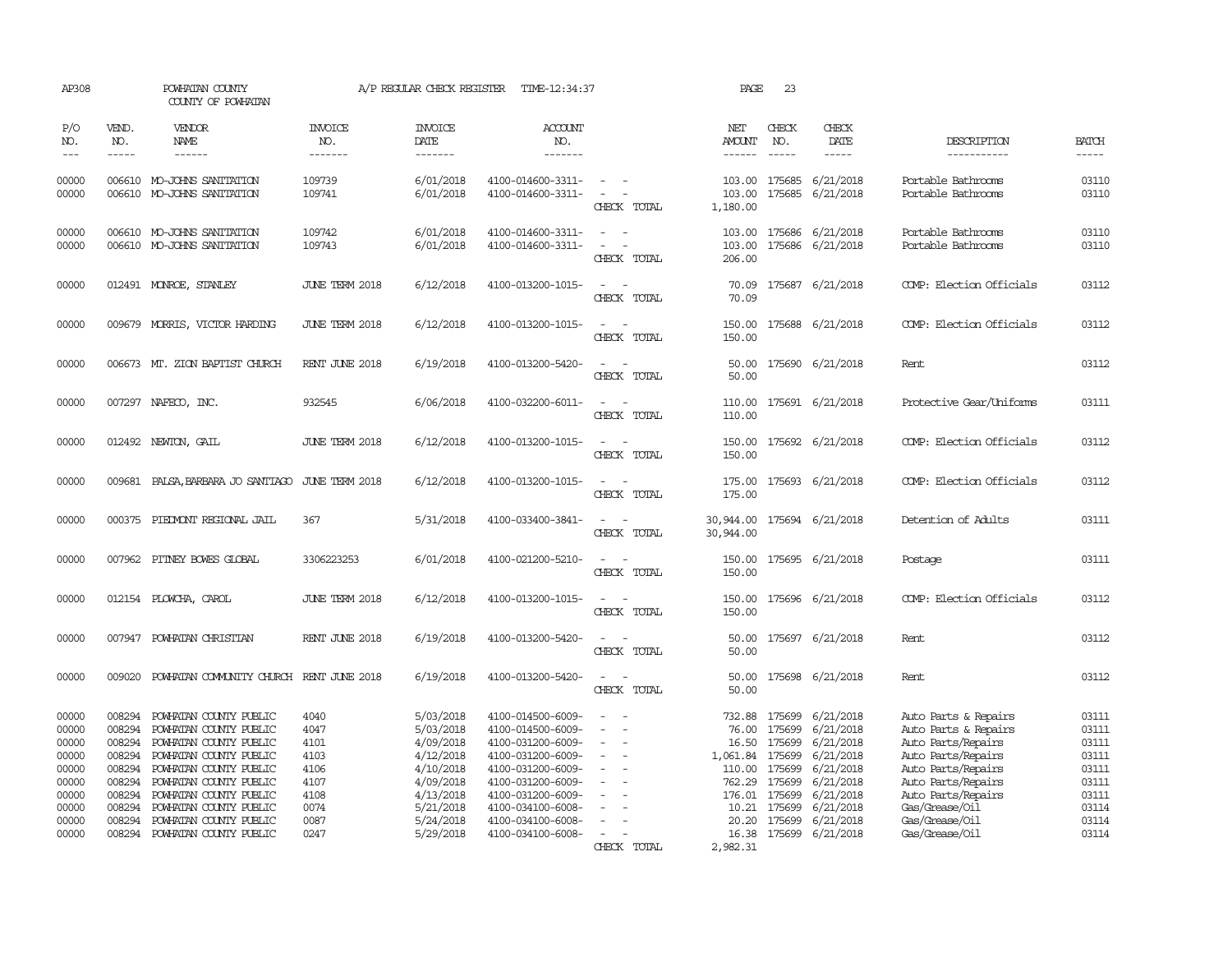| AP308               |                             | POWHATAN COUNTY<br>COUNTY OF POWHATAN        |                           | A/P REGULAR CHECK REGISTER        | TIME-12:34:37                    |                                    | PAGE                                  | 24                          |                              |                                      |                             |
|---------------------|-----------------------------|----------------------------------------------|---------------------------|-----------------------------------|----------------------------------|------------------------------------|---------------------------------------|-----------------------------|------------------------------|--------------------------------------|-----------------------------|
| P/O<br>NO.<br>$---$ | VEND.<br>NO.<br>$- - - - -$ | VENDOR<br><b>NAME</b><br>$- - - - - -$       | INVOICE<br>NO.<br>------- | <b>INVOICE</b><br>DATE<br>------- | <b>ACCOUNT</b><br>NO.<br>------- |                                    | NET<br><b>AMOUNT</b><br>$- - - - - -$ | CHECK<br>NO.<br>$- - - - -$ | CHECK<br>DATE<br>$- - - - -$ | DESCRIPTION<br>-----------           | <b>BATCH</b><br>$- - - - -$ |
| 00000               |                             | 008294 POWHATAN COUNTY PUBLIC                | 4109                      | 4/13/2018                         | 4100-031200-6009-                | $\sim$                             | 158.46 175700                         |                             | 6/21/2018                    | Auto Parts/Repairs                   | 03111                       |
| 00000               | 008294                      | POWHATAN COUNTY PUBLIC                       | 4110                      | 4/13/2018                         | 4100-031200-6009-                |                                    | 154.38                                | 175700                      | 6/21/2018                    | Auto Parts/Repairs                   | 03111                       |
| 00000               | 008294                      | POWHATAN COUNTY PUBLIC                       | 4111                      | 4/13/2018                         | 4100-031200-6009-                |                                    | 1,555.02                              | 175700                      | 6/21/2018                    | Auto Parts/Repairs                   | 03111                       |
| 00000               | 008294                      | POWHATAN COUNTY PUBLIC                       | 4112                      | 4/19/2018                         | 4100-031200-6009-                | $\hspace{0.1mm}-\hspace{0.1mm}$    | 163.03 175700                         |                             | 6/21/2018                    | Auto Parts/Repairs                   | 03111                       |
| 00000               |                             | 008294 POWHATAN COUNTY PUBLIC                | 4113                      | 4/22/2018                         | 4100-031200-6009-                | $\overline{\phantom{a}}$           |                                       | 16.50 175700                | 6/21/2018                    | Auto Parts/Repairs                   | 03111                       |
| 00000               | 008294                      | POWHATAN COUNTY PUBLIC                       | 4114                      | 4/23/2018                         | 4100-031200-6009-                |                                    |                                       | 23.89 175700                | 6/21/2018                    | Auto Parts/Repairs                   | 03111                       |
| 00000               | 008294                      |                                              | 4115                      |                                   |                                  |                                    | 140.53 175700                         |                             | 6/21/2018                    |                                      | 03111                       |
|                     |                             | POWHATAN COUNTY PUBLIC                       |                           | 4/24/2018                         | 4100-031200-6009-                |                                    |                                       |                             |                              | Auto Parts/Repairs                   |                             |
| 00000               | 008294                      | POWHATAN COUNTY PUBLIC                       | 4116                      | 4/25/2018                         | 4100-031200-6009-                | $\overline{\phantom{a}}$           | 814.50                                | 175700                      | 6/21/2018                    | Auto Parts/Repairs                   | 03111                       |
| 00000               | 008294                      | POWHATAN COUNTY PUBLIC                       | 4118                      | 4/26/2018                         | 4100-031200-6009-                | $\overline{\phantom{a}}$           | 806.03                                | 175700                      | 6/21/2018                    | Auto Parts/Repairs                   | 03111                       |
| 00000               |                             | 008294 POWHATAN COUNTY PUBLIC                | 4119                      | 4/27/2018                         | 4100-031200-6009-                | $\sim$<br>CHECK TOTAL              | 4,313.84                              |                             | 481.50 175700 6/21/2018      | Auto Parts/Repairs                   | 03111                       |
| 00000               | 008294                      | POWHATAN COUNTY PUBLIC                       | 4120                      | 4/27/2018                         | 4100-031200-6009-                |                                    |                                       |                             | 159.62 175701 6/21/2018      | Auto Parts/Repairs                   | 03111                       |
| 00000               | 008294                      | POWHATAN COUNTY PUBLIC                       | 4121                      | 4/27/2018                         | 4100-031200-6009-                |                                    | 164.05                                | 175701                      | 6/21/2018                    | Auto Parts/Repairs                   | 03111                       |
| 00000               | 008294                      | POWHATAN COUNTY PUBLIC                       | 4122                      | 4/30/2018                         | 4100-031200-6009-                | $\overline{\phantom{a}}$           | 396.19 175701                         |                             | 6/21/2018                    | Auto Parts/Repairs                   | 03111                       |
| 00000               |                             | 008294 POWHATAN COUNTY PUBLIC                | 4177                      | 4/16/2018                         | 4100-031200-6009-                |                                    | 302.16 175701                         |                             | 6/21/2018                    | Auto Parts/Repairs                   | 03111                       |
| 00000               | 008294                      | POWHATAN COUNTY PUBLIC                       | 4178                      | 4/17/2018                         | 4100-031200-6009-                |                                    | 286.18 175701                         |                             | 6/21/2018                    | Auto Parts/Repairs                   | 03111                       |
| 00000               | 008294                      | POWHATAN COUNTY PUBLIC                       | 4182                      | 5/21/2018                         | 4100-014100-6009-                |                                    | 118.69 175701                         |                             | 6/21/2018                    | Auto Parts & Repairs                 | 03111                       |
| 00000               | 008294                      | POWHATAN COUNTY PUBLIC                       | 4183                      | 5/21/2018                         | 4100-014500-6009-                | $\sim$                             | 124.05 175701                         |                             | 6/21/2018                    | Auto Parts & Repairs                 | 03111                       |
| 00000               | 008294                      | POWHATAN COUNTY PUBLIC                       | 4180                      | 5/08/2018                         | 4100-012510-6008-                |                                    | 113.62                                | 175701                      | 6/21/2018                    | Gas/Grease/Oil                       | 03114                       |
| 00000               | 008294                      | POWHATAN COUNTY PUBLIC                       | 4180                      | 5/08/2018                         | 4100-012510-6009-                |                                    | 196.34                                |                             | 175701 6/21/2018             | Auto Parts / Auto Repair             | 03114                       |
| 00000               |                             | 008294 POWHATAN COUNTY PUBLIC                | 4181                      | 5/11/2018                         | 4100-012510-6009-                | $\overline{\phantom{a}}$           | 175.00                                |                             | 175701 6/21/2018             | Auto Parts / Auto Repair             | 03114                       |
|                     |                             |                                              |                           |                                   |                                  | CHECK TOTAL                        | 2,035.90                              |                             |                              |                                      |                             |
| 00000               | 008294                      | POWHATAN COUNTY PUBLIC                       | 4185                      | 5/16/2018                         | 4100-034100-6008-                |                                    | 110.23                                |                             | 175702 6/21/2018             | Gas/Grease/Oil                       | 03114                       |
| 00000               |                             | 008294 POWHATAN COUNTY PUBLIC                | 4186                      | 5/29/2018                         | 4100-034100-6008-                | $\sim$<br>$\overline{\phantom{a}}$ | 114.46                                |                             | 175702 6/21/2018             | Gas/Grease/Oil                       | 03114                       |
|                     |                             |                                              |                           |                                   |                                  | CHECK TOTAL                        | 224.69                                |                             |                              |                                      |                             |
| 00000               |                             | 010777 PRESEARCH BACKGROUND                  | 60003-85                  | 6/01/2018                         | 4100-083500-7002-                | $\sim$<br>$\sim$                   | 24.90                                 |                             | 175703 6/21/2018             | Criminal History/Background Ch 03111 |                             |
|                     |                             |                                              |                           |                                   |                                  | CHECK TOTAL                        | 24.90                                 |                             |                              |                                      |                             |
| 00000               |                             | 010883 PRICE, PAUL AARON                     | <b>JUNE TERM 2018</b>     | 6/12/2018                         | 4100-013200-1015-                | $\sim$                             |                                       |                             | 150.00 175704 6/21/2018      | COMP: Election Officials             | 03112                       |
|                     |                             |                                              |                           |                                   |                                  | CHECK TOTAL                        | 150.00                                |                             |                              |                                      |                             |
| 00000               | 008163                      | PRICE, PAULA                                 | JUNE TERM 2018            | 6/12/2018                         | 4100-013200-1015-                |                                    | 150.00                                | 175705                      | 6/21/2018                    | COMP: Election Officials             | 03112                       |
| 00000               | 008163                      | PRICE, PAULA                                 | MILEAGE JUNE'18           | 6/12/2018                         | 4100-013200-5510-                |                                    | 110.75                                |                             | 175705 6/21/2018             | Travel/Mileage/Parking/Tolls         | 03112                       |
|                     |                             |                                              |                           |                                   |                                  | CHECK TOTAL                        | 260.75                                |                             |                              |                                      |                             |
| 00000               | 009498                      | PROFFITT, LARRY W.                           | <b>JUNE TERM 2018</b>     | 6/12/2018                         | 4100-013200-1015-                |                                    | 150.00                                |                             | 175706 6/21/2018             | COMP: Election Officials             | 03112                       |
|                     |                             |                                              |                           |                                   |                                  | CHECK TOTAL                        | 150.00                                |                             |                              |                                      |                             |
| 00000               | 009518                      | <b>OUARLES PETROLEUM, INC.</b>               | CT-0992414 5/18           | 5/31/2018                         | 4100-032200-5120-                |                                    | 52.74                                 |                             | 175707 6/21/2018             | Apparatus Fuel                       | 03111                       |
|                     |                             |                                              |                           |                                   |                                  | CHECK TOTAL                        | 52.74                                 |                             |                              |                                      |                             |
| 00000               |                             | 000780 QUILL CORPORATION                     | 7649074                   | 6/06/2018                         | 4100-012310-6001-                | $\sim$                             |                                       |                             | 45.13 175708 6/21/2018       | Office Supplies                      | 03111                       |
|                     |                             |                                              |                           |                                   |                                  | CHECK TOTAL                        | 45.13                                 |                             |                              |                                      |                             |
| 00000               |                             | 000620 R. C. GOODWYN & SONS, INC             | 0817638                   | 6/12/2018                         | 4100-032200-6014-                | $\overline{\phantom{a}}$           | 7.40                                  |                             | 175709 6/21/2018             | Dry Hydrants                         | 03111                       |
|                     |                             |                                              |                           |                                   |                                  | CHECK TOTAL                        | 7.40                                  |                             |                              |                                      |                             |
| 00000               |                             | 006466 RADIO COMMUNICATION OF VA 400014298-1 |                           | 6/05/2018                         | 4100-031200-3310-                |                                    | 187.00                                |                             | 175710 6/21/2018             | Repairs & Maintenance                | 03111                       |
|                     |                             |                                              |                           |                                   |                                  | CHECK TOTAL                        | 187.00                                |                             |                              |                                      |                             |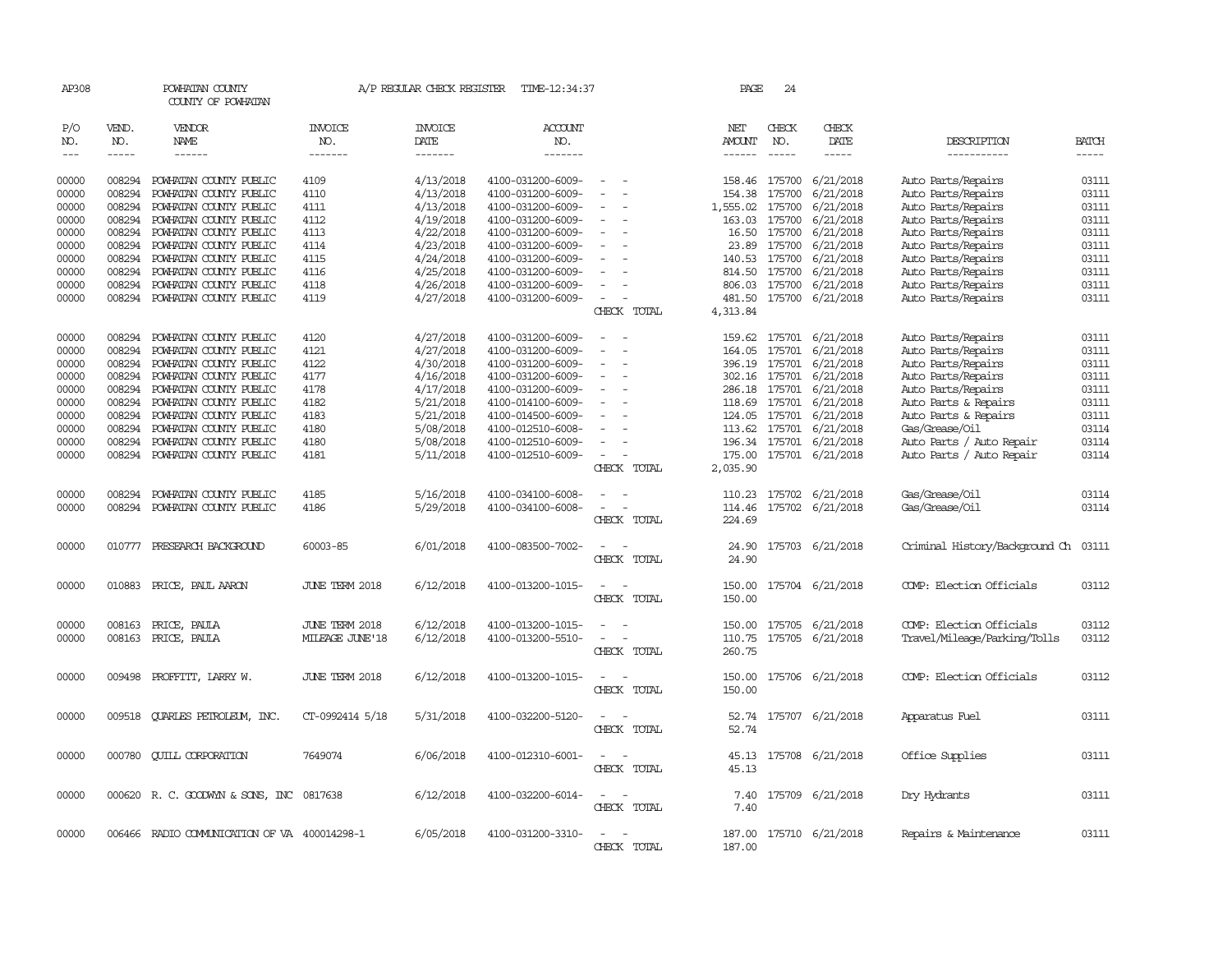| AP308               |                             | POWHATAN COUNTY<br>COUNTY OF POWHATAN                          |                                    |                                           | A/P REGULAR CHECK REGISTER TIME-12:34:37 |                                                                                                                             | PAGE                           | 25                            |                                            |                                                              |                       |
|---------------------|-----------------------------|----------------------------------------------------------------|------------------------------------|-------------------------------------------|------------------------------------------|-----------------------------------------------------------------------------------------------------------------------------|--------------------------------|-------------------------------|--------------------------------------------|--------------------------------------------------------------|-----------------------|
| P/O<br>NO.<br>$---$ | VEND.<br>NO.<br>$- - - - -$ | VENDOR<br>NAME<br>$- - - - - -$                                | <b>INVOICE</b><br>NO.<br>--------  | <b>INVOICE</b><br>DATE<br>$- - - - - - -$ | <b>ACCOUNT</b><br>NO.<br>-------         |                                                                                                                             | NET<br>AMOUNT<br>$- - - - - -$ | CHECK<br>NO.<br>$\frac{1}{2}$ | CHECK<br>DATE<br>$- - - - -$               | DESCRIPTION<br>-----------                                   | <b>BATCH</b><br>----- |
| 00000               |                             | 010728 REAMES, JEANETTE C.                                     | JUNE TERM 2018                     | 6/12/2018                                 | 4100-013200-1015-                        | $\sim$ $ -$<br>CHECK TOTAL                                                                                                  | 150.00<br>150.00               |                               | 175711 6/21/2018                           | COMP: Election Officials                                     | 03112                 |
| 00000               |                             | 009047 RED WING SHOES                                          | 484135287                          | 6/01/2018                                 | 4100-014300-6100-                        | $\overline{\phantom{a}}$<br>$\sim$<br>CHECK TOTAL                                                                           | 148.74                         |                               | 148.74 175712 6/21/2018                    | Personal Protective Equipment                                | 03111                 |
| 00000<br>00000      |                             | 007975 REMOVAL SERVICES OF VA<br>007975 REMOVAL SERVICES OF VA | 2018008318<br>2018008734           | 5/10/2018<br>5/16/2018                    | 4100-035300-3110-<br>4100-035300-3110-   | $\equiv$<br>CHECK TOTAL                                                                                                     | 79.00<br>158.00                |                               | 79.00 175713 6/21/2018<br>175713 6/21/2018 | Professional Health Services<br>Professional Health Services | 03111<br>03111        |
| 00000               |                             | 007325 RICHMOND OXYGEN CO.                                     | 284049                             | 5/31/2018                                 | 4100-032200-3320-                        | $\sim$ $ \sim$<br>CHECK TOTAL                                                                                               | 255.00<br>255.00               |                               | 175714 6/21/2018                           | Maintenance & Service Contract                               | 03111                 |
| 00000<br>00000      |                             | 007942 RICHMOND SUBURBAN<br>007942 RICHMOND SUBURBAN           | I00007577860523<br>I00007577860530 | 5/23/2018<br>5/30/2018                    | 4100-081100-3600-<br>4100-081100-3600-   | $\overline{\phantom{a}}$<br>$\sim$<br>$\sim$ $ -$<br>CHECK TOTAL                                                            | 234.00<br>234.00<br>468.00     |                               | 175715 6/21/2018<br>175715 6/21/2018       | Advertising<br>Advertising                                   | 03111<br>03111        |
| 00000               |                             | 007882 ROSS, ANDREA S.                                         | CLASS 6/12-13                      | 6/14/2018                                 | 4100-012310-5540-                        | $\frac{1}{2} \left( \frac{1}{2} \right) \left( \frac{1}{2} \right) = \frac{1}{2} \left( \frac{1}{2} \right)$<br>CHECK TOTAL | 231.28<br>231.28               |                               | 175716 6/21/2018                           | Conferences & Training                                       | 03111                 |
| 00000               |                             | 007062 RUIHERFORD JANITOR SUPPLY 1042130                       |                                    | 6/13/2018                                 | 4100-035100-6022-                        | $\sim$<br>CHECK TOTAL                                                                                                       | 299.00<br>299.00               |                               | 175717 6/21/2018                           | Dog Food/Supplies                                            | 03111                 |
| 00000               | 012157                      | SAMUEL, SR. DAVID LEIGH                                        | JUNE 2018 TERM                     | 6/12/2018                                 | 4100-013200-1015-                        | $\sim$<br>$\sim$<br>CHECK TOTAL                                                                                             | 150.00<br>150.00               |                               | 175719 6/21/2018                           | COMP: Election Officials                                     | 03112                 |
| 00000               |                             | 010880 SANDERS, VERONICA G.                                    | JUNE TERM 2018                     | 6/12/2018                                 | 4100-013200-1015-                        | $\omega_{\rm{max}}$ and<br>CHECK TOTAL                                                                                      | 150.00<br>150.00               |                               | 175720 6/21/2018                           | COMP: Election Officials                                     | 03112                 |
| 00000               |                             | 006057 SHELTON, RALPH                                          | <b>BOOTS</b>                       | 6/19/2018                                 | 4100-034100-6011-                        | $\sim$<br>CHECK TOTAL                                                                                                       | 110.00<br>110.00               |                               | 175722 6/21/2018                           | Uniforms                                                     | 03114                 |
| 00000               |                             | 007157 SHORES COLLISION, INC.                                  | 18-11953                           | 4/06/2018                                 | 4100-031200-6009-                        | $ -$<br>CHECK TOTAL                                                                                                         | 743.80<br>743.80               |                               | 175723 6/21/2018                           | Auto Parts/Repairs                                           | 03111                 |
| 00000               |                             | 009932 SILBERBAUER, DONALD C.                                  | JUNE TERM 2018                     | 6/12/2018                                 | 4100-013200-1015-                        | $\frac{1}{2} \left( \frac{1}{2} \right) \left( \frac{1}{2} \right) = \frac{1}{2} \left( \frac{1}{2} \right)$<br>CHECK TOTAL | 150.00<br>150.00               |                               | 175724 6/21/2018                           | COMP: Election Officials                                     | 03112                 |
| 00000               | 010881                      | SMITH, DONALD JAMES                                            | JUNE TERM 2018                     | 6/12/2018                                 | 4100-013200-1015-                        | CHECK TOTAL                                                                                                                 | 144.15<br>144.15               |                               | 175725 6/21/2018                           | COMP: Election Officials                                     | 03112                 |
| 00000               |                             | 012152 ST. LUKE'S EPISCOPAL                                    | RENT JUNE 2018                     | 6/19/2018                                 | 4100-013200-5420-                        | CHECK TOTAL                                                                                                                 | 50.00<br>50.00                 |                               | 175727 6/21/2018                           | Rent                                                         | 03112                 |
| 00000               |                             | 006608 ST.JOHN NEUMANN CATHOLIC                                | RENT JUNE 2018                     | 6/19/2018                                 | 4100-013200-5420-                        | $\sim$<br>CHECK TOTAL                                                                                                       | 50.00<br>50.00                 |                               | 175728 6/21/2018                           | Rent                                                         | 03112                 |
| 00000               |                             | 001940 STANDBY SYSTEMS, INC.                                   | 05181165                           | 5/31/2018                                 | 4100-031210-3320-                        | $\sim$<br>$\overline{\phantom{a}}$<br>CHECK TOTAL                                                                           | 130.00<br>130.00               |                               | 175729 6/21/2018                           | Maintenance and Service Contra                               | 03111                 |
| 00000               |                             | 009765 STANLEY, HUNT, DUPREE                                   | 18COPAGM-00939                     | 5/29/2018                                 | 4100-012200-3140-                        | $\sim$<br>$\sim$<br>CHECK TOTAL                                                                                             | 955.87                         |                               | 955.87 175730 6/21/2018                    | Professional Services                                        | 03111                 |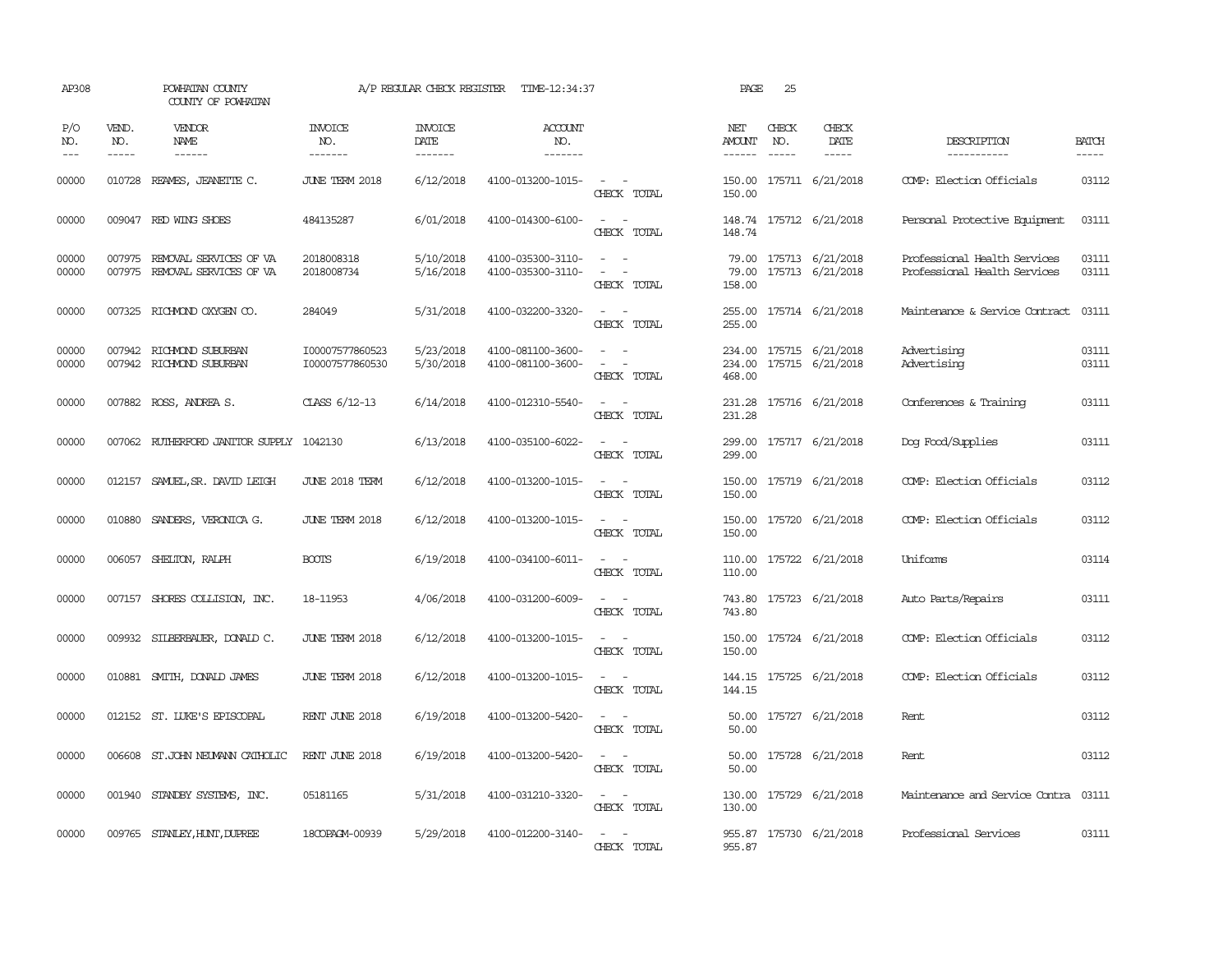| AP308                             |                             | POWHATAN COUNTY<br>COUNTY OF POWHATAN               |                                  | A/P REGULAR CHECK REGISTER        | TIME-12:34:37                          |                                                   |                      | PAGE<br>26                    |                                                   |                                                      |                             |
|-----------------------------------|-----------------------------|-----------------------------------------------------|----------------------------------|-----------------------------------|----------------------------------------|---------------------------------------------------|----------------------|-------------------------------|---------------------------------------------------|------------------------------------------------------|-----------------------------|
| P/O<br>NO.<br>$\qquad \qquad - -$ | VEND.<br>NO.<br>$- - - - -$ | <b>VENDOR</b><br><b>NAME</b><br>$- - - - - -$       | <b>INVOICE</b><br>NO.<br>------- | <b>INVOICE</b><br>DATE<br>------- | <b>ACCOUNT</b><br>NO.<br>-------       |                                                   | NET<br>AMOUNT        | CHECK<br>NO.<br>$\frac{1}{2}$ | CHECK<br>DATE<br>$- - - - -$                      | DESCRIPTION<br>-----------                           | <b>BATCH</b><br>$- - - - -$ |
| 00000<br>00000                    | 008578<br>008578            | STAPLES BUSINESS AD-<br>STAPLES BUSINESS AD-        | 3378541142<br>3379339949         | 5/19/2018<br>5/30/2018            | 4100-034100-6001-<br>4100-022100-6001- | $\overline{\phantom{a}}$<br>$\sim$<br>$\sim$      |                      | 175.04 175731                 | 122.16 175731 6/21/2018<br>6/21/2018              | Office Supplies<br>Office Supplies                   | 03111<br>03111              |
| 00000                             | 008578                      | STAPLES BUSINESS AD-                                | 3379339950                       | 5/30/2018                         | 4100-032200-6001-                      |                                                   |                      |                               | 103.95 175731 6/21/2018                           | Stationery/Office Supplies                           | 03111                       |
| 00000<br>00000                    | 008578                      | STAPLES BUSINESS AD-<br>008578 STAPLES BUSINESS AD- | 3380055303<br>3380335770         | 6/02/2018                         | 4100-081100-6001-<br>4100-013200-6001- | $\sim$<br>$\overline{\phantom{a}}$                |                      |                               | 120.44 175731 6/21/2018                           | Office Supplies                                      | 03111<br>03111              |
| 00000                             | 008578                      | STAPLES BUSINESS AD-                                | 3380394883                       | 6/05/2018<br>6/06/2018            | 4100-013200-6001-                      | $\sim$                                            |                      |                               | 54.21 175731 6/21/2018<br>412.61 175731 6/21/2018 | Office Supplies<br>Office Supplies                   | 03111                       |
| 00000                             | 008578                      | STAPLES BUSINESS AD-                                | 3380461951                       | 6/07/2018                         | 4100-013200-6001-                      |                                                   |                      |                               | 23.88 175731 6/21/2018                            | Office Supplies                                      | 03111                       |
| 00000                             |                             | 008578 STAPLES BUSINESS AD-                         | 3380686696                       | 6/09/2018                         | 4100-012200-6001-                      | $\overline{\phantom{0}}$<br>CHECK TOTAL           | 1,049.80             |                               | 37.51 175731 6/21/2018                            | Office Supplies                                      | 03111                       |
| 00000                             | 007397                      | STONEWALL TECHNOLOGIES,                             | 9049                             | 5/31/2018                         | 4100-012310-3320-                      | $\overline{\phantom{a}}$<br>CHECK TOTAL           | 4,500.00<br>4,500.00 |                               | 175732 6/21/2018                                  | Maintenance & Service Contract                       | 03111                       |
| 00000                             |                             | 012481 SULLIVAN, MONA HARLOW                        | <b>JUNE TERM 2018</b>            | 6/19/2018                         | 4100-021100-1700-                      | CHECK TOTAL                                       | 30.00<br>30.00       |                               | 175733 6/21/2018                                  | COMP: Jurors & Witnesses                             | 03112                       |
| 00000                             |                             | 009357 SYDNOR, ALLEN MICHAEL                        | HOURS MAY 2018                   | 6/08/2018                         | 4100-032200-5815-                      | $\sim$<br>CHECK TOTAL                             | 384.00<br>384.00     |                               | 175735 6/21/2018                                  | Training/Seminars                                    | 03111                       |
| 00000                             |                             | 009683 TAYLOR, DONNA ELINA                          | <b>JUNE TERM 2018</b>            | 6/12/2018                         | 4100-013200-1015-                      | $\sim$<br>CHECK TOTAL                             | 150.00               |                               | 150.00 175736 6/21/2018                           | COMP: Election Officials                             | 03112                       |
| 00000                             |                             | 012490 THOMPSON, CONNIE L.                          | JUNE TERM 2018                   | 6/12/2018                         | 4100-013200-1015-                      | $\overline{\phantom{a}}$<br>$\sim$<br>CHECK TOTAL | 150.00               |                               | 150.00 175738 6/21/2018                           | COMP: Election Officials                             | 03112                       |
| 00000                             |                             | 007450 THOMSON REUTERS -                            | 838322873                        | 6/01/2018                         | 4100-031200-3320-                      | $\sim$<br>CHECK TOTAL                             | 258.57               |                               | 258.57 175739 6/21/2018                           | Maintenance & Service Contract                       | 03111                       |
| 00000                             |                             | 011631 TIERNEY, LEONARD JOHN                        | JUNE TERM 2018                   | 6/12/2018                         | 4100-013200-1015-                      | $\sim$<br>$\sim$<br>CHECK TOTAL                   | 150.00               |                               | 150.00 175740 6/21/2018                           | COMP: Election Officials                             | 03112                       |
| 00000                             | 008565                      | TRACTOR SUPPLY CREDIT                               | 200639649                        | 5/06/2018                         | 4100-035100-6022-                      | $\overline{a}$<br>$\sim$<br>CHECK TOTAL           | 18.99<br>18.99       |                               | 175741 6/21/2018                                  | Dog Food/Supplies                                    | 03111                       |
| 00000                             | 010088                      | TREASURER                                           | 06/19/2018                       | 6/19/2018                         | 4100-013200-1015-                      | $\sim$<br>$\sim$                                  |                      | .00.<br>175742                | 6/21/2018                                         | COMP: Election Officials                             | 03115                       |
| 00000                             | 010088                      | TREASURER                                           | 06/19/2018                       | 6/19/2018                         | 4100-013200-1015-                      |                                                   | 60.58                |                               | 175742 6/21/2018                                  | COMP: Election Officials                             | 03115                       |
| 00000                             | 010088                      | TREASURER                                           | 06/19/2018                       | 6/19/2018                         | 4100-013200-1015-                      |                                                   | 150.00               |                               | 175742 6/21/2018                                  | COMP: Election Officials                             | 03115                       |
| 00000                             |                             | 010088 TREASURER                                    | 06/19/2018                       | 6/19/2018                         | 4100-013200-1015-                      | $\sim$<br>$\overline{\phantom{0}}$                |                      | 79.91 175742                  | 6/21/2018                                         | COMP: Election Officials                             | 03115                       |
| 00000                             | 010088<br>010088            | TREASURER<br>TREASURER                              | 06/19/2018                       | 6/19/2018<br>6/19/2018            | 4100-013200-1015-                      | $\sim$                                            |                      | 5.85 175742                   | 6/21/2018<br>6/21/2018                            | COMP: Election Officials<br>COMP: Election Officials | 03115<br>03115              |
| 00000<br>00000                    |                             | 010088 TREASURER                                    | 06/19/2018<br>06/19/2018         | 6/19/2018                         | 4100-013200-1015-<br>4100-013200-1015- | $\sim$                                            |                      | 111.10 175742                 | 150.00 175742 6/21/2018                           | COMP: Election Officials                             | 03115                       |
|                                   |                             |                                                     |                                  |                                   |                                        | CHECK TOTAL                                       | 557.44               |                               |                                                   |                                                      |                             |
| 00000                             | 001930                      | TREASURER, VIRGINIA TECH                            | 4TH OTR 2018                     | 6/04/2018                         | 4100-083500-3140-                      | $\overline{\phantom{a}}$                          | 13,778.74            |                               | 175743 6/21/2018                                  | Professional Services                                | 03111                       |
| 00000                             | 001930                      | TREASURER, VIRGINIA TECH                            | 4TH OTR 2018                     | 6/04/2018                         | 4100-083500-3140-                      | $\sim$<br>$\overline{\phantom{a}}$<br>CHECK TOTAL | 18,635.75            |                               | 4,857.01 175743 6/21/2018                         | Professional Services                                | 03111                       |
| 00000                             |                             | 008552 TYLER, RHONDA                                | <b>JUNE TERM 2018</b>            | 6/12/2018                         | 4100-013200-1015-                      | $\sim$ $\sim$<br>CHECK TOTAL                      | 175.00               |                               | 175.00 175744 6/21/2018                           | COMP: Election Officials                             | 03112                       |
| 00000                             |                             | 012478 URBINE, SHERRI LYNNE                         | <b>JUNE TERM 2018</b>            | 6/19/2018                         | 4100-021100-1700-                      | CHECK TOTAL                                       | 30.00                |                               | 30.00 175745 6/21/2018                            | COMP: Jurors & Witnesses                             | 03112                       |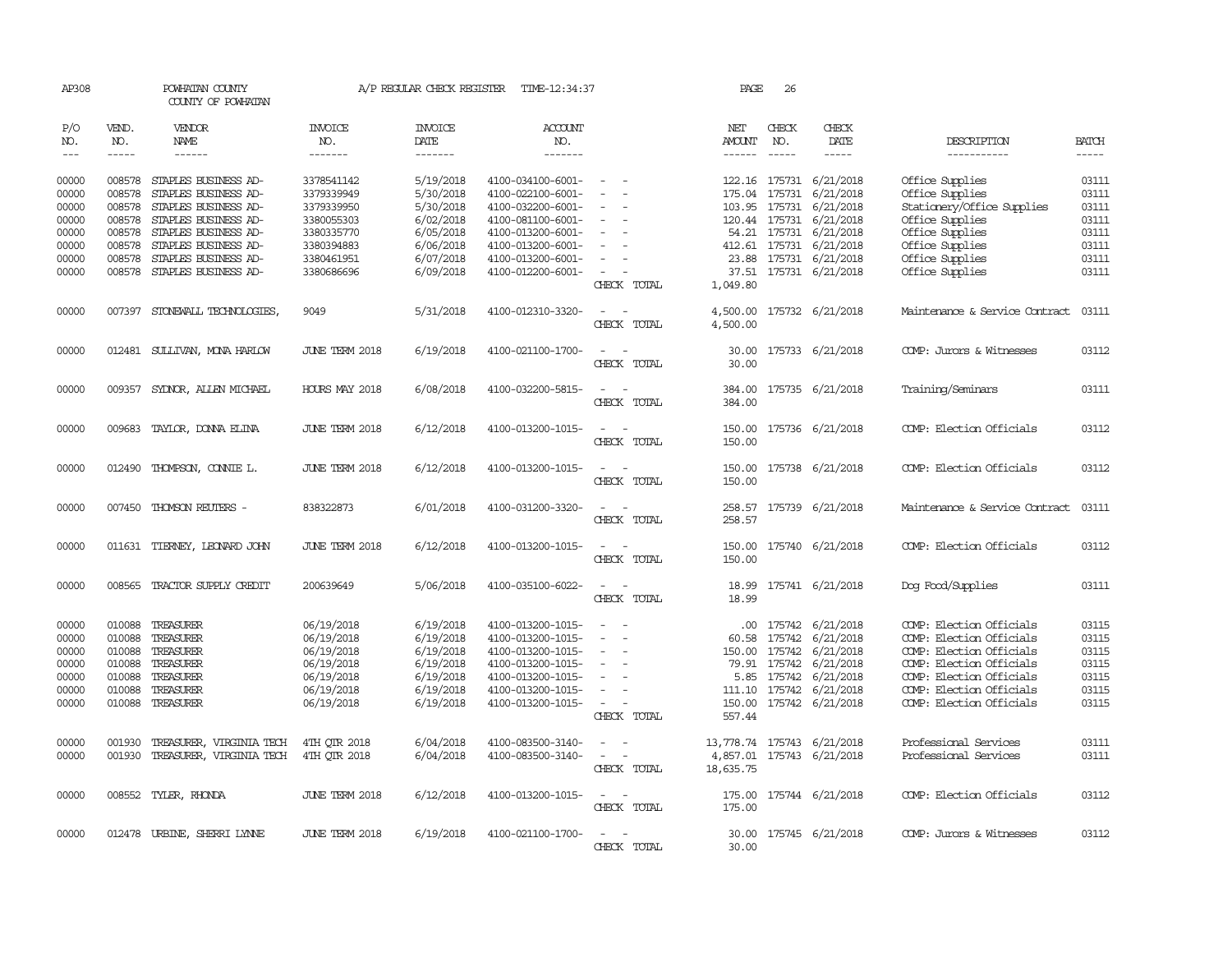| AP308          |        | POWHATAN COUNTY<br>COUNTY OF POWHATAN                                         |                     | A/P REGULAR CHECK REGISTER | TIME-12:34:37                          |                                                     | PAGE               | 27            |                                        |                                      |                |
|----------------|--------|-------------------------------------------------------------------------------|---------------------|----------------------------|----------------------------------------|-----------------------------------------------------|--------------------|---------------|----------------------------------------|--------------------------------------|----------------|
| P/O            | VEND.  | VENDOR                                                                        | <b>INVOICE</b>      | <b>INVOICE</b>             | ACCOUNT                                |                                                     | NET                | CHECK         | CHECK                                  |                                      |                |
| NO.            | NO.    | NAME                                                                          | NO.                 | DATE                       | NO.                                    |                                                     | AMOUNT             | NO.           | DATE                                   | DESCRIPTION                          | <b>BATCH</b>   |
| $\frac{1}{2}$  | -----  | $- - - - - -$                                                                 | $- - - - - - -$     | $- - - - - - -$            | -------                                |                                                     |                    | $\frac{1}{2}$ | -----                                  | ------------                         | $- - - - -$    |
| 00000          |        | 008126 VERIZON                                                                | 9808169885          | 6/01/2018                  | 4100-032200-5250-                      | $\sim$                                              |                    |               | 243.34 175747 6/21/2018                | Cell Phones                          | 03111          |
| 00000          | 008126 | VERIZON                                                                       | 9808262289          | 6/01/2018                  | 4100-031200-5250-                      |                                                     | 3,338.93 175747    |               | 6/21/2018                              | Cell Phones                          | 03111          |
| 00000          | 008126 | VERIZON                                                                       | 9808536923          | 6/06/2018                  | 100-000100-0006-                       | $\overline{\phantom{a}}$                            |                    | 68.54 175747  | 6/21/2018                              | Due from Other Agencies              | 03114          |
| 00000          | 008126 | VERIZON                                                                       | 9808233881          | 6/23/2018                  | 4100-012100-5250-                      | $\overline{\phantom{a}}$                            | 99.80              | 175747        | 6/21/2018                              | Cell Phones                          | 03114          |
| 00000          | 008126 | VERIZON                                                                       | 9808233881          | 6/23/2018                  | 4100-012510-5270-                      | $\overline{\phantom{a}}$                            |                    | 100.01 175747 | 6/21/2018                              | Network Service Cornection           | 03114          |
| 00000          | 008126 | VERIZON                                                                       | 9808233881          | 6/23/2018                  | 4100-014100-5250-                      | $\sim$                                              |                    |               | 534.04 175747 6/21/2018                | Cell Phones                          | 03114          |
| 00000          | 008126 | VERIZON                                                                       | 9808233881          | 6/23/2018                  | 4100-031210-5250-                      | $\sim$                                              | 259.83 175747      |               | 6/21/2018                              | CELL PHONES                          | 03114          |
| 00000          | 008126 | VERIZON                                                                       | 9808233881          | 6/23/2018                  | 4100-032200-5250-                      | $\overline{\phantom{a}}$                            |                    | 855.48 175747 | 6/21/2018                              | Cell Phones                          | 03114          |
| 00000          | 008126 | VERIZON                                                                       | 9808233881          | 6/23/2018                  | 4100-031200-5250-                      |                                                     |                    |               | 1,116.04 175747 6/21/2018              | Cell Phones                          | 03114          |
| 00000          |        | 008126 VERIZON                                                                | 9808233881          | 6/23/2018                  | 4100-033300-5250-                      | $\sim$                                              |                    | 16.88 175747  | 6/21/2018                              | Cell Phones                          | 03114          |
| 00000          | 008126 | VERIZON                                                                       | 9808233881          | 6/23/2018                  | 4100-034100-5250-                      |                                                     |                    | 149.70 175747 | 6/21/2018                              | Cell Phones                          | 03114          |
| 00000          | 008126 | VERIZON                                                                       | 9808233881          | 6/23/2018                  | 4100-035500-5250-                      |                                                     |                    |               | 209.94 175747 6/21/2018                | Cell Phones                          | 03114          |
| 00000          | 008126 | VERIZON                                                                       | 9808233881          | 6/23/2018                  | 4100-071110-5250-                      | $\sim$                                              |                    | 35.20 175747  | 6/21/2018                              | Cell Phones                          | 03114          |
| 00000          | 008126 | VERIZON                                                                       | 9808233881          | 6/23/2018                  | 4100-073100-5250-                      | $\overline{\phantom{0}}$                            | 35.20              | 175747        | 6/21/2018                              | Cell Phones                          | 03114          |
| 00000          | 008126 | VERIZON                                                                       | 9808233881          | 6/23/2018                  | 4100-081100-5250-                      |                                                     | 40.01              |               | 175747 6/21/2018                       | Cell Phones                          | 03114          |
| 00000          | 008126 | VERIZON                                                                       | 9808536923          | 6/06/2018                  | 4100-012510-5260-                      | $\sim$                                              |                    |               | 40.03 175747 6/21/2018                 | Internet Usage                       | 03114          |
| 00000          |        | 008126 VERIZON                                                                | 9808536923          | 6/06/2018                  | 4100-035500-5260-                      | $\sim$<br>$\sim$                                    | 40.01              |               | 175747 6/21/2018                       | Internet                             | 03114          |
|                |        |                                                                               |                     |                            |                                        | CHECK TOTAL                                         | 7,182.98           |               |                                        |                                      |                |
| 00000          |        | 006302 VIRGINIA INFORMATION                                                   | T415623             | 6/14/2018                  | 4100-012510-5260-                      | $\sim$ $ -$<br>CHECK TOTAL                          | 299.05<br>299.05   |               | 175748 6/21/2018                       | Internet Usage                       | 03114          |
| 00000          |        | 001680 WASTE MANAGEMENT OF                                                    | 3280083-2424-1      | 6/04/2018                  | 4100-014300-3175-                      | $\sim$ $ \sim$<br>CHECK TOTAL                       | 300.53             |               | 300.53 175749 6/21/2018                | Waste Disposal                       | 03111          |
| 00000          |        | 008523 WILLIAMS, ARVADA E.                                                    | JUNE TERM 2018      | 6/12/2018                  | 4100-013200-1015-                      | $\sim$<br>CHECK TOTAL                               | 150.00<br>150.00   |               | 175751 6/21/2018                       | COMP: Election Officials             | 03112          |
| 00000          |        | 010727 WILLIAMS, JAMES R.                                                     | JUNE TERM 2018      | 6/12/2018                  | 4100-013200-1015-                      | $\sim$<br>CHECK TOTAL                               | 150.00<br>150.00   |               | 175752 6/21/2018                       | COMP: Election Officials             | 03112          |
| 00000          |        | 008489 WIRT, BARBARA G.                                                       | <b>JUNE PRIMARY</b> | 6/12/2018                  | 4100-013200-1015-                      | $\sim$ $ -$<br>CHECK TOTAL                          | 150.00<br>150.00   |               | 175753 6/21/2018                       | COMP: Election Officials             | 03112          |
| 00000          |        | 009332 WITMER PUBLIC SAFETY                                                   | 1811841.002         | 6/13/2018                  | 4100-031200-6011-                      | $\sim$ $ \sim$<br>CHECK TOTAL                       | 6.00               |               | 6.00 175754 6/21/2018                  | Uniforms                             | 03111          |
| 00000<br>00000 |        | 010688 A&B CLEANING SERVICE, INC. 121169<br>010688 A&B CLEANING SERVICE, INC. | 121169              | 6/20/2018<br>6/20/2018     | 4100-014100-3180-<br>4100-032220-3180- | $\sim$<br>$\sim$<br>$\sim$<br>$\sim$<br>CHECK TOTAL | 246.15<br>5,687.53 | 175755        | 5,441.38 175755 6/27/2018<br>6/27/2018 | Cleaning Service<br>Cleaning Service | 03120<br>03120 |
| 00000          |        | 012275 ANTHEM HEALTH PLANS OF                                                 | 888847305321        | 6/15/2018                  | 4100-033400-3845-                      | $\sim$<br>CHECK TOTAL                               | 151.12             |               | 151.12 175757 6/27/2018                | Detention of Adults - Health C 03120 |                |
| 00000          |        | 007436 AQUA VIRGINIA, INC.                                                    | 0574341 6/18        | 6/07/2018                  | 4100-022100-5130-                      | $\sim$<br>$\sim$                                    |                    | 57.38 175758  | 6/27/2018                              | Water                                | 03120          |
| 00000          |        | 007436 AQUA VIRGINIA, INC.                                                    | 0575528 6/18        | 6/07/2018                  | 4100-032210-5130-                      | $\sim$ 100 $\sim$<br>CHECK TOTAL                    | 136.65             |               | 79.27 175758 6/27/2018                 | Water                                | 03120          |
| 00000          |        | 007941 BAKER & TAYLOR                                                         | 5015051198          | 6/12/2018                  | 4100-073100-6012-                      | CHECK TOTAL                                         | 166.62             |               | 166.62 175759 6/27/2018                | Books & Subscriptions                | 03120          |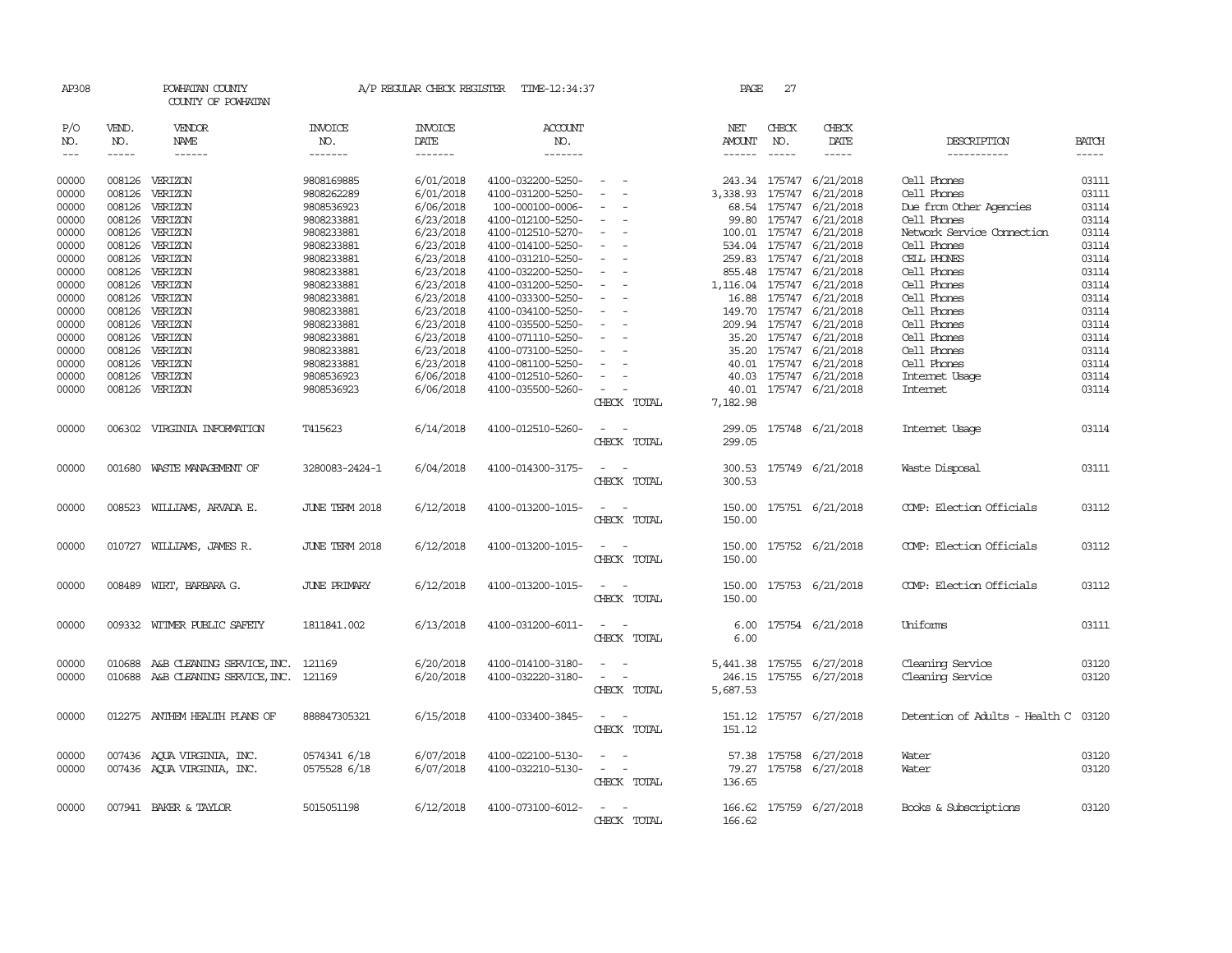| AP308                                                                                  |                                                                              | POWHATAN COUNTY<br>COUNTY OF POWHATAN                                                                                                                                                                                                                                                              |                                                                                                                                                                                            | A/P REGULAR CHECK REGISTER                                                                                                     | TIME-12:34:37                                                                                                                                                                                                  |                                                                                                                                                                                                                                             | PAGE                 | 28           |                                                                                                                                                                                                                                                                            |                                                                                                                                                    |                                                                                        |
|----------------------------------------------------------------------------------------|------------------------------------------------------------------------------|----------------------------------------------------------------------------------------------------------------------------------------------------------------------------------------------------------------------------------------------------------------------------------------------------|--------------------------------------------------------------------------------------------------------------------------------------------------------------------------------------------|--------------------------------------------------------------------------------------------------------------------------------|----------------------------------------------------------------------------------------------------------------------------------------------------------------------------------------------------------------|---------------------------------------------------------------------------------------------------------------------------------------------------------------------------------------------------------------------------------------------|----------------------|--------------|----------------------------------------------------------------------------------------------------------------------------------------------------------------------------------------------------------------------------------------------------------------------------|----------------------------------------------------------------------------------------------------------------------------------------------------|----------------------------------------------------------------------------------------|
| P/O<br>NO.<br>$\cdots$                                                                 | VEND.<br>NO.<br>$- - - - -$                                                  | VENDOR<br>NAME<br>$- - - - - -$                                                                                                                                                                                                                                                                    | <b>INVOICE</b><br>NO.<br>-------                                                                                                                                                           | <b>INVOICE</b><br>DATE<br>$- - - - - - -$                                                                                      | <b>ACCOUNT</b><br>NO.<br>$- - - - - - -$                                                                                                                                                                       |                                                                                                                                                                                                                                             | NET<br>AMOUNT        | CHECK<br>NO. | CHECK<br>DATE<br>$- - - - -$                                                                                                                                                                                                                                               | DESCRIPTION<br>------------                                                                                                                        | <b>BATCH</b>                                                                           |
| 00000<br>00000                                                                         |                                                                              | 009984 BRAME SPECIALIY CO., INC. 7310965<br>009984 BRAME SPECIALIY CO., INC.                                                                                                                                                                                                                       | 7313962                                                                                                                                                                                    | 6/15/2018<br>6/22/2018                                                                                                         | 4100-014100-6005-<br>4100-014100-6005-                                                                                                                                                                         | $\sim$ $ \sim$<br>$\sim$ $ -$<br>CHECK TOTAL                                                                                                                                                                                                | 2,874.87<br>5,218.50 |              | 2,343.63 175761 6/27/2018<br>175761 6/27/2018                                                                                                                                                                                                                              | Cleaning Supplies<br>Cleaning Supplies                                                                                                             | 03120<br>03120                                                                         |
| 00000                                                                                  |                                                                              | 008723 CAS SEVERN                                                                                                                                                                                                                                                                                  | 3004472                                                                                                                                                                                    | 6/08/2018                                                                                                                      | 4100-012510-6003-                                                                                                                                                                                              | $\overline{\phantom{a}}$<br>CHECK TOTAL                                                                                                                                                                                                     | 805.50               |              | 805.50 175763 6/27/2018                                                                                                                                                                                                                                                    | Computer Software                                                                                                                                  | 03120                                                                                  |
| 00000<br>00000                                                                         | 000540<br>000540                                                             | CENTRAL VIRGINIA WASTE<br>CENIRAL VIRGINIA WASTE                                                                                                                                                                                                                                                   | 23419<br>23440                                                                                                                                                                             | 6/07/2018<br>6/13/2018                                                                                                         | 4100-014300-3175-<br>4100-014300-3175-                                                                                                                                                                         | $\sim$ $ \sim$<br>$\sim$<br>$\sim$<br>CHECK TOTAL                                                                                                                                                                                           | 490.00<br>18,085.82  |              | 17,595.82 175764 6/27/2018<br>175764 6/27/2018                                                                                                                                                                                                                             | Waste Disposal<br>Waste Disposal                                                                                                                   | 03120<br>03120                                                                         |
| 00000                                                                                  |                                                                              | 009178 COMCAST                                                                                                                                                                                                                                                                                     | 120090493 6/18                                                                                                                                                                             | 6/01/2018                                                                                                                      | 4100-053910-5643-                                                                                                                                                                                              | $\omega_{\rm{max}}$ and $\omega_{\rm{max}}$<br>CHECK TOTAL                                                                                                                                                                                  | 204.69               |              | 204.69 175765 6/27/2018                                                                                                                                                                                                                                                    | PCCAA Services - Federal CSBG                                                                                                                      | 03120                                                                                  |
| 00000<br>00000                                                                         | 008787 DW<br>008787 DMV                                                      |                                                                                                                                                                                                                                                                                                    | 18120757<br>18151797                                                                                                                                                                       | 4/30/2018<br>5/31/2018                                                                                                         | 4100-012410-3320-<br>4100-012410-3320-                                                                                                                                                                         | $\omega_{\rm{max}}$ and $\omega_{\rm{max}}$<br>$\overline{\phantom{a}}$<br>$\sim$ $-$<br>CHECK TOTAL                                                                                                                                        | 2,875.00             |              | 1,550.00 175769 6/27/2018<br>1,325.00 175769 6/27/2018                                                                                                                                                                                                                     | Maintenance & Service Contract 03120<br>Maintenance & Service Contract                                                                             | 03120                                                                                  |
| 00000<br>00000<br>00000                                                                | 008750                                                                       | DOMINION ENERGY<br>008750 DOMINION ENERGY<br>008750 DOMINION ENERGY                                                                                                                                                                                                                                | 2752252508 6/18<br>3074719596 6/18<br>4764357721 6/18                                                                                                                                      | 6/01/2018<br>6/07/2018<br>6/05/2018                                                                                            | 4100-053910-5643-<br>4100-053910-5643-<br>4100-053910-5642-                                                                                                                                                    | $\sim$ $\sim$<br>$\sim$<br>$\sim$ $ \sim$ $-$<br>CHECK TOTAL                                                                                                                                                                                | 1,314.20             |              | 236.07 175770 6/27/2018<br>612.53 175770 6/27/2018<br>465.60 175770 6/27/2018                                                                                                                                                                                              | PCCAA Services - Federal CSBG<br>PCCAA Services - Federal CSBG<br>PCCAA Services - TANF                                                            | 03120<br>03120<br>03120                                                                |
| 00000<br>00000<br>00000<br>00000<br>00000<br>00000<br>00000<br>00000<br>00000<br>00000 | 000860<br>000860<br>000860<br>000860<br>000860<br>000860<br>000860<br>000860 | DOMINION ENERGY VIRGINIA<br>DOMINION ENERGY VIRGINIA<br>DOMINION ENERGY VIRGINIA<br>DOMINION ENERGY VIRGINIA<br>DOMINION ENERGY VIRGINIA<br>DOMINION ENERGY VIRGINIA<br>000860 DOMINION ENERGY VIRGINIA<br>DOMINION ENERGY VIRGINIA<br>DOMINION ENERGY VIRGINIA<br>000860 DOMINION ENERGY VIRGINIA | 0432180008 6/18<br>0863807277 6/18<br>1223507334 6/18<br>1982170001 6/18<br>2142337506 6/18<br>2312285006 6/18<br>2346327501 6/18<br>2346327501 6/18<br>2352270009 6/18<br>2442170003 6/18 | 6/01/2018<br>6/01/2018<br>6/01/2018<br>6/01/2018<br>6/01/2018<br>6/01/2018<br>6/01/2018<br>6/01/2018<br>6/01/2018<br>6/01/2018 | 4100-014600-5110-<br>4100-014600-5110-<br>4100-014300-5110-<br>4100-014100-5110-<br>4100-014600-5110-<br>4100-014100-5110-<br>4100-014100-5110-<br>4100-031200-5110-<br>4100-014100-5110-<br>4100-014100-5110- | $\sim$ $ \sim$<br>$\sim$<br>$\sim$<br>$\sim$ $ \sim$<br>$\sim$ $ \sim$ $-$<br>$\sim$ $ \sim$<br>$\sim$ $-$<br>$\sim$ $ \sim$<br>$\sim$<br>$\sim$ $ \sim$ $-$<br>$\sim$ $-$<br>$\overline{\phantom{a}}$<br>$\sim$ $ \sim$ $-$<br>CHECK TOTAL | 5,503.11             |              | 312.40 175771 6/27/2018<br>12.61 175771 6/27/2018<br>228.67 175771 6/27/2018<br>49.59 175771 6/27/2018<br>73.50 175771 6/27/2018<br>61.77 175771 6/27/2018<br>1,679.82 175771 6/27/2018<br>1,679.83 175771 6/27/2018<br>7.99 175771 6/27/2018<br>1,396.93 175771 6/27/2018 | Electricity<br>Electricity<br>Electricity<br>Electricity<br>Electricity<br>Electricity<br>Electricity<br>Electricity<br>Electricity<br>Electricity | 03120<br>03120<br>03120<br>03120<br>03120<br>03120<br>03120<br>03120<br>03120<br>03120 |
| 00000<br>00000<br>00000<br>00000<br>00000<br>00000<br>00000<br>00000                   | 000860<br>000860<br>000860<br>000860<br>000860<br>000860<br>000860           | DOMINION ENERGY VIRGINIA<br>DOMINION ENERGY VIRGINIA<br>DOMINION ENERGY VIRGINIA<br>DOMINION ENERGY VIRGINIA<br>DOMINION ENERGY VIRGINIA<br>DOMINION ENERGY VIRGINIA<br>DOMINION ENERGY VIRGINIA<br>000860 DOMINION ENERGY VIRGINIA                                                                | 2462222502 6/18<br>2476067034 6/18<br>2912605595 6/18<br>2932352368 6/18<br>2972120006 6/18<br>3451094936 6/18<br>3496131156 6/18<br>3507951824 6/18                                       | 2/01/2018<br>6/01/2018<br>6/01/2018<br>6/01/2018<br>6/01/2018<br>6/01/2018<br>6/01/2018<br>6/01/2018                           | 4100-014100-5110-<br>4100-014100-5110-<br>4100-014100-5110-<br>4100-032220-5110-<br>4100-014100-5110-<br>4100-014600-5110-<br>4100-014100-5110-<br>4100-014600-5110-                                           | $\sim$<br>$\sim$ $ \sim$<br>$\overline{\phantom{a}}$<br>$\sim$<br>$\sim$<br>$\sim 10^{-10}$<br>$\sim$<br>$\sim$ $-$<br>$\sim$<br>$\sim$<br>$\alpha = 1$ , $\alpha = 1$<br>$\alpha = 1$ , $\alpha = 1$<br>CHECK TOTAL                        | 5,523.65             |              | 3,659.43 175772 6/27/2018<br>132.54 175772 6/27/2018<br>129.21 175772 6/27/2018<br>20.18 175772 6/27/2018<br>1,395.90 175772 6/27/2018<br>168.27 175772 6/27/2018<br>6.59 175772 6/27/2018<br>11.53 175772 6/27/2018                                                       | Electricity<br>Electricity<br>Electricity<br>Electricity<br>Electricity<br>Electricity<br>Electricity<br>Electricity                               | 03120<br>03120<br>03120<br>03120<br>03120<br>03120<br>03120<br>03120                   |
| 00000<br>00000<br>00000<br>00000<br>00000                                              | 000860<br>000860<br>000860<br>000860                                         | DOMINION ENERGY VIRGINIA<br>DOMINION ENERGY VIRGINIA<br>DOMINION ENERGY VIRGINIA<br>DOMINION ENERGY VIRGINIA<br>000860 DOMINION ENERGY VIRGINIA                                                                                                                                                    | 4691491015 6/18<br>4732217502 6/18<br>5652237503 6/18<br>8971069334 6/18<br>9750120975 6/18                                                                                                | 6/01/2018<br>6/01/2018<br>6/01/2018<br>6/01/2018<br>6/01/2018                                                                  | 4100-014600-5110-<br>4100-014600-5110-<br>4100-014600-5110-<br>4100-014300-5110-<br>4100-032220-5110-                                                                                                          | $\overline{\phantom{a}}$<br>$\sim$<br>$\sim 10^{-10}$<br>$\sim$<br>$\sim$ $-$<br>$\sim$<br>$\sim 10^{-1}$ and $\sim 10^{-1}$<br>CHECK TOTAL                                                                                                 | 2,233.92             |              | 46.76 175773 6/27/2018<br>146.99 175773 6/27/2018<br>53.17 175773 6/27/2018<br>43.57 175773 6/27/2018<br>1,943.43 175773 6/27/2018                                                                                                                                         | Electricity<br>Electricity<br>Electricity<br>Electricity<br>Electricity                                                                            | 03120<br>03120<br>03120<br>03120<br>03120                                              |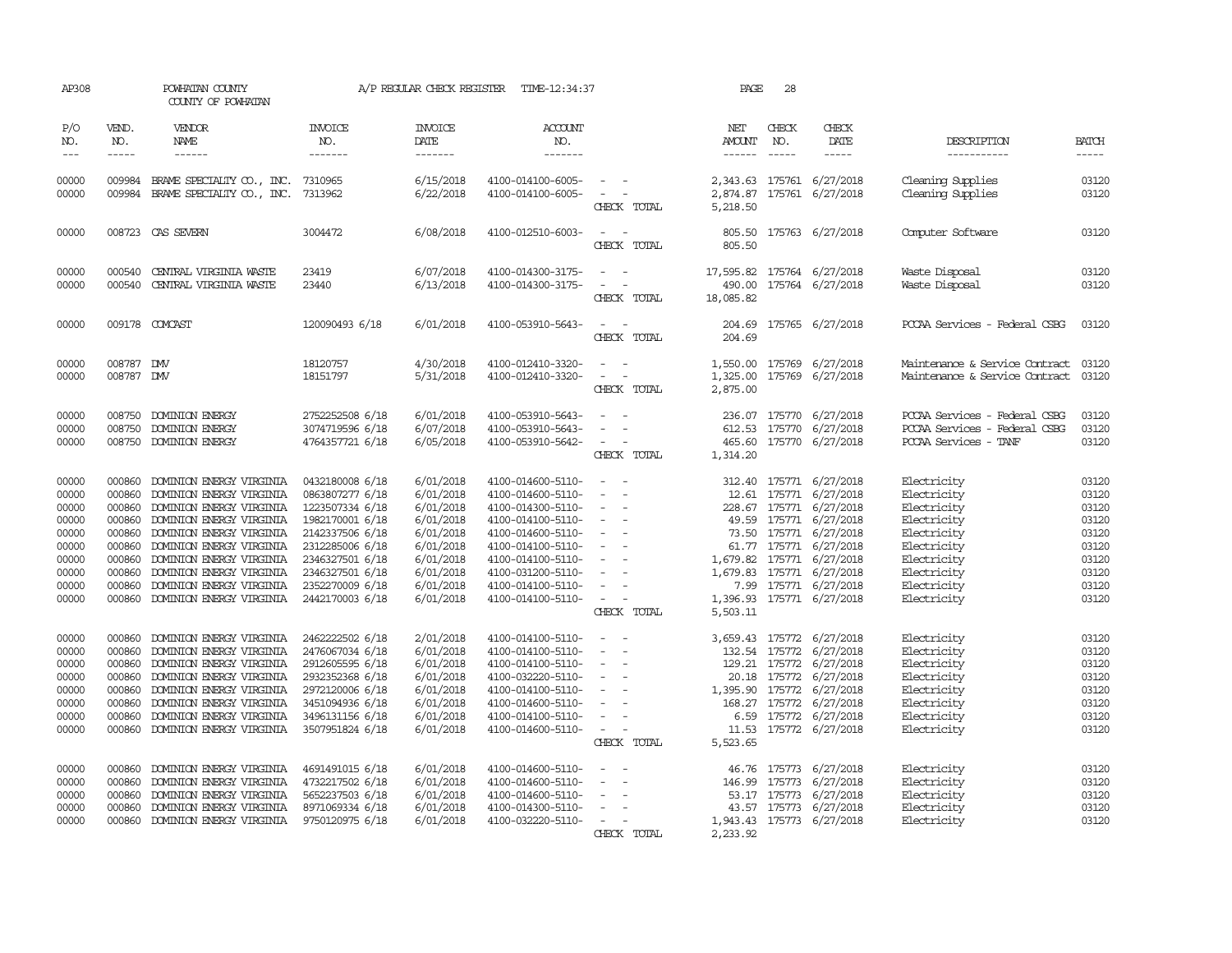| AP308                                                                |                                                                              | POWHATAN COUNTY<br>COUNTY OF POWHATAN                                                                                                                                                          |                                                                              | A/P REGULAR CHECK REGISTER                                                                           | TIME-12:34:37                                                                                                                                                        |                                                                               | PAGE                                                           | 29                                                        |                                                                                                                                  |                                                                                                                                                                                                                     |                                                                      |
|----------------------------------------------------------------------|------------------------------------------------------------------------------|------------------------------------------------------------------------------------------------------------------------------------------------------------------------------------------------|------------------------------------------------------------------------------|------------------------------------------------------------------------------------------------------|----------------------------------------------------------------------------------------------------------------------------------------------------------------------|-------------------------------------------------------------------------------|----------------------------------------------------------------|-----------------------------------------------------------|----------------------------------------------------------------------------------------------------------------------------------|---------------------------------------------------------------------------------------------------------------------------------------------------------------------------------------------------------------------|----------------------------------------------------------------------|
| P/O<br>NO.                                                           | VEND.<br>NO.                                                                 | VENDOR<br>NAME                                                                                                                                                                                 | <b>INVOICE</b><br>NO.                                                        | <b>INVOICE</b><br>DATE                                                                               | <b>ACCOUNT</b><br>NO.                                                                                                                                                |                                                                               | NET<br>AMOUNT                                                  | CHECK<br>NO.                                              | CHECK<br>DATE                                                                                                                    | DESCRIPTION                                                                                                                                                                                                         | <b>BATCH</b>                                                         |
| $---$                                                                | $- - - - -$                                                                  | ------                                                                                                                                                                                         | -------                                                                      | --------                                                                                             | -------                                                                                                                                                              |                                                                               | $- - - - - -$                                                  | $- - - - -$                                               | $- - - - -$                                                                                                                      | -----------                                                                                                                                                                                                         | $- - - - -$                                                          |
| 00000<br>00000<br>00000                                              | 009093<br>009093<br>009093                                                   | FARMVILLE WHOLESALE<br>FARMILLE WHOLESALE<br>FARMVILLE WHOLESALE                                                                                                                               | 640698<br>640723<br>640837                                                   | 6/05/2018<br>6/05/2018<br>6/05/2018                                                                  | 4100-014100-3310-<br>4100-035100-3310-<br>4100-014100-3310-                                                                                                          | $\overline{\phantom{a}}$<br>CHECK TOTAL                                       | 41.86<br>63.35<br>56.91<br>162.12                              |                                                           | 175777 6/27/2018<br>175777 6/27/2018<br>175777 6/27/2018                                                                         | Repairs & Maintenance<br>Repairs & Maintenance<br>Repairs & Maintenance                                                                                                                                             | 03120<br>03121<br>03121                                              |
| 00000                                                                | 007620                                                                       | GILLESPIE, CYNIHIA T.                                                                                                                                                                          | EXPENSES 6-8-18                                                              | 6/08/2018                                                                                            | 4100-031210-6001-                                                                                                                                                    |                                                                               |                                                                |                                                           | 164.85 175778 6/27/2018                                                                                                          | Office Supplies                                                                                                                                                                                                     | 03121                                                                |
|                                                                      |                                                                              |                                                                                                                                                                                                |                                                                              |                                                                                                      |                                                                                                                                                                      | CHECK TOTAL                                                                   | 164.85                                                         |                                                           |                                                                                                                                  |                                                                                                                                                                                                                     |                                                                      |
| 00000                                                                |                                                                              | 006013 GRAINGER                                                                                                                                                                                | 9815992764                                                                   | 6/12/2018                                                                                            | 4100-014100-6004-                                                                                                                                                    | CHECK TOTAL                                                                   | 57.00<br>57.00                                                 |                                                           | 175779 6/27/2018                                                                                                                 | Tools and Equipment                                                                                                                                                                                                 | 03121                                                                |
| 00000                                                                |                                                                              | 012504 HARSTAD, PAULA                                                                                                                                                                          | 20438000259992                                                               | 5/30/2018                                                                                            | 3100-014020-0001-                                                                                                                                                    | $\sim$<br>CHECK TOTAL                                                         | 34.99<br>34.99                                                 |                                                           | 175781 6/27/2018                                                                                                                 | Library Fines - Lost Books, Et                                                                                                                                                                                      | 03121                                                                |
| 00000<br>00000                                                       | 012508<br>012508                                                             | HEALTH ECUTTY INC<br>HEALTH EQUITY INC                                                                                                                                                         | FP2DITB<br><b>UNHT6GQ</b>                                                    | 6/26/2018<br>6/26/2018                                                                               | 100-000200-0012-<br>100-000100-0015-                                                                                                                                 | CHECK TOTAL                                                                   | 4,300.00<br>26,520.00<br>30,820.00                             |                                                           | 175782 6/27/2018<br>175782 6/27/2018                                                                                             | Payroll Clearing - FSA<br>Prepaid Expenses                                                                                                                                                                          | 03125<br>03125                                                       |
| 00000                                                                | 009067                                                                       | HOWLAND, CATHY                                                                                                                                                                                 | FUEL 6/15&6/18                                                               | 6/22/2018                                                                                            | 4100-083500-6008-                                                                                                                                                    | $\overline{\phantom{a}}$<br>CHECK TOTAL                                       | 115.50<br>115.50                                               |                                                           | 175783 6/27/2018                                                                                                                 | Gas/Grease/Oil                                                                                                                                                                                                      | 03121                                                                |
| 00000<br>00000<br>00000<br>00000<br>00000<br>00000<br>00000<br>00000 | 000120<br>000120<br>000120<br>000120<br>000120<br>000120<br>000120<br>000120 | <b>JAMES RIVER AIR</b><br><b>JAMES RIVER AIR</b><br><b>JAMES RIVER AIR</b><br>JAMES RIVER AIR<br><b>JAMES RIVER AIR</b><br><b>JAMES RIVER AIR</b><br>JAMES RIVER AIR<br><b>JAMES RIVER AIR</b> | S93657<br>S94173<br>S94636<br>S94684<br>S94800<br>S94888<br>S94905<br>S94942 | 5/31/2018<br>5/31/2018<br>5/31/2018<br>5/31/2018<br>5/31/2018<br>5/31/2018<br>5/31/2018<br>5/31/2018 | 4100-014100-3308-<br>4100-014100-3308-<br>4100-032220-3310-<br>4100-014100-3308-<br>4100-032210-3310-<br>4100-032210-3310-<br>4100-014100-3308-<br>4100-014100-3308- | $\equiv$<br>$\equiv$<br>$\overline{\phantom{a}}$<br>$\sim$ $-$<br>CHECK TOTAL | 267.00<br>267.00<br>1,442.64 175785<br>1,084.69<br>4,350.45    | 175785<br>150.72 175785<br>439.55 175785<br>342.85 175785 | 175785 6/27/2018<br>6/27/2018<br>6/27/2018<br>6/27/2018<br>6/27/2018<br>6/27/2018<br>356.00 175785 6/27/2018<br>175785 6/27/2018 | HVAC Service and Repairs<br>HVAC Service and Repairs<br>Repairs & Maintenance<br>HVAC Service and Repairs<br>Repairs & Maintenance<br>Repairs & Maintenance<br>HVAC Service and Repairs<br>HVAC Service and Repairs | 03121<br>03121<br>03121<br>03121<br>03121<br>03121<br>03121<br>03121 |
| 00000<br>00000<br>00000<br>00000<br>00000<br>00000<br>00000          | 008381<br>008381<br>008381<br>008381<br>008381<br>008381<br>008381           | JAMES RIVER PETROLEUM<br>JAMES RIVER PETROLEUM<br>JAMES RIVER PETROLEUM<br>JAMES RIVER PETROLEUM<br>JAMES RIVER PETROLEUM<br>JAMES RIVER PETROLEUM<br>JAMES RIVER PETROLEUM                    | 112<br>112<br>112A<br>112C<br>112C<br>112E<br>112T                           | 5/31/2018<br>5/31/2018<br>5/31/2018<br>5/31/2018<br>5/31/2018<br>5/31/2018<br>5/31/2018              | 4100-035100-6008-<br>4100-031200-6008-<br>4100-032200-5120-<br>4100-014100-6008-<br>4100-014500-6008-<br>4100-034100-6008-<br>4100-014300-6008-                      | $\overline{\phantom{a}}$<br>$\sim$<br>CHECK TOTAL                             | 11,647.66<br>5,258.15<br>373.01<br>47.69<br>65.43<br>18,394.16 | 175786<br>175786<br>373.01 175786<br>175786               | 629.21 175786 6/27/2018<br>6/27/2018<br>6/27/2018<br>6/27/2018<br>6/27/2018<br>175786 6/27/2018<br>175786 6/27/2018              | Gas/Grease/Oil<br>Gas/Grease/Oil<br>Apparatus Fuel<br>Gas/Grease/Oil<br>Gas/Grease/Oil<br>Gas/Grease/Oil<br>Gas/Grease/Oil                                                                                          | 03122<br>03122<br>03122<br>03122<br>03122<br>03122<br>03122          |
| 00000<br>00000                                                       |                                                                              | 010811 IAND AND COATES, INC<br>010811 LAND AND COATES, INC                                                                                                                                     | 3075006<br>3077127                                                           | 6/15/2018<br>6/20/2018                                                                               | 4100-014500-3319-<br>4100-014500-3319-                                                                                                                               | $\overline{\phantom{a}}$<br>$\overline{\phantom{a}}$<br>CHECK TOTAL           | 229.33<br>50.00<br>279.33                                      | 175788<br>175788                                          | 6/27/2018<br>6/27/2018                                                                                                           | Equipment Repairs and Maintena<br>Equipment Repairs and Maintena                                                                                                                                                    | 03121<br>03121                                                       |
| 00000                                                                | 006629                                                                       | LANDSCAPE SUPPLY, INC.                                                                                                                                                                         | 0658230-IN                                                                   | 6/14/2018                                                                                            | 4100-014500-3190-                                                                                                                                                    | $\equiv$<br>CHECK TOTAL                                                       | 242.69<br>242.69                                               |                                                           | 175789 6/27/2018                                                                                                                 | Grounds Maintenance                                                                                                                                                                                                 | 03121                                                                |
| 00000                                                                |                                                                              | 009691 LAYMAN IRRIGATION &                                                                                                                                                                     | 22336                                                                        | 6/15/2018                                                                                            | 4100-014600-3310-                                                                                                                                                    | CHECK TOTAL                                                                   | 162.89<br>162.89                                               |                                                           | 175790 6/27/2018                                                                                                                 | Repairs and Maintenance                                                                                                                                                                                             | 03121                                                                |
| 00000                                                                |                                                                              | 000205 MUNICIPAL CODE CORP.                                                                                                                                                                    | 00311563                                                                     | 6/11/2018                                                                                            | 4100-011010-3002-                                                                                                                                                    | $\sim$<br><b>CHECK</b><br>TOTAL.                                              | 350.00                                                         |                                                           | 350.00 175792 6/27/2018                                                                                                          | County Code                                                                                                                                                                                                         | 03121                                                                |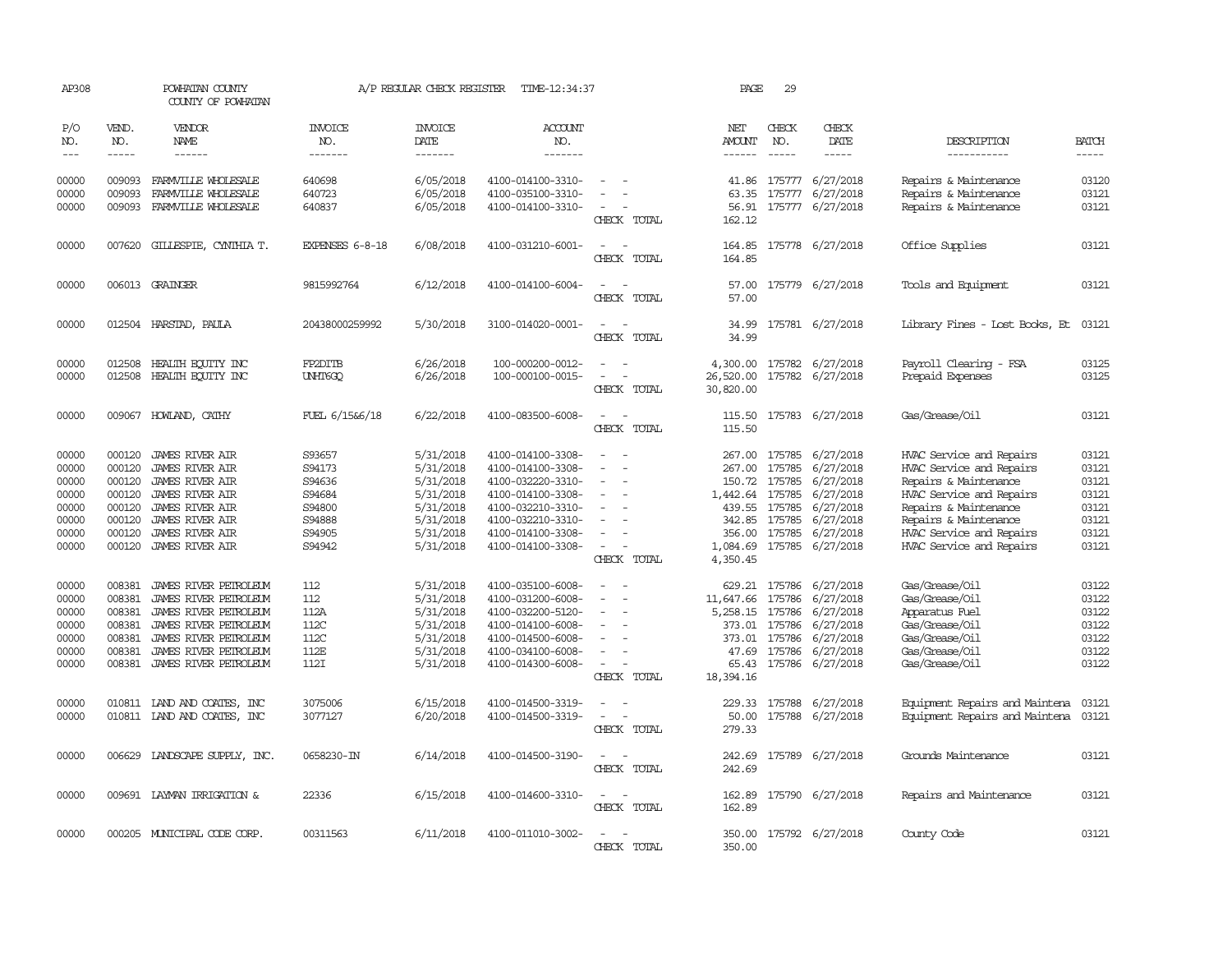| AP308                                                       |                                                          | POWHATAN COUNTY<br>COUNTY OF POWHATAN                                                                                                                                                            |                                                                                                                     | A/P REGULAR CHECK REGISTER                                                              | TIME-12:34:37                                                                                                                                   |                                                                                                                                                           | PAGE                           | 30                            |                                                                                                                                                                                       |                                                                                                       |                                                             |
|-------------------------------------------------------------|----------------------------------------------------------|--------------------------------------------------------------------------------------------------------------------------------------------------------------------------------------------------|---------------------------------------------------------------------------------------------------------------------|-----------------------------------------------------------------------------------------|-------------------------------------------------------------------------------------------------------------------------------------------------|-----------------------------------------------------------------------------------------------------------------------------------------------------------|--------------------------------|-------------------------------|---------------------------------------------------------------------------------------------------------------------------------------------------------------------------------------|-------------------------------------------------------------------------------------------------------|-------------------------------------------------------------|
| P/O<br>NO.<br>$---$                                         | VEND.<br>NO.<br>$- - - - -$                              | VENDOR<br>NAME<br>$- - - - - -$                                                                                                                                                                  | <b>INVOICE</b><br>NO.<br>-------                                                                                    | <b>INVOICE</b><br>DATE<br>-------                                                       | <b>ACCOUNT</b><br>NO.<br>-------                                                                                                                |                                                                                                                                                           | NET<br><b>AMOUNT</b><br>------ | CHECK<br>NO.<br>$\frac{1}{2}$ | CHECK<br>DATE<br>-----                                                                                                                                                                | DESCRIPTION<br>-----------                                                                            | <b>BATCH</b><br>-----                                       |
| 00000                                                       |                                                          | 008404 PEST MASTERS, INC.                                                                                                                                                                        | 373758                                                                                                              | 6/26/2018                                                                               | 4100-032220-3320-                                                                                                                               | $\sim$ $\sim$<br>CHECK TOTAL                                                                                                                              | 120.00                         |                               | 120.00 175794 6/27/2018                                                                                                                                                               | Maintenance & Service Contract 03121                                                                  |                                                             |
| 00000                                                       |                                                          | 006832 POSTMASTER                                                                                                                                                                                | POSTAGE                                                                                                             | 6/20/2018                                                                               | 4100-012310-5210-                                                                                                                               | $\sim$ $ \sim$<br>CHECK TOTAL                                                                                                                             | 1,000.00                       |                               | 1,000.00 175795 6/27/2018                                                                                                                                                             | Postage                                                                                               | 03121                                                       |
| 00000<br>00000                                              | 006928<br>006928                                         | POWHATAN COUNTY DEPT. OF<br>POWHATAN COUNTY DEPT. OF                                                                                                                                             | CAA CONF 6/18<br>FOOD LION 6/21                                                                                     | 6/18/2018<br>6/21/2018                                                                  | 4100-053910-5643-<br>4100-053910-5643-                                                                                                          | CHECK TOTAL                                                                                                                                               | 48.78<br>1,985.49              |                               | 1,936.71 175796 6/27/2018<br>175796 6/27/2018                                                                                                                                         | PCCAA Services - Federal CSBG<br>PCCAA Services - Federal CSBG                                        | 03121<br>03121                                              |
| 00000<br>00000<br>00000                                     |                                                          | 000620 R. C. GOODWYN & SONS, INC<br>000620 R. C. GOODWYN & SONS, INC<br>000620 R. C. GOODWYN & SONS, INC 0816876                                                                                 | 0816168<br>0816723                                                                                                  | 6/01/2018<br>6/05/2018<br>6/06/2018                                                     | 4100-014100-3310-<br>4100-032220-3310-<br>4100-014100-3310-                                                                                     | $\overline{\phantom{a}}$<br>CHECK TOTAL                                                                                                                   | 2.59<br>6.78<br>14.68<br>24.05 |                               | 175797 6/27/2018<br>175797 6/27/2018<br>175797 6/27/2018                                                                                                                              | Repairs & Maintenance<br>Repairs & Maintenance<br>Repairs & Maintenance                               | 03121<br>03121<br>03121                                     |
| 00000                                                       |                                                          | 008089 RUBLE-MULVANEY ASSOC., INC 2448                                                                                                                                                           |                                                                                                                     | 6/18/2018                                                                               | 4100-073100-3140-                                                                                                                               | $\frac{1}{2} \left( \frac{1}{2} \right) \left( \frac{1}{2} \right) = \frac{1}{2} \left( \frac{1}{2} \right)$<br>CHECK TOTAL                               | 3,375.00<br>3,375.00           |                               | 175798 6/27/2018                                                                                                                                                                      | Professional Services                                                                                 | 03121                                                       |
| 00000                                                       |                                                          | 010908 SMITH TURF & IRRIGATION                                                                                                                                                                   | 5558243                                                                                                             | 6/18/2018                                                                               | 4100-014500-6004-                                                                                                                               | $\sim$ $ \sim$<br>CHECK TOTAL                                                                                                                             | 9,624.00                       |                               | 9,624.00 175799 6/27/2018                                                                                                                                                             | Tools and Equipment                                                                                   | 03121                                                       |
| 00000<br>00000                                              |                                                          | 012404 SOUTHSIDE ELECTRIC<br>012404 SOUTHSIDE ELECTRIC                                                                                                                                           | 530798002 5/18<br>60978008 5/18                                                                                     | 5/11/2018<br>5/25/2018                                                                  | 4100-053910-5642-<br>4100-053910-5643-                                                                                                          | $\overline{\phantom{a}}$<br>$\omega_{\rm{max}}$ and $\omega_{\rm{max}}$<br>CHECK TOTAL                                                                    | 484.31                         |                               | 307.28 175800 6/27/2018<br>177.03 175800 6/27/2018                                                                                                                                    | PCCAA Services - TANF<br>PCCAA Services - Federal CSBG                                                | 03121<br>03121                                              |
| 00000<br>00000<br>00000<br>00000<br>00000<br>00000<br>00000 | 006594<br>006594<br>006594<br>006594<br>006594<br>006594 | SOUTHSIDE ELECTRIC COOP<br>SOUTHSIDE ELECTRIC COOP<br>SOUTHSIDE ELECTRIC COOP<br>SOUTHSIDE ELECTRIC COOP<br>SOUTHSIDE ELECTRIC COOP<br>SOUTHSIDE ELECTRIC COOP<br>006594 SOUTHSIDE ELECTRIC COOP | 63504001 6/18<br>63504004 6/18<br>63504006 6/18<br>63504008 6/18<br>63504009 6/18<br>63504010 6/18<br>63504011 6/18 | 6/13/2018<br>6/13/2018<br>6/13/2018<br>6/13/2018<br>6/13/2018<br>6/13/2018<br>6/13/2018 | 4100-073100-5110-<br>4100-035100-5110-<br>4100-014600-5110-<br>4100-014600-5110-<br>4100-014600-5110-<br>4100-014600-5110-<br>4100-014100-5110- | $\overline{\phantom{a}}$<br>CHECK TOTAL                                                                                                                   | 109.90<br>6,129.00             |                               | 2,148.98 175801 6/27/2018<br>415.12 175801 6/27/2018<br>225.42 175801 6/27/2018<br>175801 6/27/2018<br>3,089.85 175801 6/27/2018<br>23.43 175801 6/27/2018<br>116.30 175801 6/27/2018 | Electricity<br>Electricity<br>Electricity<br>Electricity<br>Electricity<br>Electricity<br>Electricity | 03121<br>03121<br>03121<br>03121<br>03121<br>03121<br>03121 |
| 00000                                                       |                                                          | 001940 STANDBY SYSTEMS, INC.                                                                                                                                                                     | 06181199                                                                                                            | 6/08/2018                                                                               | 4100-031210-3310-                                                                                                                               | CHECK TOTAL                                                                                                                                               | 1,555.63                       |                               | 1,555.63 175804 6/27/2018                                                                                                                                                             | Repairs and Maintenance                                                                               | 03121                                                       |
| 00000                                                       |                                                          | 008578 STAPLES BUSINESS AD-                                                                                                                                                                      | 3380991971                                                                                                          | 6/14/2018                                                                               | 4100-013200-6001-                                                                                                                               | $\frac{1}{2} \left( \frac{1}{2} \right) \left( \frac{1}{2} \right) = \frac{1}{2} \left( \frac{1}{2} \right)$<br>CHECK TOTAL                               | 23.97                          |                               | 23.97 175805 6/27/2018                                                                                                                                                                | Office Supplies                                                                                       | 03121                                                       |
| 00000<br>00000                                              | 012505                                                   | STECNER, ANNA ELIZABETH<br>012505 STEGNER, ANNA ELIZABETH                                                                                                                                        | DGJS TRNG<br>DGJS TRNG                                                                                              | 6/12/2018<br>6/12/2018                                                                  | 4100-031710-5510-<br>4100-031710-5540-                                                                                                          | $\sim$ $\sim$<br>$\frac{1}{2} \left( \frac{1}{2} \right) \left( \frac{1}{2} \right) \left( \frac{1}{2} \right) \left( \frac{1}{2} \right)$<br>CHECK TOTAL | 130.80<br>29.20<br>160.00      |                               | 175806 6/27/2018<br>175806 6/27/2018                                                                                                                                                  | Travel/Mileage/Parking/Tolls<br>Travel - Convention & Educatio                                        | 03121<br>03121                                              |
| 00000                                                       |                                                          | 006267 TIMBERLAKE, II, JAMES B.                                                                                                                                                                  | MILEAGEJUL-JUN                                                                                                      | 6/20/2018                                                                               | 4100-012310-5510-                                                                                                                               | $\sim$ $\sim$<br>CHECK TOTAL                                                                                                                              | 1,276.42<br>1,276.42           |                               | 175809 6/27/2018                                                                                                                                                                      | Travel/Mileage/Parking/Tolls                                                                          | 03121                                                       |
| 00000                                                       |                                                          | 008652 VETERINARY EMERGENCY                                                                                                                                                                      | 118387                                                                                                              | 5/24/2018                                                                               | 4100-035100-3110-                                                                                                                               | $\frac{1}{2} \left( \frac{1}{2} \right) \left( \frac{1}{2} \right) = \frac{1}{2} \left( \frac{1}{2} \right)$<br>CHECK TOTAL                               | 607.55                         |                               | 607.55 175811 6/27/2018                                                                                                                                                               | Professional Health Services                                                                          | 03121                                                       |
| 00000                                                       |                                                          | 011357 VIRGINIA EMPLOYMENT                                                                                                                                                                       | CR-18-PPD-0011                                                                                                      | 6/04/2018                                                                               | 4100-012410-3320-                                                                                                                               | $\sim$ 100 $\sim$<br>CHECK TOTAL                                                                                                                          | 1,300.00                       |                               | 1,300.00 175812 6/27/2018                                                                                                                                                             | Maintenance & Service Contract 03121                                                                  |                                                             |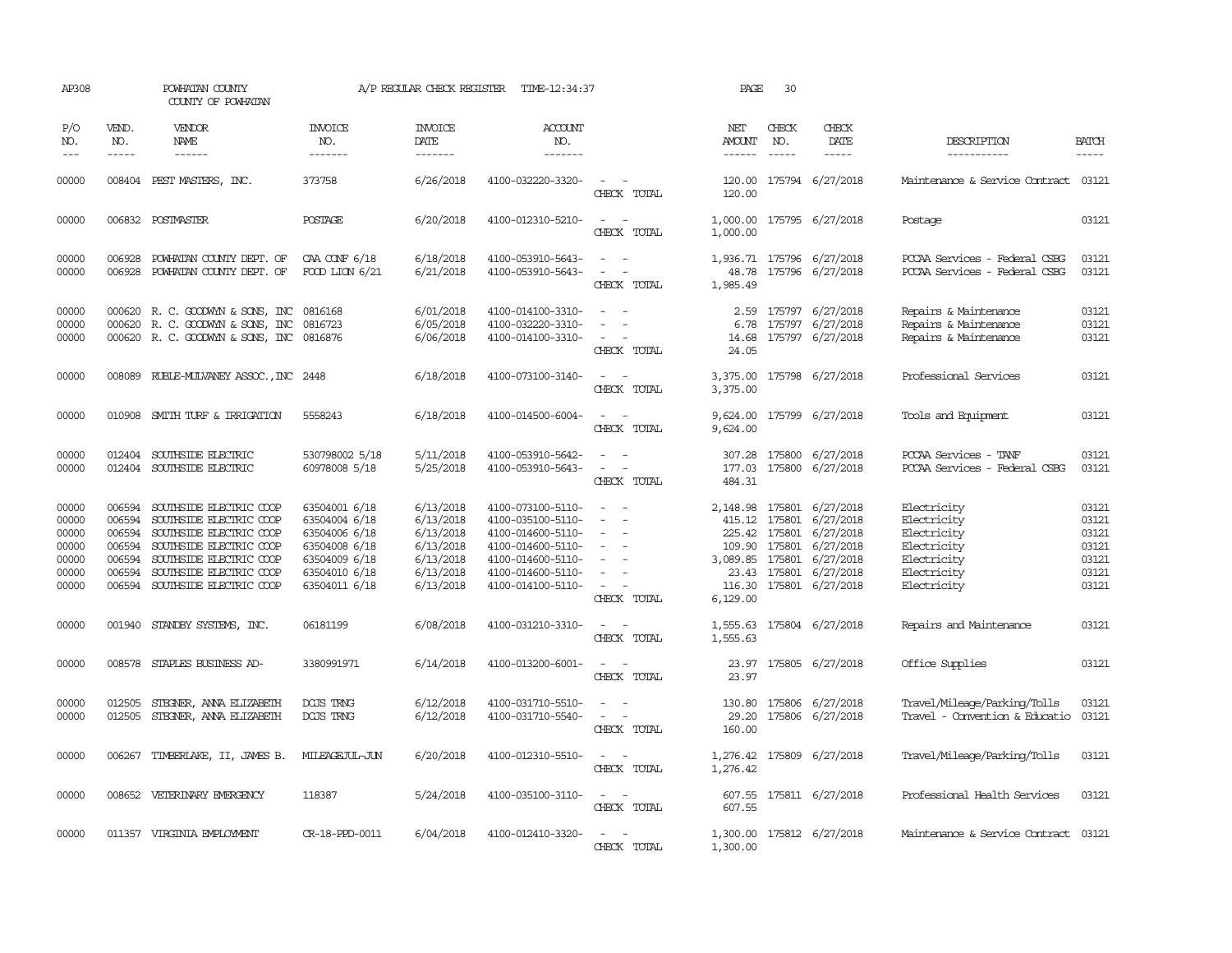| AP308               |                       | POWHATAN COUNTY<br>COUNTY OF POWHATAN |                                   |                                   | A/P REGULAR CHECK REGISTER TIME-12:34:37 |             | PAGE                    | 31                     |                              |                            |                       |
|---------------------|-----------------------|---------------------------------------|-----------------------------------|-----------------------------------|------------------------------------------|-------------|-------------------------|------------------------|------------------------------|----------------------------|-----------------------|
| P/O<br>NO.<br>$---$ | VEND.<br>NO.<br>----- | VENDOR<br>NAME<br>------              | <b>INVOICE</b><br>NO.<br>-------- | <b>INVOICE</b><br>DATE<br>------- | <b>ACCOUNT</b><br>NO.<br>--------        |             | NEI<br>AMOUNT<br>------ | CHECK<br>NO.<br>------ | CHECK<br>DATE<br>$- - - - -$ | DESCRIPTION<br>----------- | <b>BATCH</b><br>----- |
| 00000               |                       | 009332 WITMER PUBLIC SAFETY           | 1857548.001                       | 6/20/2018                         | 4100-031200-6011- - -                    | CHECK TOTAL | 405.00                  |                        | 405.00 175816 6/27/2018      | Uniforms                   | 03121                 |

CHECK TYPE TOTAL 468,444.52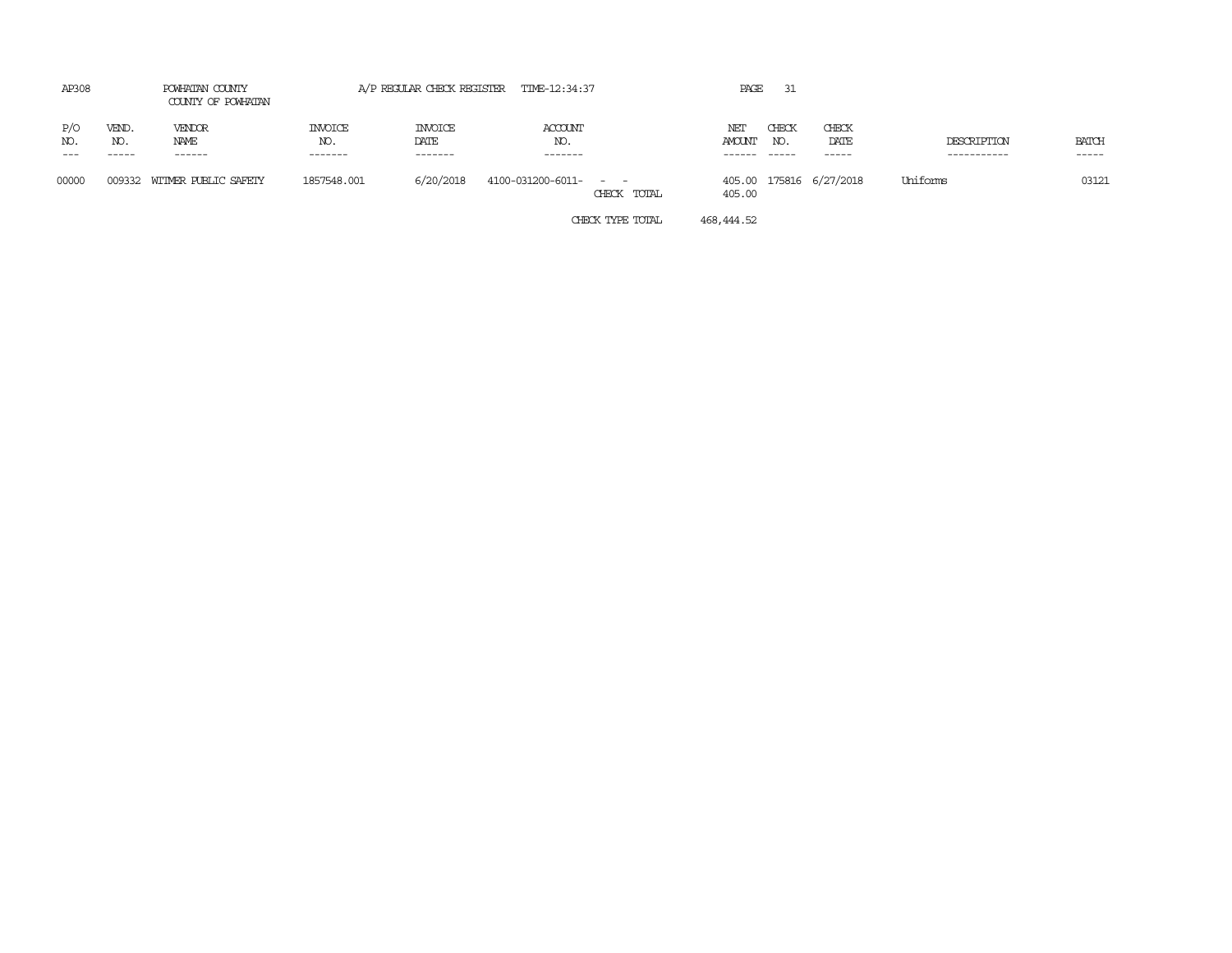| AP308      |                       | POWHATAN COUNTY<br>COUNTY OF POWHATAN |                           |                            | A/P VOID CHECK REGISTER TIME-12:34:37 | 32<br>PAGE                            |                        |                            |                       |
|------------|-----------------------|---------------------------------------|---------------------------|----------------------------|---------------------------------------|---------------------------------------|------------------------|----------------------------|-----------------------|
| P/O<br>NO. | VEND.<br>NO.<br>----- | VENDOR<br>NAME<br>------              | INVOICE<br>NO.<br>------- | INVOICE<br>DATE<br>------- | ACCOUNT<br>NO.<br>-------             | CHECK<br>NET<br>AMOUNT<br>NO.         | CHECK<br>DATE<br>----- | DESCRIPTION<br>----------- | <b>BATCH</b><br>----- |
| 00000      | 010883                | PRICE, PAUL AARON                     | JUNE TERM 2018            | 6/12/2018                  | 4100-013200-1015- - -<br>CHECK TOTAL  | 150.00-175704 6/21/2018<br>$150.00 -$ |                        | COMP: Election Officials   | 00430                 |
|            |                       |                                       |                           |                            | CHECK TYPE TOTAL                      | $150.00 -$                            |                        |                            |                       |
|            |                       |                                       |                           |                            | FINAL TOTAL                           | 468,294.52                            |                        |                            |                       |
|            |                       |                                       |                           |                            |                                       |                                       |                        |                            |                       |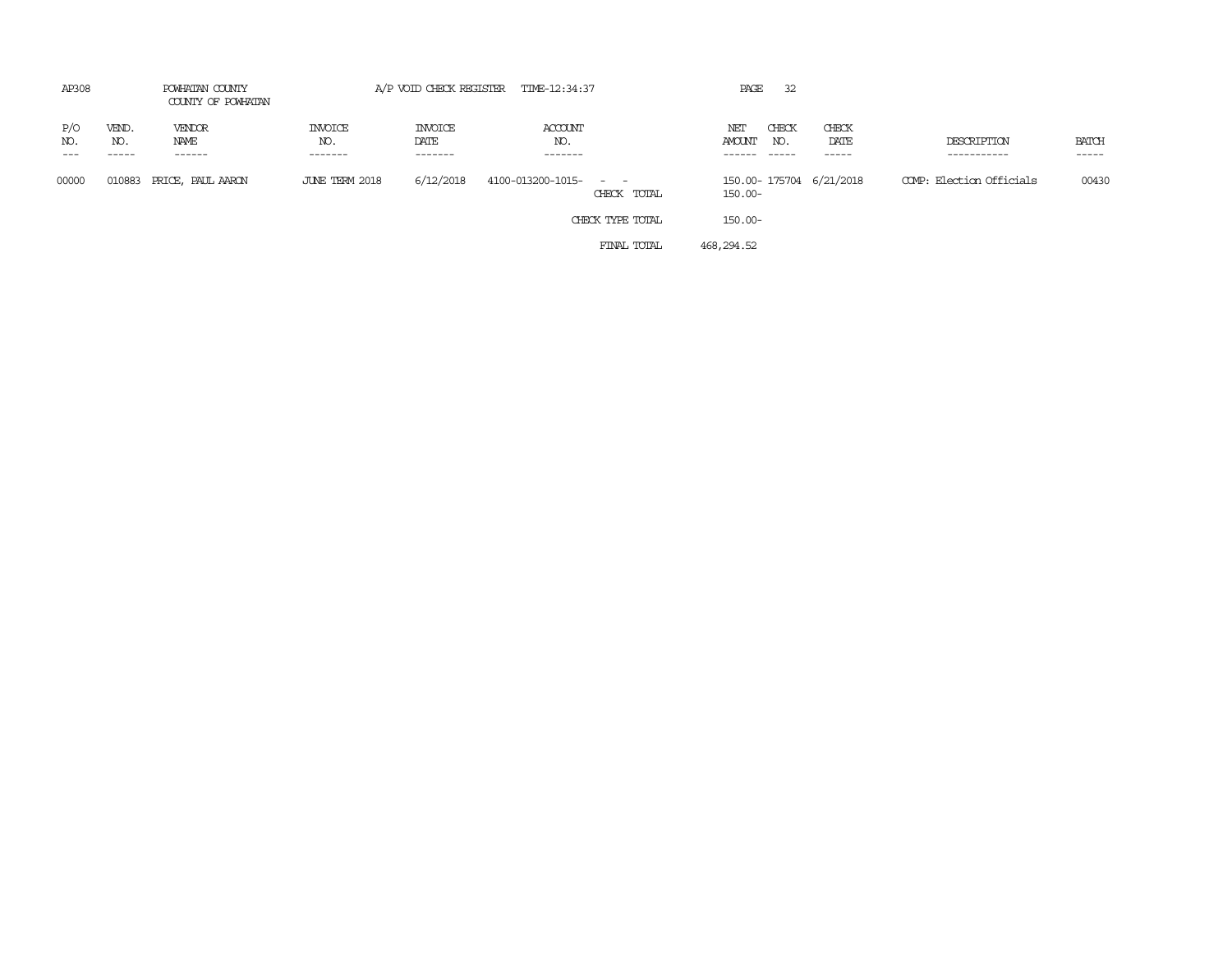| AP308               |                          | POWHATAN COUNTY<br>COUNTY OF POWHATAN                                                                                                                                                                                                                                                                                                                                                                                                                                              |                           |                                   | A/P REGULAR CHECK REGISTER TIME-12:35:54 |                                         | PAGE                                          | 1                                                                                                                                                                                                                                                                                                                                                                                                                                                                                                   |                                                                                                                                                                                                                                                                                                                                                                                                                                                                                                      |                                                              |                                                                                                                                                                                                                                                                                  |
|---------------------|--------------------------|------------------------------------------------------------------------------------------------------------------------------------------------------------------------------------------------------------------------------------------------------------------------------------------------------------------------------------------------------------------------------------------------------------------------------------------------------------------------------------|---------------------------|-----------------------------------|------------------------------------------|-----------------------------------------|-----------------------------------------------|-----------------------------------------------------------------------------------------------------------------------------------------------------------------------------------------------------------------------------------------------------------------------------------------------------------------------------------------------------------------------------------------------------------------------------------------------------------------------------------------------------|------------------------------------------------------------------------------------------------------------------------------------------------------------------------------------------------------------------------------------------------------------------------------------------------------------------------------------------------------------------------------------------------------------------------------------------------------------------------------------------------------|--------------------------------------------------------------|----------------------------------------------------------------------------------------------------------------------------------------------------------------------------------------------------------------------------------------------------------------------------------|
| P/O<br>NO.<br>$---$ | VEND.<br>NO.<br>$\cdots$ | VENDOR<br>NAME<br>$\begin{tabular}{ccccc} \multicolumn{2}{c }{\multicolumn{2}{c }{\multicolumn{2}{c }{\multicolumn{2}{c}}{\hspace{-2.2cm}}}} \multicolumn{2}{c }{\end{tabular}} \end{tabular} \begin{tabular}{c c } \multicolumn{2}{c }{\multicolumn{2}{c }{\hspace{-2.2cm}}\hspace{-2.2cm}}}} \multicolumn{2}{c }{\end{tabular}} \end{tabular} \begin{tabular}{c c }{\multicolumn{2}{c }{\hspace{-2.2cm}}\hspace{-2.2cm}}}\hspace{-2.2cm}\multicolumn{2}{c }{\hspace{-2.2cm}}\hs$ | INVOICE<br>NO.<br>------- | <b>INVOICE</b><br>DATE<br>------- | <b>ACCOUNT</b><br>NO.                    |                                         | NET<br>AMOUNT                                 | CHECK<br>NO.<br>$\begin{tabular}{ccccc} \multicolumn{2}{c}{} & \multicolumn{2}{c}{} & \multicolumn{2}{c}{} & \multicolumn{2}{c}{} & \multicolumn{2}{c}{} & \multicolumn{2}{c}{} & \multicolumn{2}{c}{} & \multicolumn{2}{c}{} & \multicolumn{2}{c}{} & \multicolumn{2}{c}{} & \multicolumn{2}{c}{} & \multicolumn{2}{c}{} & \multicolumn{2}{c}{} & \multicolumn{2}{c}{} & \multicolumn{2}{c}{} & \multicolumn{2}{c}{} & \multicolumn{2}{c}{} & \multicolumn{2}{c}{} & \multicolumn{2}{c}{} & \mult$ | CHECK<br>DATE<br>$\begin{tabular}{ccccc} \multicolumn{2}{c}{} & \multicolumn{2}{c}{} & \multicolumn{2}{c}{} & \multicolumn{2}{c}{} & \multicolumn{2}{c}{} & \multicolumn{2}{c}{} & \multicolumn{2}{c}{} & \multicolumn{2}{c}{} & \multicolumn{2}{c}{} & \multicolumn{2}{c}{} & \multicolumn{2}{c}{} & \multicolumn{2}{c}{} & \multicolumn{2}{c}{} & \multicolumn{2}{c}{} & \multicolumn{2}{c}{} & \multicolumn{2}{c}{} & \multicolumn{2}{c}{} & \multicolumn{2}{c}{} & \multicolumn{2}{c}{} & \mult$ | DESCRIPTION<br>-----------                                   | <b>BATCH</b><br>$\begin{tabular}{ccccc} \multicolumn{2}{c }{\multicolumn{2}{c }{\multicolumn{2}{c }{\multicolumn{2}{c}}}{\multicolumn{2}{c }{\multicolumn{2}{c}}}{\multicolumn{2}{c }{\multicolumn{2}{c}}}{\multicolumn{2}{c }{\multicolumn{2}{c}}}}\end{tabular} \end{tabular}$ |
| 00000               |                          | 009183 AIR, WATER & SOIL LABORA- V18003304                                                                                                                                                                                                                                                                                                                                                                                                                                         |                           | 5/16/2018                         | 4501-043600-3142-                        | $\sim$ 100 $\sim$                       |                                               | 133.60 175380                                                                                                                                                                                                                                                                                                                                                                                                                                                                                       | 6/01/2018                                                                                                                                                                                                                                                                                                                                                                                                                                                                                            | Professional Services - Sewer                                | 03098                                                                                                                                                                                                                                                                            |
| 00000               | 009183                   | AIR, WATER & SOIL LABORA- V18003355                                                                                                                                                                                                                                                                                                                                                                                                                                                |                           | 5/17/2018                         | 4501-043500-3140-                        | $\sim$                                  | 40.00                                         | 175380                                                                                                                                                                                                                                                                                                                                                                                                                                                                                              | 6/01/2018                                                                                                                                                                                                                                                                                                                                                                                                                                                                                            | Professional Services - Water                                | 03098                                                                                                                                                                                                                                                                            |
| 00000               | 009183                   | AIR, WATER & SOIL LABORA- V18003372                                                                                                                                                                                                                                                                                                                                                                                                                                                |                           | 5/18/2018                         | 4501-043600-3142-                        |                                         |                                               | 40.00 175380                                                                                                                                                                                                                                                                                                                                                                                                                                                                                        | 6/01/2018                                                                                                                                                                                                                                                                                                                                                                                                                                                                                            | Professional Services - Sewer                                | 03098                                                                                                                                                                                                                                                                            |
| 00000               |                          | 009183 AIR, WATER & SOIL LABORA- V18003455                                                                                                                                                                                                                                                                                                                                                                                                                                         |                           | 5/22/2018                         | 4501-043600-3142-                        | $\overline{\phantom{a}}$                |                                               | 133.60 175380                                                                                                                                                                                                                                                                                                                                                                                                                                                                                       | 6/01/2018                                                                                                                                                                                                                                                                                                                                                                                                                                                                                            | Professional Services - Sewer                                | 03098                                                                                                                                                                                                                                                                            |
| 00000               | 009183                   | AIR, WATER & SOIL LABORA- V18003459                                                                                                                                                                                                                                                                                                                                                                                                                                                |                           | 5/22/2018                         | 4501-043600-3142-                        | $\sim$                                  |                                               | 111.80 175380                                                                                                                                                                                                                                                                                                                                                                                                                                                                                       | 6/01/2018                                                                                                                                                                                                                                                                                                                                                                                                                                                                                            | Professional Services - Sewer                                | 03098                                                                                                                                                                                                                                                                            |
| 00000               | 009183                   | AIR, WATER & SOIL LABORA- V18003492                                                                                                                                                                                                                                                                                                                                                                                                                                                |                           | 5/23/2018                         | 4501-043600-3142-                        | $\sim$                                  |                                               | 171.80 175380                                                                                                                                                                                                                                                                                                                                                                                                                                                                                       | 6/01/2018                                                                                                                                                                                                                                                                                                                                                                                                                                                                                            | Professional Services - Sewer                                | 03098                                                                                                                                                                                                                                                                            |
| 00000               | 009183                   | AIR, WATER & SOIL LABORA- V18003493                                                                                                                                                                                                                                                                                                                                                                                                                                                |                           | 5/23/2018                         | 4501-043600-3142-                        | $\sim$                                  |                                               | 171.80 175380                                                                                                                                                                                                                                                                                                                                                                                                                                                                                       | 6/01/2018                                                                                                                                                                                                                                                                                                                                                                                                                                                                                            | Professional Services - Sewer                                | 03098                                                                                                                                                                                                                                                                            |
| 00000               | 009183                   | AIR, WATER & SOIL LABORA- V18003518                                                                                                                                                                                                                                                                                                                                                                                                                                                |                           | 5/24/2018                         | 4501-043600-3142-                        | $\sim$                                  |                                               | 40.00 175380                                                                                                                                                                                                                                                                                                                                                                                                                                                                                        | 6/01/2018                                                                                                                                                                                                                                                                                                                                                                                                                                                                                            | Professional Services - Sewer                                | 03100                                                                                                                                                                                                                                                                            |
| 00000               |                          | 009183 AIR, WATER & SOIL LABORA- V18003519                                                                                                                                                                                                                                                                                                                                                                                                                                         |                           | 5/24/2018                         | 4501-043600-3142-                        | $\sim$                                  | 40.00                                         |                                                                                                                                                                                                                                                                                                                                                                                                                                                                                                     | 175380 6/01/2018                                                                                                                                                                                                                                                                                                                                                                                                                                                                                     | Professional Services - Sewer                                | 03100                                                                                                                                                                                                                                                                            |
|                     |                          |                                                                                                                                                                                                                                                                                                                                                                                                                                                                                    |                           |                                   |                                          | CHECK TOTAL                             | 882.60                                        |                                                                                                                                                                                                                                                                                                                                                                                                                                                                                                     |                                                                                                                                                                                                                                                                                                                                                                                                                                                                                                      |                                                              |                                                                                                                                                                                                                                                                                  |
| 00000               |                          | 006986 BCWH, INC.                                                                                                                                                                                                                                                                                                                                                                                                                                                                  | 107174                    | 2/28/2018                         | 4301-042000-8301-                        | $\sim$ $ \sim$<br>CHECK TOTAL           | 5,921.55                                      |                                                                                                                                                                                                                                                                                                                                                                                                                                                                                                     | 5,921.55 175384 6/01/2018                                                                                                                                                                                                                                                                                                                                                                                                                                                                            | Joint Maintenance Garage                                     | 03098                                                                                                                                                                                                                                                                            |
| 00000               |                          | 009151 CENTURY CONSTRUCTION                                                                                                                                                                                                                                                                                                                                                                                                                                                        | 8879647                   | 5/22/2018                         | 501-000200-0003-                         | $\overline{\phantom{a}}$<br>CHECK TOTAL | 1,051.15                                      |                                                                                                                                                                                                                                                                                                                                                                                                                                                                                                     | 1,051.15 175390 6/01/2018                                                                                                                                                                                                                                                                                                                                                                                                                                                                            | Customer Deposits Payable                                    | 03098                                                                                                                                                                                                                                                                            |
|                     |                          |                                                                                                                                                                                                                                                                                                                                                                                                                                                                                    |                           | 5/16/2018                         |                                          |                                         |                                               |                                                                                                                                                                                                                                                                                                                                                                                                                                                                                                     |                                                                                                                                                                                                                                                                                                                                                                                                                                                                                                      | Uniforms                                                     | 03098                                                                                                                                                                                                                                                                            |
| 00000<br>00000      | 006965<br>006965         | CINIAS CORPORATION<br>CINIAS CORPORATION                                                                                                                                                                                                                                                                                                                                                                                                                                           | 143387293<br>143391266    | 5/23/2018                         | 4501-043400-6011-<br>4501-043400-6011-   | $\sim$ $ -$<br>$\sim$<br>$\sim$         |                                               |                                                                                                                                                                                                                                                                                                                                                                                                                                                                                                     | 82.84 175392 6/01/2018<br>79.34 175392 6/01/2018                                                                                                                                                                                                                                                                                                                                                                                                                                                     | Uniforms                                                     | 03100                                                                                                                                                                                                                                                                            |
|                     |                          |                                                                                                                                                                                                                                                                                                                                                                                                                                                                                    |                           |                                   |                                          | CHECK TOTAL                             | 162.18                                        |                                                                                                                                                                                                                                                                                                                                                                                                                                                                                                     |                                                                                                                                                                                                                                                                                                                                                                                                                                                                                                      |                                                              |                                                                                                                                                                                                                                                                                  |
| 00000               |                          | 007147 DRAPER ADEN ASSOCIATES,                                                                                                                                                                                                                                                                                                                                                                                                                                                     | 2018040615                | 4/30/2018                         | 4501-043500-3140-                        | $\sim$                                  |                                               |                                                                                                                                                                                                                                                                                                                                                                                                                                                                                                     | 1,125.00 175397 6/01/2018                                                                                                                                                                                                                                                                                                                                                                                                                                                                            | Professional Services - Water                                | 03098                                                                                                                                                                                                                                                                            |
| 00000               |                          | 007147 DRAPER ADEN ASSOCIATES,                                                                                                                                                                                                                                                                                                                                                                                                                                                     | 2018040615                | 4/30/2018                         | 4501-043600-3142-                        | $\sim$ 100 $\sim$                       |                                               |                                                                                                                                                                                                                                                                                                                                                                                                                                                                                                     | 1,125.00 175397 6/01/2018                                                                                                                                                                                                                                                                                                                                                                                                                                                                            | Professional Services - Sewer                                | 03098                                                                                                                                                                                                                                                                            |
|                     |                          |                                                                                                                                                                                                                                                                                                                                                                                                                                                                                    |                           |                                   |                                          | CHECK TOTAL                             | 2,250.00                                      |                                                                                                                                                                                                                                                                                                                                                                                                                                                                                                     |                                                                                                                                                                                                                                                                                                                                                                                                                                                                                                      |                                                              |                                                                                                                                                                                                                                                                                  |
| 00000               |                          | 012447 DUTCHLAND, INC.                                                                                                                                                                                                                                                                                                                                                                                                                                                             | $\mathbf{1}$              | 5/14/2018                         | 4502-044000-0002-                        | $\sim$ $ -$<br>CHECK TOTAL              | 33, 973.44                                    |                                                                                                                                                                                                                                                                                                                                                                                                                                                                                                     | 33,973.44 175398 6/01/2018                                                                                                                                                                                                                                                                                                                                                                                                                                                                           | Dutoy Creek WITP Upgrades                                    | 03098                                                                                                                                                                                                                                                                            |
| 00000               | 009945                   | ENTRUST RECORDS MGMT                                                                                                                                                                                                                                                                                                                                                                                                                                                               | 1038464                   | 5/21/2018                         | 4116-083500-8215-                        | $\sim$<br>$\sim$ $-$                    |                                               |                                                                                                                                                                                                                                                                                                                                                                                                                                                                                                     | 775.00 175399 6/01/2018                                                                                                                                                                                                                                                                                                                                                                                                                                                                              | DEQ - Grant for Litter Control                               | 03100                                                                                                                                                                                                                                                                            |
|                     |                          |                                                                                                                                                                                                                                                                                                                                                                                                                                                                                    |                           |                                   |                                          | CHECK TOTAL                             | 775.00                                        |                                                                                                                                                                                                                                                                                                                                                                                                                                                                                                     |                                                                                                                                                                                                                                                                                                                                                                                                                                                                                                      |                                                              |                                                                                                                                                                                                                                                                                  |
| 00000               |                          | 011701 KENBRIDGE CONSTRUCTION                                                                                                                                                                                                                                                                                                                                                                                                                                                      | APPLICATION #17           | 4/30/2018                         | 301-000200-0008-                         | $\sim$ $ \sim$                          |                                               |                                                                                                                                                                                                                                                                                                                                                                                                                                                                                                     | 81, 344.44-175405 6/01/2018                                                                                                                                                                                                                                                                                                                                                                                                                                                                          | Retainages Payable                                           | 03098                                                                                                                                                                                                                                                                            |
| 00000               |                          | 011701 KENBRIDGE CONSTRUCTION                                                                                                                                                                                                                                                                                                                                                                                                                                                      | APPLICATION #17           | 4/30/2018                         | 4301-062100-8302-                        | $\sim$ $ -$<br>CHECK TOTAL              | 1,626,888.67 175405 6/01/2018<br>1,545,544.23 |                                                                                                                                                                                                                                                                                                                                                                                                                                                                                                     |                                                                                                                                                                                                                                                                                                                                                                                                                                                                                                      | RJHS Replacement/Renovation De 03098                         |                                                                                                                                                                                                                                                                                  |
| 00000               |                          | 011110 MOSELEY ARCHITECTS                                                                                                                                                                                                                                                                                                                                                                                                                                                          | 550394-031                | 4/30/2018                         | 4301-062100-8302-                        | $\overline{\phantom{a}}$<br>$\sim$      |                                               |                                                                                                                                                                                                                                                                                                                                                                                                                                                                                                     |                                                                                                                                                                                                                                                                                                                                                                                                                                                                                                      |                                                              | 03099                                                                                                                                                                                                                                                                            |
| 00000               |                          | 011110 MOSELEY ARCHITECTS                                                                                                                                                                                                                                                                                                                                                                                                                                                          | 550394-031                | 4/30/2018                         | 4301-046000-8301-                        | $\sim$ $ -$                             |                                               |                                                                                                                                                                                                                                                                                                                                                                                                                                                                                                     | 22,619.52 175414 6/01/2018<br>6,500.19 175414 6/01/2018                                                                                                                                                                                                                                                                                                                                                                                                                                              | RJHS Replacement/Renovation De<br>Water Tower - Village Area | 03099                                                                                                                                                                                                                                                                            |
|                     |                          |                                                                                                                                                                                                                                                                                                                                                                                                                                                                                    |                           |                                   |                                          | CHECK TOTAL                             | 29, 119.71                                    |                                                                                                                                                                                                                                                                                                                                                                                                                                                                                                     |                                                                                                                                                                                                                                                                                                                                                                                                                                                                                                      |                                                              |                                                                                                                                                                                                                                                                                  |
|                     |                          |                                                                                                                                                                                                                                                                                                                                                                                                                                                                                    |                           |                                   |                                          |                                         |                                               |                                                                                                                                                                                                                                                                                                                                                                                                                                                                                                     |                                                                                                                                                                                                                                                                                                                                                                                                                                                                                                      |                                                              |                                                                                                                                                                                                                                                                                  |
| 00000               | 008579                   | POWHATAN COMMERCIAL                                                                                                                                                                                                                                                                                                                                                                                                                                                                | 0085201806                | 6/01/2018                         | 4501-043400-5420-                        | $\sim$ $-$<br>CHECK TOTAL               | 2,509.70                                      |                                                                                                                                                                                                                                                                                                                                                                                                                                                                                                     | 2,509.70 175422 6/01/2018                                                                                                                                                                                                                                                                                                                                                                                                                                                                            | Rent - Office Space                                          | 03101                                                                                                                                                                                                                                                                            |
|                     |                          |                                                                                                                                                                                                                                                                                                                                                                                                                                                                                    |                           |                                   |                                          |                                         |                                               |                                                                                                                                                                                                                                                                                                                                                                                                                                                                                                     |                                                                                                                                                                                                                                                                                                                                                                                                                                                                                                      |                                                              |                                                                                                                                                                                                                                                                                  |
| 00000               | 008865                   | SOUTHERN PAVING CORP.                                                                                                                                                                                                                                                                                                                                                                                                                                                              | 8425568                   | 5/17/2018                         | 501-000200-0003-                         | $\sim$ $ -$                             |                                               |                                                                                                                                                                                                                                                                                                                                                                                                                                                                                                     | 1,222.61 175437 6/01/2018                                                                                                                                                                                                                                                                                                                                                                                                                                                                            | Customer Deposits Payable                                    | 03100                                                                                                                                                                                                                                                                            |
|                     |                          |                                                                                                                                                                                                                                                                                                                                                                                                                                                                                    |                           |                                   |                                          | CHECK TOTAL                             | 1,222.61                                      |                                                                                                                                                                                                                                                                                                                                                                                                                                                                                                     |                                                                                                                                                                                                                                                                                                                                                                                                                                                                                                      |                                                              |                                                                                                                                                                                                                                                                                  |
| 00000               | 012399                   | SPATCO ENERGY SOLUTIONS                                                                                                                                                                                                                                                                                                                                                                                                                                                            | 93134714 5/18             | 5/09/2018                         | 4301-042000-8301-                        | $\sim$<br>$\sim$                        |                                               |                                                                                                                                                                                                                                                                                                                                                                                                                                                                                                     | 30, 171.64 175440 6/01/2018                                                                                                                                                                                                                                                                                                                                                                                                                                                                          | Joint Maintenance Garage                                     | 03099                                                                                                                                                                                                                                                                            |
| 00000               | 012399                   | SPATCO ENERGY SOLUTIONS                                                                                                                                                                                                                                                                                                                                                                                                                                                            | 93134714-2                | 5/09/2018                         | 4301-042000-8301-                        | $\sim$ $ -$                             |                                               |                                                                                                                                                                                                                                                                                                                                                                                                                                                                                                     | 1,570.00 175440 6/01/2018                                                                                                                                                                                                                                                                                                                                                                                                                                                                            | Joint Maintenance Garage                                     | 03099                                                                                                                                                                                                                                                                            |
|                     |                          |                                                                                                                                                                                                                                                                                                                                                                                                                                                                                    |                           |                                   |                                          | CHECK TOTAL                             | 31,741.64                                     |                                                                                                                                                                                                                                                                                                                                                                                                                                                                                                     |                                                                                                                                                                                                                                                                                                                                                                                                                                                                                                      |                                                              |                                                                                                                                                                                                                                                                                  |
| 00000               |                          | 011662 TATE & HILL                                                                                                                                                                                                                                                                                                                                                                                                                                                                 | 55178                     | 5/09/2018                         | 4301-042000-8301-                        | $\sim$ $ \sim$                          |                                               |                                                                                                                                                                                                                                                                                                                                                                                                                                                                                                     | 536.00 175446 6/01/2018                                                                                                                                                                                                                                                                                                                                                                                                                                                                              | Joint Maintenance Garage                                     | 03099                                                                                                                                                                                                                                                                            |
|                     |                          |                                                                                                                                                                                                                                                                                                                                                                                                                                                                                    |                           |                                   |                                          | CHECK TOTAL                             | 536.00                                        |                                                                                                                                                                                                                                                                                                                                                                                                                                                                                                     |                                                                                                                                                                                                                                                                                                                                                                                                                                                                                                      |                                                              |                                                                                                                                                                                                                                                                                  |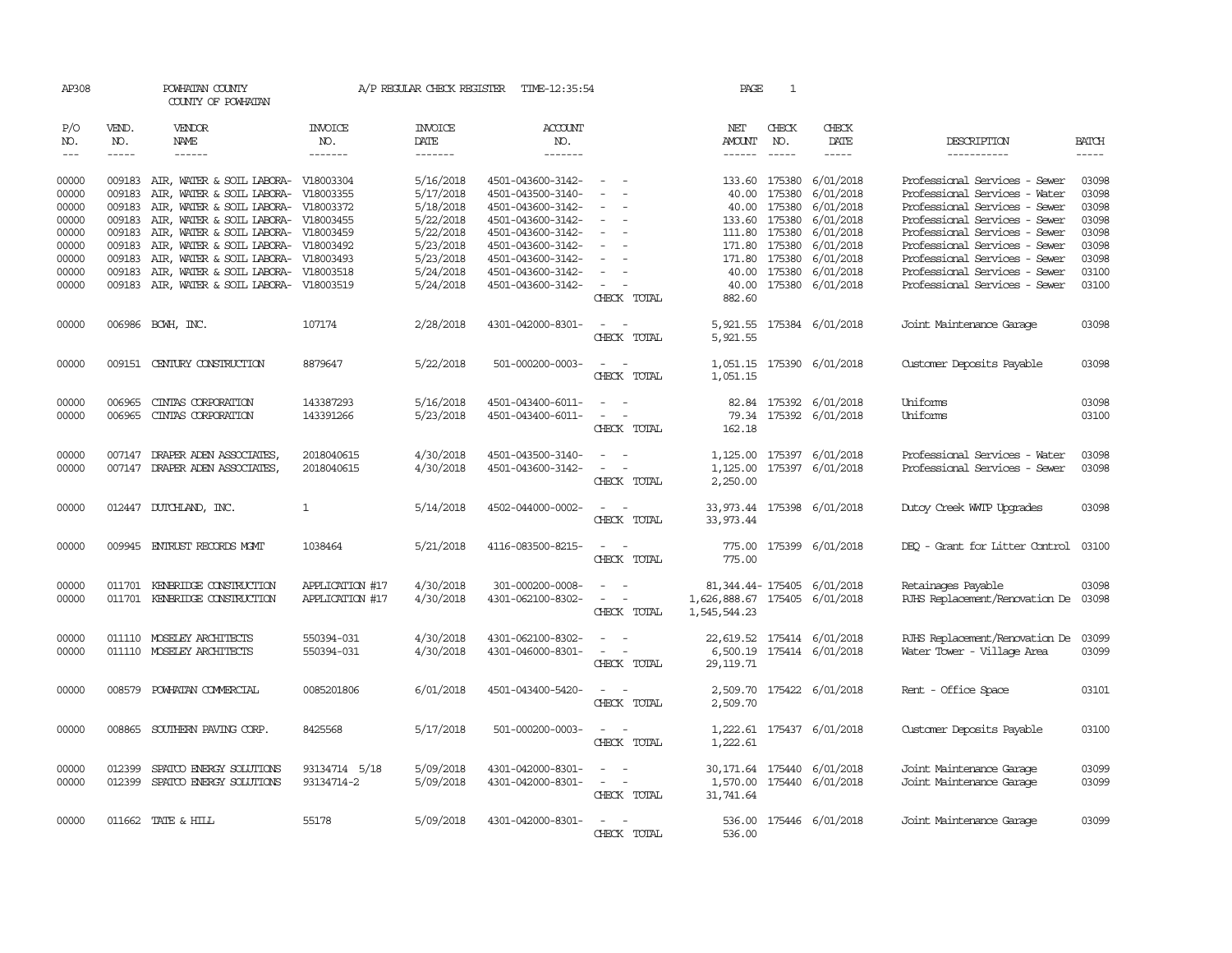| AP308                            |                             | POWHATAN COUNTY<br>COUNTY OF POWHATAN                                                                                                              |                           | A/P REGULAR CHECK REGISTER                       | TIME-12:35:54                                                                    |                                                                                                                             | PAGE                           | $\sqrt{2}$                  |                                                                            |                                                                                                                                  |                                  |
|----------------------------------|-----------------------------|----------------------------------------------------------------------------------------------------------------------------------------------------|---------------------------|--------------------------------------------------|----------------------------------------------------------------------------------|-----------------------------------------------------------------------------------------------------------------------------|--------------------------------|-----------------------------|----------------------------------------------------------------------------|----------------------------------------------------------------------------------------------------------------------------------|----------------------------------|
| P/O<br>NO.<br>$---$              | VEND.<br>NO.<br>$- - - - -$ | VENDOR<br>NAME<br>$- - - - - -$                                                                                                                    | INVOICE<br>NO.<br>------- | <b>INVOICE</b><br>DATE<br>-------                | <b>ACCOUNT</b><br>NO.<br>-------                                                 |                                                                                                                             | NET<br>AMOUNT<br>$- - - - - -$ | CHECK<br>NO.<br>$- - - - -$ | CHECK<br>DATE<br>-----                                                     | DESCRIPTION<br>-----------                                                                                                       | <b>BATCH</b>                     |
| 00000<br>00000<br>00000<br>00000 | 009183<br>009183            | 009183 AIR, WATER & SOIL LABORA- V18003573<br>AIR, WATER & SOIL LABORA-<br>AIR, WATER & SOIL LABORA-<br>009183 AIR, WATER & SOIL LABORA- V18003674 | V18003643<br>V18003666    | 5/25/2018<br>5/31/2018<br>5/31/2018<br>5/31/2018 | 4501-043500-3140-<br>4501-043600-3142-<br>4501-043600-3142-<br>4501-043600-3142- | $\sim$ $\sim$<br>$\sim$<br>CHECK TOTAL                                                                                      | 40.00<br>231.80                | 175458<br>111.80 175458     | 40.00 175458 6/06/2018<br>6/06/2018<br>6/06/2018<br>40.00 175458 6/06/2018 | Professional Services - Water<br>Professional Services - Sewer<br>Professional Services - Sewer<br>Professional Services - Sewer | 03102<br>03102<br>03102<br>03102 |
| 00000                            |                             | 012460 CAFE AT MAIDENS                                                                                                                             | 053358                    | 5/24/2018                                        | 4116-031201-5540-                                                                | $\sim$ $ \sim$<br>CHECK TOTAL                                                                                               | 150.00<br>150.00               |                             | 175466 6/06/2018                                                           | Triad Expenses                                                                                                                   | 03103                            |
| 00000                            |                             | 008993 DYNAMIC DJ SERVICES                                                                                                                         | TRIAD 5/24/18             | 5/24/2018                                        | 4116-031201-5540-                                                                | $\sim$ $ \sim$<br>CHECK TOTAL                                                                                               | 200.00                         |                             | 200.00 175474 6/06/2018                                                    | Triad Expenses                                                                                                                   | 03103                            |
| 00000                            |                             | 011224 ELECTRONIC SYSTEMS, INC.                                                                                                                    | IN968923                  | 5/21/2018                                        | 4501-043400-3320-                                                                | $\sim$ $\sim$<br>CHECK TOTAL                                                                                                | 39.83                          |                             | 39.83 175475 6/06/2018                                                     | Maintenance and Service Contra                                                                                                   | 03103                            |
| 00000<br>00000                   |                             | 007587 GRAINGER<br>007587 GRAINGER                                                                                                                 | 9794817487<br>9796552116  | 5/21/2018<br>5/23/2018                           | 4301-042000-8301-<br>4301-042000-8301-                                           | $\sim$ $-$<br>CHECK TOTAL                                                                                                   | 1,149.68<br>1,661.18           |                             | 511.50 175476 6/06/2018<br>175476 6/06/2018                                | Joint Maintenance Garage<br>Joint Maintenance Garage                                                                             | 03103<br>03103                   |
| 00000                            |                             | 012452 GREENHOW, SR., ANTHONY L.                                                                                                                   | TRIAD EVENT5/18           | 5/24/2018                                        | 4116-031201-5540-                                                                | $ -$<br>CHECK TOTAL                                                                                                         | 1,150.00                       |                             | 1,150.00 175477 6/06/2018                                                  | Triad Expenses                                                                                                                   | 03103                            |
| 00000                            |                             | 011110 MOSELEY ARCHITECTS                                                                                                                          | 550492-029                | 5/31/2018                                        | 4301-031200-6002-                                                                | CHECK TOTAL                                                                                                                 | 7,250.00                       |                             | 7,250.00 175485 6/06/2018                                                  | Sally Port & Courthouse Expans                                                                                                   | 03102                            |
| 00000                            |                             | 007297 NAFECO, INC.                                                                                                                                | 930654                    | 5/23/2018                                        | 4116-032200-0010-                                                                | CHECK TOTAL                                                                                                                 | 325.00<br>325.00               |                             | 175486 6/06/2018                                                           | SAFER Expenses                                                                                                                   | 03102                            |
| 00000                            |                             | 012283 SMARTSITES                                                                                                                                  | 0002718                   | 6/01/2018                                        | 4116-032200-0010-                                                                | $\overline{a}$<br>CHECK TOTAL                                                                                               | 1,250.00<br>1,250.00           |                             | 175495 6/06/2018                                                           | SAFER Expenses                                                                                                                   | 03102                            |
| 00000                            |                             | 006594 SOUTHSIDE ELECTRIC COOP                                                                                                                     | 63504003 5/18             | 5/11/2018                                        | 4501-043600-5110-                                                                | $\overline{\phantom{a}}$<br>CHECK TOTAL                                                                                     | 2,363.15                       |                             | 2,363.15 175497 6/06/2018                                                  | Electricity                                                                                                                      | 03102                            |
| 00000                            |                             | 012399 SPATCO ENERGY SOLUTIONS                                                                                                                     | 93134714-3                | 5/09/2018                                        | 4301-042000-8301-                                                                | $\sim$<br>$\overline{\phantom{a}}$<br>CHECK TOTAL                                                                           | 5,329.00                       |                             | 5,329.00 175498 6/06/2018                                                  | Joint Maintenance Garage                                                                                                         | 03103                            |
| 00000                            |                             | 012109 SPILLMAN TECHNOLOGIES, INC 38256                                                                                                            |                           | 6/01/2018                                        | 4301-032200-0005-                                                                | $\sim$<br>CHECK TOTAL                                                                                                       | 86,554.00                      |                             | 86,554.00 175499 6/06/2018                                                 | CAD System                                                                                                                       | 03102                            |
| 00000                            | 007578 VEPGA                |                                                                                                                                                    | 046368                    | 5/19/2018                                        | 4501-043400-5810-                                                                | $\sim$ $ \sim$<br>CHECK TOTAL                                                                                               | 169.00<br>169.00               |                             | 175502 6/06/2018                                                           | Dues/Association Membership                                                                                                      | 03102                            |
| 00000                            |                             | 011181 WELLS FARGO FINANCIAL                                                                                                                       | 5004837949                | 5/24/2018                                        | 4501-043400-3320-                                                                | $\equiv$<br>$\sim$<br>CHECK TOTAL                                                                                           | 234.73                         |                             | 234.73 175504 6/06/2018                                                    | Maintenance and Service Contra                                                                                                   | 03102                            |
| 00000                            |                             | 006175 ADAMS OIL COMPANY, INC.                                                                                                                     | 5090 5/7/18               | 5/07/2018                                        | 4501-043400-6008-                                                                | $\frac{1}{2} \left( \frac{1}{2} \right) \left( \frac{1}{2} \right) = \frac{1}{2} \left( \frac{1}{2} \right)$<br>CHECK TOTAL | 30.92                          |                             | 30.92 175509 6/14/2018                                                     | Gas/Grease/Oil/Vehicle Repairs 03107                                                                                             |                                  |
| 00000<br>00000                   |                             | 009183 AIR, WATER & SOIL LABORA- V18003203<br>009183 AIR, WATER & SOIL LABORA- V18003375                                                           |                           | 5/11/2018<br>5/18/2018                           | 4501-043600-3142-<br>4501-043600-3142-                                           |                                                                                                                             | 40.00                          |                             | 175510 6/14/2018<br>40.00 175510 6/14/2018                                 | Professional Services - Sewer<br>Professional Services - Sewer                                                                   | 03107<br>03107                   |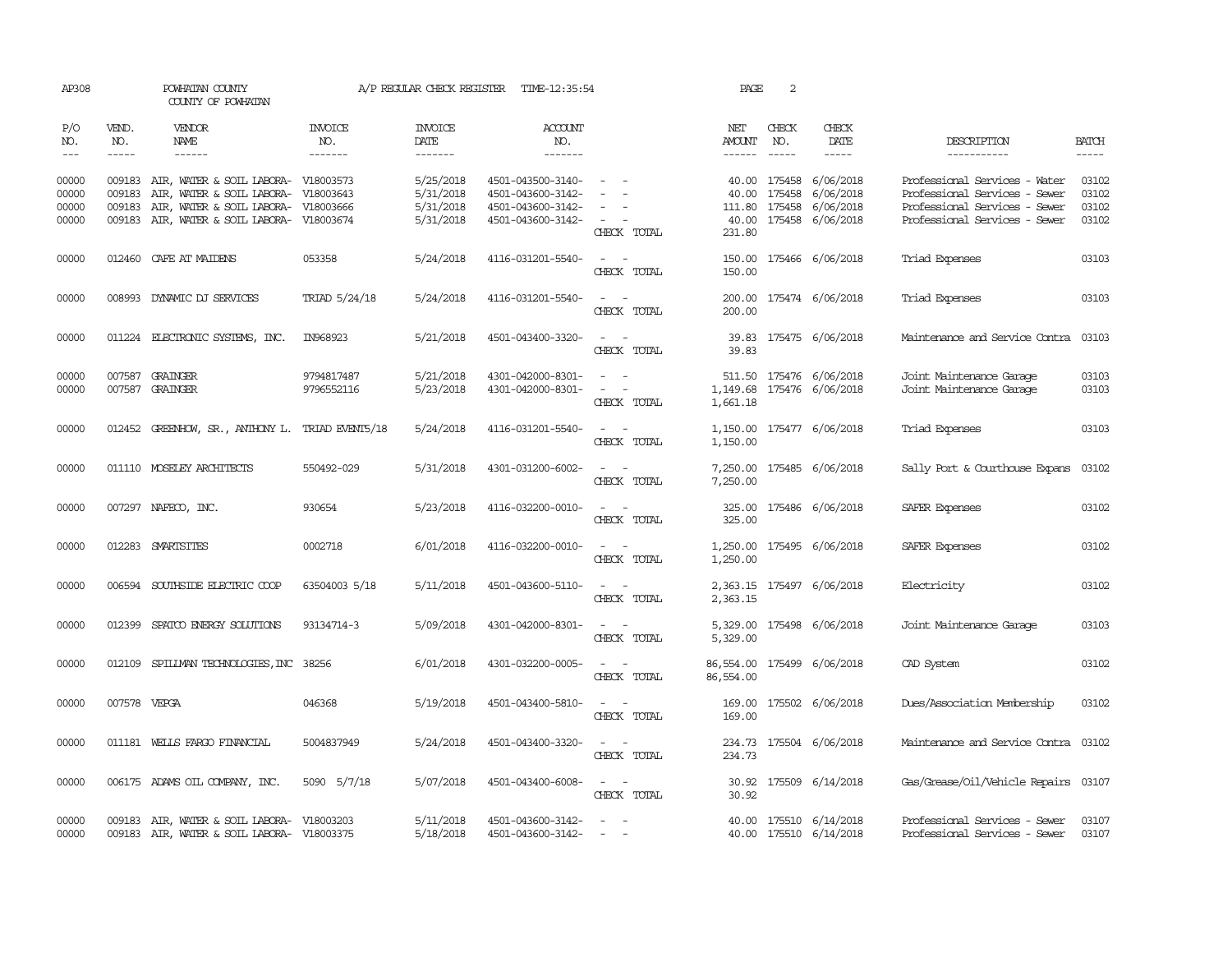| AP308                                                                                                                               |                                                                                                                                          | POWHATAN COUNTY<br>COUNTY OF POWHATAN                                                                                                                                                                                                                                                            |                                                                                                                                                                                                                | A/P REGULAR CHECK REGISTER                                                                                                                                                                      | TIME-12:35:54                                                                                                                                                                                                                                                                                                           |                                         | PAGE                                                                                 | 3                                          |                                                                                                                                                                                                                                                                                                                                                      |                                                                                                                                                                                                                                                                                                                                                                                                                                        |                                                                                                                                     |
|-------------------------------------------------------------------------------------------------------------------------------------|------------------------------------------------------------------------------------------------------------------------------------------|--------------------------------------------------------------------------------------------------------------------------------------------------------------------------------------------------------------------------------------------------------------------------------------------------|----------------------------------------------------------------------------------------------------------------------------------------------------------------------------------------------------------------|-------------------------------------------------------------------------------------------------------------------------------------------------------------------------------------------------|-------------------------------------------------------------------------------------------------------------------------------------------------------------------------------------------------------------------------------------------------------------------------------------------------------------------------|-----------------------------------------|--------------------------------------------------------------------------------------|--------------------------------------------|------------------------------------------------------------------------------------------------------------------------------------------------------------------------------------------------------------------------------------------------------------------------------------------------------------------------------------------------------|----------------------------------------------------------------------------------------------------------------------------------------------------------------------------------------------------------------------------------------------------------------------------------------------------------------------------------------------------------------------------------------------------------------------------------------|-------------------------------------------------------------------------------------------------------------------------------------|
| P/O<br>NO.<br>$\frac{1}{2}$                                                                                                         | VEND.<br>NO.<br>$- - - - -$                                                                                                              | VENDOR<br>NAME<br>$- - - - - -$                                                                                                                                                                                                                                                                  | <b>INVOICE</b><br>NO.<br>-------                                                                                                                                                                               | <b>INVOICE</b><br>DATE<br>-------                                                                                                                                                               | <b>ACCOUNT</b><br>NO.<br>-------                                                                                                                                                                                                                                                                                        |                                         | NET<br><b>AMOUNT</b><br>$- - - - - -$                                                | CHECK<br>NO.<br>$- - - - -$                | CHECK<br>DATE<br>-----                                                                                                                                                                                                                                                                                                                               | DESCRIPTION<br>-----------                                                                                                                                                                                                                                                                                                                                                                                                             | <b>BATCH</b><br>-----                                                                                                               |
| 00000<br>00000<br>00000<br>00000<br>00000                                                                                           | 009183<br>009183<br>009183<br>009183<br>009183                                                                                           | AIR, WATER & SOIL LABORA- V18003665<br>AIR, WATER & SOIL LABORA-<br>AIR, WATER & SOIL LABORA-<br>AIR, WATER & SOIL LABORA-<br>AIR, WATER & SOIL LABORA-                                                                                                                                          | V18003685<br>V18003786<br>V18003787<br>V18003839                                                                                                                                                               | 5/31/2018<br>6/01/2018<br>6/05/2018<br>6/05/2018<br>6/07/2018                                                                                                                                   | 4501-043600-3142-<br>4501-043500-3140-<br>4501-043600-3142-<br>4501-043600-3142-<br>4501-043500-3140-                                                                                                                                                                                                                   | $\sim$<br>CHECK TOTAL                   | 133.60<br>120.00<br>111.80<br>133.60<br>619.00                                       | 175510<br>175510<br>175510<br>40.00 175510 | 175510 6/14/2018<br>6/14/2018<br>6/14/2018<br>6/14/2018<br>6/14/2018                                                                                                                                                                                                                                                                                 | Professional Services - Sewer<br>Professional Services - Water<br>Professional Services - Sewer<br>Professional Services - Sewer<br>Professional Services - Water                                                                                                                                                                                                                                                                      | 03107<br>03107<br>03107<br>03107<br>03107                                                                                           |
| 00000                                                                                                                               |                                                                                                                                          | 011931 ALTAIRIS TECHNOLOGY                                                                                                                                                                                                                                                                       | 11-POW                                                                                                                                                                                                         | 4/12/2018                                                                                                                                                                                       | 4301-031200-6001-                                                                                                                                                                                                                                                                                                       | CHECK TOTAL                             | 9,666.00<br>9,666.00                                                                 |                                            | 175511 6/14/2018                                                                                                                                                                                                                                                                                                                                     | Public Safety Radio System                                                                                                                                                                                                                                                                                                                                                                                                             | 03104                                                                                                                               |
| 00000                                                                                                                               |                                                                                                                                          | 007126 ANALYTICS CORPORATION                                                                                                                                                                                                                                                                     | 58011                                                                                                                                                                                                          | 5/25/2018                                                                                                                                                                                       | 4501-043600-3142-                                                                                                                                                                                                                                                                                                       | CHECK TOTAL                             | 116.00<br>116.00                                                                     |                                            | 175512 6/14/2018                                                                                                                                                                                                                                                                                                                                     | Professional Services - Sewer                                                                                                                                                                                                                                                                                                                                                                                                          | 03107                                                                                                                               |
| 00000<br>00000<br>00000<br>00000<br>00000<br>00000<br>00000<br>00000<br>00000<br>00000<br>00000<br>00000<br>00000<br>00000<br>00000 | 008668<br>008668<br>008668<br>008668<br>008668<br>008668<br>008668<br>008668<br>008668<br>008668<br>008668<br>008668<br>008668<br>008668 | BANK OF AMERICA<br>BANK OF AMERICA<br>BANK OF AMERICA<br>BANK OF AMERICA<br>BANK OF AMERICA<br>BANK OF AMERICA<br>BANK OF AMERICA<br>BANK OF AMERICA<br>BANK OF AMERICA<br>BANK OF AMERICA<br>BANK OF AMERICA<br>BANK OF AMERICA<br>BANK OF AMERICA<br>BANK OF AMERICA<br>008668 BANK OF AMERICA | 06/01/2018<br>06/01/2018<br>06/01/2018<br>06/01/2018<br>06/01/2018<br>06/01/2018<br>06/01/2018<br>06/01/2018<br>06/01/2018<br>06/01/2018<br>06/01/2018<br>06/01/2018<br>06/01/2018<br>06/01/2018<br>06/01/2018 | 6/01/2018<br>6/01/2018<br>6/01/2018<br>6/01/2018<br>6/01/2018<br>6/01/2018<br>6/01/2018<br>6/01/2018<br>6/01/2018<br>6/01/2018<br>6/01/2018<br>6/01/2018<br>6/01/2018<br>6/01/2018<br>6/01/2018 | 4301-014200-6004-<br>4501-043400-5130-<br>4501-043600-3310-<br>4501-043600-3310-<br>4501-043600-6015-<br>4501-043500-3310-<br>4501-043500-6014-<br>4501-043400-6008-<br>4501-043400-6008-<br>4501-043400-6008-<br>4501-043400-6008-<br>4501-043400-6008-<br>4501-043400-6008-<br>4501-043400-6008-<br>4501-043400-3310- | $\equiv$<br>CHECK TOTAL                 | 28.46<br>22.88<br>117.35<br>1,378.00<br>65.89<br>73.38<br>71.31<br>71.45<br>2,823.09 |                                            | 175516 6/14/2018<br>175516 6/14/2018<br>429.99 175516 6/14/2018<br>36.51 175516 6/14/2018<br>175516 6/14/2018<br>91.51 175516 6/14/2018<br>175516 6/14/2018<br>48.42 175516 6/14/2018<br>175516 6/14/2018<br>175516 6/14/2018<br>60.60 175516 6/14/2018<br>175516 6/14/2018<br>15.97 175516 6/14/2018<br>175516 6/14/2018<br>311.37 175516 6/14/2018 | Paving Village Building<br>Water<br>Repairs and Maintenance<br>Repairs and Maintenance<br>Lab Supplies<br>Repairs and Maintenance<br>Other Operating Supplies<br>Gas/Grease/Oil/Vehicle Repairs<br>Gas/Grease/Oil/Vehicle Repairs<br>Gas/Grease/Oil/Vehicle Repairs<br>Gas/Grease/Oil/Vehicle Repairs<br>Gas/Grease/Oil/Vehicle Repairs<br>Gas/Grease/Oil/Vehicle Repairs<br>Gas/Grease/Oil/Vehicle Repairs<br>Repairs and Maintenance | 03108<br>03108<br>03108<br>03108<br>03108<br>03108<br>03108<br>03108<br>03108<br>03108<br>03108<br>03108<br>03108<br>03108<br>03108 |
| 00000                                                                                                                               |                                                                                                                                          | 008713 BLUE RIDGE RESCUE                                                                                                                                                                                                                                                                         | 44000                                                                                                                                                                                                          | 5/29/2018                                                                                                                                                                                       | 4116-032200-0010-                                                                                                                                                                                                                                                                                                       | CHECK TOTAL                             | 5,430.00<br>5,430.00                                                                 |                                            | 175518 6/14/2018                                                                                                                                                                                                                                                                                                                                     | SAFER Expenses                                                                                                                                                                                                                                                                                                                                                                                                                         | 03104                                                                                                                               |
| 00000                                                                                                                               |                                                                                                                                          | 009991 BMS DIRECT                                                                                                                                                                                                                                                                                | 126315P                                                                                                                                                                                                        | 6/07/2018                                                                                                                                                                                       | 4501-043400-5210-                                                                                                                                                                                                                                                                                                       | $\overline{\phantom{a}}$<br>CHECK TOTAL | 108.50<br>108.50                                                                     |                                            | 175519 6/14/2018                                                                                                                                                                                                                                                                                                                                     | Postage                                                                                                                                                                                                                                                                                                                                                                                                                                | 03107                                                                                                                               |
| 00000                                                                                                                               | 006965                                                                                                                                   | CINIAS CORPORATION                                                                                                                                                                                                                                                                               | 143395213                                                                                                                                                                                                      | 5/30/2018                                                                                                                                                                                       | 4501-043400-6011-                                                                                                                                                                                                                                                                                                       | CHECK TOTAL                             | 79.34                                                                                |                                            | 79.34 175523 6/14/2018                                                                                                                                                                                                                                                                                                                               | Uniforms                                                                                                                                                                                                                                                                                                                                                                                                                               | 03107                                                                                                                               |
| 00000                                                                                                                               |                                                                                                                                          | 010233 DEWBERRY ENGINEERS, INC.                                                                                                                                                                                                                                                                  | 1551581                                                                                                                                                                                                        | 5/25/2018                                                                                                                                                                                       | 4502-044000-0002-                                                                                                                                                                                                                                                                                                       | CHECK TOTAL                             | 3,068.75                                                                             |                                            | 3,068.75 175528 6/14/2018                                                                                                                                                                                                                                                                                                                            | Dutoy Creek WITP Upgrades                                                                                                                                                                                                                                                                                                                                                                                                              | 03105                                                                                                                               |
| 00000                                                                                                                               |                                                                                                                                          | 006510 EMERGENCY SERVICES                                                                                                                                                                                                                                                                        | 286                                                                                                                                                                                                            | 6/04/2018                                                                                                                                                                                       | 4120-032300-3110-                                                                                                                                                                                                                                                                                                       | $\sim$<br>$\sim$<br>CHECK TOTAL         | 34,573.56                                                                            |                                            | 34,573.56 175530 6/14/2018                                                                                                                                                                                                                                                                                                                           | Contract Services-Daytime Cove 03104                                                                                                                                                                                                                                                                                                                                                                                                   |                                                                                                                                     |
| 00000                                                                                                                               |                                                                                                                                          | 009639 EMS MANAGEMENT &                                                                                                                                                                                                                                                                          | 033396                                                                                                                                                                                                         | 5/31/2018                                                                                                                                                                                       | 4120-032300-5845-                                                                                                                                                                                                                                                                                                       | CHECK TOTAL                             | 2,045.68<br>2,045.68                                                                 |                                            | 175531 6/14/2018                                                                                                                                                                                                                                                                                                                                     | EMS Transport Third Party Bill 03104                                                                                                                                                                                                                                                                                                                                                                                                   |                                                                                                                                     |
| 00000                                                                                                                               |                                                                                                                                          | 008336 FERGUSON ENTERPRISES INC. 1966631                                                                                                                                                                                                                                                         |                                                                                                                                                                                                                | 5/29/2018                                                                                                                                                                                       | 4501-043600-3310-                                                                                                                                                                                                                                                                                                       | CHECK TOTAL                             | 710.33                                                                               |                                            | 710.33 175534 6/14/2018                                                                                                                                                                                                                                                                                                                              | Repairs and Maintenance                                                                                                                                                                                                                                                                                                                                                                                                                | 03107                                                                                                                               |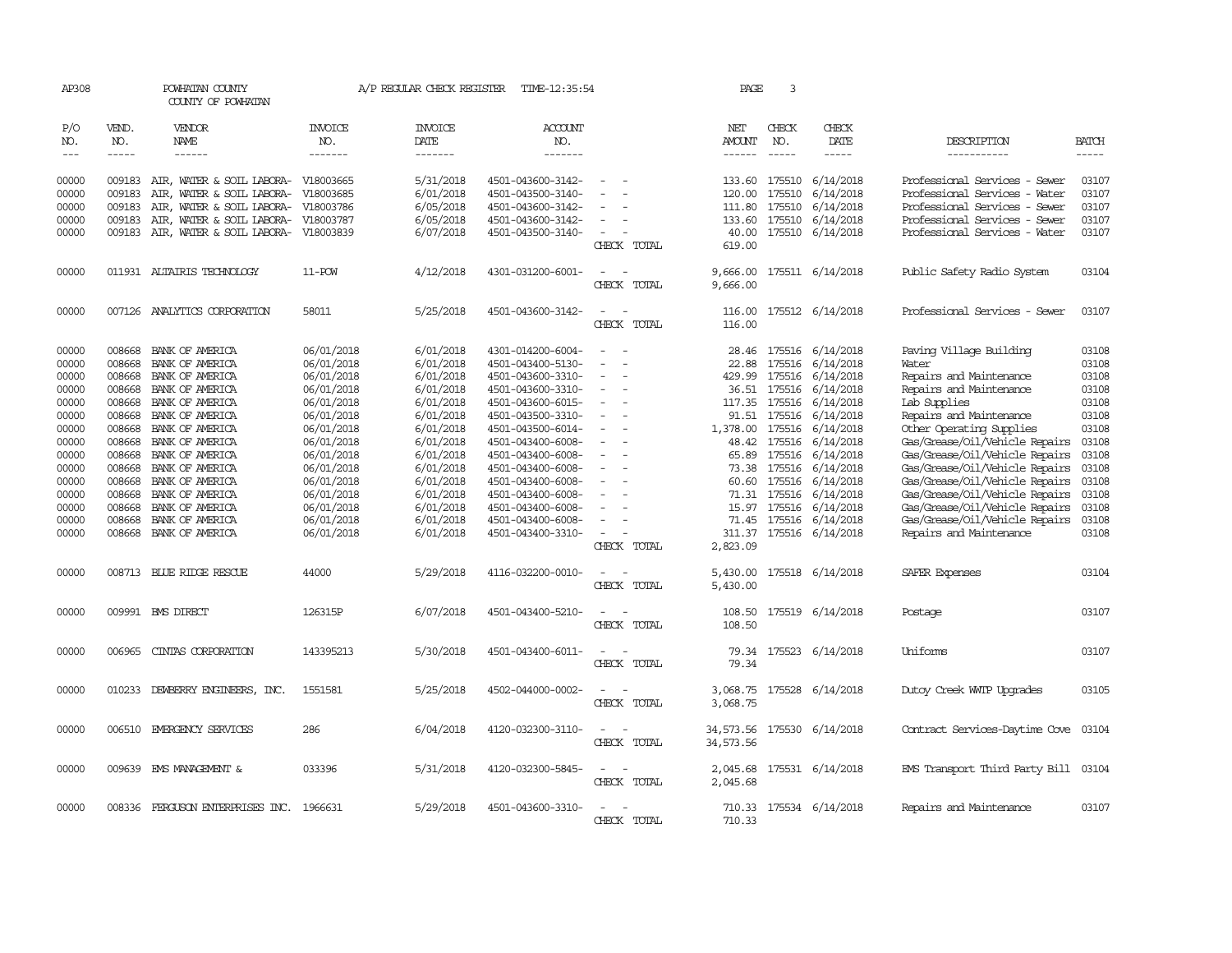| AP308                   |                             | POWHATAN COUNTY<br>COUNTY OF POWHATAN                                       |                                     | A/P REGULAR CHECK REGISTER           | TIME-12:35:54                                               |                                                                                                | PAGE                                    | $\overline{4}$                |                                                                      |                                                                                                 |                             |
|-------------------------|-----------------------------|-----------------------------------------------------------------------------|-------------------------------------|--------------------------------------|-------------------------------------------------------------|------------------------------------------------------------------------------------------------|-----------------------------------------|-------------------------------|----------------------------------------------------------------------|-------------------------------------------------------------------------------------------------|-----------------------------|
| P/O<br>NO.<br>$---$     | VEND.<br>NO.<br>$- - - - -$ | VENDOR<br>NAME<br>$- - - - - -$                                             | <b>INVOICE</b><br>NO.<br>-------    | <b>INVOICE</b><br>DATE<br>-------    | <b>ACCOUNT</b><br>NO.<br>-------                            |                                                                                                | NET<br>AMOUNT<br>$- - - - - -$          | CHECK<br>NO.<br>$\frac{1}{2}$ | CHECK<br>DATE<br>-----                                               | DESCRIPTION<br>-----------                                                                      | <b>BATCH</b><br>$- - - - -$ |
| 00000                   |                             | 000338 FIRE PROTECTION EQUIP. CO 00070321                                   |                                     | 5/21/2018                            | 4120-032200-8215-                                           | $\sim$ $ \sim$<br>CHECK TOTAL                                                                  | 3,824.48                                |                               | 3,824.48 175535 6/14/2018                                            | State Dept of Fire Programs Fu 03104                                                            |                             |
| 00000                   |                             | 006405 HACH COMPANY                                                         | 10977151                            | 5/25/2018                            | 4501-043600-6015-                                           | $\sim$ $ \sim$<br>CHECK TOTAL                                                                  | 616.75                                  |                               | 616.75 175538 6/14/2018                                              | Lab Supplies                                                                                    | 03107                       |
| 00000<br>00000<br>00000 | 012209<br>012209            | JOY'S FLORAL & GIFTS<br>JOY'S FLORAL & GIFTS<br>012209 JOY'S FLORAL & GIFTS | 100002478<br>100002920<br>100003093 | 12/06/2017<br>2/28/2018<br>5/01/2018 | 4116-031212-6015-<br>4116-031212-6015-<br>4116-031212-6015- | $\sim$<br>$\sim$<br>$\sim$<br>$\sim$<br>$\overline{\phantom{a}}$<br>CHECK TOTAL                | 72.12<br>201.25                         |                               | 52.65 175541 6/14/2018<br>76.48 175541 6/14/2018<br>175541 6/14/2018 | Ancillary Expenses<br>Ancillary Expenses<br>Ancillary Expenses                                  | 03107<br>03107<br>03107     |
| 00000                   |                             | 011486 KOFILE TECHNOLOGIES, INC.                                            | 222619                              | 5/15/2018                            | 4116-021101-8101-                                           | $\sim$<br>$\sim$ $-$<br>CHECK TOTAL                                                            | 9,410.00                                |                               | 9,410.00 175542 6/14/2018                                            | Item Conservation Grant                                                                         | 03107                       |
| 00000<br>00000<br>00000 |                             | 010924 MITCHELL PEST<br>010924 MITCHELL PEST<br>010924 MITCHELL PEST        | 111050<br>111371<br>111372          | 5/08/2018<br>5/23/2018<br>5/25/2018  | 4501-043600-3142-<br>4501-043600-3142-<br>4501-043600-3142- | $\sim$ $\sim$<br>$\sim$<br>$\overline{\phantom{a}}$<br>$\overline{\phantom{a}}$<br>CHECK TOTAL | 95.00<br>285.00                         | 175548                        | 95.00 175548 6/14/2018<br>6/14/2018<br>95.00 175548 6/14/2018        | Professional Services - Sewer<br>Professional Services - Sewer<br>Professional Services - Sewer | 03105<br>03105<br>03105     |
| 00000<br>00000          |                             | 012003 PHOENIX FABRICATORS AND<br>012003 PHOENIX FABRICATORS AND            | 7A<br>$7\overline{ }$               | 5/31/2018<br>5/31/2018               | 301-000200-0008-<br>4301-046000-8301-                       | $\sim$<br>$\sim$<br>$\sim$ $ \sim$<br>CHECK TOTAL                                              | 55,681.50 175550 6/14/2018<br>52,897.42 |                               | 2,784.08-175550 6/14/2018                                            | Retainages Payable<br>Water Tower - Village Area                                                | 03105<br>03105              |
| 00000                   |                             | 009055 CLANTUM CONTROLS, INC.                                               | 013580                              | 6/06/2018                            | 4501-043600-3310-                                           | $\sim$ 100 $\sim$<br>CHECK TOTAL                                                               | 837.00                                  |                               | 837.00 175556 6/14/2018                                              | Repairs and Maintenance                                                                         | 03107                       |
| 00000                   |                             | 008448 CUINN CONSULTING                                                     | IW#4                                | 5/10/2018                            | 4301-046000-8301-                                           | CHECK TOTAL                                                                                    | 1,421.10                                |                               | 1,421.10 175558 6/14/2018                                            | Water Tower - Village Area                                                                      | 03106                       |
| 00000                   |                             | 007750 SHEEHY FORD AUTO STORES                                              | DEAL#134807                         | 5/01/2018                            | 4301-012500-8302-                                           | $\sim$ $ -$<br>CHECK TOTAL                                                                     | 21,572.00<br>21,572.00                  |                               | 175565 6/14/2018                                                     | Other County Vehicles                                                                           | 03104                       |
| 00000<br>00000          | 008578<br>008578            | STAPLES BUSINESS AD-<br>STAPLES BUSINESS AD-                                | 3378541145<br>3378541146            | 5/19/2018<br>5/19/2018               | 4501-043400-6001-<br>4501-043400-6001-                      | $\sim$<br>$\sim$<br>$\overline{\phantom{a}}$<br>CHECK TOTAL                                    | 44.99<br>31.80<br>76.79                 | 175568<br>175568              | 6/14/2018<br>6/14/2018                                               | Office Supplies<br>Office Supplies                                                              | 03107<br>03107              |
| 00000                   | 011188                      | TECH FIRE & SAFETY                                                          | 1415                                | 6/04/2018                            | 4116-032200-0010-                                           | $\equiv$<br>$\sim$<br>CHECK TOTAL                                                              | 1,460.00<br>1,460.00                    |                               | 175569 6/14/2018                                                     | SAFER Expenses                                                                                  | 03104                       |
| 00000                   |                             | 006679 TREASURER, CHESTERFIELD                                              | LETTER $6/7/18$                     | 6/07/2018                            | 4501-043500-5111-                                           | $\sim$ $ \sim$<br>CHECK TOTAL                                                                  | 44,005.50 175571 6/14/2018<br>44,005.50 |                               |                                                                      | Chesterfield Water Capacity                                                                     | 03107                       |
| 00000                   |                             | 011169 VERIZON                                                              | 8045985600 5/18                     | 5/28/2018                            | 4501-043400-5230-                                           | $\sim$<br>$\sim$<br>CHECK TOTAL                                                                | 45.64                                   |                               | 45.64 175575 6/14/2018                                               | Telephone System                                                                                | 03106                       |
| 00000<br>00000          |                             | 007415 VIRGINIA UTILITY<br>007415 VIRGINIA UTILITY                          | 05180351<br>05180351                | 5/31/2018<br>5/31/2018               | 4501-043500-3140-<br>4501-043600-3142-                      | $\sim$<br>$\sim$<br>$\sim$<br>$\sim$<br>CHECK TOTAL                                            | 43.57<br>87.15                          | 43.58 175580                  | 6/14/2018<br>175580 6/14/2018                                        | Professional Services - Water<br>Professional Services - Sewer                                  | 03107<br>03107              |
| 00000                   |                             | 012433 WHEELER, NATHAN ROMAN                                                | 3                                   | 6/02/2018                            | 4116-032200-0010-                                           | $\sim$ $ \sim$<br>CHECK TOTAL                                                                  | 400.00<br>400.00                        |                               | 175582 6/14/2018                                                     | <b>SAFER Expenses</b>                                                                           | 03104                       |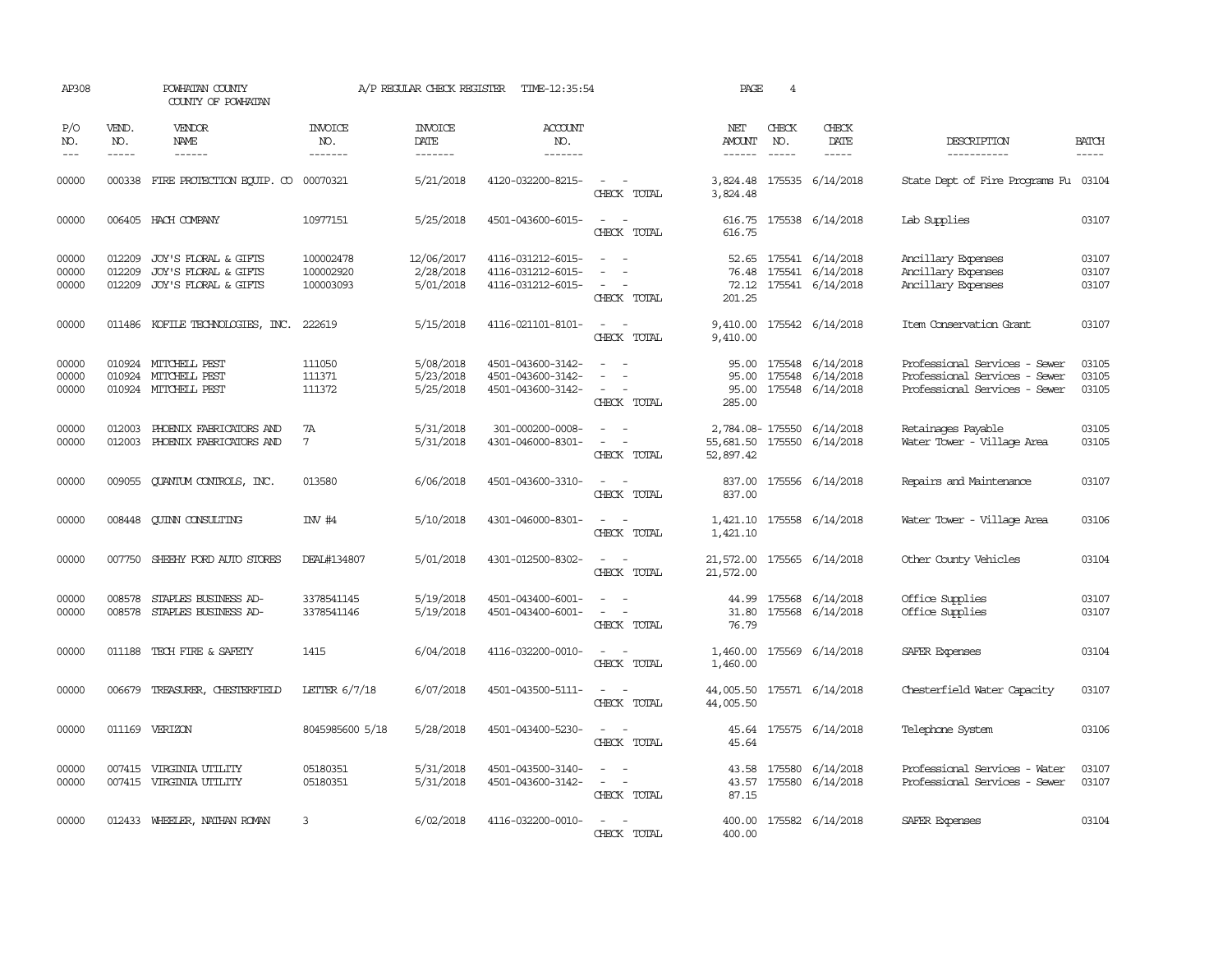| AP308                            |                               | POWHATAN COUNTY<br>COUNTY OF POWHATAN                                                                                                                                  |                                        | A/P REGULAR CHECK REGISTER                       | 5<br>TIME-12:35:54<br>PAGE                                                       |                                                                                                                             |                                           |                               |                                                                                                  |                                                                                                                                  |                                  |
|----------------------------------|-------------------------------|------------------------------------------------------------------------------------------------------------------------------------------------------------------------|----------------------------------------|--------------------------------------------------|----------------------------------------------------------------------------------|-----------------------------------------------------------------------------------------------------------------------------|-------------------------------------------|-------------------------------|--------------------------------------------------------------------------------------------------|----------------------------------------------------------------------------------------------------------------------------------|----------------------------------|
| P/O<br>NO.<br>$---$              | VEND.<br>NO.<br>$\frac{1}{2}$ | <b>VENDOR</b><br>NAME                                                                                                                                                  | <b>INVOICE</b><br>NO.<br>-------       | <b>INVOICE</b><br>DATE<br>--------               | <b>ACCOUNT</b><br>NO.<br>--------                                                |                                                                                                                             | NET<br>AMOUNT<br>------                   | CHECK<br>NO.<br>$\frac{1}{2}$ | CHECK<br>DATE<br>$\frac{1}{2}$                                                                   | DESCRIPTION<br>-----------                                                                                                       | <b>BATCH</b><br>-----            |
| 00000<br>00000<br>00000<br>00000 | 009183<br>009183              | 009183 AIR, WATER & SOIL LABORA- V18003879<br>AIR, WATER & SOIL LABORA- V18003880<br>AIR, WATER & SOIL LABORA- V18003972<br>009183 AIR, WATER & SOIL LABORA- V18003983 |                                        | 6/07/2018<br>6/07/2018<br>6/12/2018<br>6/12/2018 | 4501-043600-3142-<br>4501-043600-3142-<br>4501-043600-3142-<br>4501-043600-3142- | $\sim$<br>CHECK TOTAL                                                                                                       | 40.00<br>707.60                           |                               | 40.00 175585 6/21/2018<br>175585 6/21/2018<br>362.40 175585 6/21/2018<br>265.20 175585 6/21/2018 | Professional Services - Sewer<br>Professional Services - Sewer<br>Professional Services - Sewer<br>Professional Services - Sewer | 03109<br>03109<br>03109<br>03109 |
| 00000                            |                               | 011931 ALTAIRIS TECHNOLOGY                                                                                                                                             | 13-POW                                 | 6/08/2018                                        | 4301-031200-6001-                                                                | $\frac{1}{2} \left( \frac{1}{2} \right) \left( \frac{1}{2} \right) = \frac{1}{2} \left( \frac{1}{2} \right)$<br>CHECK TOTAL | 23, 912.25                                |                               | 23, 912.25 175587 6/21/2018                                                                      | Public Safety Radio System                                                                                                       | 03109                            |
| 00000                            |                               | 007436 AQUA VIRGINIA, INC.                                                                                                                                             | 0574661 6/7/18                         | 6/07/2018                                        | 4501-043400-5130-                                                                | $\sim$ $\sim$<br>CHECK TOTAL                                                                                                | 25.23                                     |                               | 25.23 175589 6/21/2018                                                                           | Water                                                                                                                            | 03109                            |
| 00000                            |                               | 007436 AQUA VIRGINIA, INC.                                                                                                                                             | 1188328 6/7/18                         | 6/07/2018                                        | 4501-043600-5130-                                                                | $\sim$ $ \sim$<br>CHECK TOTAL                                                                                               | 17.62                                     |                               | 17.62 175590 6/21/2018                                                                           | Water - Sewer Facilities                                                                                                         | 03109                            |
| 00000                            |                               | 009991 BMS DIRECT                                                                                                                                                      | 125930                                 | 5/31/2018                                        | 4501-043400-5210-                                                                | $\frac{1}{2} \left( \frac{1}{2} \right) \left( \frac{1}{2} \right) = \frac{1}{2} \left( \frac{1}{2} \right)$<br>CHECK TOTAL | 132.46                                    |                               | 132.46 175602 6/21/2018                                                                          | Postage                                                                                                                          | 03109                            |
| 00000                            |                               | 011439 BUSINESS CARD                                                                                                                                                   | 05/27/2018                             | 5/27/2018                                        | 4116-031201-5540-                                                                | $\sim$<br>$\sim$<br>CHECK TOTAL                                                                                             | 101.07                                    |                               | 101.07 175610 6/21/2018                                                                          | Triad Expenses                                                                                                                   | 03118                            |
| 00000                            |                               | 011610 BUSINESS CARD                                                                                                                                                   | 05/27/2018                             | 5/27/2018                                        | 4116-031201-5540-                                                                | $\sim$ $ \sim$<br>CHECK TOTAL                                                                                               | 41.61                                     |                               | 41.61 175611 6/21/2018                                                                           | Triad Expenses                                                                                                                   | 03116                            |
| 00000<br>00000<br>00000          |                               | 011661 BUSINESS CARD<br>011661 BUSINESS CARD<br>011661 BUSINESS CARD                                                                                                   | 05/27/2018<br>05/27/2018<br>05/27/2018 | 5/27/2018<br>5/27/2018<br>5/27/2018              | 4116-031201-5540-<br>4116-031201-5540-<br>4116-031212-6015-                      | $\sim$ $ \sim$<br>$\sim$ 100 $\sim$<br>CHECK TOTAL                                                                          | 111.32                                    |                               | $.00$ 175613 6/21/2018<br>20.50 175613 6/21/2018<br>90.82 175613 6/21/2018                       | Triad Expenses<br>Triad Expenses<br>Ancillary Expenses                                                                           | 03117<br>03117<br>03117          |
| 00000                            |                               | 012486 C&W-TESCO, INC.                                                                                                                                                 | 13486                                  | 5/31/2018                                        | 4301-062100-8302-                                                                | $ -$<br>CHECK TOTAL                                                                                                         | 10,300.00                                 |                               | 10,300.00 175614 6/21/2018                                                                       | RJHS Replacement/Renovation De 03109                                                                                             |                                  |
| 00000                            |                               | 000540 CENTRAL VIRGINIA WASTE                                                                                                                                          | 23412                                  | 6/06/2018                                        | 4501-043400-3185-                                                                | $\sim$ $ \sim$<br>CHECK TOTAL                                                                                               | 49.91                                     |                               | 49.91 175617 6/21/2018                                                                           | Trash Removal                                                                                                                    | 03109                            |
| 00000<br>00000                   | 006965<br>006965              | CINIAS CORPORATION<br>CINTAS CORPORATION                                                                                                                               | 143399129<br>143403024                 | 6/06/2018<br>6/13/2018                           | 4501-043400-6011-<br>4501-043400-6011-                                           | $\sim$<br>CHECK TOTAL                                                                                                       | 194.44                                    |                               | 97.22 175619 6/21/2018<br>97.22 175619 6/21/2018                                                 | Uniforms<br>Uniforms                                                                                                             | 03109<br>03109                   |
| 00000<br>00000                   | 011728                        | DANIEL & COMPANY, INC.<br>011728 DANIEL & COMPANY, INC.                                                                                                                | APPLICATION # 8<br>APPLICATION # 8     | 5/31/2018<br>5/31/2018                           | 301-000200-0008-<br>4301-031200-6002-                                            | $\frac{1}{2} \left( \frac{1}{2} \right) \left( \frac{1}{2} \right) = \frac{1}{2} \left( \frac{1}{2} \right)$<br>CHECK TOTAL | 192,471.00 175628 6/21/2018<br>182,847.00 |                               | 9,624.00-175628 6/21/2018                                                                        | Retainages Payable<br>Sally Port & Courthouse Expans                                                                             | 03110<br>03110                   |
| 00000<br>00000                   | 000860                        | DOMINION ENERGY VIRGINIA<br>000860 DOMINION ENERGY VIRGINIA                                                                                                            | 1875198911 6/18<br>9052426195 6/18     | 6/04/2018<br>6/04/2018                           | 4501-043500-5110-<br>4501-043600-5110-                                           | $\sim$ $ -$<br>CHECK TOTAL                                                                                                  | 111.16                                    |                               | 64.40 175633 6/21/2018<br>46.76 175633 6/21/2018                                                 | Electricity<br>Electricity                                                                                                       | 03110<br>03110                   |
| 00000                            |                               | 009245 INNOVATIVE BIO                                                                                                                                                  | 206018                                 | 6/06/2018                                        | 4501-043600-3320-                                                                | $\sim$ $ \sim$<br>CHECK TOTAL                                                                                               | 2,850.00                                  |                               | 2,850.00 175661 6/21/2018                                                                        | Maintenance and Svc Contracts                                                                                                    | 03110                            |
| 00000                            |                               | 011701 KENBRIDGE CONSTRUCTION                                                                                                                                          | APPLICATION #18                        | 5/31/2018                                        | 301-000200-0008-                                                                 | $\sim$ $-$                                                                                                                  |                                           |                               | 79, 992.37-175670 6/21/2018                                                                      | Retainages Payable                                                                                                               | 03110                            |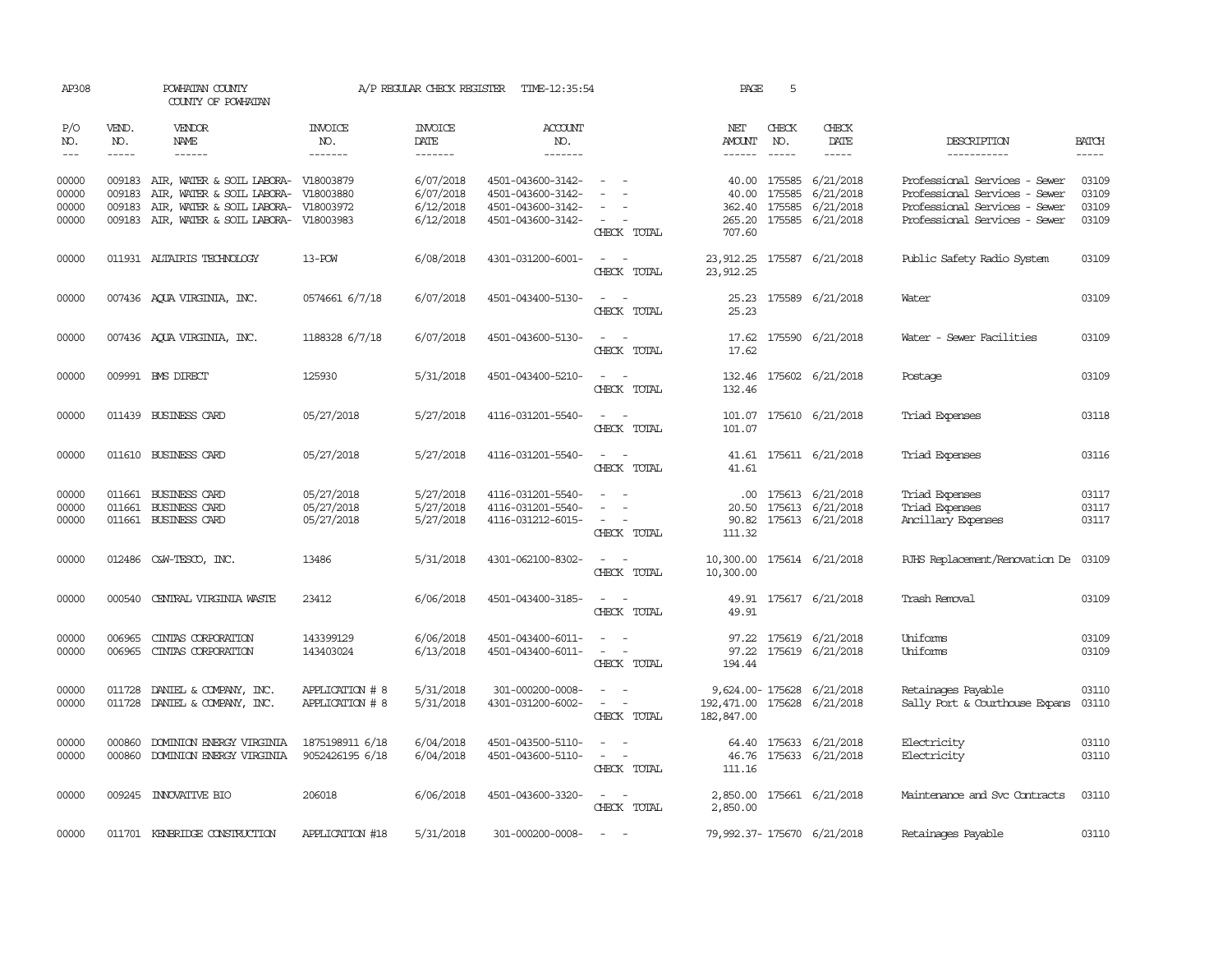| AP308                            | POWHATAN COUNTY<br>COUNTY OF POWHATAN |                                                                                                                                                       | A/P REGULAR CHECK REGISTER<br>TIME-12:35:54 |                                                  |                                                                                  |                                                                     | PAGE                                          | 6                        |                                                                                                  |                                                                                                                                  |                                                                                |
|----------------------------------|---------------------------------------|-------------------------------------------------------------------------------------------------------------------------------------------------------|---------------------------------------------|--------------------------------------------------|----------------------------------------------------------------------------------|---------------------------------------------------------------------|-----------------------------------------------|--------------------------|--------------------------------------------------------------------------------------------------|----------------------------------------------------------------------------------------------------------------------------------|--------------------------------------------------------------------------------|
| P/O<br>NO.<br>$\frac{1}{2}$      | VEND.<br>NO.<br>-----                 | <b>VENDOR</b><br>NAME<br>$- - - - - -$                                                                                                                | <b>INVOICE</b><br>NO.<br>-------            | <b>INVOICE</b><br>DATE<br>-------                | <b>ACCOUNT</b><br>NO.<br>-------                                                 |                                                                     | NET<br>AMOUNT<br>$- - - - - -$                | CHECK<br>NO.<br>$\cdots$ | CHECK<br>DATE                                                                                    | DESCRIPTION<br>-----------                                                                                                       | <b>BATCH</b><br>$\begin{tabular}{ccccc} - & - & - & - \\ \hline \end{tabular}$ |
| 00000                            |                                       | 011701 KENBRIDGE CONSTRUCTION                                                                                                                         | APPLICATION #18                             | 5/31/2018                                        | 4301-062100-8301-                                                                | $\sim$ $ \sim$<br>CHECK TOTAL                                       | 1,599,847.50 175670 6/21/2018<br>1,519,855.13 |                          |                                                                                                  | 2006 Elementary School Constru 03110                                                                                             |                                                                                |
| 00000<br>00000                   |                                       | 011110 MOSELEY ARCHITECTS<br>011110 MOSELEY ARCHITECTS                                                                                                | 550394-032<br>550394-032                    | 5/31/2018<br>5/31/2018                           | 4301-046000-8301-<br>4301-062100-8302-                                           | $\sim$ $ \sim$<br>$\sim$ $ -$<br>CHECK TOTAL                        | 20,829.60<br>25, 163, 06                      |                          | 4,333.46 175689 6/21/2018<br>175689 6/21/2018                                                    | Water Tower - Village Area<br>RJHS Replacement/Renovation De 03111                                                               | 03111                                                                          |
| 00000                            |                                       | 008294 POWHATAN COUNTY PUBLIC                                                                                                                         | 4184                                        | 5/30/2018                                        | 4501-043400-6008-                                                                | $\sim$ $ \sim$<br>CHECK TOTAL                                       | 119.20                                        |                          | 119.20 175701 6/21/2018                                                                          | Gas/Grease/Oil/Vehicle Repairs 03111                                                                                             |                                                                                |
| 00000                            |                                       | 000620 R.C. GOODWYN & SONS, INC 0813642                                                                                                               |                                             | 5/14/2018                                        | 4501-043600-3310-                                                                | $\sim$ $ \sim$ $-$<br>CHECK TOTAL                                   | 37.91                                         |                          | 37.91 175709 6/21/2018                                                                           | Repairs and Maintenance                                                                                                          | 03111                                                                          |
| 00000<br>00000<br>00000          | 007325                                | 007325 RICHMOND OXYGEN CO.<br>RICHMOND OXYGEN CO.<br>007325 RICHMOND OXYGEN CO.                                                                       | 282262<br>282803<br>282804                  | 5/09/2018<br>5/23/2018<br>5/23/2018              | 4120-032301-6013-<br>4120-032301-6013-<br>4120-032301-6013-                      | $\equiv$<br>$\sim$<br>$\overline{a}$<br>CHECK TOTAL                 | 126.00                                        |                          | 39.00 175714 6/21/2018<br>39.00 175714 6/21/2018<br>48.00 175714 6/21/2018                       | Medical Supplies<br>Medical Supplies<br>Medical Supplies                                                                         | 03111<br>03111<br>03111                                                        |
| 00000                            |                                       | 006756 S.B. COX, INC.                                                                                                                                 | APPLICATION #5                              | 2/28/2017                                        | 301-000200-0008-                                                                 | $\sim$ $ -$<br>CHECK TOTAL                                          | 38,689.00                                     |                          | 38,689.00 175718 6/21/2018                                                                       | Retainages Payable                                                                                                               | 03111                                                                          |
| 00000                            |                                       | 007750 SHEEHY FORD AUTO STORES                                                                                                                        | AAAQ9873-02                                 | 6/14/2018                                        | 4301-012500-8301-                                                                | $\sim$ $  -$<br>CHECK TOTAL                                         | 37,428.71                                     |                          | 37,428.71 175721 6/21/2018                                                                       | Sheriff's Vehicles                                                                                                               | 03111                                                                          |
| 00000                            |                                       | 007310 SOUTHEASTERN EMERGENCY                                                                                                                         | 820992                                      | 6/04/2018                                        | 4120-032301-6013-                                                                | $\sim$ $ \sim$<br>CHECK TOTAL                                       | 72.40                                         |                          | 72.40 175726 6/21/2018                                                                           | Medical Supplies                                                                                                                 | 03111                                                                          |
| 00000<br>00000                   | 011988                                | SUMMIT MEDIA LLC<br>011988 SUMMIT MEDIA LLC                                                                                                           | 848-8943<br>889-3412                        | 5/31/2018<br>5/31/2018                           | 4116-032200-0010-<br>4116-032200-0010-                                           | $\sim$ $ \sim$<br>$\sim$ 100 $\sim$<br>CHECK TOTAL                  | 1,749.00                                      |                          | 1,650.00 175734 6/21/2018<br>99.00 175734 6/21/2018                                              | SAFER Expenses<br>SAFER Expenses                                                                                                 | 03111<br>03111                                                                 |
| 00000                            |                                       | 007843 TENCARVA MACHINERY CO.                                                                                                                         | 708733                                      | 6/06/2018                                        | 4501-043600-3310-                                                                | $\sim$ 100 $\sim$<br>CHECK TOTAL                                    | 3,229.00                                      |                          | 3,229.00 175737 6/21/2018                                                                        | Repairs and Maintenance                                                                                                          | 03111                                                                          |
| 00000                            |                                       | 008365 VA ASSOC. OF MUNICIPAL                                                                                                                         | 2ND&3RD QTR '18                             | 6/08/2018                                        | 4501-043400-5810-                                                                | $\sim$ $ \sim$<br>CHECK TOTAL                                       | 54.58<br>54.58                                |                          | 175746 6/21/2018                                                                                 | Dues/Association Membership                                                                                                      | 03111                                                                          |
| 00000<br>00000                   | 008126<br>008126                      | VERIZON<br>VERIZON                                                                                                                                    | 9808233881<br>9808233881                    | 6/23/2018<br>6/23/2018                           | 4501-043400-5250-<br>4501-043400-5270-                                           | $\omega_{\rm{max}}$<br>$\overline{\phantom{a}}$<br>CHECK TOTAL      | 300.05<br>460.36                              |                          | 160.31 175747 6/21/2018<br>175747 6/21/2018                                                      | Cell Phones<br>Network Service Connection                                                                                        | 03114<br>03114                                                                 |
| 00000                            |                                       | 008446 WILEY AND WILSON, INC.                                                                                                                         | 0057388                                     | 6/06/2018                                        | 4301-014100-6002-                                                                | $\sim$ $ -$<br>CHECK TOTAL                                          | 6,000.00                                      |                          | 6,000.00 175750 6/21/2018                                                                        | Nitrogen System/Fire Suppressi                                                                                                   | 03111                                                                          |
| 00000<br>00000<br>00000<br>00000 | 009183<br>009183<br>009183            | AIR, WATER & SOIL LABORA- V18004083<br>AIR, WATER & SOIL LABORA-<br>AIR, WATER & SOIL LABORA- V18004153<br>009183 AIR, WATER & SOIL LABORA- V18004155 | V18004084                                   | 6/15/2018<br>6/15/2018<br>6/19/2018<br>6/19/2018 | 4501-043600-3142-<br>4501-043600-3142-<br>4501-043600-3142-<br>4501-043600-3142- | $\sim$ 100 $\sim$<br>$\sim$<br>$\sim$<br>$\sim$ $ -$<br>CHECK TOTAL | 40.00<br>325.40                               |                          | 40.00 175756 6/27/2018<br>175756 6/27/2018<br>133.60 175756 6/27/2018<br>111.80 175756 6/27/2018 | Professional Services - Sewer<br>Professional Services - Sewer<br>Professional Services - Sewer<br>Professional Services - Sewer | 03120<br>03120<br>03120<br>03120                                               |
| 00000                            |                                       | 009944 BELTON, SR., AVERY SHABAR 544006                                                                                                               |                                             | 6/15/2018                                        | 4501-043600-3320-                                                                | $\sim$ $-$<br>CHECK TOTAL                                           | 600.00                                        |                          | 600.00 175760 6/27/2018                                                                          | Maintenance and Svc Contracts                                                                                                    | 03120                                                                          |